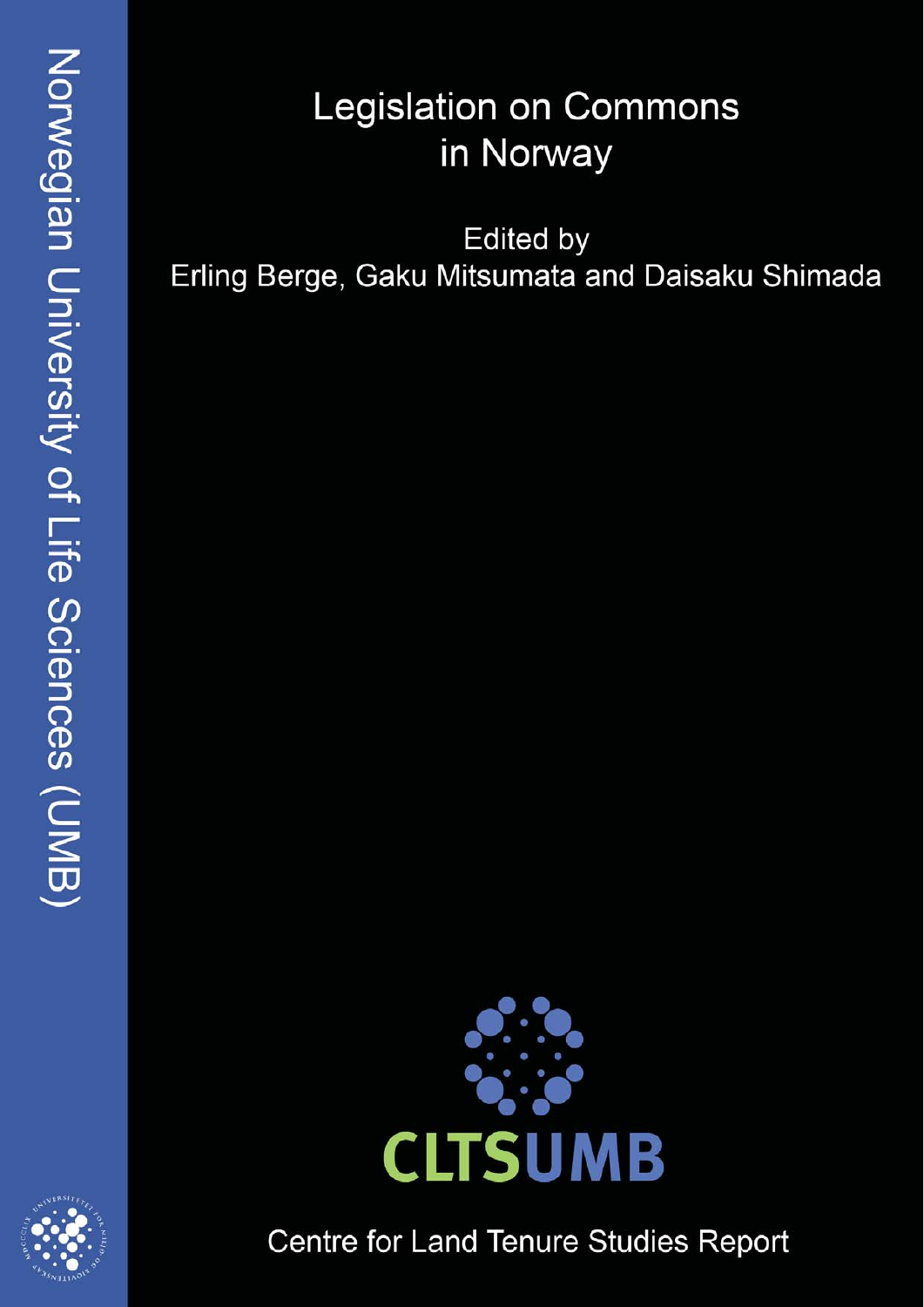$\overline{a}$ This work is licensed under a Creative Commons Attribution-NonCommercial-ShareAlike 3.0 Unported License.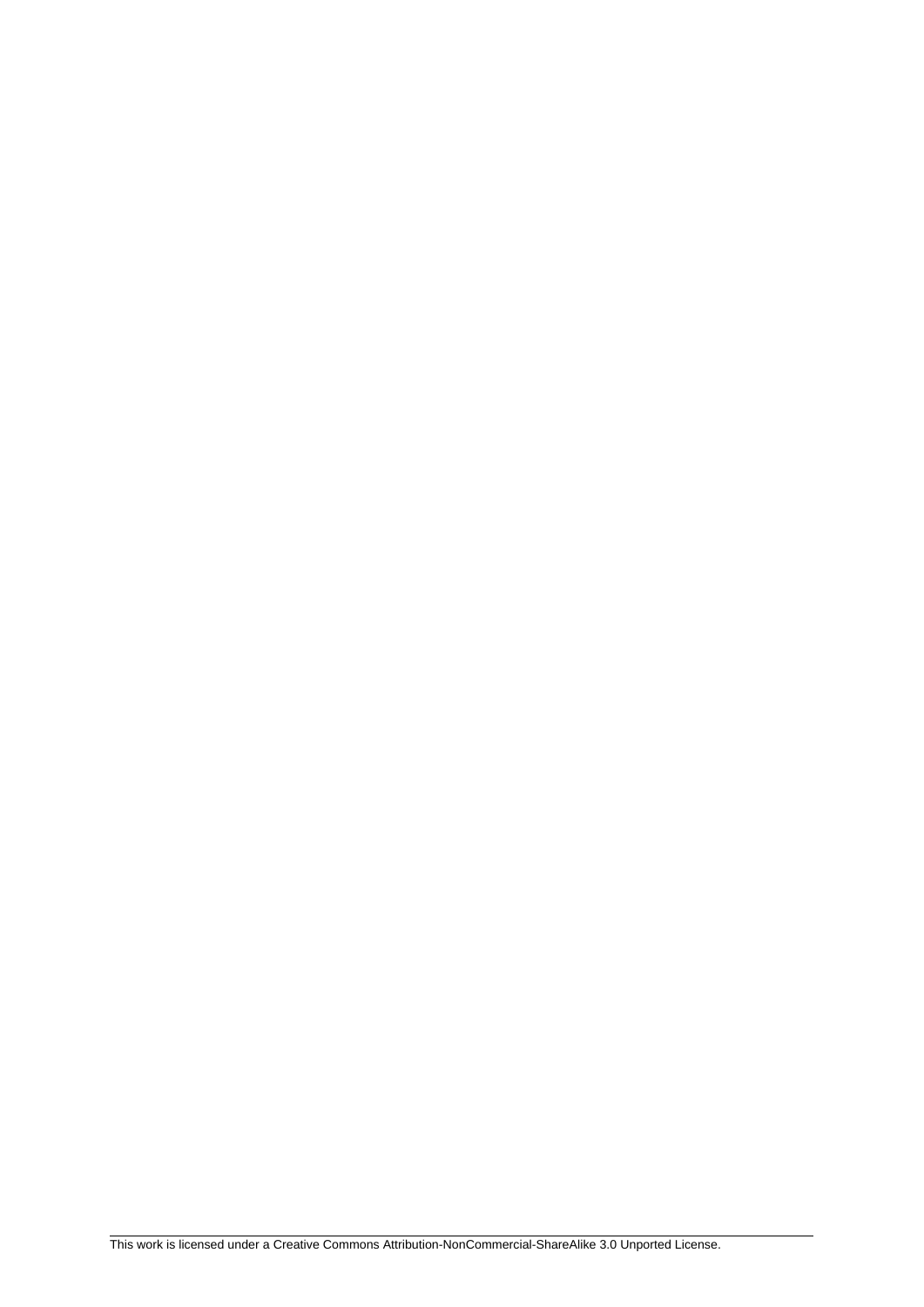

**Centre for Land Tenure Studies Report** 

# **Legislation on commons (Statsallmenning/ Bygdeallmenning) in Norway**

**\_\_\_\_\_\_\_\_\_\_\_\_\_\_\_\_\_\_\_\_\_\_\_\_\_\_\_\_\_\_\_\_\_\_\_\_\_\_\_\_\_\_\_\_\_\_\_\_\_\_\_\_\_\_\_\_\_\_\_\_\_\_\_\_\_\_\_\_\_\_\_\_\_\_\_\_\_\_\_\_\_\_\_\_\_\_\_\_\_\_\_\_\_\_\_\_\_\_\_\_\_\_\_\_\_\_\_\_\_\_\_\_\_** 



*From Skjaak Bygd Commons/ Breheimen National Park, August 2010*

Legislation translated from Norwegian by *Julie Wille* 

Law selection and editing *Erling Berge, Gaku Mitsumata and Daisaku Shimada*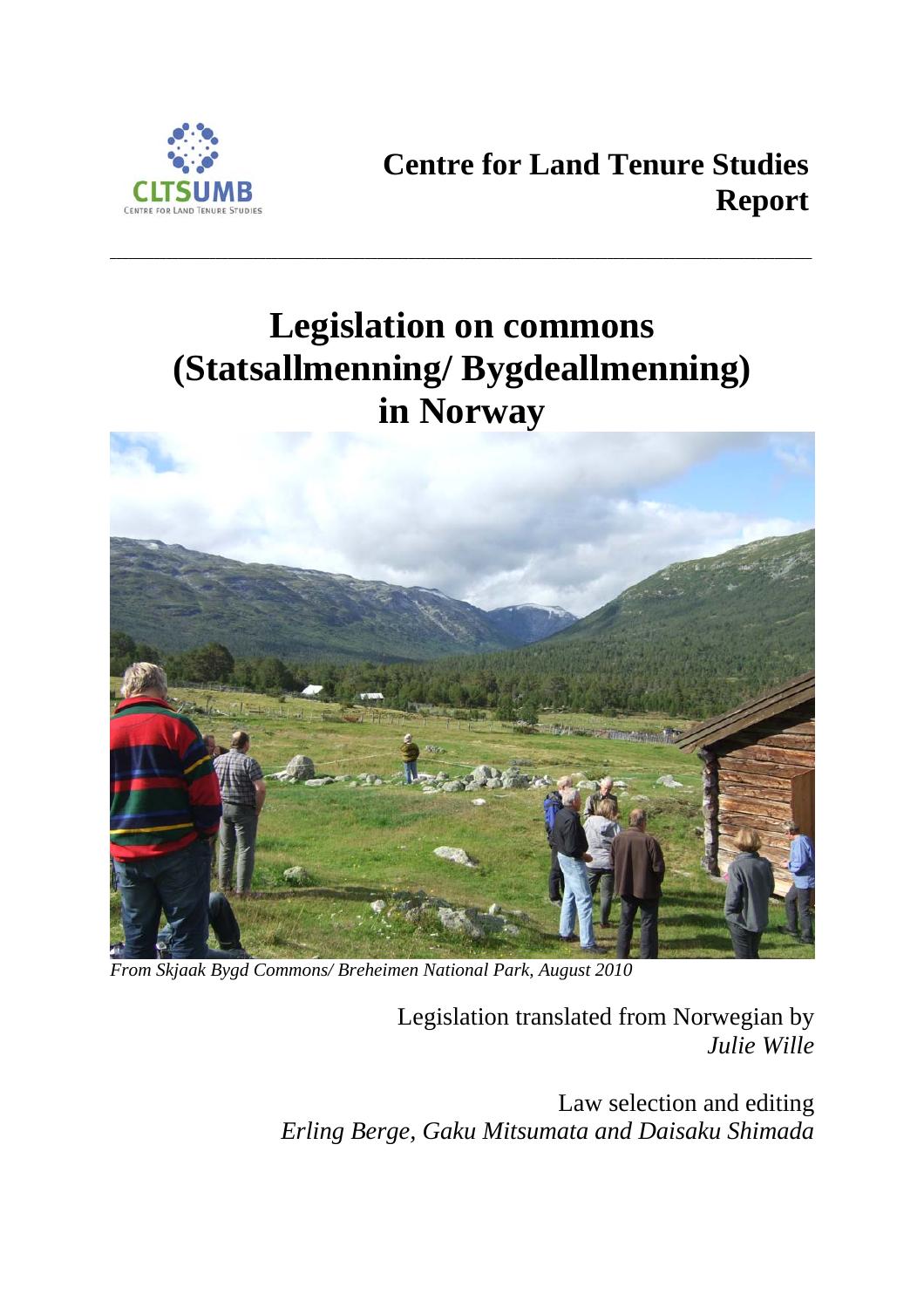Legislation on commons (Statsallmenning/ Bygdeallmenning) in Norway

Legislation translated from Norwegian by *Julie Wille*  Law selection and editing *Erling Berge, Gaku Mitsumata, Daisaku Shimada* 

Published in 2011 as *Report*

Centre for Land Tenure Studies, The Norwegian University of Life Sciences, N-1432 Aas, Norway

ISBN 82-483-0067-6

l

Cover Photo © Erling Berge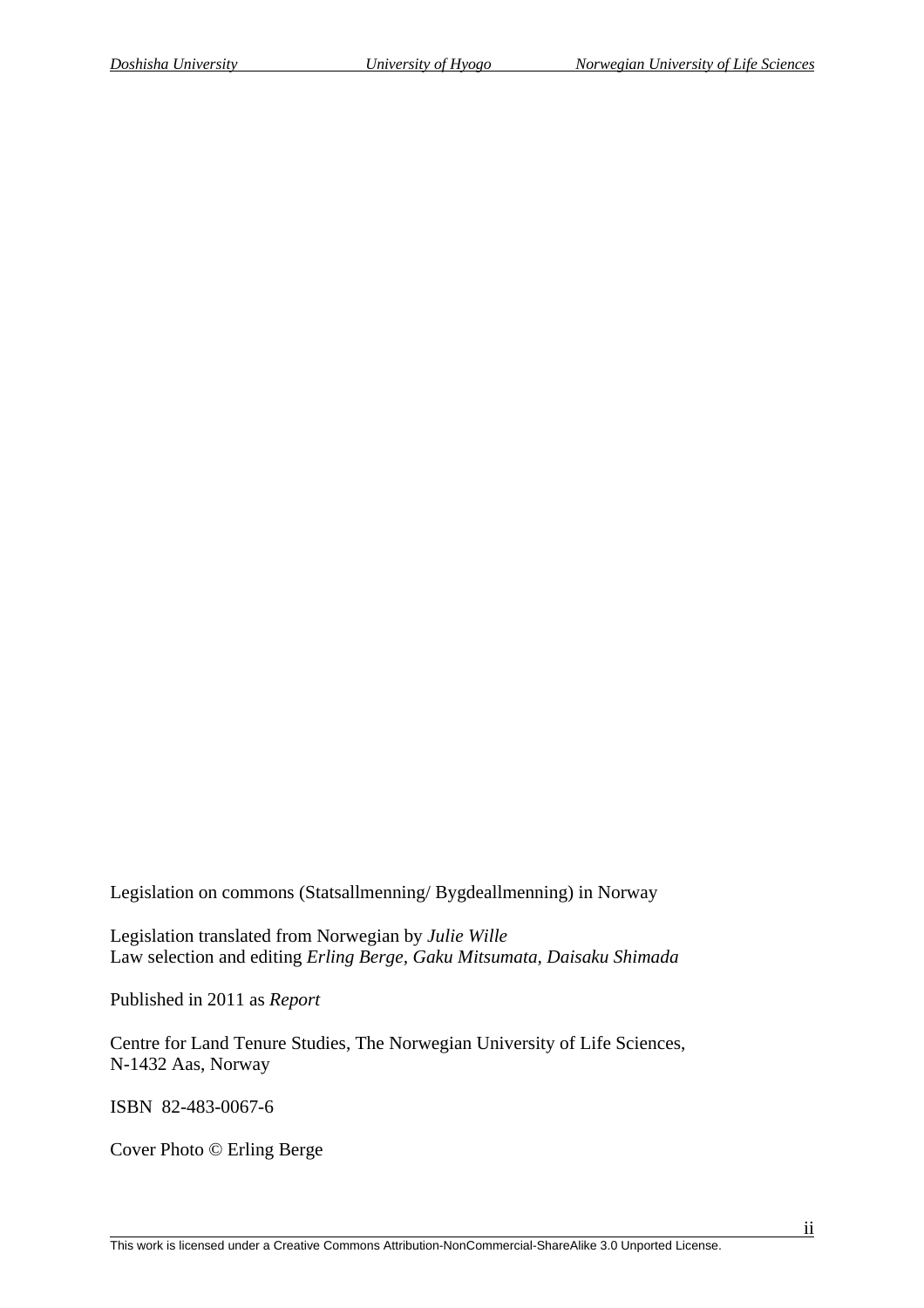#### **Preface and acknowledgements**

Studies of commons during the last 40 years has provided one result that only slowly has been accepted as a core characteristic of the commons: the *diversity* of institutions governing their exploitation and management. While diversity made classifications impracticable, design principles were identified (Ostrom 1990; 2005). However, the link between the empirical diversity, the sustainability of the resources, and the design principles is poorly understood. Comparative studies of institutions are one way of approaching this. To compare commons it is necessary to be able to consult the legal rules that define their governance. This report provides translation<sup>1</sup> from Norwegian to English of core legislation regarding two main types of Norwegian commons: State Commons and Bygd<sup>2</sup> Commons, and the hybrid type of Forestry in State Commons.

The background to the report is our interest in comparing the institutions governing the Japanese commons called *Iriai* to the Norwegian commons. The *Iriai* was widely introduced to the world by McKean ([1986] 1992) and became a case for Ostrom (1990) in her award winning study "Governing the Commons"<sup>3</sup>.

In Japan, there still remain much natural resources management done by small village communities established in the medieval period. The commoners who own a right of *Iriai* can enter into and utilize such commons as mountains, irrigation ponds, hot spring water, and fishing grounds. They can excise the right to gain various materials generated from the commons for their own daily life. At the same time they have obligations to preserve and maintain the resources in order to ensure the sustainably. Membership of the commons is basically limited to the villagers. Members of the commons have to obey the implicit or explicit rules which are set by the general meeting of the village. In this sense, *Iriai* can be regarded as a natural resource management system through strict membership (closed commons) in a specific area. This is similar to the situation in Bygd commons and State commons in Norway, the two main types of commons governed by formally enacted rules.

The Norwegian term (word) for commons is "allmenning" (as will be seen in the law text below). There are three types of "allmenning". They are classified according to the

 $1$  In the usage of technical terms relating to land tenure relations in the commons we have made an effort to use the terms consistent with their definitions in Black's Law Dictionary (Black 1990). We apologize for any

errors in that.<br><sup>2</sup> "Bygd" is a Norwegian word, which in the context of commons doesn't translate well to English. Sevatdal (1985) translates "bygd" commons as "parish common lands". But it has in connection with commons nothing to do with parish as usually understood. The concept "bygd" has been used in legal texts at least since Magnus Lagabøter's (1238-80) "Landslov" ("law of the realm") from 1274. The meaning of "bygd" is literally "settlement" meaning a small local community. In most contexts village or local community will be the correct translation. Current usage of the word would suggest some kind of local community independent of more formally defined units such as school districts, parishes, or municipalities. Earlier in our history bygd would be used for the smallest administrative unit, the local law district, and later the parish. In Sweden the word would mean the same, but is today in Swedish spelled "by". In conjunction with commons this translation of bygd to community will not give the right associations. Because the areas burdened with rights of common throughout our history usually were tied to users from some specific local community (the bygd), the bygd became tied to a certain area recognized as "their" commons. During the past 800 years the original usage of the word "bygd" in the legal language has turned around, and today the bygd, in relation to commons, is defined as comprising of those farm enterprises which have rights of common in the area recognized in law as a "commons" (both state and bygd commons). This way of delimiting the units with rights of common has been in the law since 1687. Since translation of "bygd" to English in this case is seen as inadequate, the word "bygd" will be used here.

<sup>&</sup>lt;sup>3</sup> In 2009 Elinor Ostrom was awarded The Sveriges Riksbank Prize in Economic Sciences in Memory of Alfred Nobel, in particular for the book published in 1990.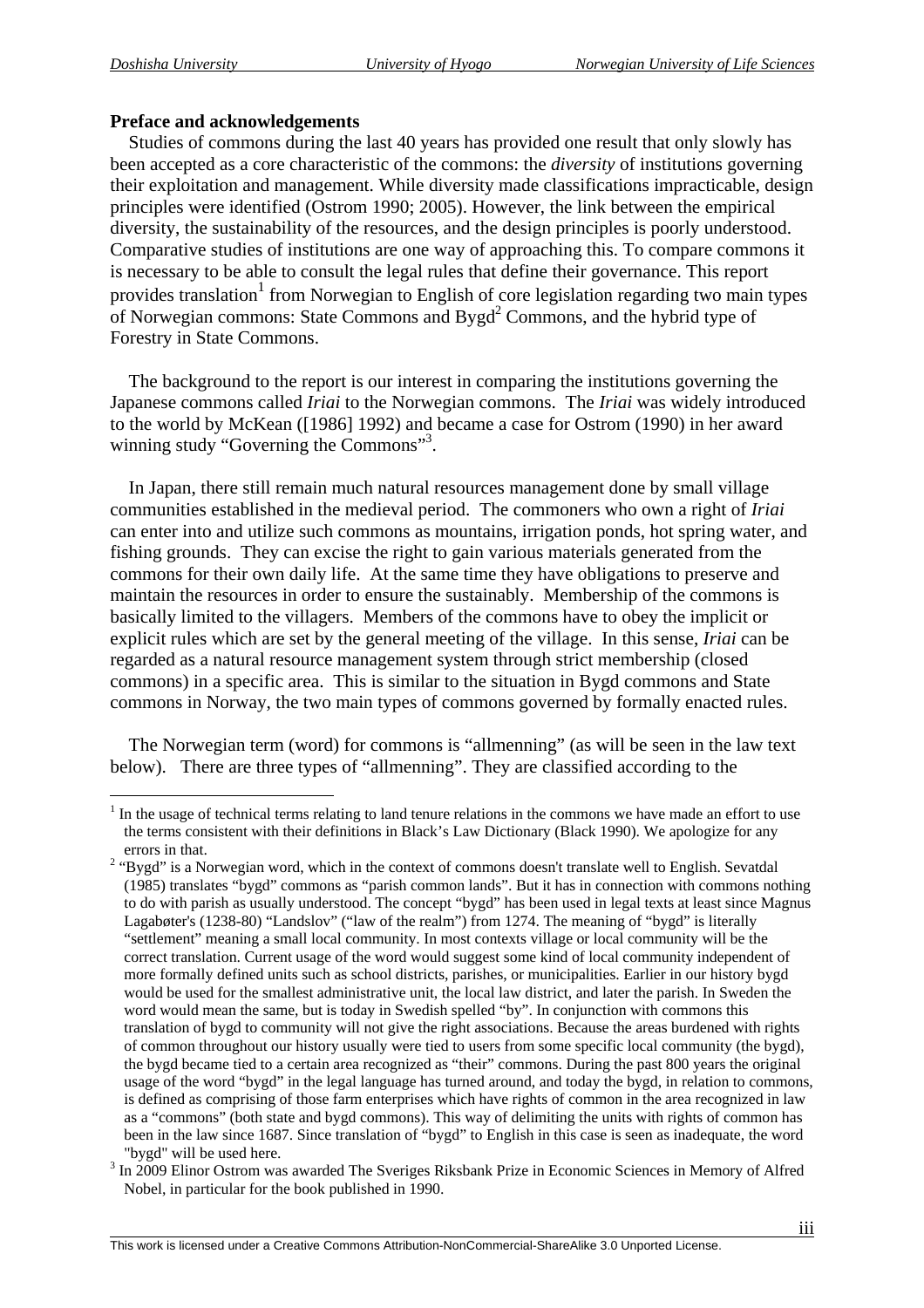ownership of the ground (the abstract land surface) into State Commons, Bygd Commons, and Private Commons. The ground of the State Commons is owned by the state company Statskog. The ground of the Bygd Commons is owned by a majority (usually 100%) of the commoners themselves. The ground of the Private Commons is owned by private citizens or companies. But only two such commons are known for a fact that they exist today. The legislation presented below relates to these three types of commons.

There is, however, a fourth type that in Norwegian terms is called "realsameige". It will here be called Farm Commons. While the rights of common (not the ground) of the three commons named above are held jointly, the rights of the stakeholders of the Farm Commons are held in common (both the ground and the specific rights of exploitation). The stakeholders are in this case farm units, not any kind of person. The term "realsameige" may literally be translated as "co-ownership among real properties". Farm Commons is in fact the most frequently encountered type of commons in the Norwegian out-fields.

Among the four acts translated there are two acts that define the rights and duties of stake holders, including commoners, in the Norwegian state commons: The Mountain Act (LOV-1975-06-06 No 31) and Act on Forestry etc. in the State Commons (LOV 1992-06-19 No 60). The Act on Bygd Commons (LOV 1992-06-19 No 59) defines the rights and duties of stake holders, including commoners, in Bygd Commons<sup>4</sup>. The last act presented below is called Act on the abolition of, and amendments to, current legislation on the commons, etc. (LOV 1992- 06-19 No. 61) and is included since it relates to "Private commons". The 1863 legislation stipulated that the Private Commons should be subdivided into a Bygd Commons and an individually owned part. Most of them were subdivided by the end of the  $19<sup>th</sup>$  century.

Some basic facts about the origin of the current Norwegian legislation might be useful. The current legislation got its basic features from two acts in the mid 1800. These two were the Act on forests owned in common or jointly<sup>5</sup> from 12. Oct. 1857, and the Act on forest management from 22 Jun. 1863. The commons existed before this, of course, but their governance was not well specified by formal law. Most of it was based on customs circumscribed by the rules enacted in 1274 in Magnus Lagaboeter's unification of regional rule books and later elaborated by Christian V's Norwegian Law of 1687. The 1857 legislation introduced state commons and bygd commons as well defined concepts. For bygd commons it introduced mandatory local governance to manage common rights in general and, in particular, to stint the activities of right holders to ensure the future utility of the forest. For state commons not managed by a public servant the same rules were applied. The 1863 Act on forest management continues the 1857 act by giving detailed rules about 1) exercise of and compulsory termination of easements (use rights of various kinds) in a forest;

 $4$  Bygd commons are assumed to have originated in 3 different ways. They were in many instances created as a group of farmers acquired land that was classified as King's commons. Sometimes the land had first been sold to merchants that logged the forest and then sold the land to the farmers. King's commons that were bought by investors were known as private commons. The King could sell the land and resources that was his (the ground and the remainder) but not the rights of the traditional commoners. Their rights remained as before. If the merchant did not sell the logged land, the private commons could be divided into a bygd commons and a piece of land privately owned. In the 1863 act is was said that if those buying the ground represented more than 50% of those with rights of common the area burdened with rights of common should be called a "bygd commons". If they were fewer than 50% it was a "private commons" and should go through a formal subdivision into an area privately owned and a bygd commons with all commoners also seen as ground owners. The rest of the King's commons, those who had not been sold before 1857, are today known as state commons.

<sup>&</sup>lt;sup>5</sup> The Norwegian legal language at that time did not differentiate between joint ownership and ownership in common. For more on legal language, see Berge (1998).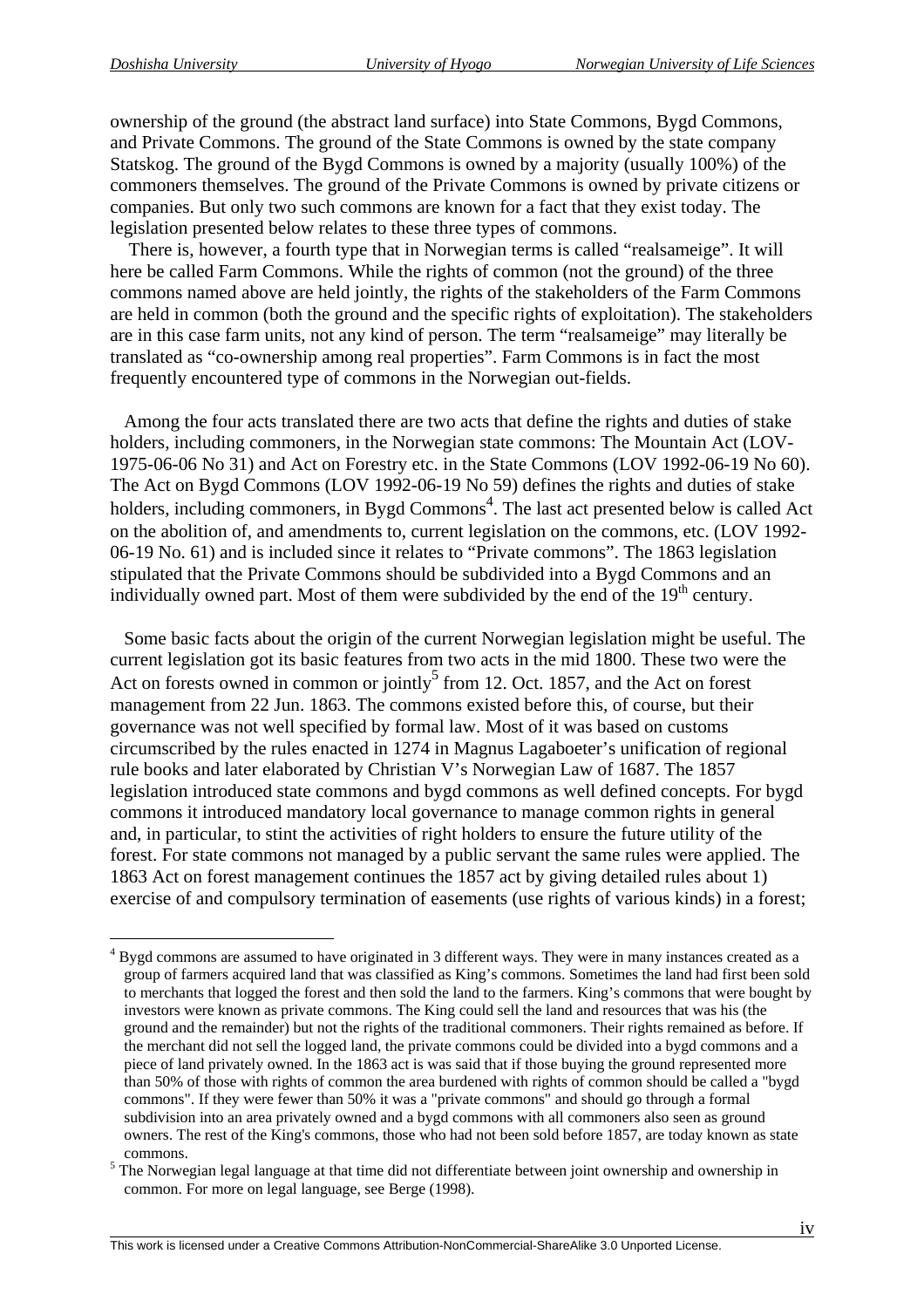and also prohibition against creation of such rights as can be compulsory terminated, 2) the kind of bylaws the bygd commons have to enact including that the bylaws require approval of the national government, 3) dividing private commons between owners and commoners<sup>6</sup>, 4) giving the state commons similar management as bygd commons with the same kind of goals, 5) applying similar rules as bygd commons for the forests of the farms allocated for the use of public servants (Crown and Church lands), changes in previous legislation such as the 1848 rule making possible sale of King's commons<sup>7</sup>. The requirements of the bygd commons bylaws may illustrate the concerns of the government at this time. The bylaws should ensure a) protection against logging for a suitable part of the forest (primarily young forest), b) rules furthering sustainability in the exercise of such rights as can be compulsory terminated in private forests, c) use of dry wood and windfalls, d) logging furthering sustainability, e) timing and monitoring of logging, f) equality in rights and duties between owners and commoners, g) exercise of owner rights (to the remainder) shall observe the rights of both the commoners and the sustainability of the forest.

The concern about sustainability must here be read as a concern about the long term economic output from the forest. The rules governing State commons were revised and updated by a new Act on Mountains in 1920 (LOV 1920-03-12 No 5), the precursor to the one translated here. A similar thorough revision of the rules governing bygd commons did not occur until 1992 in the act translated here.

One fourth type of commons in Norway, called Farm commons, are not regulated by particular legislation like State commons and Bygd commons. They are, of course, subject to all relevant acts. There is one default act that comes into force in case of disagreements among co-owners. This is the act on co-ownership and applies to everything that has more than one owner. But by the nature of their resources and their long time existence one may also say that Farm commons, more than most things owned in common, are governed by customs and contracts among the co-owners. These customs and contracts have evolved within the framework of the ancient rules on co-ownership enacted in 1274 and 1687. These rules are also the foundation for the acts translated here. Two of the ancient rules deserves to be emphasised: 1) Where two or more persons own something together no one is allowed to use more of the resource than the ownership fraction suggests (Christian V's Norwegian Law, Book 3, Chapter 12, Paragraph 15), and 2) There is freedom of contract limited only by formal precepts and some basic principles of public morality. And all duly created contracts have to be honoured (Christian V's Norwegian Law, Book 5, Chapter 1, Paragraphs 1 and 2). This view on contracts still permeates Norwegian culture<sup>8</sup>.

Providing translation of legislation that governs mountain and forest commons is the first step towards comparative studies of design principles and specific regulatory mechanisms that affect the sustainability of the resource systems that for various reasons are held in common. Thus we believe that this publication will be a contribution to international comparative studies of the commons.

Our interest in comparing the Japanese *Iriai* to the Norwegian commons made it necessary to study the laws concerning the Norwegian commons. They had to be translated into a mutually understood language. The translation project started when Gaku Mitsumata and Daisaku Shimada visited Norway the summer of 2010, meeting professor Berge. Discovering mutual research interests led to a proposal of this translation project and to publication of this

<sup>&</sup>lt;sup>6</sup> This process was never finalised. There are still a couple of private commons left, see also page 81 below.  $\frac{7}{7}$  The probligation of solling *Vina's commons was in force from 1821 to 1848* 

 $7$  The prohibition of selling King's commons was in force from 1821 to 1848.

<sup>&</sup>lt;sup>8</sup> See also Grimstad and Sevatdal (2007) and Sevatdal (1998).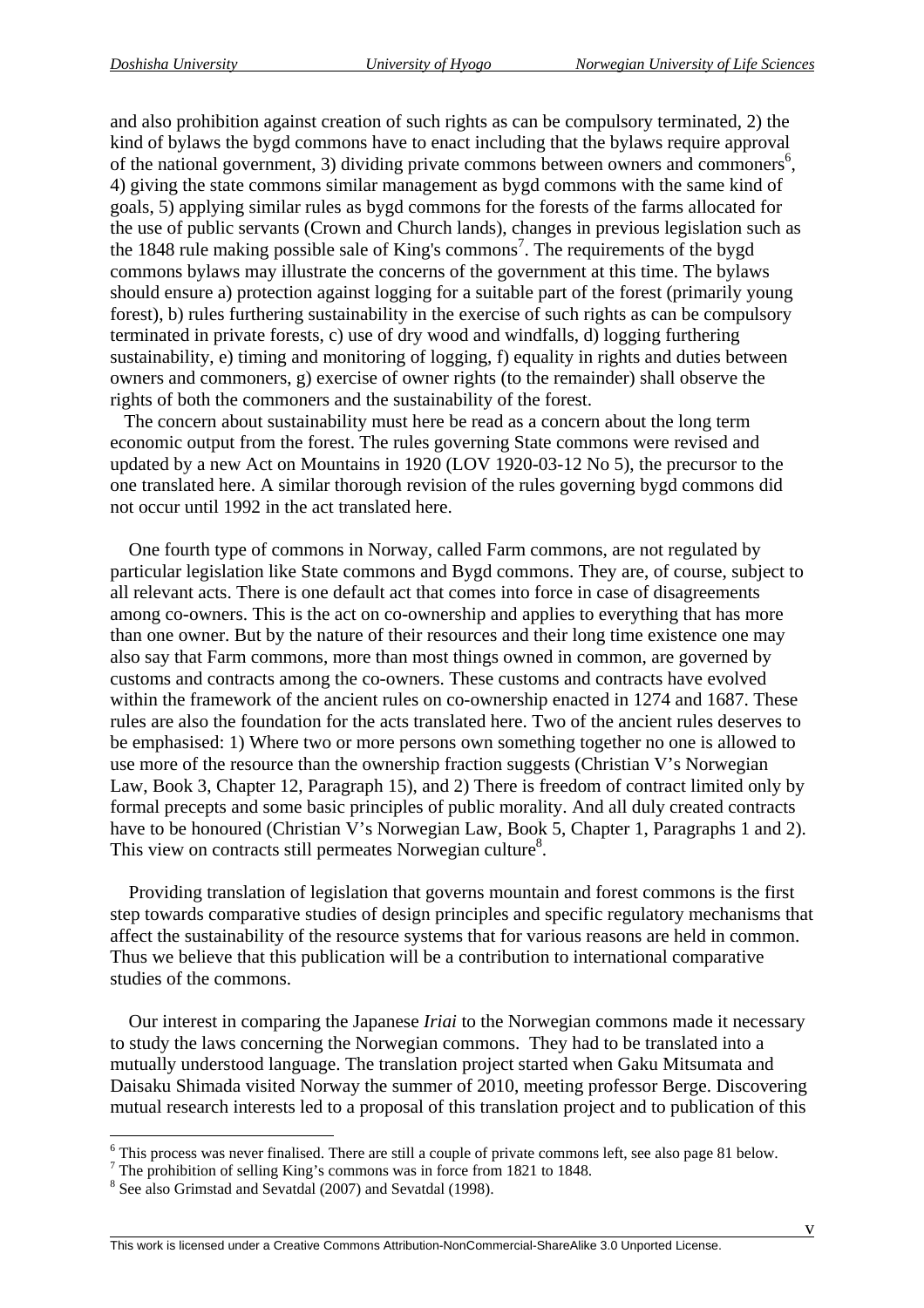report. The translation from Norwegian to English was done by Ms. Julie Wille, supervised by Professor Berge. We believe that the report will be helpful not only for academics but for all people interested in Norwegian commons.

We want to thank Ms. Julie Wille who devoted herself to this translation work. And we appreciate very much the time Professor Emeritus Hans Sevatdal has taken to improve on the information about the legal history and the precision of the translations.

At last, we gratefully acknowledge the support from the project 'The Management of Local Commons in the Global Age' (Representative; Prof. Takeshi Murota) a part of the project 'Multi-level Environmental Governance for Sustainable Development' (General representative: Prof. Kazuhiro Ueta), and the funding support from MEXT Grant-in-Aid for Scientific Research on Priority Areas and ''A Study on Autonomous Management of the Environmental Resources (Representative Prof. Gaku Mitsumata) with funding support from MEXT Grant-in-Aid for Young Scientists (B). We deeply appreciate their financial support.

> Erling Berge, Gaku Mitsumata and Daisaku Shimada June 2011

#### **References**

- Berge, Erling. 1998. The Legal Language of Common Property Rights. In *Law and the Governance of Renewable Resources*, edited by E. Berge and N. C. Stenseth, 123-127. Oakland: ICS Press.
- Black, Henry Campbell. 1990. *Black's Law Dictionary. Sixth Edition*. St. Paul: West Publishing.
- Grimstad, Sidsel, and Hans Sevatdal. 2007. Norwegian Commons. A brief account of history, status and challenges. In *Noragric Working Paper No. 40*. Aas: Norwegian University of Life Sciences.
- McKean, M. [1986] 1992. Management of Traditional Common Lands (Iriaichi) in Japan. In *Making Commons Work: Theory, Practice, and Policy,* ed. Daniel W. Bromley, 63-98. San Francisco: ICS Press.
- Ostrom, E. 1990. *Governing the Commons: The Evolution of Institution for Collective Action*, Cambridge: Cambridge University Press.
- Ostrom, Elinor. 2005. *Understanding Institutional Diversity*. Princeton: Princeton University Press.
- Sevatdal, Hans. 1998. Common Property in Norway's Rural Areas. In *Law and the Governance of Renewable Resources*, edited by E. Berge and N. C. Stenseth. Oakland: ICS Press.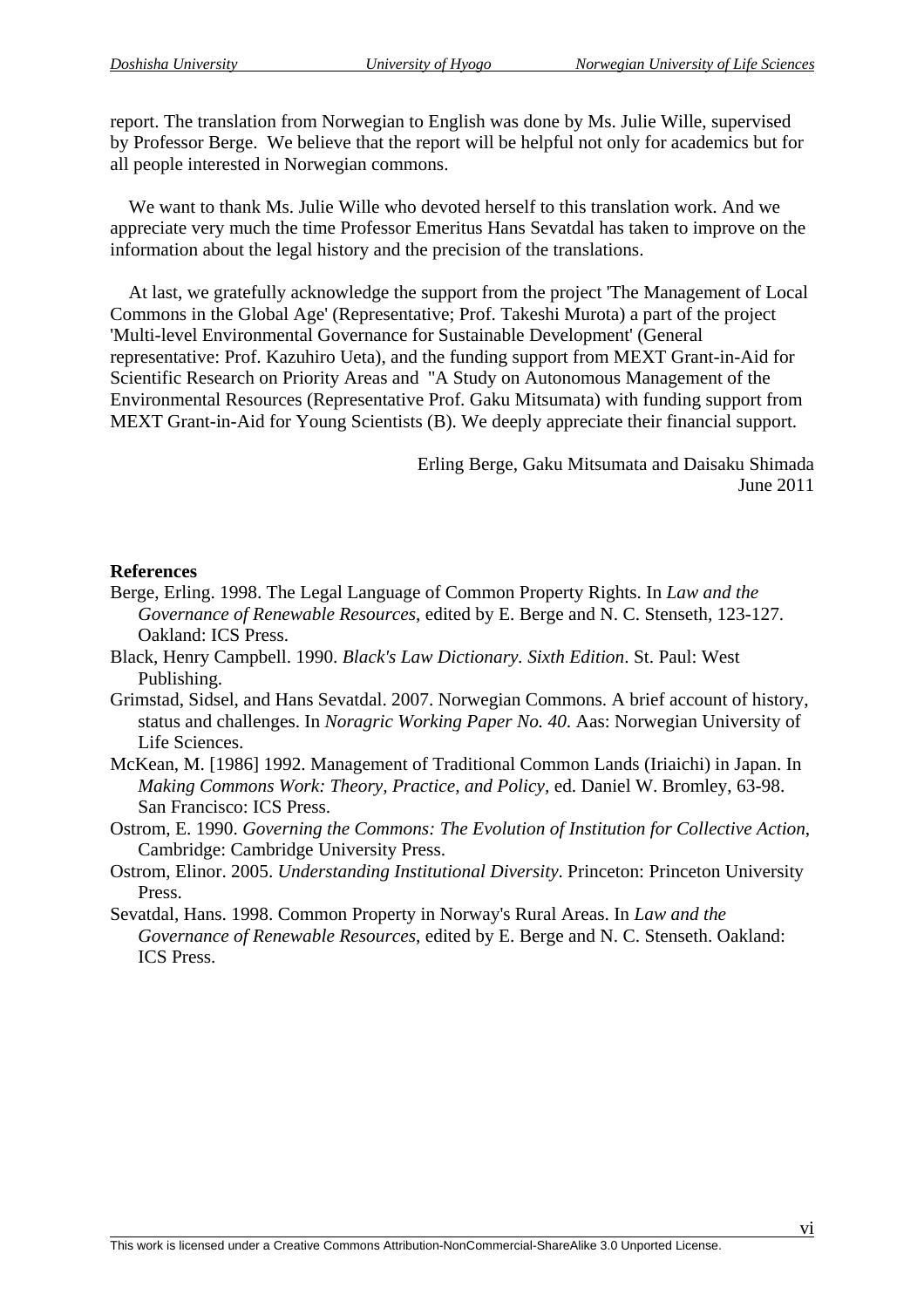### **TABLE OF CONTENTS**

| Preface<br><b>Short Bilingual Glossary</b>                                                                         | $\cdots$<br>111<br>viii |
|--------------------------------------------------------------------------------------------------------------------|-------------------------|
| 1. The Norwegian Mountain Act<br>$(LOV-1975-06-06$ No 31)                                                          |                         |
| 2. The Norwegian Act on Bygd Commons<br>$(LOV 1992-06-19 No 59)$                                                   | 21                      |
| 3. The Norwegian Act on Forestry etc. in the State Commons<br>$(LOV 1992-06-19 No 60)$                             | 57                      |
| 4. Act on the abolition of and amendments to current legislation on the commons, etc.<br>$(LOV 1992-06-19 No. 61)$ | 81                      |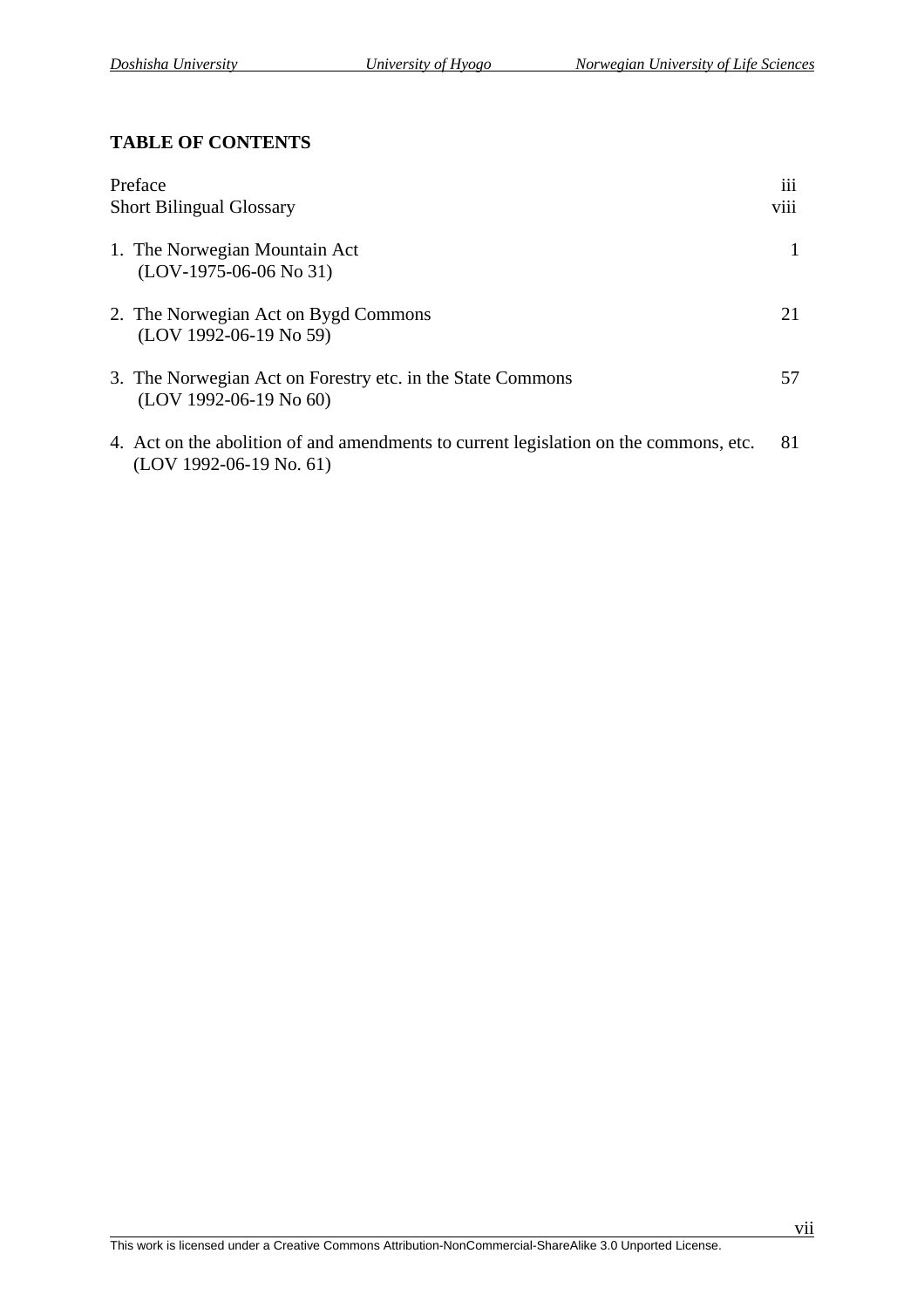#### **Short Bilingual Glossary**

**"***bygd***"** is translated as community. In Norwegian the word signifies a particular type of rural community. In most cases it will refer to a predominantly small-scale agricultural community with an identity tied to landscape features. See more in footnote 2 above.

"*bygdeallmenninger*" (singular *bygdeallmenning*) is here translated as **bygd commons**. They are community-owned commons (as opposed to state-owned) where farmers living in a "*bygd*" have certain use rights (profits) tied to their cadastral farm units (rights of common appendant) such as fishing, grazing, logging, etc. The rights of common are held jointly by the commoners. By definition in a "bygd commons" between 50 and 100 percent of the commoners hold the land of the commons in common. This definition was introduced by acts from 1857 and 1863. Even though the word "*bygdeallmenning*" (bygd commons) was used for a long time before that, it is today reasonable to say that bygd commons is nothing else than exactly what the Act on bygd commons declares (see the Act on bygd commons). Benefits from a bygd commons, like those from a stat commons, go to the farm, to the house, etc; not to the farmer or to any other person except as holder of a farm with rights of common appendant. See more in footnote 4 above.

**"appendant**" A right attached to an agricultural holding is said to be appendant if it is inalienable and established by prescription and not by any grant. In this case it means that the rights of common, including a fraction of the ground, are inalienably attached to a cadastral farm unit.

*"føderåd"* The Norwegian word "føderåd" defines the rights for a retiring farmer on handing over the farm to his heir or successor. The document detailing the conditions may be recorded as a servitude, and will include conditions on housing, food, and care from the new owner. It may also entail certain other items such as access to land or conditions relating to his funeral.

"**joint ownership**" of something that is co-owned implies equal ownership and means that one joint owner's interest accrues on his or her death to the other joint owners and not to his or her successors.

"*oter*" is the name of a special gear for fly-fishing.

l

"**ownership in common**" of something that is co-owned implies a specified fractional ownership and means that on the death of one co-owner his or her fractional interest passes to his or her successors.

**"***særleg heimel***"** or **"***særlig hjemmel***"** is here translated as "special authority". It refers to rights and duties based on rules enacted elsewhere.

**"***seter***"** is most commonly used about one house or a collection of houses traditionally used as a kind of summer dairy farm in the high mountains or at least a considerable distance from the ordinary farm houses. Many farmers from the lowlands could locate their summer farm houses together in the same "*seter*" and put their animals to pasture in a joint herd. A right to *seter* implies the right to put up a suitable house and use it in connection with taking care of the animals. This implies the right to put animals to pasture. Thus "*seterrett*" (right to *seter*) is both the right to pasture and to put up a suitable house for exploiting the pasture.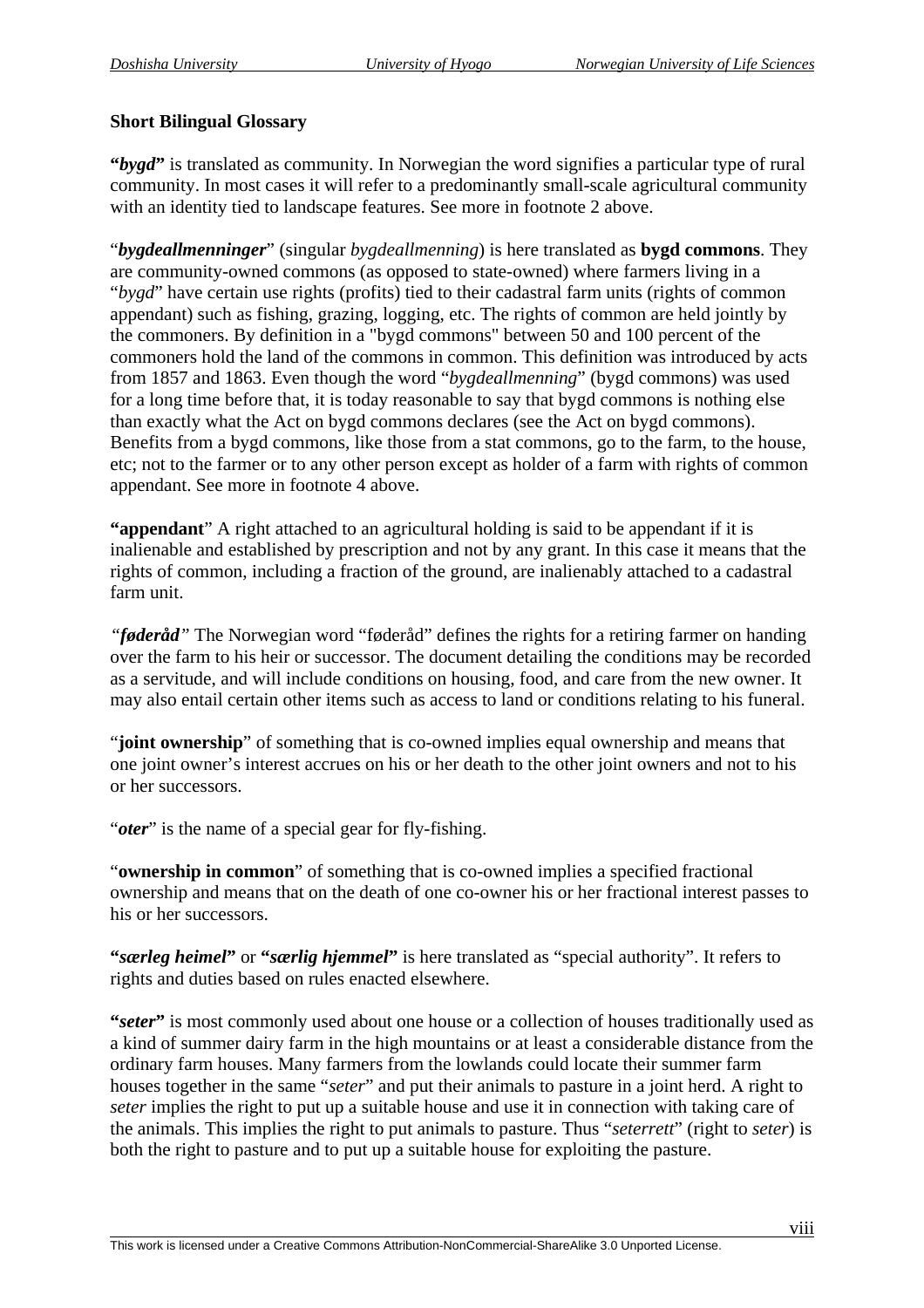*"skjøn"* (or "*skjønn"*) is translated as **appraisement or appraisal.** In Black's Law Dictionary appraisal is "a valuation or an estimation of value of property by disinterested persons of suitable qualifications". The same dictionary defines appraisement as "A just and true valuation of property. A valuation set upon property under judicial or legislative authority". In Norway *skjøn* refers primarily to the procedures defined in the Act on Appraisal Procedures ("*Lov om skjønnsprosess*"). The appraisal is done by a special local court ("*skjønnsrett*"). It may be judicial if headed by a professional judge, or lay if done by a local sheriff ("lensmannsskjøn"). The objective is to get a just decision taking due consideration of all values and interests involved in a disagreement.

**"***utvisning"* used in the management of logging by commoners in the commons the Norwegian word "*utvisning*" means a physical demarcation of the trees or the area where logging is allowed.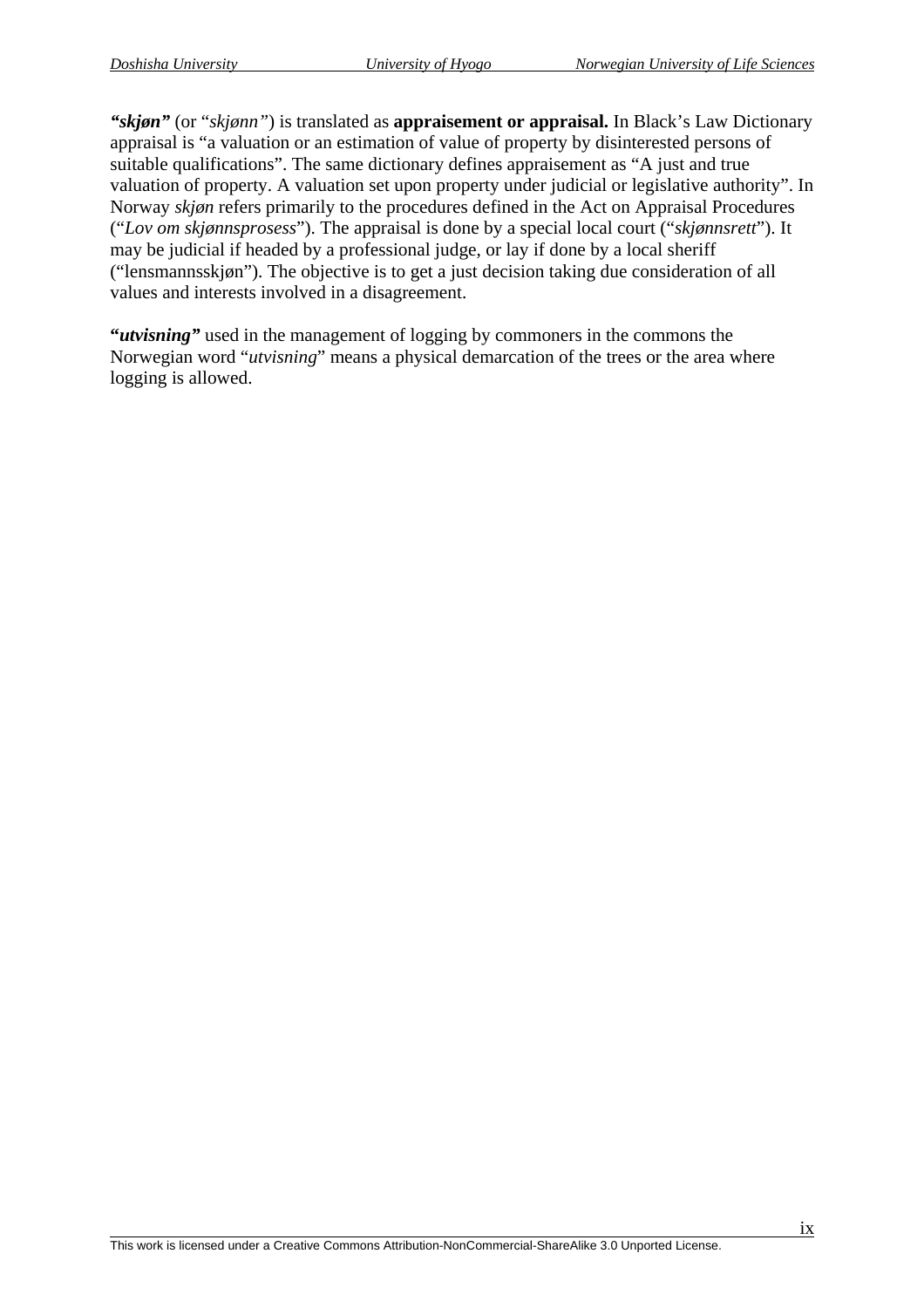l This work is licensed under a Creative Commons Attribution-NonCommercial-ShareAlike 3.0 Unported License.

 $\overline{\mathbf{X}}$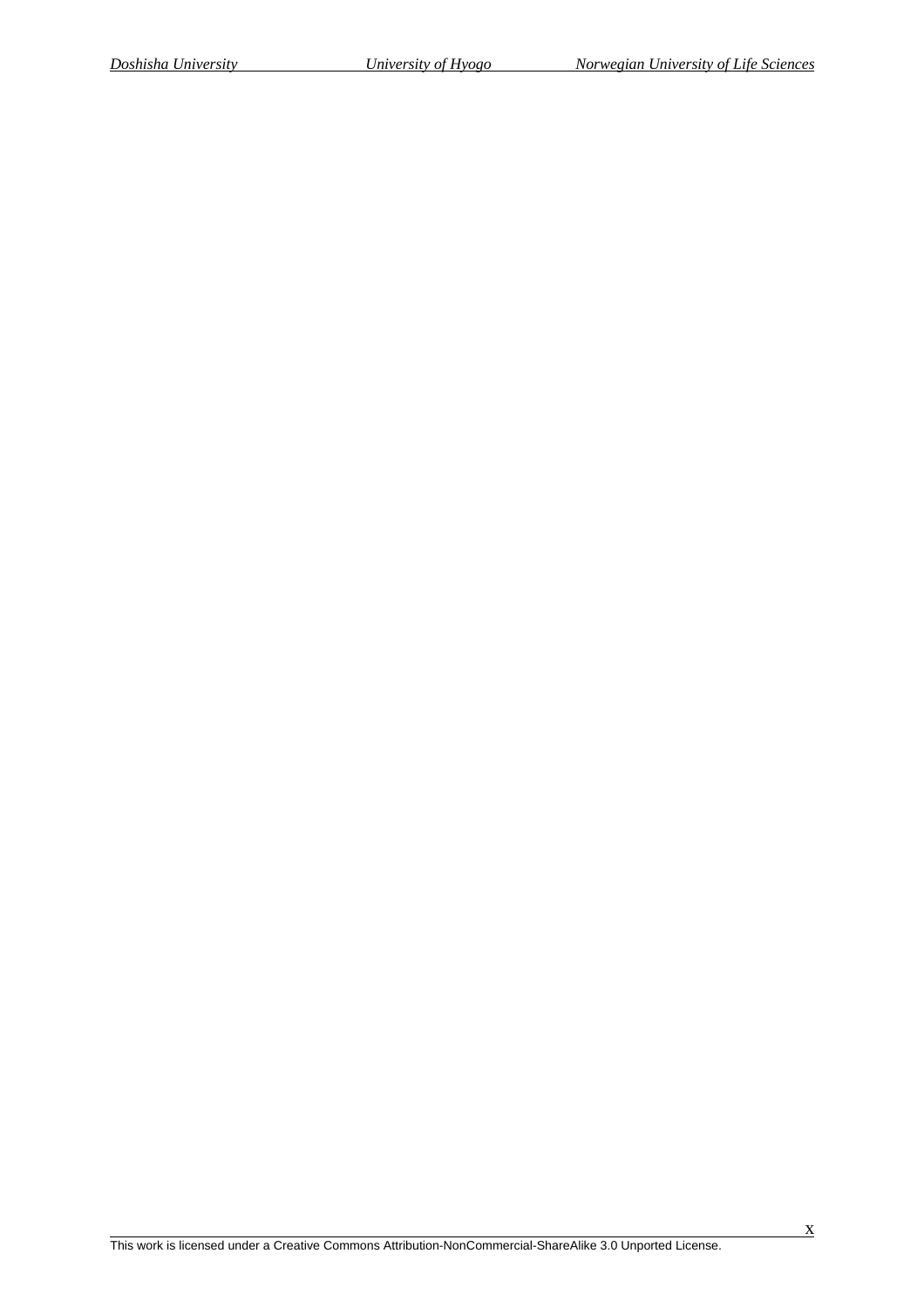## **TABLE 1 The Norwegian Mountain Act (LOV-1975-06-06 No 31)**

| LOV 1975-06-06 nr 31                              | LOV-1975-06-06 No 31                                       |
|---------------------------------------------------|------------------------------------------------------------|
| Lov om utnytting av rettar og lunnende m.m.       | Act relating to the exploitation of rights and             |
| i statsallmenningane (fjellova).                  | entitlements in the state commons (The                     |
|                                                   | Mountain Act)                                              |
|                                                   |                                                            |
| DATO: 1975-06-06<br>PUBLISERT: ISBN 82-504-1256-7 | DATE: 1975-06-06<br>PUBLISHED: ISBN 82-504-1256-7          |
| <b>IKRAFTTREDELSE:</b>                            | <b>ENTRY INTO FORCE:</b>                                   |
| SIST-ENDRET: LOV-2006-06-30-52 fra                | LAST CHANGED: LOV-2006-06-30-52                            |
| 2006-07-01                                        | from 2006-07-01                                            |
| Databasen sist oppdatert 3. mars 2011             | The data base last updated 3. March 2011                   |
| http://www.lovdata.no/all/index.html              | http://www.lovdata.no/all/index.html                       |
|                                                   | (Norwegian source)                                         |
| Lov om utnytting av rettar og lunnende            | Act relating to the exploitation of rights                 |
| m.m. i statsallmenningane (fjellova).             | and entitlements in the state commons                      |
|                                                   | (The Mountain Act)                                         |
| Jf. lover 19 juni 1992 nr. 59, 19 juni 1992 nr.   | Cf. Act of 19 June 1992 No. 59, 19 June 1992               |
| $60. - Jf.$ tidlegare lov 12 mars 1920 nr.5.      | No. 60. - Earlier Act of 12 March 1920 No.5.               |
|                                                   |                                                            |
| Kap. I. – Kva lova gjeld.                         | <b>Chapter I – Applicability of the Act</b>                |
| § 1.                                              | Section 1                                                  |
| Føresegnene i lova her gjeld for                  | The provisions of the Act apply to state                   |
| statsallmenningane.                               | commons.                                                   |
|                                                   |                                                            |
| Kongen kan ta avgjerd om at lova heilt eller      | The King may decide that the Act in its                    |
| delvis skal gjelde også for andre område som      | entirety or partly shall also apply to other               |
| tilhøyrer staten.                                 | areas belonging to the state.                              |
|                                                   |                                                            |
| For skogsdrift og hogstrettar i skog gjeld lova   | The Act does not apply to forestry and timber              |
| ikkje.                                            | rights in forests.                                         |
|                                                   |                                                            |
| Rettar i statsallmenningane i kraft av særleg     | Rights in the state commons based on special               |
| heimel går ikkje inn under lova.                  | title are not covered by the law.                          |
| Kap. II. – Retten til allmenningsbruk.            | Chapter II – Usage rights within the state                 |
|                                                   | commons                                                    |
|                                                   |                                                            |
| $§$ 2.                                            | Section 2                                                  |
| Rett til allmenningsbruk ligg til bygd eller      | Rights of common in the state commons                      |
| grend som frå gamal tid har hatt slik rett.       | belong to communities (bygd <sup>1</sup> ) or parts        |
| Retten skal kunne nyttast på ein måte som til     | thereof, which from ancient times have had                 |
| kvar tid er i samsvar med rasjonell bruk, og      | such rights. The rights shall be used in a way             |
| som er naturleg etter tida og tilhøva.            | that at any time is in accordance with rational            |
|                                                   | use and which is natural according to the                  |
|                                                   | times and circumstances.                                   |
|                                                   |                                                            |
| Rett som er knytta til jordbrukseigedom kan       | A right appendant <sup>ii</sup> to an agricultural holding |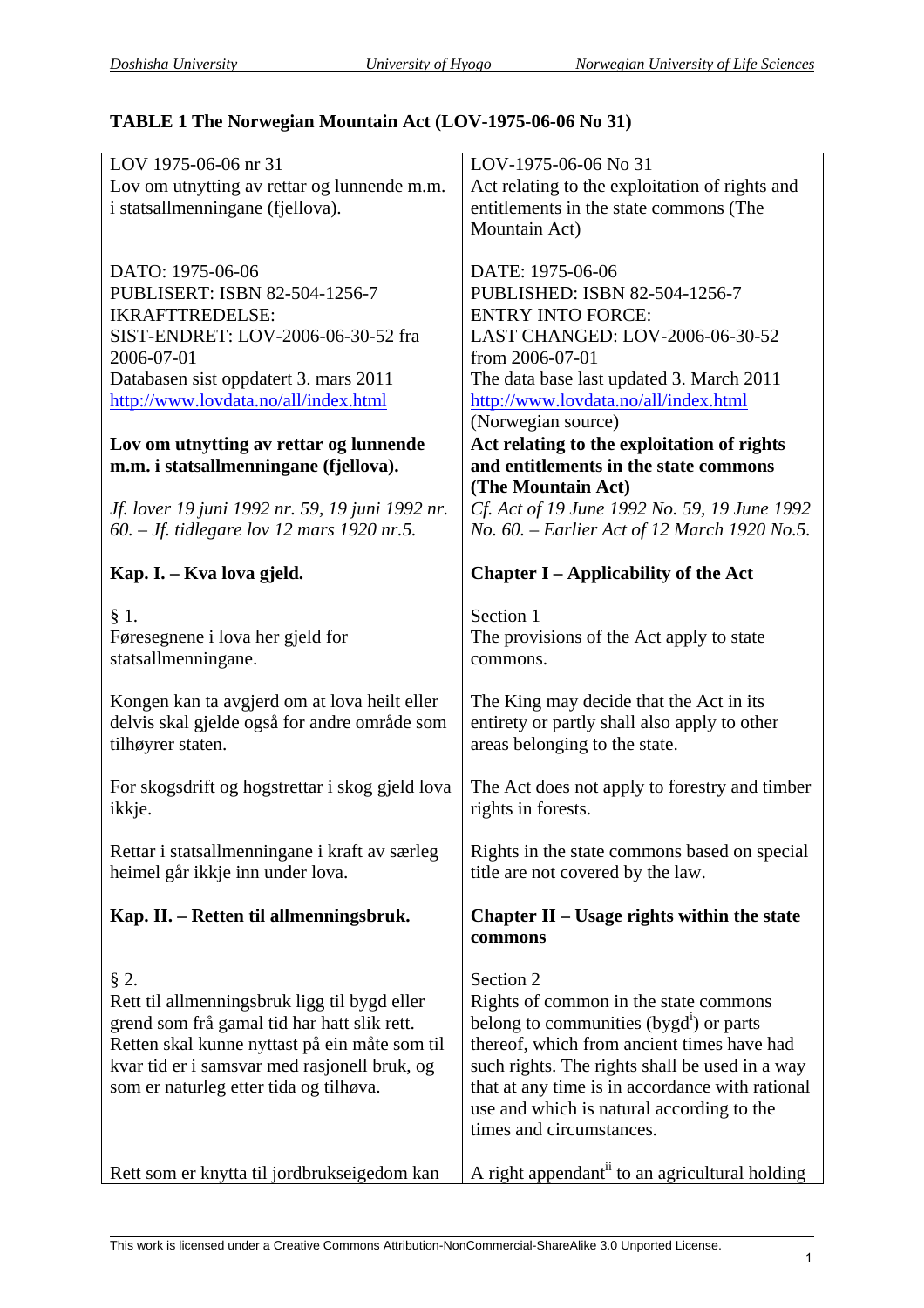| berre utnyttast så langt det skjer i tilknyting<br>til drifta av eigedomen som jordbruk, og så<br>lenge eigedomen vert driven som jordbruk.<br>Med dei unntak som går fram av lova her,<br>kan slik rett ikkje avhendast, leigast bort eller<br>krevjast avløyst mot vederlag. Vert<br>gardsdrifta nedlagd og jorda teken i bruk til<br>føremål utanom jordbruksnæringa, fell retten<br>bort. Det same gjeld om ein eigedom ved sal<br>eller oreigning misser så mykje av jorda at<br>den ikkje lenger er å rekna som ei<br>jordbruksmessig eining, eller vert delt på ein<br>slik måte at ingen av jordpartane etter delinga<br>er å rekna som jordbruk. | can only be exploited as far as this occurs in<br>connection with the operation of the holding<br>as agricultural, and as long as the holding is<br>run as a farm. With the exceptions provided<br>for in this Act, such right cannot be<br>transferred, hired out or be demanded<br>replaced for compensation. If farm operations<br>are shut down and the land taken into use for<br>purposes other than agricultural industry, the<br>right discontinues. The same applies if a<br>holding through sale or expropriation loses so<br>much of the land that it no longer is<br>considered an agriculture-related entity, or is<br>divided in such a way that none of the parts<br>after the land division is considered to be<br>agriculture. |
|-----------------------------------------------------------------------------------------------------------------------------------------------------------------------------------------------------------------------------------------------------------------------------------------------------------------------------------------------------------------------------------------------------------------------------------------------------------------------------------------------------------------------------------------------------------------------------------------------------------------------------------------------------------|-------------------------------------------------------------------------------------------------------------------------------------------------------------------------------------------------------------------------------------------------------------------------------------------------------------------------------------------------------------------------------------------------------------------------------------------------------------------------------------------------------------------------------------------------------------------------------------------------------------------------------------------------------------------------------------------------------------------------------------------------|
| Tvist etter siste punktum i andre stykket vert<br>avgjort ved skjøn.                                                                                                                                                                                                                                                                                                                                                                                                                                                                                                                                                                                      | Disputes, according to the last sentence of the<br>second paragraph, are determined by<br>appraisement" <sup>111</sup> .                                                                                                                                                                                                                                                                                                                                                                                                                                                                                                                                                                                                                        |
| Kap. III. - Fjellstyre.                                                                                                                                                                                                                                                                                                                                                                                                                                                                                                                                                                                                                                   | <b>Chapter III - Mountain Boards</b>                                                                                                                                                                                                                                                                                                                                                                                                                                                                                                                                                                                                                                                                                                            |
| $§$ 3.<br>I kvar kommune der det er statsallmenning<br>skal det være fjellstyre.                                                                                                                                                                                                                                                                                                                                                                                                                                                                                                                                                                          | Section 3<br>In each municipality where a state commons<br>is located, there shall be a mountain board.                                                                                                                                                                                                                                                                                                                                                                                                                                                                                                                                                                                                                                         |
| Fjellstyret skal administrere bruken og<br>utnyttinga av rettar og lunnende i<br>statsallmenningen så langt ikkje anna er<br>fastsett i eller i medhald av lov. Det skal<br>arbeide for å sikre at allmenningen vert brukt<br>på ein måte som fremjar næringslivet i bygda<br>og tek vare på naturvern- og<br>friluftsinteressene.                                                                                                                                                                                                                                                                                                                        | The mountain board shall administer the<br>usage and exploitation of rights and<br>entitlements in the state commons as far as<br>they are not otherwise provided for in or<br>pursuant to the Law. The board will work to<br>ensure that the commons is used in a way that<br>promotes economic activity in the community<br>and that nature conservation and outdoor<br>recreational interests are taken care of.                                                                                                                                                                                                                                                                                                                             |
| Fjellstyret skal ha fem medlemer med<br>personlege varamedlemer. Dei vert valde av<br>kommunestyret, eitt medlem som leiar og eitt<br>som nestleiar.                                                                                                                                                                                                                                                                                                                                                                                                                                                                                                      | The mountain board shall consist of five.<br>members with personal deputies. They are<br>elected by the municipal council, one<br>member as chair and another as vice-chair.                                                                                                                                                                                                                                                                                                                                                                                                                                                                                                                                                                    |
| Fleirtalet av medlemene med varamedlemer<br>skal veljast blant personar som siste året har<br>vore og framleis er fast busette i området der<br>allmenningen ligg – og som Kongen fastset<br>grensene for – eller i bygd eller grend der<br>innbuarane frå gamal tid har utøvd<br>allmenningsbruk i allmenningen.                                                                                                                                                                                                                                                                                                                                         | The majority of the members and deputies<br>shall be selected among persons who last year<br>have been and still are permanent residents in<br>the area where the commons lie - and for<br>which the King decides the borders - or the<br>communities where the inhabitants since<br>ancient times have exercised rights of<br>common.                                                                                                                                                                                                                                                                                                                                                                                                          |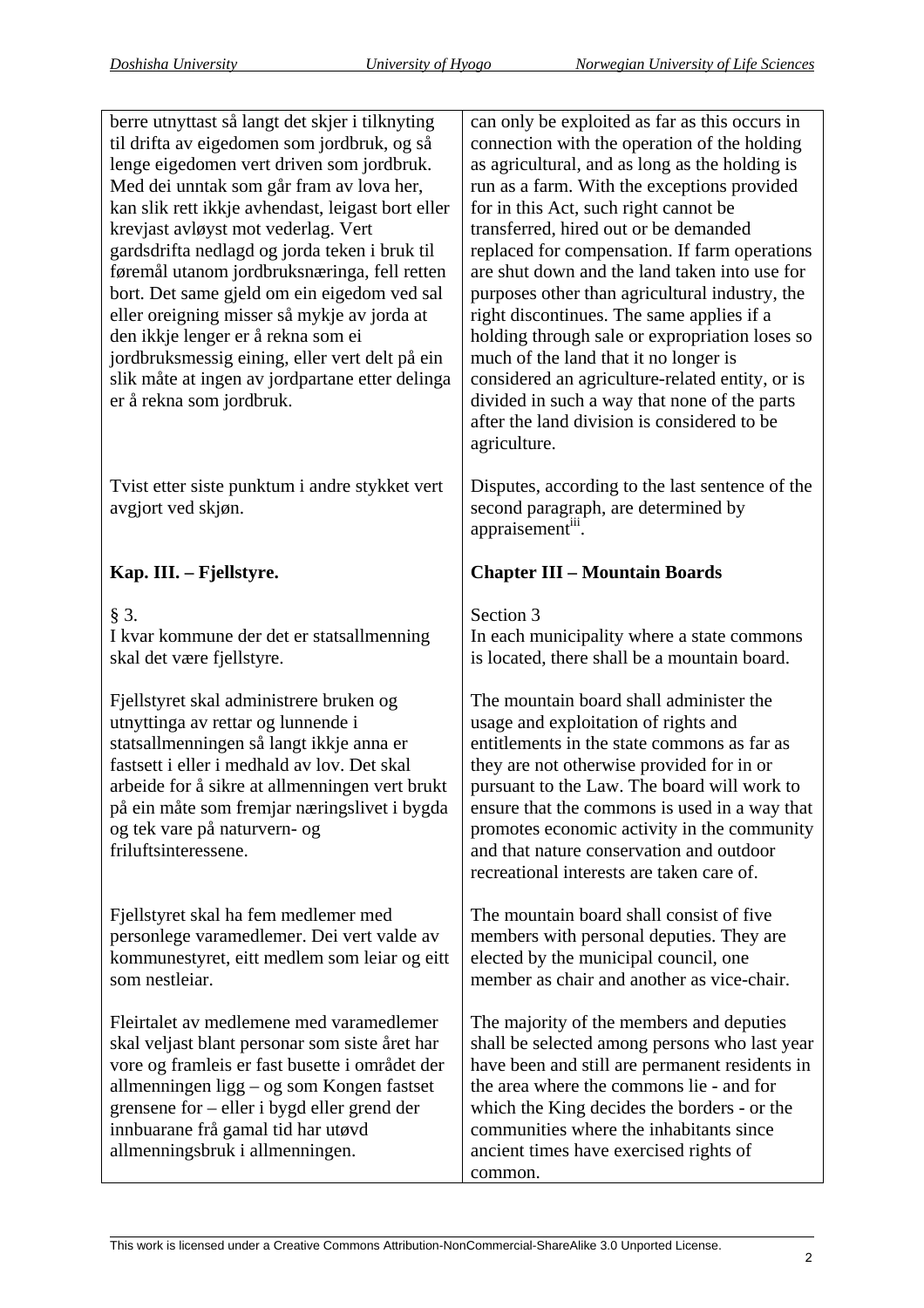Funksjonstida er fire år og følgjer kommunevalperioden.

Kommunestyret skal syte for at jakt-, fiskeog friluftsinteressene vert representerte i fjellstyret og at minst to medlemer med varamedlemer vert valde blant dei som har rett til allmenningsbruk i allmenningen som jordbrukarar. Kongen kan, for område som er eller vert lagt under lova, fastsetje at reindriftsnæringa skal vere representert i fjellstyret og at den eine eller begge av dei to som skal ha allmenningsrett som jordbrukarar i staden skal vere reineigarar. Elles gjeld reglane i kommunelova om kven som kan veljast som medlem av kommunale nemnder tilsvarande ved val av fjellstyre.

Endra med lov 5 juni 1987 nr. 25.

## § 4.

Er det fleire statsallmenningar innan ein kommune, fastset Kongen – etter at kommunestyret har gjeve fråsegn i saka – om det skal veljast eitt eller fleire fjellstyre. Elles gjeld § 3 tilsvarande også når det skal veljast eitt fjellstyre for fleire allmenningar.

## § 5.

Ligg ein statsallmenning i fleire kommunar, slik at det for same allmenningen skal veljast to eller fleire fjellstyre etter § 3, kan Kongen ta avgjerd om at det skal vere eit felles fjellstyre for allmenningen, anten i staden for eller i tillegg til særskilde fjellstyre som nemnt i § 3. Medlemene med personlege varamedlemer vert valde av kommunestyra i dei kommunane det gjeld.

Før Kongen tek avgjerd etter første stykket, skal fjellstyra og kommunestyra i dei kommunane det gjeld gjevast høve til å uttale seg. I avgjerda skal det fastsetjast kor mange medlemer frå kvar kommune det skal vere i

The mandate period is four years and follows the municipal election cycle.

The municipal council shall ensure that hunting, fishing and outdoor recreational interests are represented in the mountain board and that at least two members with deputies shall be elected among those who have rights of common as farmers. The King may, for the area that is or will be covered by the Act, determine that the reindeer husbandry should be represented in the mountain board and that one or both of the two members who have rights of common as farmers instead shall be reindeer owners. Apart from that, the provisions of the Act on Municipalities as to who may be elected as members of the municipal committees shall also apply to elections to the mountain board.

Amended by Act of 5 June 1987 No. 25

## Section 4

If there are several state commons within one municipality, the King determines – after the municipal council has given its opinion of the case - whether one or more mountain boards shall be elected. Otherwise Section 3 applies correspondingly also when one mountain board shall be elected for several state commons.

## Section 5

If a state commons is situated in several municipalities, so that the same commons shall be under two or more mountain boards under Section 3, the King may decide that there should be a joint mountain board for the commons, either instead of or in addition to the separate mountain boards as mentioned in Section 3. The members with personal deputies are elected by municipal councils in the municipalities concerned.

Before the King takes the decision according to the first paragraph, the mountain boards and municipal councils in the municipalities concerned shall be given the opportunity to be heard. In the decision, it shall be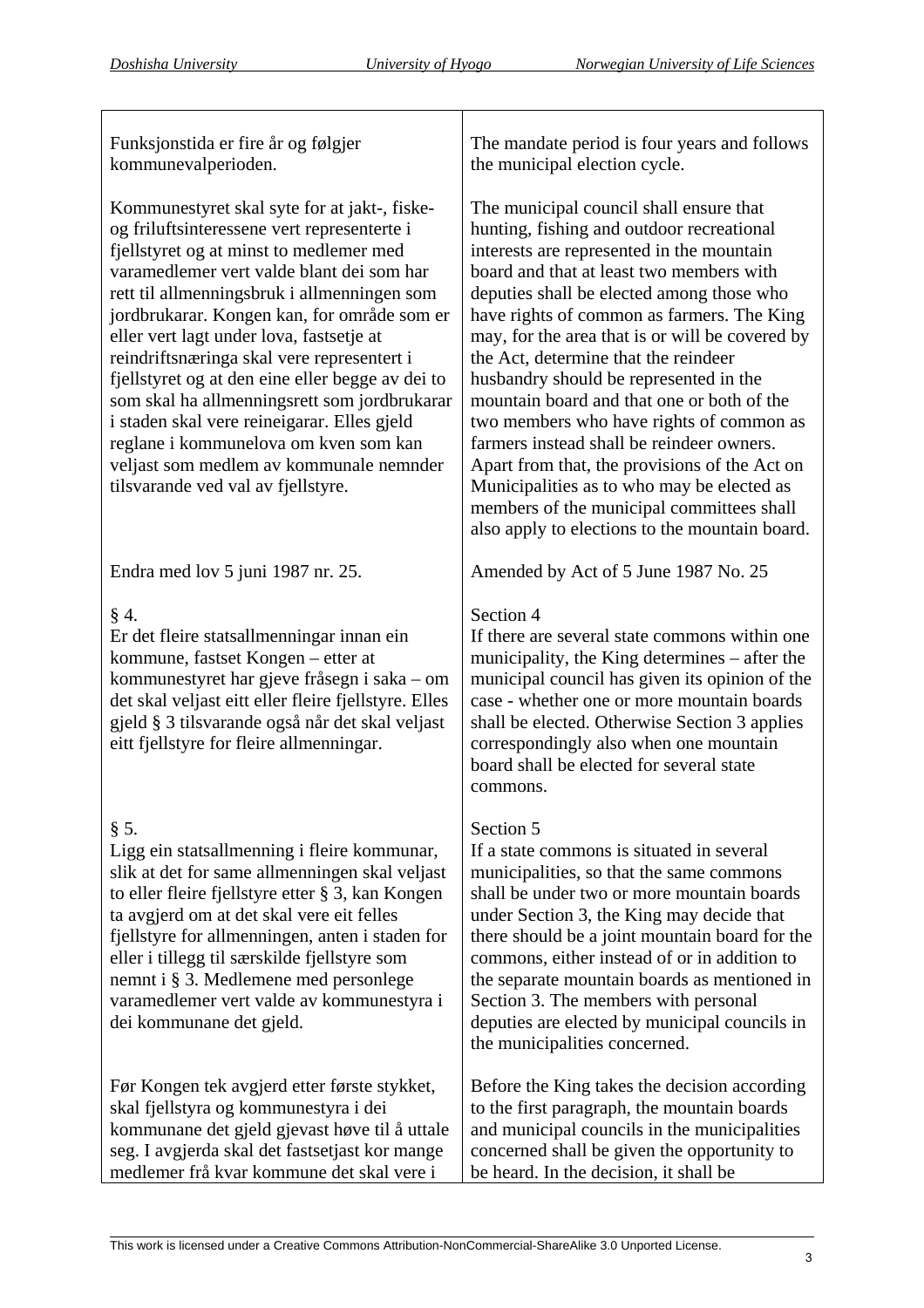| fellesstyret, og korleis det skal ordnast med<br>val av leiar og nestleiar.                                                                                                                                                                                                                                | determined how many members from each<br>municipality shall be in the joint board, and<br>how it will be arranged for the election of<br>chair and deputy chair.                                                                                                                                                                                                                                             |
|------------------------------------------------------------------------------------------------------------------------------------------------------------------------------------------------------------------------------------------------------------------------------------------------------------|--------------------------------------------------------------------------------------------------------------------------------------------------------------------------------------------------------------------------------------------------------------------------------------------------------------------------------------------------------------------------------------------------------------|
| Fjellstyre etter paragrafen her kan ha fem<br>eller sju medlemer. Vert det valt meir enn<br>fem, skal minst fire av medlemene og<br>varamedlemene ha rett til allmenningsbruk i<br>allmenningen som jordbrukarar.                                                                                          | The mountain board pursuant to this section<br>may have five or seven members. If there are<br>more than five, at least four of the members<br>and alternate members shall have rights of<br>common as farmers.                                                                                                                                                                                              |
| Kongen kan i visse høve gjere unntak når det<br>gjeld talet på medlemer i fellesstyret etter<br>tredje stykket i paragrafen her. Elles gjeld § 3<br>tilsvarande.                                                                                                                                           | The King may in certain cases make<br>exceptions when it concerns the number of<br>members of the joint board according to the<br>third paragraph here. Otherwise Section 3<br>applies correspondingly.                                                                                                                                                                                                      |
| Endra med lov 5 juni 1987 nr. 25.                                                                                                                                                                                                                                                                          | Amended by Act of 5 June 1987 No. 25.                                                                                                                                                                                                                                                                                                                                                                        |
| § 6.<br>Ligg retten til allmenningsbruk til bygd eller<br>grend i ein eller fleire andre kommunar enn<br>den allmenningen ligg i, kan Kongen ta<br>avgjerd om skiping av forsterka fjellstyre<br>med representantar også frå den eller dei<br>kommunane som berre har rett til<br>allmenningsbruk.         | Section 6<br>If the rights of common is appendant to a<br>community or a part of a community in one<br>or more municipalities in addition to the one<br>where the commons is located, the King may<br>decide on the establishment of an enhanced<br>mountain board with representatives also<br>from that or those municipalities that only<br>have rights of common.                                        |
| Andre og tredje stykket i § 5 gjeld<br>tilsvarande.                                                                                                                                                                                                                                                        | The second and third paragraphs of Section 5<br>apply correspondingly.                                                                                                                                                                                                                                                                                                                                       |
| Føresegnene i denne paragrafen gjeld<br>tilsvarande når rettar i allmenningen i kraft av<br>særleg heimel ligg til gardar eller grender i<br>andre kommunar enn den allmenningen ligg<br>i.                                                                                                                | The provisions of this paragraph apply<br>correspondingly when rights in the commons<br>based on special title belong to farms or<br>communities in other municipalities than<br>where the commons lie.                                                                                                                                                                                                      |
| § 7.<br>Fjellstyremedlemene skal ha ei rimeleg<br>godtgjersle for arbeidet. Godtgjersla vert<br>fastsett av kommunestyret etter framlegg frå<br>fjellstyret, og vert utgreia av fjellkassa, jfr. §<br>11. Er det ikkje tilstrekkelege midlar i<br>fjellkassa, vert godtgjersla utgreia av<br>kommunekassa. | Section 7<br>The mountain board members shall have a<br>reasonable remuneration for the work.<br>Remuneration is determined by the municipal<br>council according to proposals from the<br>mountain board, and is funded by the<br>mountain board's account, cf. Section 11. If<br>there are not sufficient funds in the mountain<br>board's account, the remuneration is paid by<br>the municipal treasury. |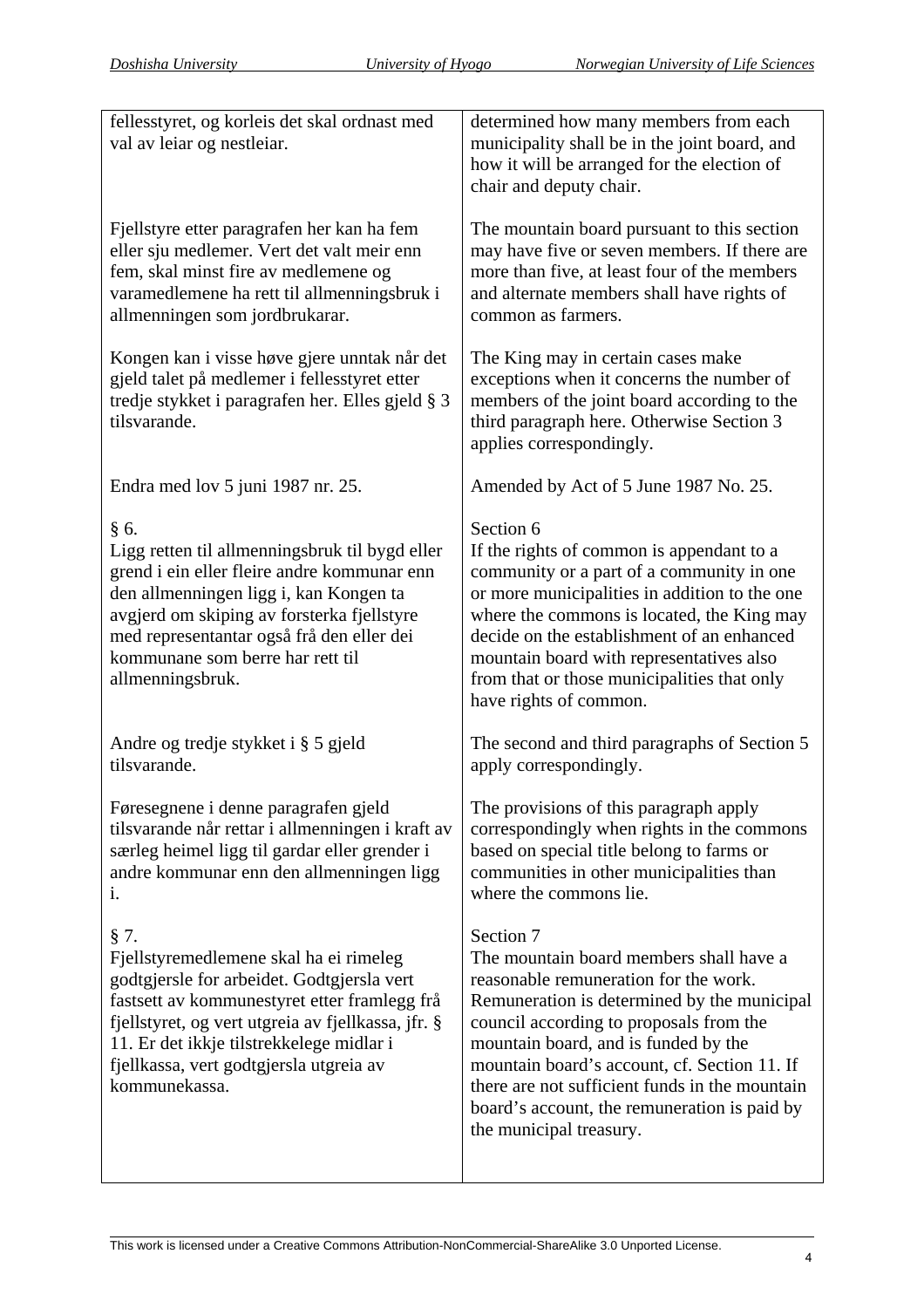| Kap. IV. - Sakshandsaming.                                                                                                                                                                                                                                                                                                                                                                                                                                                                   | <b>Chapter IV - Procedure</b>                                                                                                                                                                                                                                                                                                                                                                                                                                                                                                               |
|----------------------------------------------------------------------------------------------------------------------------------------------------------------------------------------------------------------------------------------------------------------------------------------------------------------------------------------------------------------------------------------------------------------------------------------------------------------------------------------------|---------------------------------------------------------------------------------------------------------------------------------------------------------------------------------------------------------------------------------------------------------------------------------------------------------------------------------------------------------------------------------------------------------------------------------------------------------------------------------------------------------------------------------------------|
| § 8.<br>Fjellstyre med fem medlemer er vedtaksført<br>når minst tre av medlemene møter. Fjellstyre<br>med meir enn fem medlemer er vedtaksført<br>når minst fire av medlemene møter. Står<br>røystene likt, gjer leiaren si røyst utslaget.                                                                                                                                                                                                                                                  | Section 8<br>Mountain boards with five members form a<br>quorum when at least three of the members<br>meet. Mountain boards with more than five<br>members form a quorum when at least four of<br>the members meet. If the voting is tied, the<br>chair's vote is the decisive factor.                                                                                                                                                                                                                                                      |
| Endra med lov 5 juni 1987 nr. 25.                                                                                                                                                                                                                                                                                                                                                                                                                                                            | Amended by Act of 5 June 1987 No. 25.                                                                                                                                                                                                                                                                                                                                                                                                                                                                                                       |
| § 9.<br>Kjem det opp tvist mellom fjellstyret og<br>allmenningsstyret (jfr. lov av 19. juni 1992<br>nr. 60 om skogsdrift m.v. i<br>statsallmenningene $\S 1-2$ og $\S 1-3$ ) om<br>ordninga av allmenningsbruken, skal leiaren i<br>fjellstyret kalla inn dei to styra til eit<br>fellesmøte. Kjem ein ikkje fram til semje kan<br>kvart av styra leggje tvisten fram for<br>departementet, som kan avgjere den eller vise<br>den til avgjerd ved skjøn.                                     | Section 9<br>If there is a dispute between the mountain<br>board and commons board (cf. Act of 19 June<br>1992 No. 60 on Forestry, etc. in the State<br>Commons Sections 1-2 and 1-3) on the<br>arrangement of usage of the commons, the<br>leader of the mountain board shall call the<br>two bodies to a joint meeting. If an agreement<br>cannot be reached by these bodies, the<br>dispute may by each of the boards be<br>submitted to the Ministry, which can make a<br>decision on it or relegate it to decision by<br>appraisement. |
| Endra med lover 5 juni 1987 nr. 25, 19 juni<br>1992 nr. 61.                                                                                                                                                                                                                                                                                                                                                                                                                                  | Amended by Acts of 5 June 1987 No. 25, 19<br>June 1992 No. 61.                                                                                                                                                                                                                                                                                                                                                                                                                                                                              |
| $§$ 10.<br>For saksførehavinga i fjellstyret gjeld<br>føresegnene om einskildvedtak i<br>forvaltningslova 10 februar 1967, også når<br>vedtaket gjeld alle bruksrettshavarane.<br>Kongen fastset nærare reglar om m.a.<br>formene for førehandsvarsling og<br>kunngjering av eller melding om<br>fjellstyrevedtak.                                                                                                                                                                           | Section 10<br>The proceedings of the mountain board<br>follow the provisions for decision making in<br>single cases in the the Act on Public<br>Administration of 10 February 1967, even<br>when the decision applies to all those who<br>have rights to usage. The King shall lay down<br>further rules on, among other things, forms of<br>advance warning and announcement of, or<br>notice of mountain board decisions.                                                                                                                 |
| Fjellstyrevedtak kan påklagast til og<br>omgjerast av departementet etter reglane i<br>kap. VI i forvaltningslova. Vedtak etter § 16<br>kan ikkje påklagast til departementet. Det<br>same gjeld vedtak etter §§ 2, 15, 18 og 21 så<br>langt tvistar etter desse paragrafane etter lova<br>skal avgjerast ved skjøn. I staden for å<br>stadfeste eller gjere om fjellstyrevedtak som<br>det er klaga over, kan departementet vise saka<br>til avgjerd ved skjøn etter tiltak av fjellstyret. | Mountain board decisions may be appealed<br>and reversed by the Ministry according to the<br>provisions of Chapter VI of the Public<br>Administration Act. Decisions under Section<br>16 cannot be appealed to the Ministry. The<br>same applies to decisions under Sections 2,<br>15, 18 and 21 as far as disputes of these<br>paragraphs, according to the Act, shall be<br>decided by appraisement. Instead of<br>confirming or reversing mountain board                                                                                 |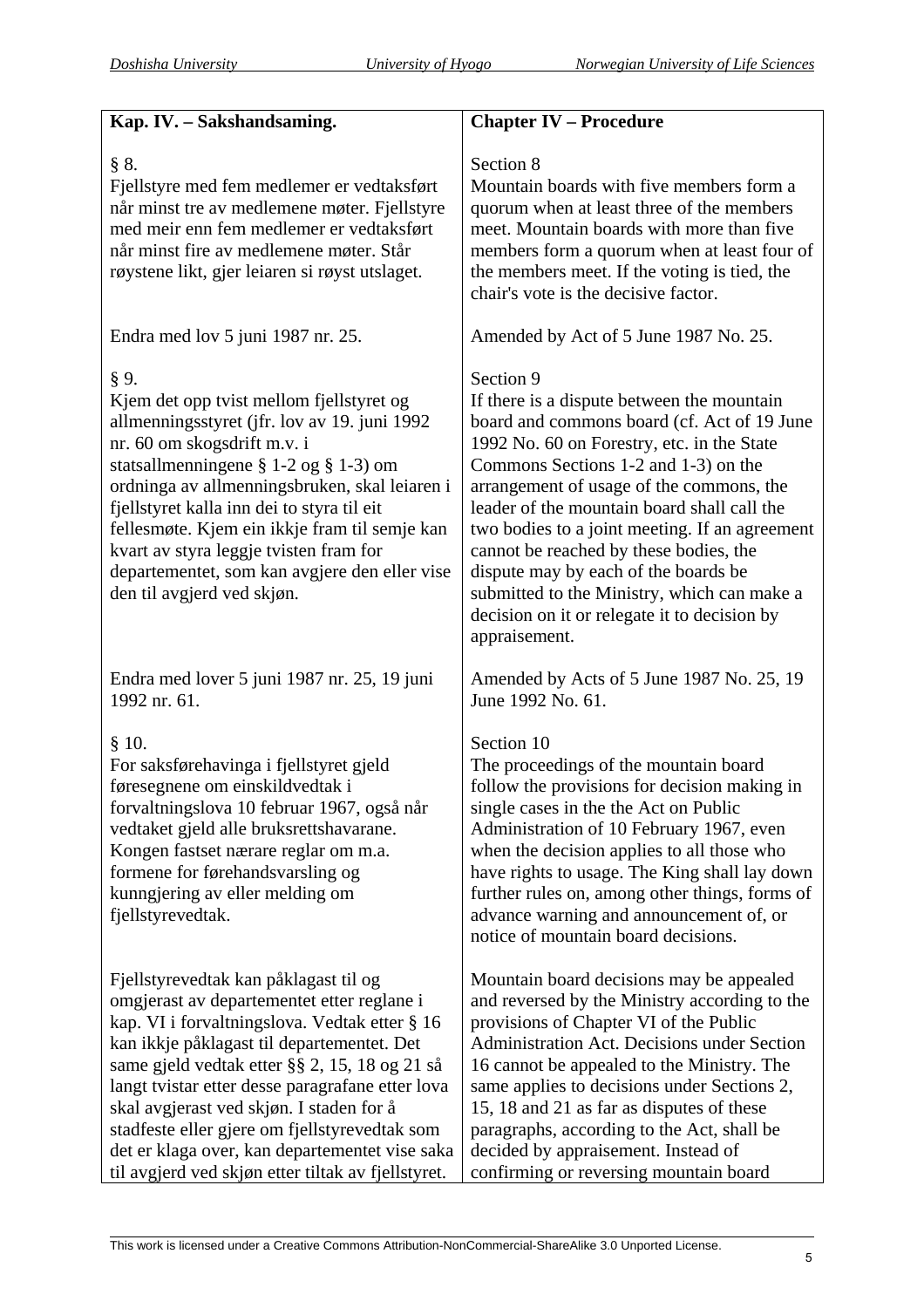|                                                                                                                                                                                                                                                                                                                                                                                                                                   | decisions that are appealed, the Ministry may<br>refer the case to be decided by appraisement<br>according to initiatives by the mountain<br>board.                                                                                                                                                                                                                                                                                                  |
|-----------------------------------------------------------------------------------------------------------------------------------------------------------------------------------------------------------------------------------------------------------------------------------------------------------------------------------------------------------------------------------------------------------------------------------|------------------------------------------------------------------------------------------------------------------------------------------------------------------------------------------------------------------------------------------------------------------------------------------------------------------------------------------------------------------------------------------------------------------------------------------------------|
| Fjellstyrevedtak tek til å gjelde 4 veker etter<br>at det er kunngjort eller det er gjeve melding<br>etter reglane i første stykket, om Kongen<br>ikkje fastset noko anna.                                                                                                                                                                                                                                                        | Mountain board decisions shall enter into<br>force 4 weeks after they are promulgated or<br>notice is given pursuant to rules of the first<br>paragraph, if the King does not decide<br>otherwise.                                                                                                                                                                                                                                                   |
| Kap V. – Fjellkasse.                                                                                                                                                                                                                                                                                                                                                                                                              | <b>Chapter V - Mountain Board Account</b>                                                                                                                                                                                                                                                                                                                                                                                                            |
| § 11.<br>For kvart fjellstyre skal det vere ei fjellkasse.<br>Når ikkje anna er fastsett, skal inntekter som<br>følgjer av lova her gå inn i fjellkassa, medan<br>utgiftene som fjellstyret skal svare vert<br>utgreia av denne.                                                                                                                                                                                                  | Section 11<br>For every mountain board, there shall be a<br>mountain board account [an accounting<br>system of incomes and expenses]. When not<br>otherwise provided, the income resulting<br>from this Act goes into the mountain board<br>account, while the expenses of the mountain<br>board shall be paid from this.                                                                                                                            |
| Fjellstyret skal kvart år leggje fram rekneskap<br>gjennom skogforvaltaren i distriktet til<br>departementet. Kopi av rekneskapet skal<br>sendast kommunestyret. Kongen fastset<br>nærare reglar om rekneskapsføringa og om<br>revisjonen.                                                                                                                                                                                        | Every year, the mountain board shall submit<br>accounts through the forest manager in the<br>district to the Ministry. Copy of accounts<br>shall be sent to the municipal council. The<br>King shall lay down further rules on<br>accounting and auditing.                                                                                                                                                                                           |
| Fjellstyret avgjer ved vedtak korleis overskot<br>i fjellkassa skal nyttast. Er overskotet større<br>enn det som trengst til tiltak innan<br>allmenningen, kan det av det overskytande<br>løyvast midlar til føremål som tek sikte på å<br>styrkje næringsgrunnlaget i dei bygdene som<br>har rett til allmenningsbruk. Med samtykke<br>frå departementet kan det òg løyvast midlar<br>til allmennyttige føremål i desse bygdene. | The mountain board determines by decision<br>how surplus cash in the accounts shall be<br>used. If the surplus is greater than what is<br>necessary for measures within the commons,<br>the surplus can be used for purposes which<br>aim to strengthen the economic base in the<br>communities that have rights of common.<br>With the consent of the Ministry, it is also<br>permitted to give funds for public amenities<br>in these communities. |
| Endra med lov 19 des 1980 nr. 66.                                                                                                                                                                                                                                                                                                                                                                                                 | Amended by Act of 19 December 1980 No.<br>66.                                                                                                                                                                                                                                                                                                                                                                                                        |
| Kap. VI. – Grunndisponering.                                                                                                                                                                                                                                                                                                                                                                                                      | <b>Chapter VI – Disposition of the land</b>                                                                                                                                                                                                                                                                                                                                                                                                          |
| $§$ 12.<br>Iverksetjing av grunndisponeringstiltak –<br>herunder tiltak som gjeld vassdrag $-i$<br>statsallmenning kan berre skje når det ikkje<br>medfører vesentleg skade for nokon som har                                                                                                                                                                                                                                     | Section 12<br>Land use measures - including measures<br>related to waterways - in the state commons<br>can only be enforced when they do not cause<br>significant harm to someone who has user                                                                                                                                                                                                                                                       |

 $\overline{a}$ This work is licensed under a Creative Commons Attribution-NonCommercial-ShareAlike 3.0 Unported License.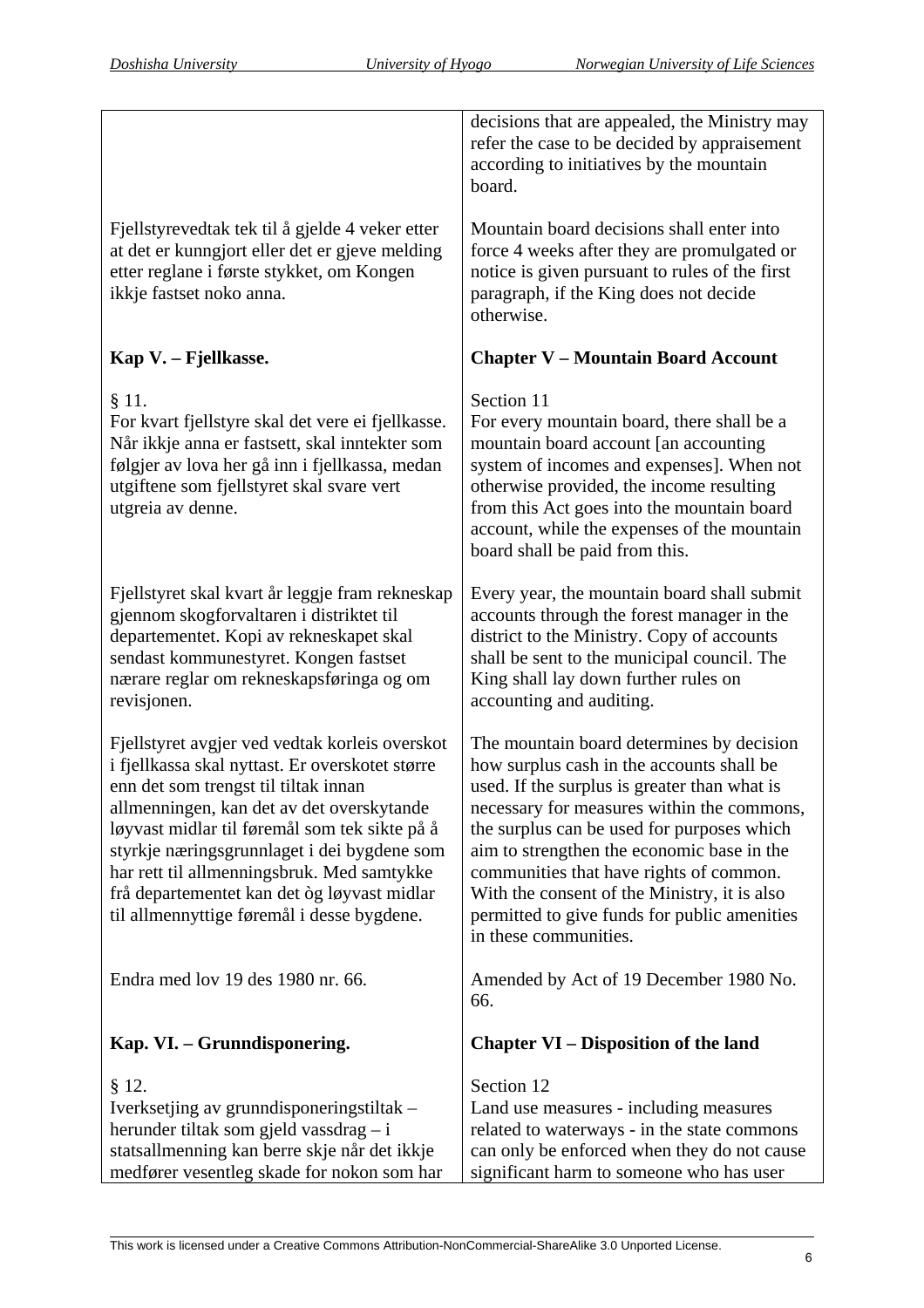| bruksrett, og under omsyn til prinsippa for<br>naturvern. Om eit tiltak vil medføre vesentleg<br>skade for bruksrettar vert avgjort ved skjøn.                                                                                                                                                                                                                                                                                                                                                                                                                      | rights, and with consideration to the<br>principles of nature conservation. Whether an<br>action will cause significant harm to the<br>usage rights will be determined by<br>appraisement.                                                                                                                                                                                                                                                                                                                                                                                                                                              |
|---------------------------------------------------------------------------------------------------------------------------------------------------------------------------------------------------------------------------------------------------------------------------------------------------------------------------------------------------------------------------------------------------------------------------------------------------------------------------------------------------------------------------------------------------------------------|-----------------------------------------------------------------------------------------------------------------------------------------------------------------------------------------------------------------------------------------------------------------------------------------------------------------------------------------------------------------------------------------------------------------------------------------------------------------------------------------------------------------------------------------------------------------------------------------------------------------------------------------|
| Grunndisponeringstiltak kan berre føretakast<br>av departementet eller med løyve frå<br>departementet, med mindre anna er særskilt<br>fastsett. Før departementet tek avgjerd skal<br>fjellstyret og i tilfelle allmenningsstyret ha<br>hatt høve til å kome med fråsegn i saka.                                                                                                                                                                                                                                                                                    | Land use measures can only be enforced by<br>the Ministry or with the permission of the<br>Ministry, unless otherwise specially provided<br>for. Before the Ministry takes a decision in<br>the case, the mountain board, and if<br>applicable, the commons board shall have an<br>opportunity to presents its view of the case.                                                                                                                                                                                                                                                                                                        |
| Av dei inntekter som staten har av tomtefeste<br>for hytter og hotell skal vedkomande<br>fjellkasse ha halvparten. Elles høyrer bruken<br>av statens grunneigarinntekter under<br>departementet. Desse midlane skal<br>departementet bruke til dekning av utgifter i<br>samband med administrasjonen av<br>statsallmenningane, stønad til ein<br>fellesorganisasjon for fjellstyra, og etter<br>samråd med denne til tiltak i<br>statsallmenningane. Dessutan kan midlane<br>brukast til innløysing av private særrettar til<br>fiske i statsallmenning, jfr. § 32. | Half of the revenues that the state takes in<br>from land leasing for cabins and hotels shall<br>go to the concerned mountain board account.<br>Otherwise, the disposition of the state's<br>landowner revenues belongs to the Ministry.<br>The Ministry will use these funds to cover<br>expenses incurred in connection with the<br>administration of the state commons, the<br>support of a common organization for<br>mountain boards, and after consultation with<br>this to measures in the state commons.<br>Moreover, funds can be used for release of<br>private privileges to fishing in the state<br>common, cf. Section 32. |
| Kap. VII. - Avhending.                                                                                                                                                                                                                                                                                                                                                                                                                                                                                                                                              | <b>Chapter VII - Alienation</b>                                                                                                                                                                                                                                                                                                                                                                                                                                                                                                                                                                                                         |
| $§$ 13.<br>Statsallmenningsgrunn kan til vanleg ikkje<br>avhendast.                                                                                                                                                                                                                                                                                                                                                                                                                                                                                                 | Section 13<br>State commons land cannot normally be<br>alienated.                                                                                                                                                                                                                                                                                                                                                                                                                                                                                                                                                                       |
| Allmenningsgrunn som er dyrka eller skal<br>brukast som gardsbruk eller som tilleggsjord<br>til gardsbruk kan likevel avhendast.                                                                                                                                                                                                                                                                                                                                                                                                                                    | Land of the commons which are cultivated or<br>shall be used for farming or as additional land<br>to farms may still be alienated.                                                                                                                                                                                                                                                                                                                                                                                                                                                                                                      |
| I særlege tilfelle kan grunn til byggjetomter<br>avhendast. Føresegna i første stykket er ikkje<br>til hinder for at tomt som er festa bort til<br>bustadhus, vert innløyst etter lov om<br>tomtefeste kapittel VI.                                                                                                                                                                                                                                                                                                                                                 | Under special circumstances, land for<br>building plots can be alienated. The<br>provisions of the first paragraph are not an<br>obstacle to redeeming land that is leased to<br>housing, pursuant to the Act on ground leases<br>Chapter VI.                                                                                                                                                                                                                                                                                                                                                                                           |
| Føresegna i § 12 andre stykket andre<br>punktum gjeld tilsvarande.                                                                                                                                                                                                                                                                                                                                                                                                                                                                                                  | The provisions of Section 12 second<br>paragraph, second sentence, applies<br>correspondingly.                                                                                                                                                                                                                                                                                                                                                                                                                                                                                                                                          |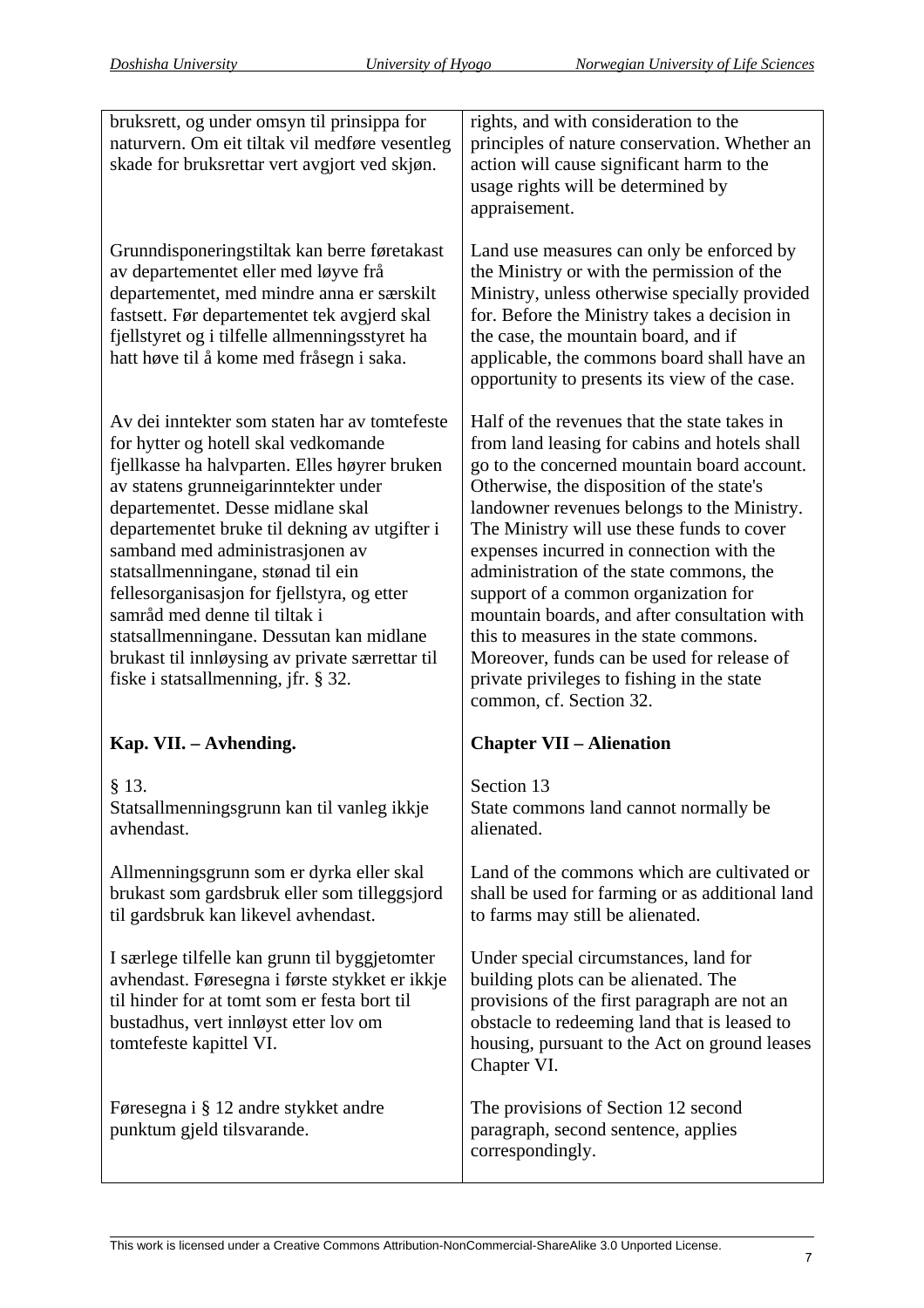| Endra med lover 2 juli 2004 nr. 63 (ikr. 1 nov<br>2004, etter res. 15 okt 2004 nr. 1336), 30 juni<br>2006 nr. 52 (ikr. 1 juli 2006, etter res. 30 juni<br>2006 nr. 727. Sjå overgangsregler i forskr. 30<br>juni 2006 nr. 729).                                             | Amended by Acts 2 July 2004 No. 63, (in<br>effect 1 November 2004, according to<br>resolution 15 October 2004 No. 1336), 30<br>June 2006 No. 52 (in effect 1 July 2006,<br>according to resolution 30 June 2006 No.<br>727. See transitional provisions in Regulation<br>30 June 2006 No. 729).                |
|-----------------------------------------------------------------------------------------------------------------------------------------------------------------------------------------------------------------------------------------------------------------------------|----------------------------------------------------------------------------------------------------------------------------------------------------------------------------------------------------------------------------------------------------------------------------------------------------------------|
| Kap. VIII. – Vedtekter.                                                                                                                                                                                                                                                     | <b>Chapter VIII - Bylaws</b>                                                                                                                                                                                                                                                                                   |
| § 14. Fjellstyret kan vedta allmenne vedtekter<br>om bruken av allmenningen. Vedtekter må<br>stadfestast av Kongen før dei vert sette i verk.<br>Om saksførehavinga gjeld reglane i § 10.<br>Endring i eller oppheving av eldre vedtekter<br>skjer på same måten.           | Section 14<br>The mountain board may adopt general<br>bylaws on the use of the commons. Bylaws<br>must be confirmed by the King before they<br>enter into force. Concerning procedures, the<br>rules of Section 10 are applicable. Changes in<br>or repeal of existing bylaws take place in the<br>same way.   |
| Kap. IX. - Beite.                                                                                                                                                                                                                                                           | <b>Chapter IX – Grazing</b>                                                                                                                                                                                                                                                                                    |
| $§$ 15.<br>Jordbrukar med beiterett i statsallmenning har<br>rett til å beite med så stor buskap som han<br>kan vinterfø på eigedomen.                                                                                                                                      | Section 15<br>A farmer with grazing rights in state<br>commons has the right to graze as much<br>cattle as he/she can feed during the winter on<br>the holding ("vinterf $\phi$ ").                                                                                                                            |
| Fjellstyret kan samtykkje i at det vert beita<br>med større buskap enn nemnt i første stykket,<br>når det kan skje utan skade for andre<br>bruksrettshavarar.                                                                                                               | The mountain board may consent to grazing<br>with more cattle than mentioned in the first<br>paragraph, when it can be done without harm<br>to other users' rights.                                                                                                                                            |
| Så langt det i allmenningen er beite som ikkje<br>vert nytta av bruksrettshavarane, kan<br>fjellstyret under tilsvarande føresetnader gjere<br>vedtak om å gje andre – også<br>utanbygdsbuande - rett til å nytte dette beitet,<br>på vilkår som vert fastsette ved avtale. | As long as the commons has pasture that is<br>not used by those with usage rights, the<br>mountain board may, under similar<br>assumptions, make the decision to give others<br>- also people living outside the community -<br>the right to use this pasture, under conditions<br>which are set by agreement. |
| Tvist om beiting som nemnt i andre og tredje<br>stykket vil vere til skade for nokon<br>bruksrettshavar, vert avgjort ved skjøn.                                                                                                                                            | Disputes as to whether grazing as mentioned<br>in the second and third paragraphs will be to<br>the detriment of anyone with usage rights, is<br>determined by appraisement.                                                                                                                                   |
| § 16.<br>Fjellstyret fastset nærare reglar om ordninga<br>av beitebruken innan statsallmenningen.<br>Reglane kan mellom anna gå ut på inndeling<br>av beitet i felt, fastsetjing av beitetider og                                                                           | Section 16<br>The mountain board stipulates further rules<br>on the arrangement of grazing within the state<br>commons. The rules can, inter alia, decide on<br>the division of the pasture into parcels,                                                                                                      |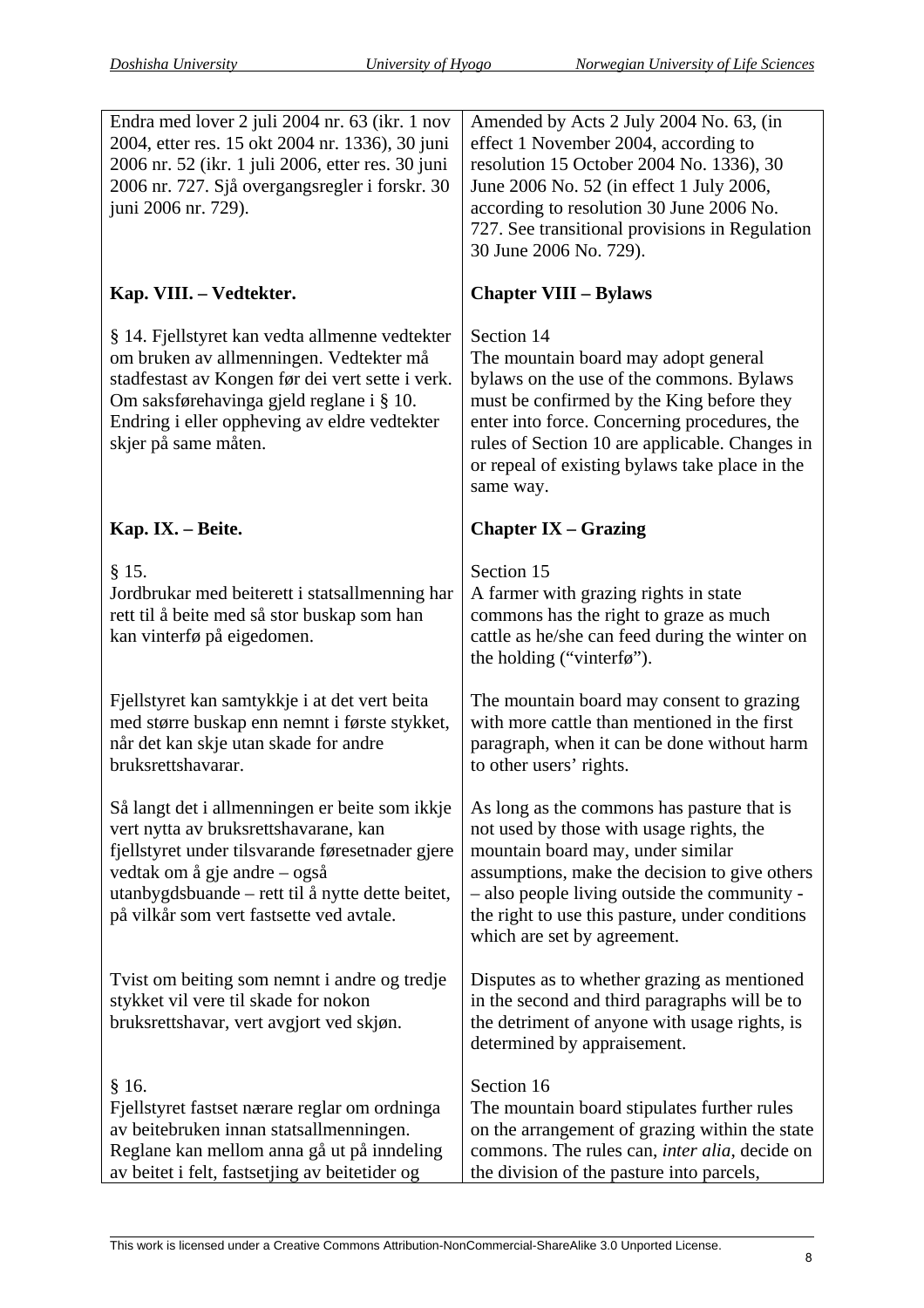| avgrensingar i talet på beitedyr av dei ulike<br>slag innan dei einskilde beitefelt. I reglane<br>skal det seiast frå om det skal vere høve til<br>beiting med lausfe og i tilfelle på kva vilkår.                                                                                                                                                                                                      | establishing grazing periods and limitations<br>in the number of grazing animals of the<br>different species within the individual<br>parcels. The rules shall specify if there should<br>be free-range grazing and if so on what terms.                                                                                                                                                                                                                                |
|---------------------------------------------------------------------------------------------------------------------------------------------------------------------------------------------------------------------------------------------------------------------------------------------------------------------------------------------------------------------------------------------------------|-------------------------------------------------------------------------------------------------------------------------------------------------------------------------------------------------------------------------------------------------------------------------------------------------------------------------------------------------------------------------------------------------------------------------------------------------------------------------|
| Fjellstyrevedtak etter første stykket kan<br>havast inn for jordskifteretten innan ein frist<br>på 6 månader, jfr. lov 21. desember 1979 om<br>jordskifte o.a. § 33 andre stykket.                                                                                                                                                                                                                      | Mountain board decisions according to the<br>first paragraph can be brought before the land<br>consolidation tribunal within a period of six<br>months, cf. Act 21 of December 1979 on land<br>consolidation, etc. Section 33 second<br>paragraph.                                                                                                                                                                                                                      |
| Endra med lov 19 juni 1992 nr. 61.                                                                                                                                                                                                                                                                                                                                                                      | Amended by Act of 19 June 1992 No. 61.                                                                                                                                                                                                                                                                                                                                                                                                                                  |
| § 17.<br>Utanom dei reinbeiteområde som er eller vert<br>fastsette i medhald av lov kan tamreindrift i<br>statsallmenning berre føregå etter særskilt<br>løyve frå fjellstyret. Slikt løyve kan gjevast<br>for inntil 10 år om gongen, men berre så<br>framt tamreindrift ikkje vil medføre vesentleg<br>skade eller ulempe for bruksrettshavarane og<br>heller ikkje andre omsyn gjer det utilrådeleg. | Section 17<br>Apart from those reindeer grazing areas<br>which exist or are decided pursuant to law,<br>reindeer husbandry in the state commons can<br>only take place by special permit from the<br>mountain board. Such permission may be<br>granted for up to 10 years at a time, but only<br>so long as reindeer husbandry will not result<br>in substantial harm or inconvenience to those<br>who have usage rights or that other concerns<br>make it inadvisable. |
| Fjellstyrevedtak etter paragrafen her må<br>stadfestast av departementet for å være<br>gyldig. Departementet kan vise spørsmålet<br>om tamreindrift vil medføre vesentleg skade<br>eller ulempe for bruksrettshavarane til<br>avgjerd ved skjøn.                                                                                                                                                        | Decisions by the mountain board pursuant to<br>this section must be confirmed by the<br>Ministry to be valid. The Ministry may refer<br>the question of whether reindeer husbandry<br>will lead to significant harm or inconvenience<br>to those with usage rights to be decided by<br>appraisement.                                                                                                                                                                    |
| Kap. X. – Seter og tilleggsjord.                                                                                                                                                                                                                                                                                                                                                                        | Chapter X - 'Seter' <sup>iv</sup> and additional land                                                                                                                                                                                                                                                                                                                                                                                                                   |
| § 18. Jordbrukar med beiterett i<br>statsallmenning som godtgjer at det trengst<br>seter til drift av garden hans, kan få utvist slik<br>seter, anten åleine eller saman med andre<br>beiterettshavarar.                                                                                                                                                                                                | Section 18<br>A farmer with grazing rights in state<br>commons who demonstrates that seter is<br>necessary to the operation of his farm, may<br>be granted such seter, either alone or together<br>with other persons with grazing rights.                                                                                                                                                                                                                              |
| Fjellstyret gjer vedtak om utvising som nemnt<br>i første stykket. Det er eit vilkår at utvising<br>kan skje utan vesentleg skade for anna<br>bruksutnytting i allmenningen eller for<br>skogen, og at det heller ikkje vil vere til<br>hinder for ei føremålstenleg inndeling og                                                                                                                       | The mountain board makes decisions on<br>grants as mentioned in the first paragraph. It<br>is a condition that such grants are given<br>without significant harm for other uses in the<br>commons or for the forest and that it will not<br>preclude a suitable organisation and                                                                                                                                                                                        |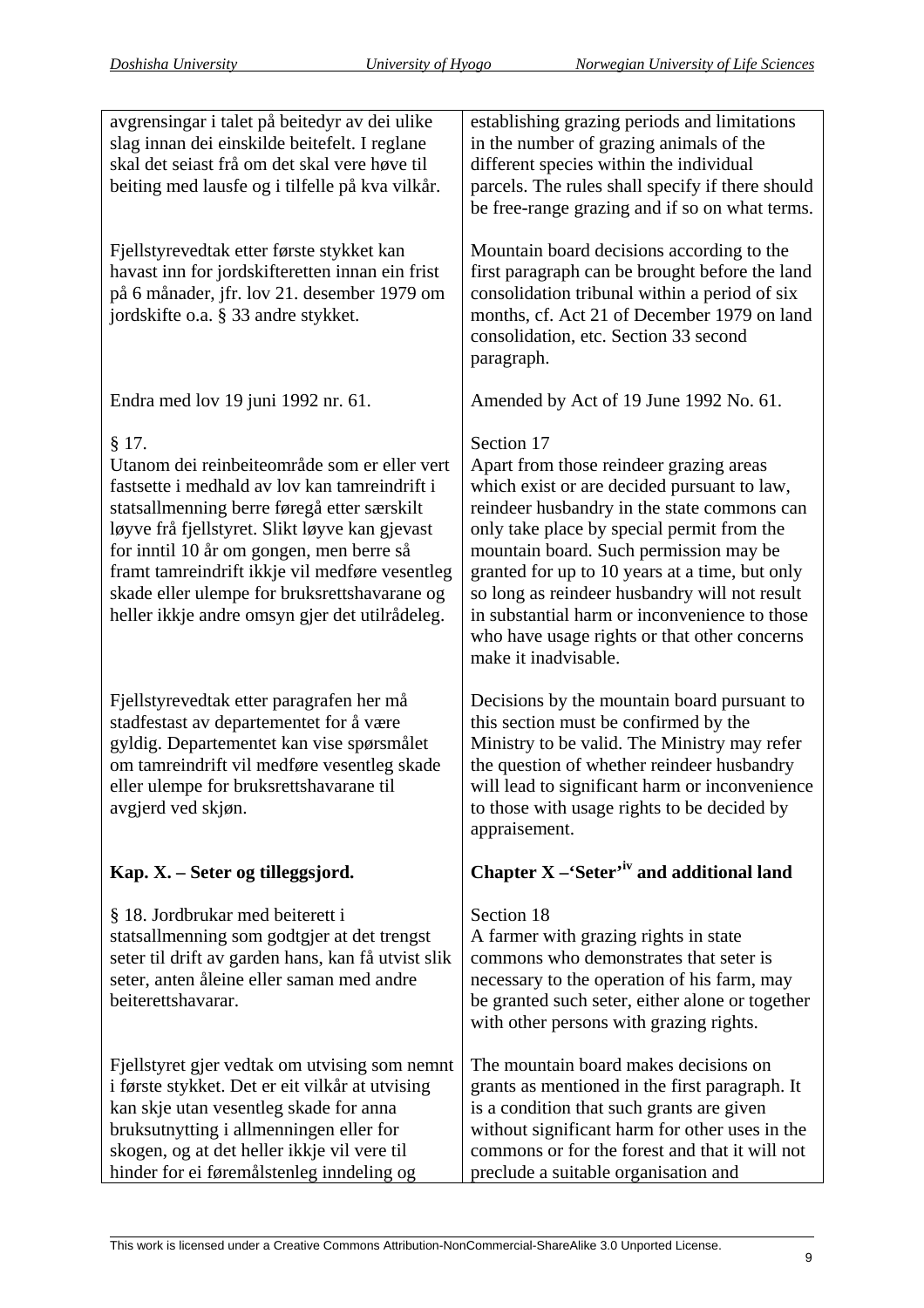| utnytting av beitet.                                                                                                                                                                                                                                                                                          | exploitation of the pasture.                                                                                                                                                                                                                                                                                                               |
|---------------------------------------------------------------------------------------------------------------------------------------------------------------------------------------------------------------------------------------------------------------------------------------------------------------|--------------------------------------------------------------------------------------------------------------------------------------------------------------------------------------------------------------------------------------------------------------------------------------------------------------------------------------------|
| Spørsmål om utvising i barskogområde vert<br>avgjort av fjellstyret og allmenningsstyret i<br>fellesskap.                                                                                                                                                                                                     | Questions concerning granting of parcels for<br>logging in coniferous forest areas are<br>determined by the mountain board and the<br>commons board jointly.                                                                                                                                                                               |
| Tvist om vilkåra for utvising ligg føre vert<br>avgjort ved skjøn.                                                                                                                                                                                                                                            | Whether the conditions for grants are fulfilled<br>is decided by appraisement.                                                                                                                                                                                                                                                             |
| Er det utviste ikkje innan 5 år teke i bruk i<br>samsvar med opplysningar gjeve i søknaden,<br>eller med vilkår som i tilfelle er sette for<br>utvisinga, fell retten bort.                                                                                                                                   | If the grant is not taken into use within 5<br>years in accordance with information given in<br>the application, or in accordance with<br>conditions as set for the grant, the right is<br>lost.                                                                                                                                           |
| Endra med lov 19 juni 1992 nr. 61.                                                                                                                                                                                                                                                                            | Amended by Act of 19 June 1992 No. 61.                                                                                                                                                                                                                                                                                                     |
| $§$ 19.<br>Jordbrukarar med beiterett i statsallmenning<br>kan – anten åleine eller saman med andre<br>beiterettshavarar – få utvist grunn som er<br>skikka til dyrking eller til kulturbeite som<br>tilleggsjord.                                                                                            | Section 19<br>Farmers with grazing rights in the state<br>commons can - either alone or together with<br>other persons with grazing rights – be granted<br>land which is conducive to cultivation or for<br>cultivated pasture as additional land.                                                                                         |
| Er det utviste ikkje teke i bruk innan 5 år, fell<br>utvisinga bort.                                                                                                                                                                                                                                          | If the granted land is not taken into use within<br>5 years, the grant is lost.                                                                                                                                                                                                                                                            |
| $§$ 20.<br>Seter i statsallmenning kan med samtykkje<br>frå fjellstyret overførast til bruk for ein annan<br>eigedom som har rett til seter i allmenningen.                                                                                                                                                   | Section 20<br>Seter in state commons can with the consent<br>of the mountain board be transferred for use<br>for another holding that is entitled to seter in<br>the commons.                                                                                                                                                              |
| Utvist tilleggsjord kan med samtykke frå<br>departementet overførast til bruk for ein<br>annan eigedom med beiterett i allmenningen.                                                                                                                                                                          | Granted additional land may, with the<br>consent of the Ministry, be transferred for use<br>for another holding with grazing rights in the<br>commons.                                                                                                                                                                                     |
| § 21.<br>Seter i statsallmenning kan overførast til bruk<br>for jordbrukar(ar) som ikkje har beiterett i<br>allmenningen, når ingen av beiterettshavarane<br>ønskjer å overta setra og fjellstyret<br>samtykkjer. Det same gjeld utvist<br>tilleggsjord, når både departementet og<br>fjellstyret samtykkjer. | Section 21<br>Seter in state commons can be transferred for<br>use by farmer(s) who do not have grazing<br>rights in the commons, when no persons with<br>grazing rights want to take over the seter and<br>the mountain board agrees. The same applies<br>to granted additional land, when both the<br>Ministry and mountain board agree. |
| Vidare kan fjellstyret utvise seter til<br>jordbrukar(ar) som ikkje har beiterett i                                                                                                                                                                                                                           | Furthermore the mountain board may grant<br>seter to farmer(s) who do not have grazing                                                                                                                                                                                                                                                     |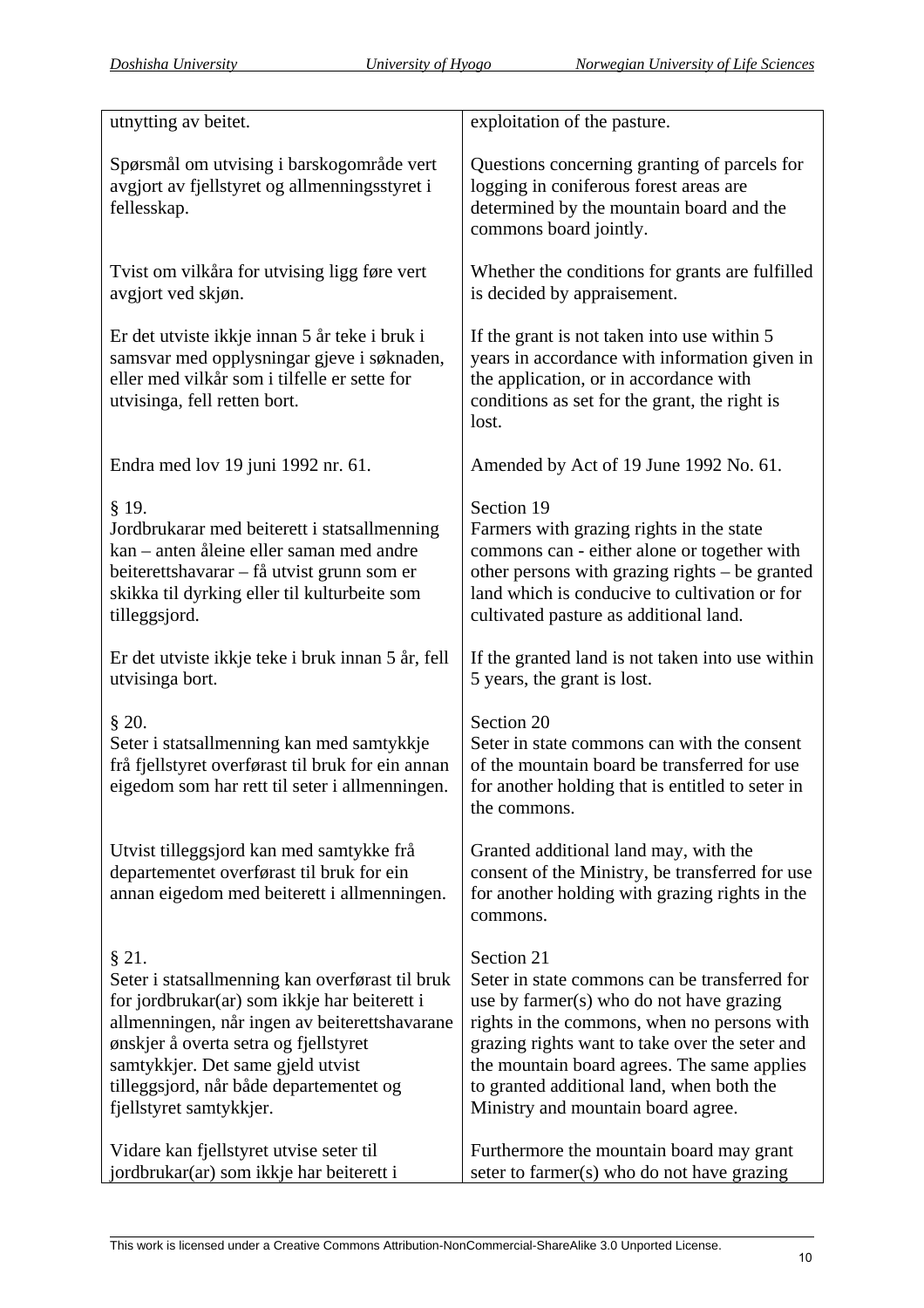| allmenningen, når det er høveleg unytta<br>beiteområde som ingen av beiterettshavarane<br>er interesserte i å nytte.                                                                                                                                                                                     | rights in the commons, where there are<br>suitable unused pasture areas that none of the<br>persons with grazing rights are interested in<br>using.                                                                                                                                                                                                                             |
|----------------------------------------------------------------------------------------------------------------------------------------------------------------------------------------------------------------------------------------------------------------------------------------------------------|---------------------------------------------------------------------------------------------------------------------------------------------------------------------------------------------------------------------------------------------------------------------------------------------------------------------------------------------------------------------------------|
| Jord som er skikka til dyrking eller til<br>kulturbeite, og som ingen av<br>beiterettshavarane søkjer om å få utvist, kan<br>departementet med samtykkje frå fjellstyret<br>leige bort til jordbrukar(ar) som ikkje har<br>beiterett i allmenningen. Leigeinntektene<br>tilfell fjellkassa.              | Land that is suitable for cultivation or<br>cultivated pasture, and that none of the<br>persons with grazing rights apply for usage,<br>the Ministry may, with the consent of<br>mountain board, lease to farmers who do not<br>have grazing rights in the commons. Lease<br>revenue will be credited to the mountain<br>board account.                                         |
| Den nye bruken etter andre og tredje stykket i<br>paragrafen må ikkje vere til vesentleg skade<br>for bruksrettshavarane si utnytting av<br>allmenningen eller for skogen. Tvist om dette<br>vert avgjort ved skjøn. Dei nærare vilkår -<br>herunder vederlag for bruken - vert fastsette<br>ved avtale. | The new use, according to the second and<br>third paragraphs of this section, must not be<br>of substantial detriment for the persons with<br>grazing rights in their utilization of the<br>commons land or the forest. Disputes about<br>this shall be decided by appraisement. The<br>detailed conditions - including compensation<br>for the use - are settled by agreement. |
| $§$ 22.<br>Rett til oppteken seter med setervoll og<br>tilliggjande kulturbeite fell bort:<br>1. Ved oppgjeving utan atterhald.<br>2. Når setra i eit samanhengande tidsrom av<br>20 år ikkje har vore i bruk som seter.                                                                                 | Section 22<br>Right to seter already in use with meadows<br>and cultivated pasture is discontinued:<br>1. By surrender without prejudice.<br>2. When the seter in a contiguous period of<br>20 years has not been used for farming<br>purposes.                                                                                                                                 |
| Bortfall av rett til seter etter første stykke nr.<br>2 får først verknad 5 år etter at lova har teke<br>til å gjelde, med mindre retten etter $\S 20$ i lov<br>12 mars 1920 ville ha falle bort før.                                                                                                    | Loss of right to seter, according to the first<br>paragraph No. 2, shall only enter into force 5<br>years after the Act has entered into force,<br>unless the right, according to Section 20 of<br>the Act of 12 March 1920, would have<br>discontinued before.                                                                                                                 |
| Rett til utvist tilleggsjord etter $\S$ 19, og som<br>ikkje direkte er knytt til ei seter, fell bort:<br>1. Ved oppgjeving utan atterhald.<br>2. Når tilleggsjorda i 5 år samanhengande<br>ikkje har vore i bruk.                                                                                        | Right to additional land granted in<br>accordance with Section 19, and which is not<br>directly tied to a seter, discontinues:<br>1. By surrender without prejudice.<br>2. When granted land for 5 years<br>continuously has not been used.                                                                                                                                     |
| Kap. XI. – Jakt og fangst.                                                                                                                                                                                                                                                                               | <b>Chapter XI – Hunting and trapping</b>                                                                                                                                                                                                                                                                                                                                        |
| $§$ 23.<br>I statsallmenning skal dei som siste året har<br>vore og framleis er fast busette i Norge ha rett                                                                                                                                                                                             | Section 23<br>In state commons, those who in the last year<br>have been and are still permanent residents in                                                                                                                                                                                                                                                                    |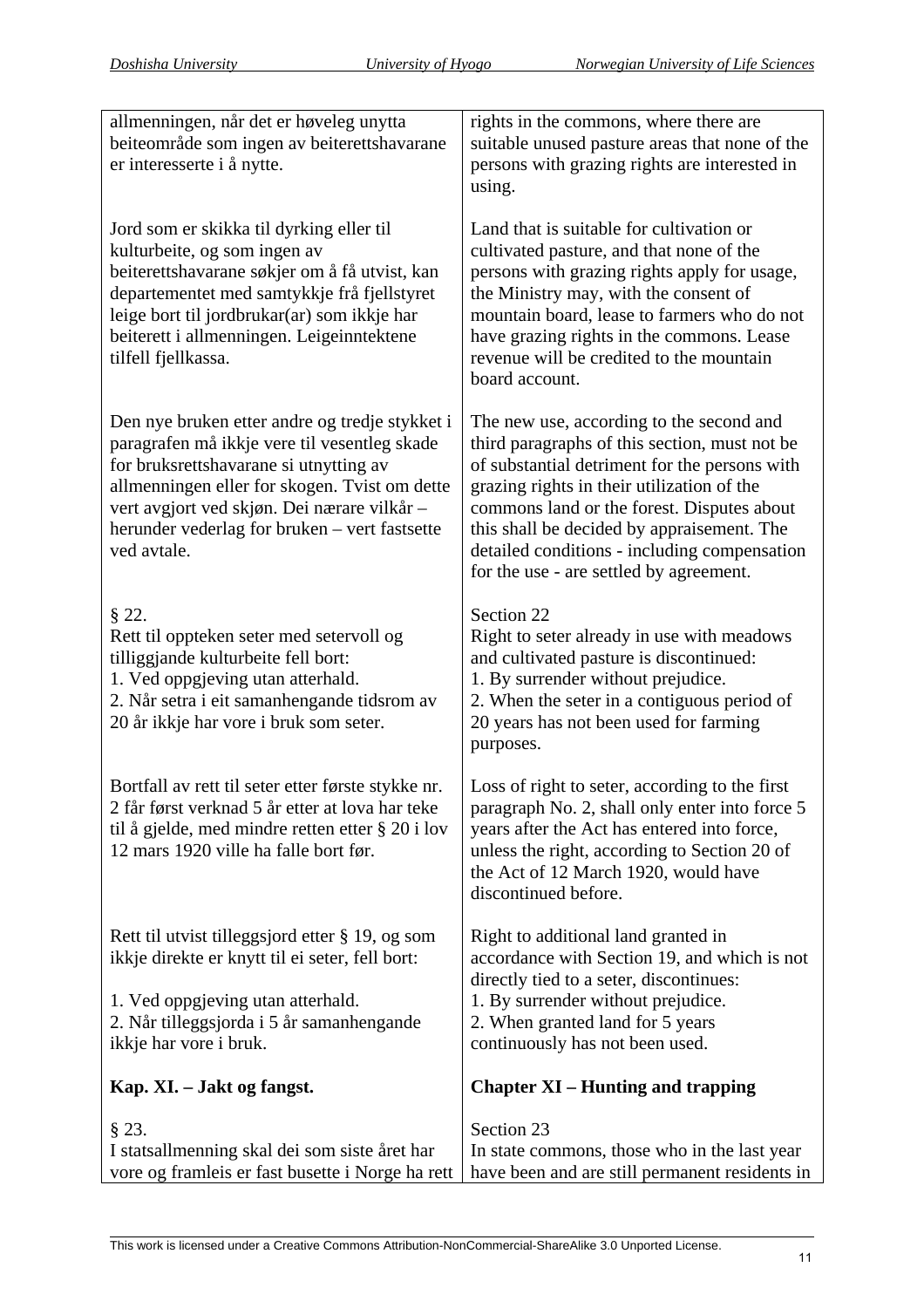| til under like vilkår å oppnå høve til å drive                                                                                                                                                                                                                                                                                                                                                                                                                                                                | Norway shall have the right under the same                                                                                                                                                                                                                                                                                                                                                                                                                                                                                                                                                     |
|---------------------------------------------------------------------------------------------------------------------------------------------------------------------------------------------------------------------------------------------------------------------------------------------------------------------------------------------------------------------------------------------------------------------------------------------------------------------------------------------------------------|------------------------------------------------------------------------------------------------------------------------------------------------------------------------------------------------------------------------------------------------------------------------------------------------------------------------------------------------------------------------------------------------------------------------------------------------------------------------------------------------------------------------------------------------------------------------------------------------|
| jakt utan hund på småvilt.                                                                                                                                                                                                                                                                                                                                                                                                                                                                                    | conditions to obtain the opportunity to hunt                                                                                                                                                                                                                                                                                                                                                                                                                                                                                                                                                   |
|                                                                                                                                                                                                                                                                                                                                                                                                                                                                                                               | small game without dogs.                                                                                                                                                                                                                                                                                                                                                                                                                                                                                                                                                                       |
| Fjellstyret avgjer om det skal gjevast løyve til<br>å drive fangst av småvilt og jakt med hund på<br>småvilt. Like eins avgjer fjellstyret om løyve<br>til slik jakt skal gjevast til personar som har<br>jaktrett etter første stykket eller berre til<br>personar som siste året har vore og framleis<br>er fast busette i området der allmenningen<br>ligg – og som Kongen fastset grensene for –<br>eller i bygd eller grend der innbuarane frå<br>gamal tid har utøvd allmenningsbruk i<br>allmenningen. | The mountain board decides whether it shall<br>provide licenses to trap small game and hunt<br>small game with dogs. Similarly, the<br>mountain board decides whether permission<br>to such hunting shall be given to persons who<br>have hunting rights according to the first<br>paragraph or only to persons who within the<br>last year have been and still are permanent<br>residents in the area where the commons lie -<br>and where the King decides the borders of -<br>or in communities where inhabitants since<br>ancient times have exercised rights of<br>common in the commons. |
| Fjellstyret kan avgrense talet på vilt av ulike                                                                                                                                                                                                                                                                                                                                                                                                                                                               | The mountain board may limit the number of                                                                                                                                                                                                                                                                                                                                                                                                                                                                                                                                                     |
| slag som nokon kan felle eller fange, og                                                                                                                                                                                                                                                                                                                                                                                                                                                                      | wild game of various types which someone                                                                                                                                                                                                                                                                                                                                                                                                                                                                                                                                                       |
| innskrenke tida, måten og området for jakta                                                                                                                                                                                                                                                                                                                                                                                                                                                                   | can hunt or trap, and restrict the time, manner                                                                                                                                                                                                                                                                                                                                                                                                                                                                                                                                                |
| og fangsten. Fjellstyret kan og avgrense talet<br>på dei som kan få høve til å drive fangst av                                                                                                                                                                                                                                                                                                                                                                                                                | and area for hunting and trapping. The<br>mountain board may also limit the number of                                                                                                                                                                                                                                                                                                                                                                                                                                                                                                          |
| småvilt, på dei som kan få høve til å drive                                                                                                                                                                                                                                                                                                                                                                                                                                                                   | those who may be allowed to hunt small                                                                                                                                                                                                                                                                                                                                                                                                                                                                                                                                                         |
| jakt utan hund på småvilt og på dei som kan                                                                                                                                                                                                                                                                                                                                                                                                                                                                   | game, for those who may receive the                                                                                                                                                                                                                                                                                                                                                                                                                                                                                                                                                            |
| få løyve til å drive jakt med hund på slikt vilt.                                                                                                                                                                                                                                                                                                                                                                                                                                                             | opportunity to hunt small game without dogs                                                                                                                                                                                                                                                                                                                                                                                                                                                                                                                                                    |
| Ved eventuell avgrensing av talet på dei som                                                                                                                                                                                                                                                                                                                                                                                                                                                                  | and for those who may receive permits to                                                                                                                                                                                                                                                                                                                                                                                                                                                                                                                                                       |
| kan få høve til slik jakt som nemnt i første<br>stykket, må fjellstyret sjå til at det vert                                                                                                                                                                                                                                                                                                                                                                                                                   | hunt such game with dogs. In case of<br>limitation of the number of people who can                                                                                                                                                                                                                                                                                                                                                                                                                                                                                                             |
| rimeleg balanse mellom innan- og                                                                                                                                                                                                                                                                                                                                                                                                                                                                              | get this opportunity to such hunting as                                                                                                                                                                                                                                                                                                                                                                                                                                                                                                                                                        |
| utanbygdsbuande.                                                                                                                                                                                                                                                                                                                                                                                                                                                                                              | mentioned in the first paragraph, the                                                                                                                                                                                                                                                                                                                                                                                                                                                                                                                                                          |
|                                                                                                                                                                                                                                                                                                                                                                                                                                                                                                               | mountain board must ensure that there is                                                                                                                                                                                                                                                                                                                                                                                                                                                                                                                                                       |
|                                                                                                                                                                                                                                                                                                                                                                                                                                                                                                               | reasonable balance between residents from<br>the community and those outside.                                                                                                                                                                                                                                                                                                                                                                                                                                                                                                                  |
|                                                                                                                                                                                                                                                                                                                                                                                                                                                                                                               |                                                                                                                                                                                                                                                                                                                                                                                                                                                                                                                                                                                                |
| Før fjellstyret gjer noko vedtak etter andre og                                                                                                                                                                                                                                                                                                                                                                                                                                                               | Before the mountain board makes any                                                                                                                                                                                                                                                                                                                                                                                                                                                                                                                                                            |
| tredje stykket, skal kommunen uttale seg. Er                                                                                                                                                                                                                                                                                                                                                                                                                                                                  | decisions, according to the second and third                                                                                                                                                                                                                                                                                                                                                                                                                                                                                                                                                   |
| det usemje mellom fjellstyret og kommunen,<br>må fjellstyrevedtaket leggjast fram for                                                                                                                                                                                                                                                                                                                                                                                                                         | paragraphs, the municipality shall express its<br>opinion. If there is disagreement between the                                                                                                                                                                                                                                                                                                                                                                                                                                                                                                |
| departementet som tek avgjerd i saka.                                                                                                                                                                                                                                                                                                                                                                                                                                                                         | mountain board and the municipality, the                                                                                                                                                                                                                                                                                                                                                                                                                                                                                                                                                       |
|                                                                                                                                                                                                                                                                                                                                                                                                                                                                                                               | decision of the mountain board must be                                                                                                                                                                                                                                                                                                                                                                                                                                                                                                                                                         |
|                                                                                                                                                                                                                                                                                                                                                                                                                                                                                                               | presented to the Ministry who will take a                                                                                                                                                                                                                                                                                                                                                                                                                                                                                                                                                      |
|                                                                                                                                                                                                                                                                                                                                                                                                                                                                                                               | decision in this matter.                                                                                                                                                                                                                                                                                                                                                                                                                                                                                                                                                                       |
| Endra med lov 3 juli 1992 nr. 95.                                                                                                                                                                                                                                                                                                                                                                                                                                                                             | Amended by Act of 3 July 1992 No. 95.                                                                                                                                                                                                                                                                                                                                                                                                                                                                                                                                                          |
| § 24.                                                                                                                                                                                                                                                                                                                                                                                                                                                                                                         | Section 24                                                                                                                                                                                                                                                                                                                                                                                                                                                                                                                                                                                     |
| Fjellstyret gjev i samsvar med allmenne                                                                                                                                                                                                                                                                                                                                                                                                                                                                       | The mountain board gives, in accordance                                                                                                                                                                                                                                                                                                                                                                                                                                                                                                                                                        |
| føresegner og tildelte kvoter løyve til jakt på                                                                                                                                                                                                                                                                                                                                                                                                                                                               | with general regulations and allocated quotas,                                                                                                                                                                                                                                                                                                                                                                                                                                                                                                                                                 |
| villrein i statsallmenning. Elles gjeld § 23                                                                                                                                                                                                                                                                                                                                                                                                                                                                  | permission to hunt wild reindeer in the state                                                                                                                                                                                                                                                                                                                                                                                                                                                                                                                                                  |

 $\overline{a}$ This work is licensed under a Creative Commons Attribution-NonCommercial-ShareAlike 3.0 Unported License.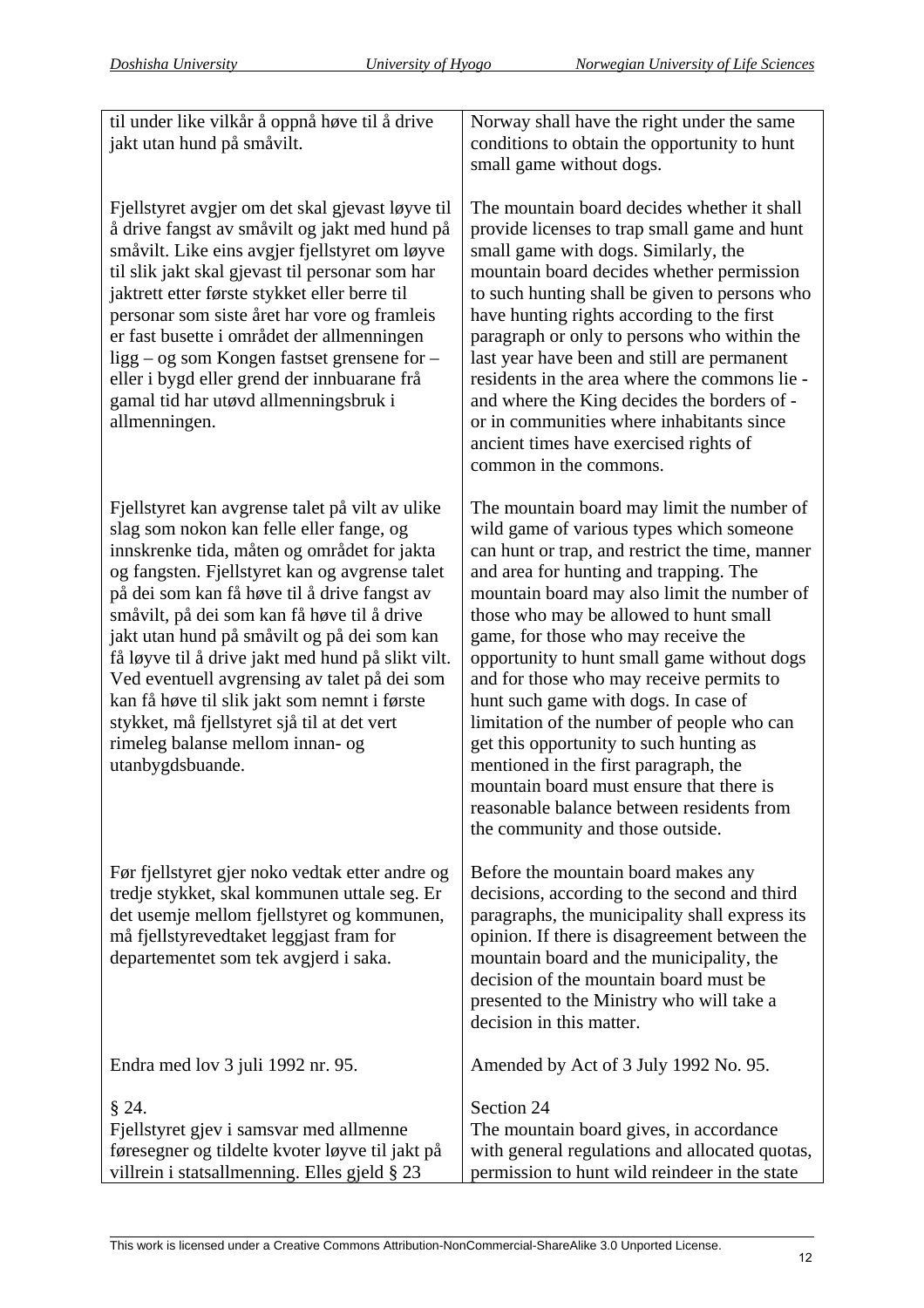| andre stykket, tredje stykket første og andre<br>punktum og fjerde stykket tilsvarande for<br>fjellstyrevedtak etter paragrafen her så langt<br>dei høver.                                                                                                                                                                                                                                                                                                     | commons. Otherwise Section 23 second<br>paragraph, third paragraph first and second<br>sentences and fourth paragraph apply<br>correspondingly to mountain board decisions<br>under this section as far as they are<br>appropriate.                                                                                                                                                                                                                                                                                                                            |
|----------------------------------------------------------------------------------------------------------------------------------------------------------------------------------------------------------------------------------------------------------------------------------------------------------------------------------------------------------------------------------------------------------------------------------------------------------------|----------------------------------------------------------------------------------------------------------------------------------------------------------------------------------------------------------------------------------------------------------------------------------------------------------------------------------------------------------------------------------------------------------------------------------------------------------------------------------------------------------------------------------------------------------------|
| § 25.<br>Jakt og fangst i statsallmenning kan berre<br>drivast mot løysing av jaktkort og betaling av<br>avgift. Avgifta, som vert fastsett av<br>fjellstyret, må godkjennast av departementet.<br>Fjellstyret har høve til å setja ulik avgift for<br>dei som er busette i område, bygd eller grend<br>slik som nemnt i § 23 andre stykket og for<br>andre jegrar. Avgifta kan og setjast ulik for<br>jakt utan hund på småvilt og for slik jakt med<br>hund. | Section 25<br>Hunting and trapping in the state commons<br>can only be carried out through the<br>acquisition of hunting license and payment of<br>fee. The fee, which is determined by the<br>mountain board, must be approved by the<br>Ministry. The mountain board has the<br>opportunity to set different fees for those who<br>are residents in the communities as<br>mentioned in Section 23, second paragraph,<br>and for other hunters. The fee can also be set<br>differently for hunting small game without<br>dogs and for such hunting with dogs. |
| Innehavaren skal ha jaktkortet med seg under<br>jakta, og pliktar å vise det fram når dette vert<br>kravt av jaktoppsynet, politiet eller nokon frå<br>fjellstyret.                                                                                                                                                                                                                                                                                            | The licence bearer must have a hunting card<br>with him/her during the hunt, and is obliged<br>to show it upon demand when there is<br>hunting surveillance, the police or someone<br>from the mountain board.                                                                                                                                                                                                                                                                                                                                                 |
| Fjellstyret kan nekte å skrive ut jaktkort til<br>den som i dei 3 siste åra rettskraftig er dømd<br>til straff, eller har vedteke førelegg om straff,<br>for brot mot nokor føresegn om jakt.                                                                                                                                                                                                                                                                  | The mountain board can refuse to issue<br>hunting licenses to those who in the last 3<br>years were convicted by a final judgement, or<br>have endorsed a writ concerning punishment,<br>for violation of any rule concerning hunting.                                                                                                                                                                                                                                                                                                                         |
| Kongen fastset nærare forskrifter om jaktkort<br>og om kontroll med jakt og fangst i<br>statsallmenning.                                                                                                                                                                                                                                                                                                                                                       | The King shall further stipulate regulations<br>on hunting licenses and the control of hunting<br>and trapping in state commons.                                                                                                                                                                                                                                                                                                                                                                                                                               |
| § 26.<br>Kongen fastset forskrifter for jakt på elg,<br>hjort, dådyr, rådyr og bever og jakt på rovvilt.                                                                                                                                                                                                                                                                                                                                                       | Section 26<br>The King stipulates regulations for the<br>hunting of moose, red deer, fallow deer, roe<br>deer and beaver and hunting of predators.                                                                                                                                                                                                                                                                                                                                                                                                             |
| $§$ 27.<br>Fjellstyret kan gjere vedtak om at<br>statsallmenning eller del av statsallmenning<br>skal vere med i eit større jaktområde, når<br>dette er føremålstenleg av omsyn til den<br>jaktmessige utnyttinga av allmenningen.                                                                                                                                                                                                                             | Section 27<br>The mountain board may decide that the state<br>commons or part of it should be included in a<br>larger hunting area when this is appropriate<br>for the sake of the hunting-related utilization<br>of the commons.                                                                                                                                                                                                                                                                                                                              |
| Under same vilkår kan fjellstyret gjere vedtak                                                                                                                                                                                                                                                                                                                                                                                                                 | Under the same conditions, the mountain                                                                                                                                                                                                                                                                                                                                                                                                                                                                                                                        |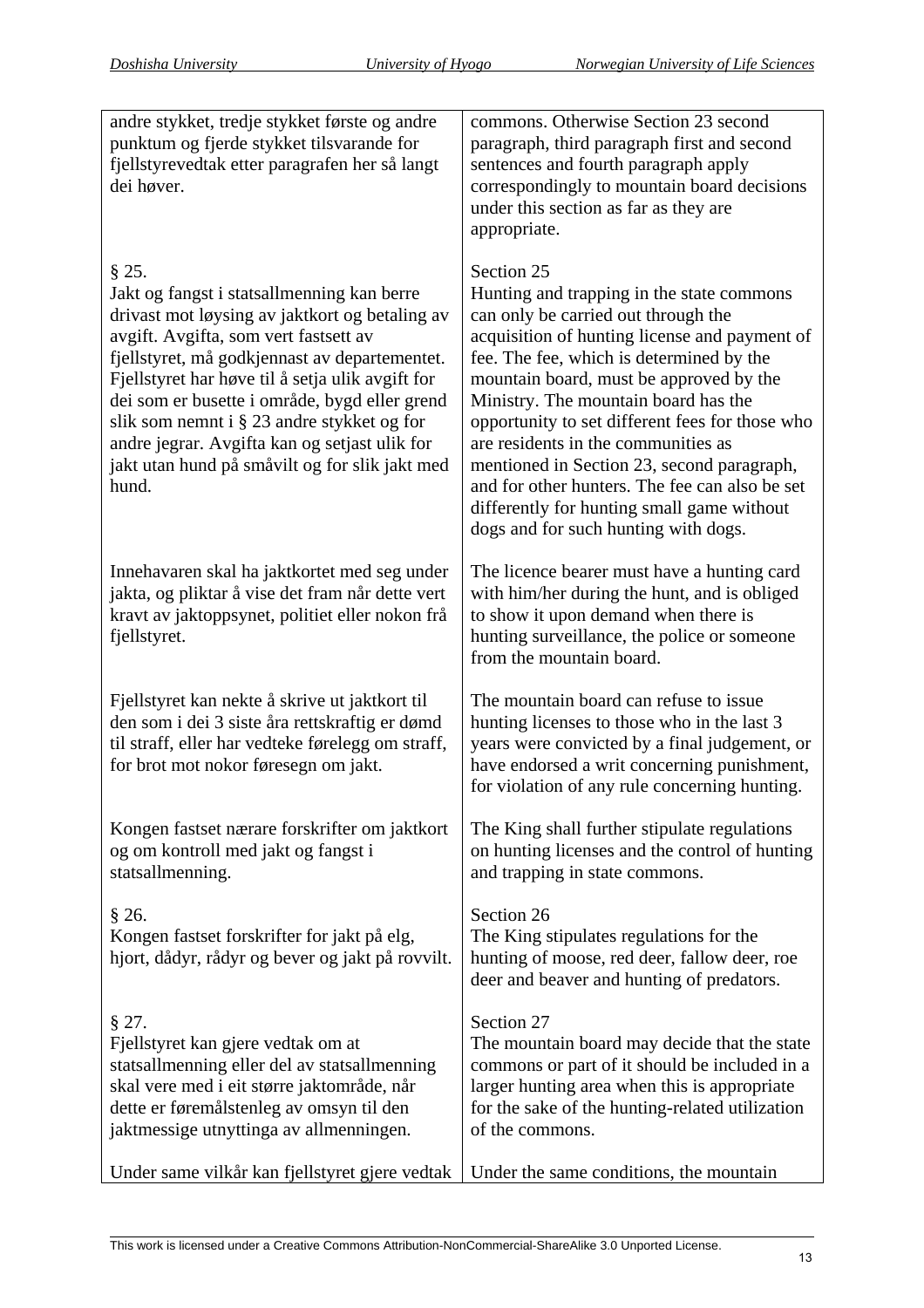| om bortleige av småviltjakta i allmenningen<br>eller deler av denne til ein organisasjon som<br>har fremje av jakt og viltstell som føremål.                                                                                                                                                                                                                                                                                                                                                                                                                                                                                                                                                                      | board may decide to rent out small game<br>hunting in the commons or parts of it to an<br>organization that promotes hunting and                                                                                                                                                                                                                                                                                                                                                                                                                                                                                                                                                                                                                                                                                                              |
|-------------------------------------------------------------------------------------------------------------------------------------------------------------------------------------------------------------------------------------------------------------------------------------------------------------------------------------------------------------------------------------------------------------------------------------------------------------------------------------------------------------------------------------------------------------------------------------------------------------------------------------------------------------------------------------------------------------------|-----------------------------------------------------------------------------------------------------------------------------------------------------------------------------------------------------------------------------------------------------------------------------------------------------------------------------------------------------------------------------------------------------------------------------------------------------------------------------------------------------------------------------------------------------------------------------------------------------------------------------------------------------------------------------------------------------------------------------------------------------------------------------------------------------------------------------------------------|
|                                                                                                                                                                                                                                                                                                                                                                                                                                                                                                                                                                                                                                                                                                                   | trapping as its purpose.                                                                                                                                                                                                                                                                                                                                                                                                                                                                                                                                                                                                                                                                                                                                                                                                                      |
| Før det vert gjort vedtak som nemnt i første<br>og andre stykket, skal kommunen gje fråsegn.<br>Vedtaket må stadfestast av departementet.<br>Avtale om skiping av sams jaktområde eller<br>om bortleige må ikkje føre til at dei som er<br>nemnt i § 23 første stykket vert stelt vesentleg<br>dårlegare enn før med omsyn til å kunne<br>oppnå høve til jakt.                                                                                                                                                                                                                                                                                                                                                    | Before it can make a decision as mentioned in<br>the first and second paragraphs, the<br>municipality shall provide an opinion. The<br>decision must be confirmed by the Ministry.<br>Agreement on the establishment of common<br>hunting areas or about leasing out must not<br>result in considerably worsened possibilities<br>to hunt than before for those who are referred<br>to in Section 23 first paragraph.                                                                                                                                                                                                                                                                                                                                                                                                                         |
| Endra med lov 3 juli 1992 nr. 95.                                                                                                                                                                                                                                                                                                                                                                                                                                                                                                                                                                                                                                                                                 | Amended by Act of 3 July 1992 No. 95.                                                                                                                                                                                                                                                                                                                                                                                                                                                                                                                                                                                                                                                                                                                                                                                                         |
| Kap. XII. – Fiske.                                                                                                                                                                                                                                                                                                                                                                                                                                                                                                                                                                                                                                                                                                | <b>Chapter XII – Fishing</b>                                                                                                                                                                                                                                                                                                                                                                                                                                                                                                                                                                                                                                                                                                                                                                                                                  |
| $§$ 28.<br>I statsallmenning skal dei som siste året har<br>vore og framleis er fast busette i Norge ha rett<br>til under like vilkår å oppnå høve til å drive<br>fiske med krok utan fastståande redskap,<br>likevel ikkje fiske med oter.                                                                                                                                                                                                                                                                                                                                                                                                                                                                       | Section 28<br>In state commons, those who in the last year<br>have been and are still permanent residents in<br>Norway have the right under the same<br>conditions to obtain the opportunity to engage<br>in fishing with hook without permanent<br>standing fishing gear, not, however, fishing<br>with oter.                                                                                                                                                                                                                                                                                                                                                                                                                                                                                                                                |
| For fiske etter anadrome laksefisk gjeld § 4 i<br>lov om laksefisk og innlandsfisk m.v.                                                                                                                                                                                                                                                                                                                                                                                                                                                                                                                                                                                                                           | For fishing for anadromous salmonids,<br>Section 4 of the Act on salmonids and<br>freshwater fishing, etc. applies.                                                                                                                                                                                                                                                                                                                                                                                                                                                                                                                                                                                                                                                                                                                           |
| Fjellstyret kan gje løyve til å drive også anna<br>slag fiske for dei som siste året har vore og<br>framleis er fast busette i området der<br>allmenningen ligg – og som Kongen fastset<br>grensene for – eller i bygd eller grend der<br>innbuarane frå gamal tid har utøvd<br>allmenningsbruk i allmenningen. Like eins<br>kan fjellstyret gje slikt løyve også for andre<br>som har fiskerett etter første stykket, når det<br>kan skje utan at det går ut over<br>fiskerettshavarane elles og det ikkje kan<br>reknast å vere til skade for fisken i<br>vassdraget. Dei gardar og bygdelag som har<br>drive fiske med fastståande reiskap frå gamal<br>tid, skal ha førerett til slikt fiske framom<br>andre. | The mountain board may grant permission for<br>different types of fishing for those who in the<br>last year have been and are still permanent<br>residents in the area where the commons lie -<br>and which the King decides the borders of -<br>or in the communities where inhabitants since<br>ancient times have exercised rights of<br>common in the commons. Likewise, the<br>mountain board may grant such permission<br>also for others who have fishing rights<br>according to the first paragraph, when it can<br>be done without detriment to the fishing<br>rights of others, and it is not considered to be<br>detrimental to the fish in the waterways.<br>Those farms and rural communities that have<br>been engaging in fishing with fixed gear<br>since ancient times shall have priority to such<br>fishing before others. |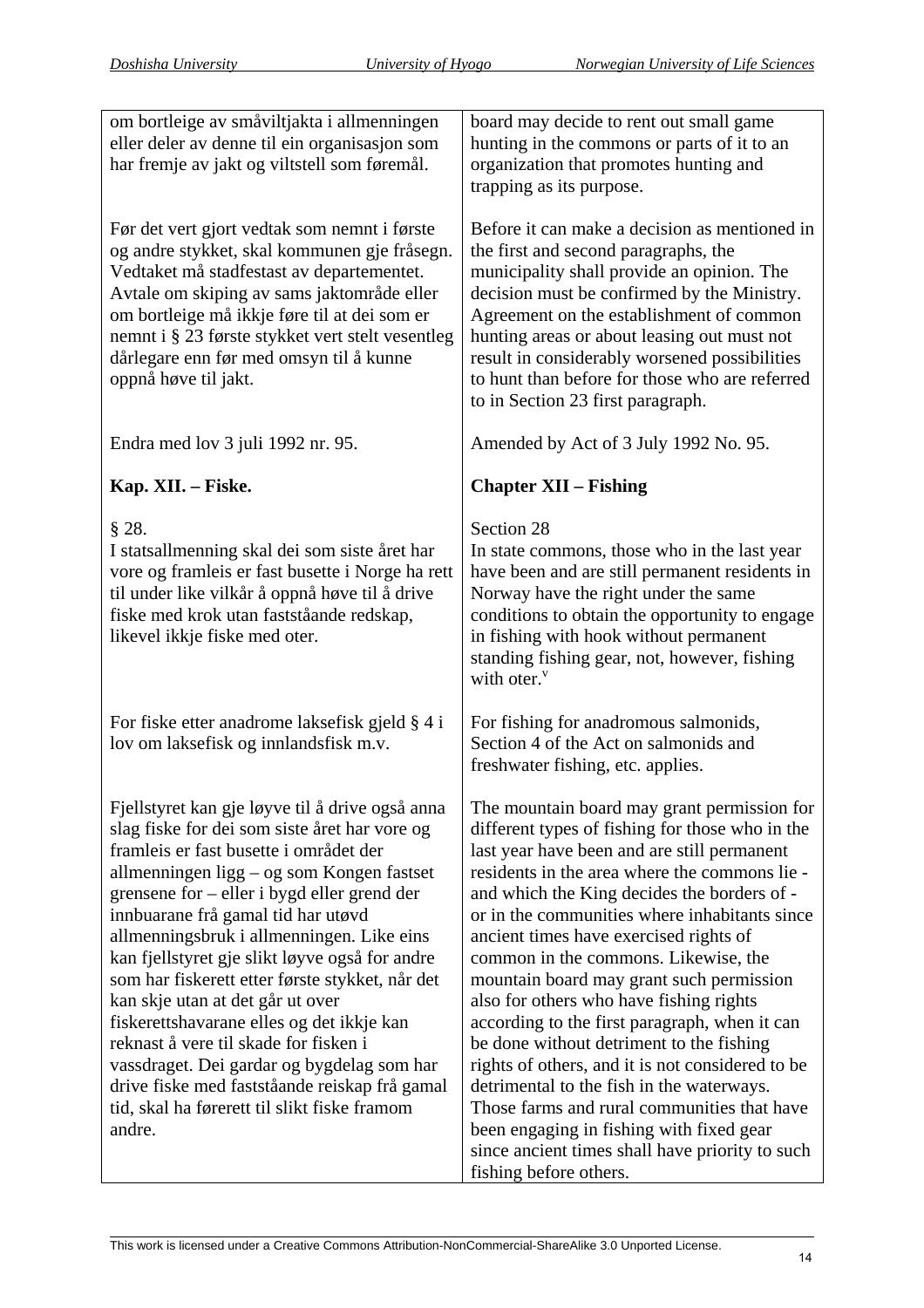| Fjellstyret kan gje også utlendingar – som<br>ikkje fyller kravet til busetnad etter første<br>stykket – løyve til å drive slikt fiske som<br>nemnt i første stykket.                                                                                                                                                                                                                                                                                                                                                                                                                                                                                                                                                                                                               | The mountain board may also grant<br>foreigners - who do not meet the requirement<br>of settlement according to the first paragraph<br>- a license to engage in such fishing as<br>mentioned in the first paragraph.                                                                                                                                                                                                                                                                                                                                                                                                                                                                                                                                                                                                                                                                                                                                                |
|-------------------------------------------------------------------------------------------------------------------------------------------------------------------------------------------------------------------------------------------------------------------------------------------------------------------------------------------------------------------------------------------------------------------------------------------------------------------------------------------------------------------------------------------------------------------------------------------------------------------------------------------------------------------------------------------------------------------------------------------------------------------------------------|---------------------------------------------------------------------------------------------------------------------------------------------------------------------------------------------------------------------------------------------------------------------------------------------------------------------------------------------------------------------------------------------------------------------------------------------------------------------------------------------------------------------------------------------------------------------------------------------------------------------------------------------------------------------------------------------------------------------------------------------------------------------------------------------------------------------------------------------------------------------------------------------------------------------------------------------------------------------|
| Før fjellstyret gjer vedtak etter tredje stykket,<br>andre punktum og fjerde stykket skal det<br>lokale fiskeorgan gje fråsegn. Er det usemje<br>mellom fjellstyret og det lokale fiskeorgan,<br>må fjellstyrevedtaket leggjast fram for<br>departementet som tek avgjerd i saka.                                                                                                                                                                                                                                                                                                                                                                                                                                                                                                   | Before the mountain board makes decisions<br>according to the third paragraph second<br>sentence and fourth paragraph, the local<br>fishing authority shall give a statement. If<br>there is disagreement between the mountain<br>board and the local fishing authority, the<br>decision of the mountain board must be<br>presented to the Ministry who then takes the<br>decision in the matter.                                                                                                                                                                                                                                                                                                                                                                                                                                                                                                                                                                   |
| Endra med lov 15 mai 1992 nr. 47.                                                                                                                                                                                                                                                                                                                                                                                                                                                                                                                                                                                                                                                                                                                                                   | Amended by Act of 15 May 1992 No. 47.                                                                                                                                                                                                                                                                                                                                                                                                                                                                                                                                                                                                                                                                                                                                                                                                                                                                                                                               |
| $§$ 29.<br>Fiske i statsallmenning kan berre drivast mot<br>løysing av fiskekort og betaling av avgift.<br>Avgifta, som vert fastsett av fjellstyret, må<br>godkjennast av departementet. For dei som<br>siste året har vore og framleis er fast busette i<br>Norge, skal det vere lik avgift for fiske etter §<br>28 første stykket. Elles kan avgifta setjast ulik<br>for dei som får løyve til fiske etter § 28 andre<br>stykket, første punktum, eller andre stykket<br>andre punktum, og etter tredje stykket. Den<br>kan og setjast ulik for fiske med krok utan<br>fastståande reiskap, for fiske med oter og for<br>fiske med fastståande reiskap. Barn under 16<br>år treng ikkje å løyse fiskekort eller betala<br>avgift for fiske med krok utan fastståande<br>reiskap. | Section 29<br>Fishing in the state commons may only be<br>conducted after the acquisition of fishing<br>permits and payment of fee. The fee, which is<br>determined by the mountain board, must be<br>approved by the Ministry. For those who in<br>the last year have been and are still<br>permanent residents in Norway, there shall be<br>the same fee for fishing according to Section<br>28 first paragraph. Otherwise, different fees<br>can be set for those who receive permits to<br>fish according to Section 28 second<br>paragraph, first sentence, or second paragraph<br>second sentence, and according to the third<br>paragraph. The fee can also be set differently<br>for fishing with a hook without permanent<br>standing gear, for fishing with oter <sup>ii</sup> and<br>fishing with permanent fixed gear. Children<br>under 16 do not need to obtain a license or<br>pay a fee for fishing with a hook without<br>permanent standing gear. |
| Innehavaren skal ha fiskekort med seg under<br>fisket, og når han oppheld seg på eller ferdast<br>til eller frå fiskeplassane med fiskereiskap.<br>Han pliktar å vise det fram når dette vert<br>kravt av fiskeoppsynet, politiet eller nokon<br>frå fjellstyret.                                                                                                                                                                                                                                                                                                                                                                                                                                                                                                                   | The licence bearer shall have the license with<br>him/her when fishing and when residing on<br>or travelling to or from the fishing grounds<br>with fishing gear. He/She is obliged to show<br>it upon demand by fishing surveillance, the<br>police or someone from the mountain board.                                                                                                                                                                                                                                                                                                                                                                                                                                                                                                                                                                                                                                                                            |
| Kongen fastset nærare forskrifter om<br>fiskekort og om kontroll med utøving av                                                                                                                                                                                                                                                                                                                                                                                                                                                                                                                                                                                                                                                                                                     | The King shall further stipulate regulations<br>on fishing licenses and the control of conduct                                                                                                                                                                                                                                                                                                                                                                                                                                                                                                                                                                                                                                                                                                                                                                                                                                                                      |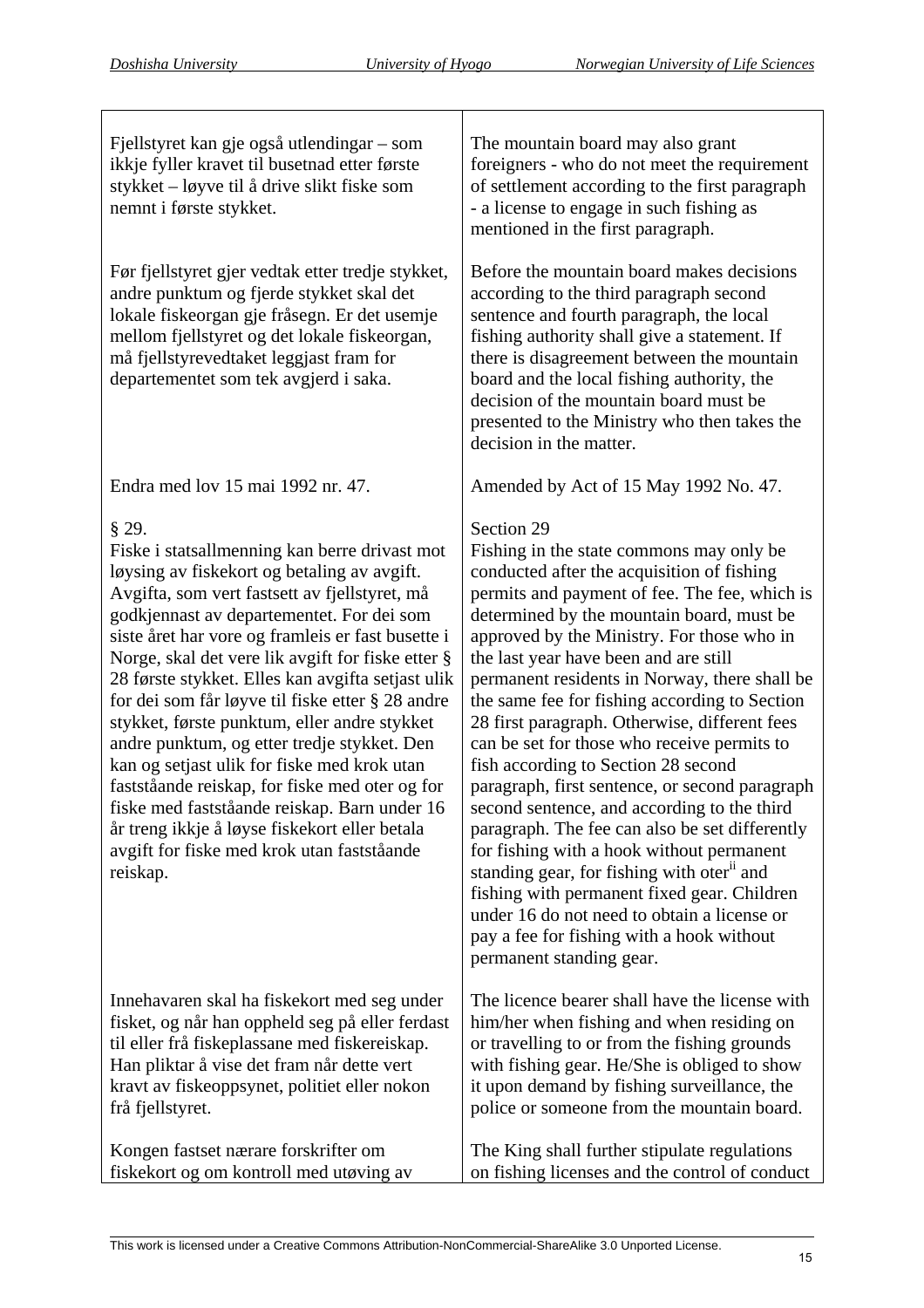| fisket.                                                                                                                                                                                                                                                                                                                                                                                                                             | of fishing.                                                                                                                                                                                                                                                                                                                                                                                                                                                                                               |
|-------------------------------------------------------------------------------------------------------------------------------------------------------------------------------------------------------------------------------------------------------------------------------------------------------------------------------------------------------------------------------------------------------------------------------------|-----------------------------------------------------------------------------------------------------------------------------------------------------------------------------------------------------------------------------------------------------------------------------------------------------------------------------------------------------------------------------------------------------------------------------------------------------------------------------------------------------------|
| § 30.<br>Fjellstyret kan avgrense talet på fiskekort og<br>elles setje i verk slike innskrenkingar med<br>omsyn til fiske og reiskapsbruk som det finn<br>naudsynleg. Fjellstyret kan likevel ikkje gjere<br>innskrenkingar i fiske etter § 28 første stykket<br>på annan måte enn ved å avgrense talet på<br>fiskekort, og avgrensinga må i tilfelle skje<br>slik at det vert rimeleg balanse mellom innan-<br>og utanbygdsbuande. | Section 30<br>The mountain board may limit the number of<br>fishing licenses and otherwise implement<br>such restrictions with respect to fishing and<br>fishing gear which is deemed necessary. The<br>mountain board may still not make<br>restrictions on fishing according to Section 28<br>first paragraph other than by limiting the<br>number of fishing licenses, and the limitation<br>must be such that there is reasonable balance<br>between residents and non-residents of the<br>community. |
| Før det vert gjort vedtak om innskrenkingar i<br>fisket etter første stykket, skal det lokale<br>fiskeorgan gje fråsegn. Er det usemje mellom<br>fjellstyret og det lokale fiskeorgan, må<br>fjellstyrevedtaket leggjast fram for<br>departementet som tek avgjerd i saka.                                                                                                                                                          | Before making decisions concerning<br>restrictions in fishing according to the first<br>paragraph, the local fishing authority shall<br>give a statement. If there is disagreement<br>between the mountain board and the local<br>fishing authority, the decision of the<br>mountain board must be presented to the<br>Ministry who then takes the decision in the<br>matter.                                                                                                                             |
| Fjellstyret kan med godkjenning av<br>departementet gjere vedtak om at einskilde<br>område av allmenningen skal fredast for alt<br>fiske for eit tidsrom av inntil 10 år om<br>gongen. Godkjent vedtak om dette skal<br>kunngjerast i pressa, ved oppslag eller på<br>annan måte minst 4 veker før det tek til å<br>gjelde.                                                                                                         | The mountain board may, with the approval<br>of the Ministry, make the decision that<br>individual areas of the commons shall be<br>protected from all fishing for a period of up<br>to 10 years at a time. Approved decisions to<br>this effect shall be published in the press, by<br>posting or otherwise at least 4 weeks before<br>the entry into force.                                                                                                                                             |
| Endra med lov 15 mai 1992 nr. 47.                                                                                                                                                                                                                                                                                                                                                                                                   | Amended by Act of 15 May 1992 No. 47.                                                                                                                                                                                                                                                                                                                                                                                                                                                                     |
| § 31.<br>Fjellstyret kan gjere vedtak om at<br>statsallmenning eller del av statsallmenning<br>skal vere med i eit større fiskeområde, når<br>dette er føremålstenleg av omsyn til utnytting<br>av fisket i allmenningen.                                                                                                                                                                                                           | Section 31<br>The mountain board may take decisions that<br>state commons or part of state commons shall<br>be merged into a larger fishing area when this<br>is appropriate for the sake of exploitation of<br>fisheries in commons.                                                                                                                                                                                                                                                                     |
| Under same vilkår kan fjellstyret gjere vedtak<br>om at fisket i statsallmenning eller del av<br>statsallmenning skal leigast bort til ein<br>organisasjon som har fremje av fiske som<br>føremål.                                                                                                                                                                                                                                  | Under the same conditions, the mountain<br>board may make decisions that the fishing in<br>state commons or part of state commons shall<br>be leased to an organization that is promoting<br>fishing as its purpose.                                                                                                                                                                                                                                                                                      |
| Før det vert gjort vedtak etter første og andre                                                                                                                                                                                                                                                                                                                                                                                     | Before a decision is made, according to the                                                                                                                                                                                                                                                                                                                                                                                                                                                               |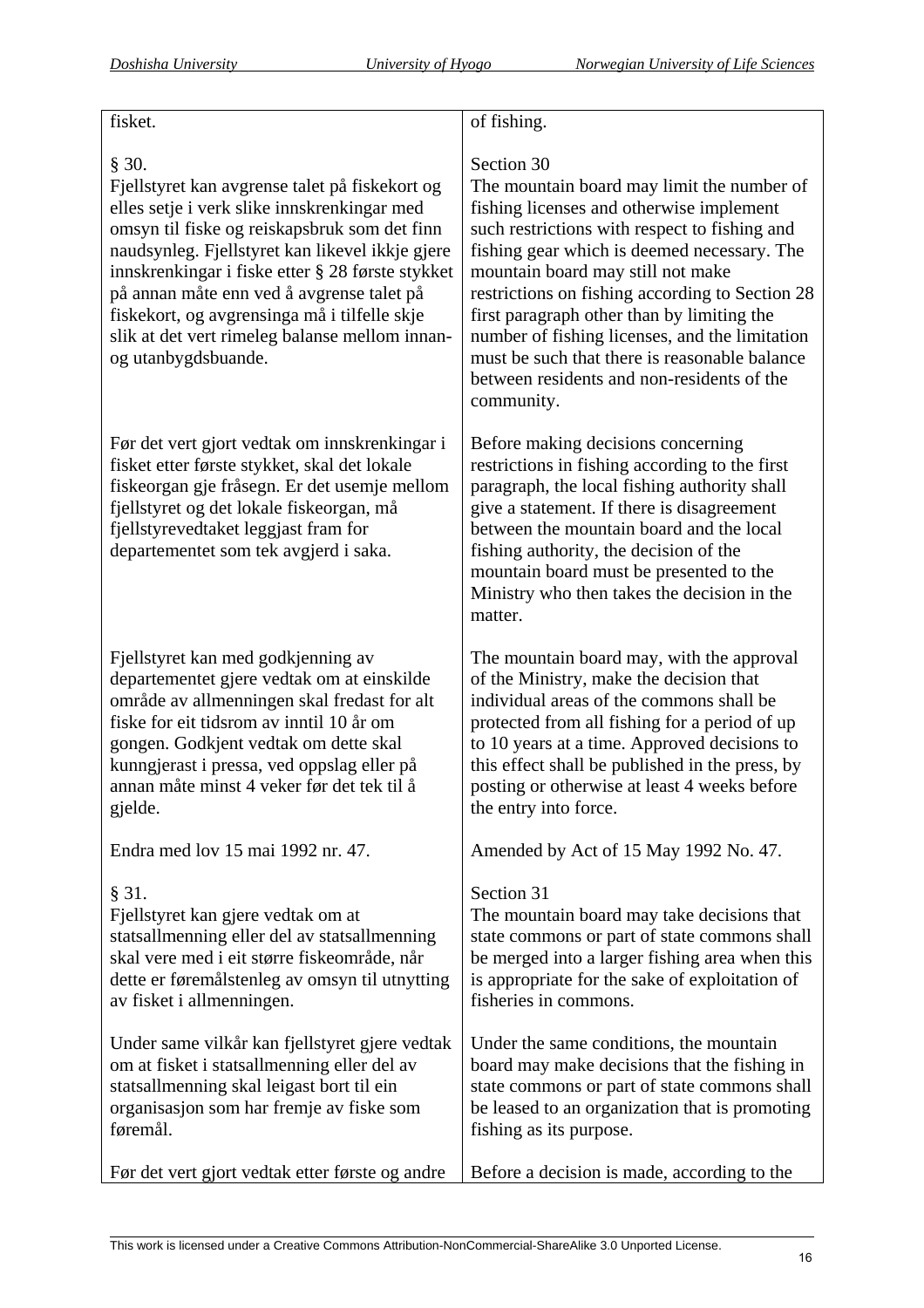| stykket, skal det lokale fiskeorgan gje<br>fråsegn. Avtale etter paragrafen her må<br>godkjennast av departementet, og må ikkje<br>føre til at dei som er nemnt i § 28 første<br>stykket, vert stilt vesentleg dårlegare enn før<br>med omsyn til å kunne få høve til å fiske.                                                                                                                                                       | first and second paragraphs, the local fishing<br>authority shall give a statement. Agreement<br>pursuant to this section must be approved by<br>the Ministry, and must not result in<br>considerably worsened possibilities to fish<br>than before for those who are referred to in<br>Section 28 first paragraph.                                                                                                                                                                                                                                                |
|--------------------------------------------------------------------------------------------------------------------------------------------------------------------------------------------------------------------------------------------------------------------------------------------------------------------------------------------------------------------------------------------------------------------------------------|--------------------------------------------------------------------------------------------------------------------------------------------------------------------------------------------------------------------------------------------------------------------------------------------------------------------------------------------------------------------------------------------------------------------------------------------------------------------------------------------------------------------------------------------------------------------|
| Endra med lov 15 mai 1992 nr. 47.                                                                                                                                                                                                                                                                                                                                                                                                    | Amended by Act of 15 May 1992 No. 47.                                                                                                                                                                                                                                                                                                                                                                                                                                                                                                                              |
| § 32.<br>Kongen kan etter krav frå fjellstyret gje<br>samtykke til oreigning av private særrettar<br>(jfr. § 1 fjerde stykket) til fiske i<br>statsallmenning, til bate for dei som vil kunne<br>få høve til fiske etter denne lova.                                                                                                                                                                                                 | Section 32<br>The King may, at the request of the mountain<br>board, give consent to the expropriation of<br>private privileges (cfr. Section 1 fourth<br>paragraph) to fish in state commons to benefit<br>those who may have the opportunity to fish<br>under this act.                                                                                                                                                                                                                                                                                          |
| Kap. XIII. - Skjøn                                                                                                                                                                                                                                                                                                                                                                                                                   | <b>Chapter XIII – Appraisement</b>                                                                                                                                                                                                                                                                                                                                                                                                                                                                                                                                 |
| § 33.<br>Skjøn etter lova her er rettsleg skjøn.<br>Stemning og forkynning m.v. kan skje etter<br>reglane i lov av 19. juni 1992 nr. 59 om<br>bygdeallmenninger §§ 1-7 og 1-8.                                                                                                                                                                                                                                                       | Section 33<br>Appraisement according to this Act is by<br>judicial appraisement. Service of subpoena,<br>etc. may be done according to the rules of the<br>Act of 19 June 1992 No. 59 on 'bygd' <sup>1</sup><br>commons Sections 1-7 and 1-8.                                                                                                                                                                                                                                                                                                                      |
| Endra med lov 19 juni 1992 nr. 61.                                                                                                                                                                                                                                                                                                                                                                                                   | Amended by Act of 19 June 1992 No. 61.                                                                                                                                                                                                                                                                                                                                                                                                                                                                                                                             |
| § 34.<br>Krav om skjøn etter § 2 tredje stykket, § 15<br>fjerde stykket, § 18 fjerde stykket, og like<br>eins etter § 21 fjerde stykket for avgjerd av<br>tvist om seterutvising etter andre stykket, må<br>vere sett fram innan 3 uker etter at<br>fjellstyrevedtaket er kunngjort eller det er<br>gjeve melding om det etter reglane i § 10.<br>Fjellstyret kan krevje skjøn etter desse<br>paragrafane før det vert gjort vedtak. | Section 34<br>Requests for appraisement according to<br>Section 2 third paragraph, Section 15 fourth<br>paragraph, Section 18 fourth paragraph, and<br>likewise for Section 21 fourth paragraph of<br>the decision of a dispute concerning seter<br>allocation according to the second paragraph,<br>must be made within 3 weeks after the<br>mountain board decision is announced or it is<br>given notice about this according to the<br>provisions of Section 10. The mountain board<br>may require appraisement for these sections<br>before decision is made. |
| Skjøn etter § 12 første stykket, og like eins<br>etter § 21 fjerde stykket for avgjerd av tvist<br>om bortleige av jord etter tredje stykket, må<br>krevjast innan 3 veker etter at den som krev<br>skjøn fekk kunnskap om tiltaket eller<br>leigeavtala. Departementet kan krevje skjøn<br>etter desse paragrafane før det vert teke                                                                                                | Appraisement according to Section 12 first<br>paragraph, and likewise according to Section<br>21 fourth paragraph of the decision of a<br>dispute over the leasing of land according to<br>the third paragraph, must be requested within<br>3 weeks after the person who requested<br>appraisement was informed about the project                                                                                                                                                                                                                                  |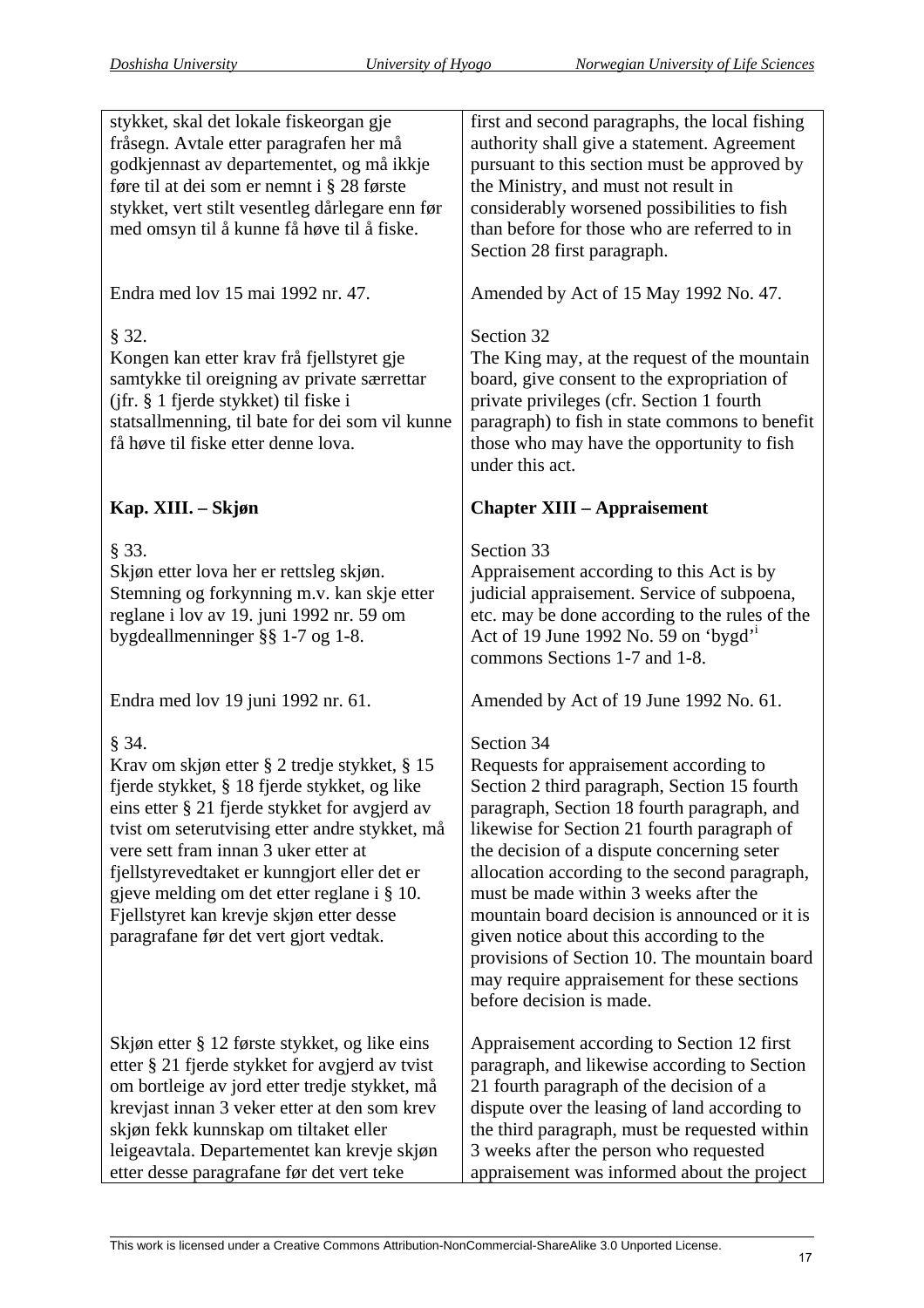| avgjerd.                                                                                                                                                                                                                                                                                                                                                                                                              | or lease agreement. The Ministry may require<br>appraisement according to these sections<br>before it is takes the decision.                                                                                                                                                                                                                                                                                                                              |
|-----------------------------------------------------------------------------------------------------------------------------------------------------------------------------------------------------------------------------------------------------------------------------------------------------------------------------------------------------------------------------------------------------------------------|-----------------------------------------------------------------------------------------------------------------------------------------------------------------------------------------------------------------------------------------------------------------------------------------------------------------------------------------------------------------------------------------------------------------------------------------------------------|
| Kap. XIV. - Ymse føresegner.                                                                                                                                                                                                                                                                                                                                                                                          | <b>Chapter XIV – Miscellaneous provisions</b>                                                                                                                                                                                                                                                                                                                                                                                                             |
| § 35.<br>Fjellstyret kan føre opp naudsynlege jakt- og<br>fiskehytter og naust i statsallmenning, etter at<br>tomt er utvist av skogforvaltaren. Vilkåra<br>etter lovgjevinga elles må liggje føre.                                                                                                                                                                                                                   | Section 35<br>The mountain board can build necessary<br>hunting and fishing cabins and boathouses in<br>the state commons, after building plot has<br>been allocated by the forest managers. The<br>conditions according to other legislation must<br>be fulfilled.                                                                                                                                                                                       |
| § 36.<br>Fjellstyret kan tilsetje oppsynsmenn til å føre<br>tilsyn med statsallmenningen. Oppsynsmenn<br>kan gjevast politifullmakt etter § 15 i [lov 13<br>mars 1936 nr. 3]1 om politiet.                                                                                                                                                                                                                            | Section 36<br>The mountain board may appoint inspectors<br>to supervise the state commons. Inspectors<br>can be given police authority according to<br>Section 15 of the Police Act [Act of 13<br>March 1936. No. 3].                                                                                                                                                                                                                                     |
| Oppsynsmenn vert løna av fjellkassa. Når<br>tilsetjinga er skjedd i samsvar med<br>oppsynsordning som departementet har<br>godkjent, har fjellstyret krav på å få refundert<br>halvparten av lønnsutgiftene av statskassa.                                                                                                                                                                                            | Inspectors shall receive a salary from the<br>mountain board account. When the<br>appointment is carried out in accordance with<br>the supervision scheme which the Ministry<br>has approved, the mountain board is entitled<br>to a refund of half this salary from the<br>national treasury.                                                                                                                                                            |
| Fiellstyret gjev instruks for oppsynstenesta.<br>Instruksen skal godkjennast av<br>departementet. 1 Opphevd. Sjå no lov 4 aug<br>1995 nr. 53 § 20.<br>1 Opphevd. Sjå no lov 4 aug 1995 nr. 53 § 20.                                                                                                                                                                                                                   | The mountain board gives bylaws for the<br>supervision services. The instructions shall be<br>approved by the Ministry.<br><sup>1</sup> Revoked. See now Act of 4 August 1995 No. 53 Section 20.                                                                                                                                                                                                                                                          |
| § 37.<br>Brot mot påbod eller forbod i denne lova, mot<br>vedtekter fastsette i medhald av § 14 eller<br>reglar og forskrifter fastsette med heimel i §§<br>11 andre stykket, 16, 23 tredje stykket, 25<br>fjerde stykket, 26, 29 tredje stykket og 30<br>første og tredje stykket vert straffa med bøter<br>eller med fengsel i inntil 3 månader, om ikkje<br>tilhøvet går inn under strengare<br>straffeføresegner. | Section 37<br>Violations against injunctions or prohibitions<br>in this Act, against bylaws stipulated pursuant<br>to Section 14 or rules and regulations set<br>pursuant to Sections 11 second paragraph, 16,<br>23 third paragraph, 25 fourth paragraph, 26,<br>29 third paragraph and 30 first and third<br>paragraphs are punished by fines or<br>imprisonment for up to 3 months, unless the<br>case falls under more stringent penal<br>provisions. |
| Med mindre det gjeld brot mot føresegn om<br>jakt, fangst eller fiske vert påtale ikkje reist<br>av det offentlege utan at det vert kravt av<br>fjellstyret eller nokon som er krenkt.                                                                                                                                                                                                                                | Unless there is violation against provisions<br>concerning hunting, trapping or fishing, the<br>public prosecution is not initiated unless it is<br>demanded by the mountain board or by                                                                                                                                                                                                                                                                  |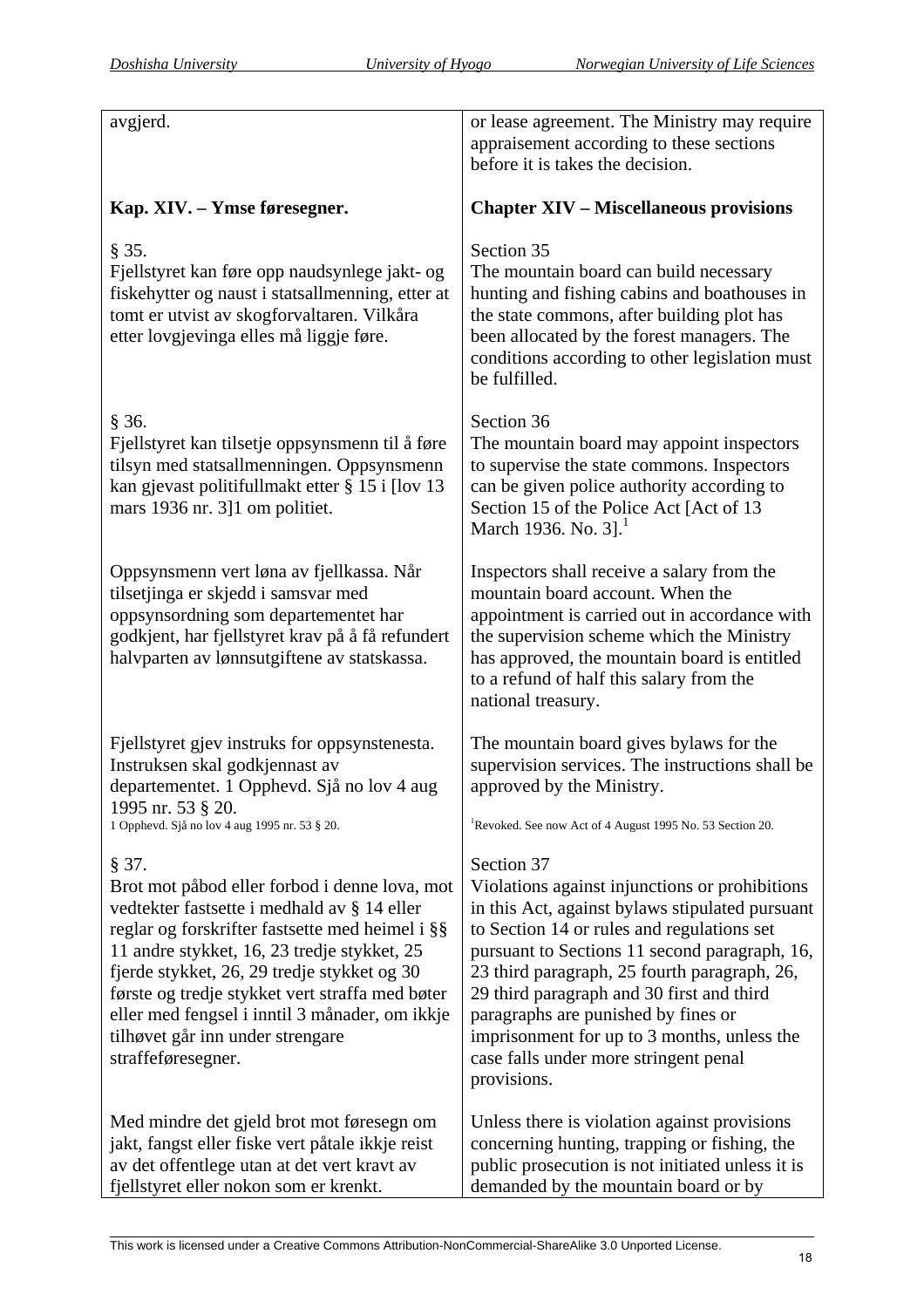| Fjellstyret kan gje formannen allmenn                                                              | someone who is wronged. The mountain                                                        |
|----------------------------------------------------------------------------------------------------|---------------------------------------------------------------------------------------------|
| fullmakt til å krevje påtale.                                                                      | board can give its chair general authority to                                               |
|                                                                                                    | request prosecution.                                                                        |
| Endres ved lov 20 mai 2005 nr. 28 (ikr. fra                                                        | Amended by Act of 20 May 2005 No. 28 (in                                                    |
| den tid som fastsettes ved lov) som endret                                                         | force on the date stipulated by law) as                                                     |
| ved lov 19 juni 2009 nr. 74.                                                                       | amended by Act of 19 June 2009 No. 74.                                                      |
|                                                                                                    |                                                                                             |
| § 38.                                                                                              | Section 38                                                                                  |
| Kongen kan fastsette nærare forskrifter til                                                        | The King may issue further regulations to                                                   |
| gjennomføring av lova, herunder og                                                                 | implement the Act, including also transitional                                              |
| overgangsføresegner i samband med                                                                  | provisions in connection with the                                                           |
| iverksetjinga av lova. Føresegnene i § 37                                                          | implementation of the Act. The provisions of                                                |
| gjeld tilsvarande så langt det i forskrifter etter<br>paragrafen her vert fastsett at brot mot dei | Section 37 apply correspondingly as far as it<br>in regulations pursuant to this section is |
| skal kunne straffast.                                                                              | determined that violations against them                                                     |
|                                                                                                    | should be punished.                                                                         |
|                                                                                                    |                                                                                             |
| § 39.                                                                                              | Section 39                                                                                  |
| Lova tek til å gjelde frå den tid Kongen                                                           | The Act comes into force from the time the                                                  |
| fastset. Frå same tid vert det gjort slike brigde                                                  | King decides. From the same time, the                                                       |
| i etternemnde lover: $---$                                                                         | following amendments are made in laws                                                       |
|                                                                                                    | mentioned hereafter: - - -                                                                  |
|                                                                                                    |                                                                                             |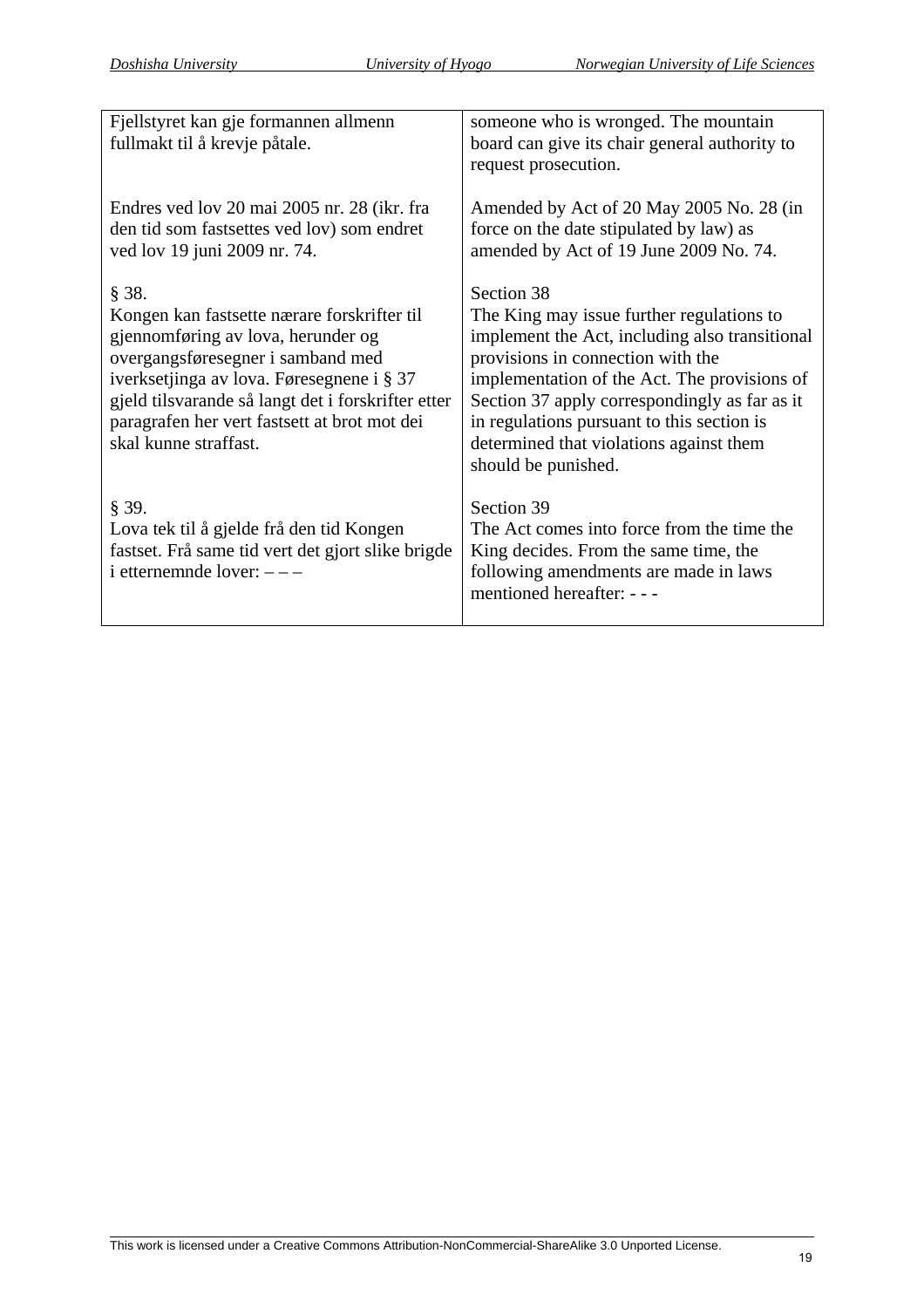#### Endnotes

<u>in die Staatsbeskip van die Staatsbeskip van die Staatsbeskip van die Staatsbeskip van die Staatsbeskip van di</u><br>Gebeure <sup>i</sup> "bygd" is translated as community. In Norwegian the word signifies a particular type of rural community. In most cases it will refer to a predominantly small-scale agricultural community with an identity tied to landscape features.

> ii A right "a**ppendant**" to an agricultural holding is inalienable and established by prescription and not by any grant. It means in this case that the rights of common, including the fraction of the ground, are inalienably attached to a cadastral farm unit.

iii *Skjøn* (or *skjønn*) is translated as **appraisement or appraisal.** In Black's Law Dictionary appraisal is "a valuation or an estimation of value of property by disinterested persons of suitable qualifications". The same dictionary defines appraisement as "A just and true valuation of property. A valuation set upon property under judicial or legislative authority". In Norway *skjøn* refers primarily to the procedures defined in the Act on appraisal procedures ("*Lov om skjønnsprosess*"). The appraisal is done by a special local court ("*skjønnsrett*"). It may be judicial if headed by a professional judge, or lay if done by a local sheriff ("lensmannsskjøn"). The objective is primarily to get a just decision taking due consideration of all values and interests involved in a disagreement.

<sup>iv</sup> "*Seter*" is most commonly used about one house or a collection of houses traditionally used as a kind of summer dairy farm in the high mountains or at least a considerable distance from the ordinary farm houses. Many farmers from the lowlands could locate their summer farm houses together in the same "*seter*" and put their animals to pasture in a joint herd. A right to *seter* implies the right to put up a suitable house and use it in connection with taking care of the animals. This implies the right to put animals to pasture. Thus "*seterrett*" (right to *seter*) is both the right to pasture and to put up a mountain pasture house.

<sup>v</sup> "Oter" is the name of a special gear for fly-fishing.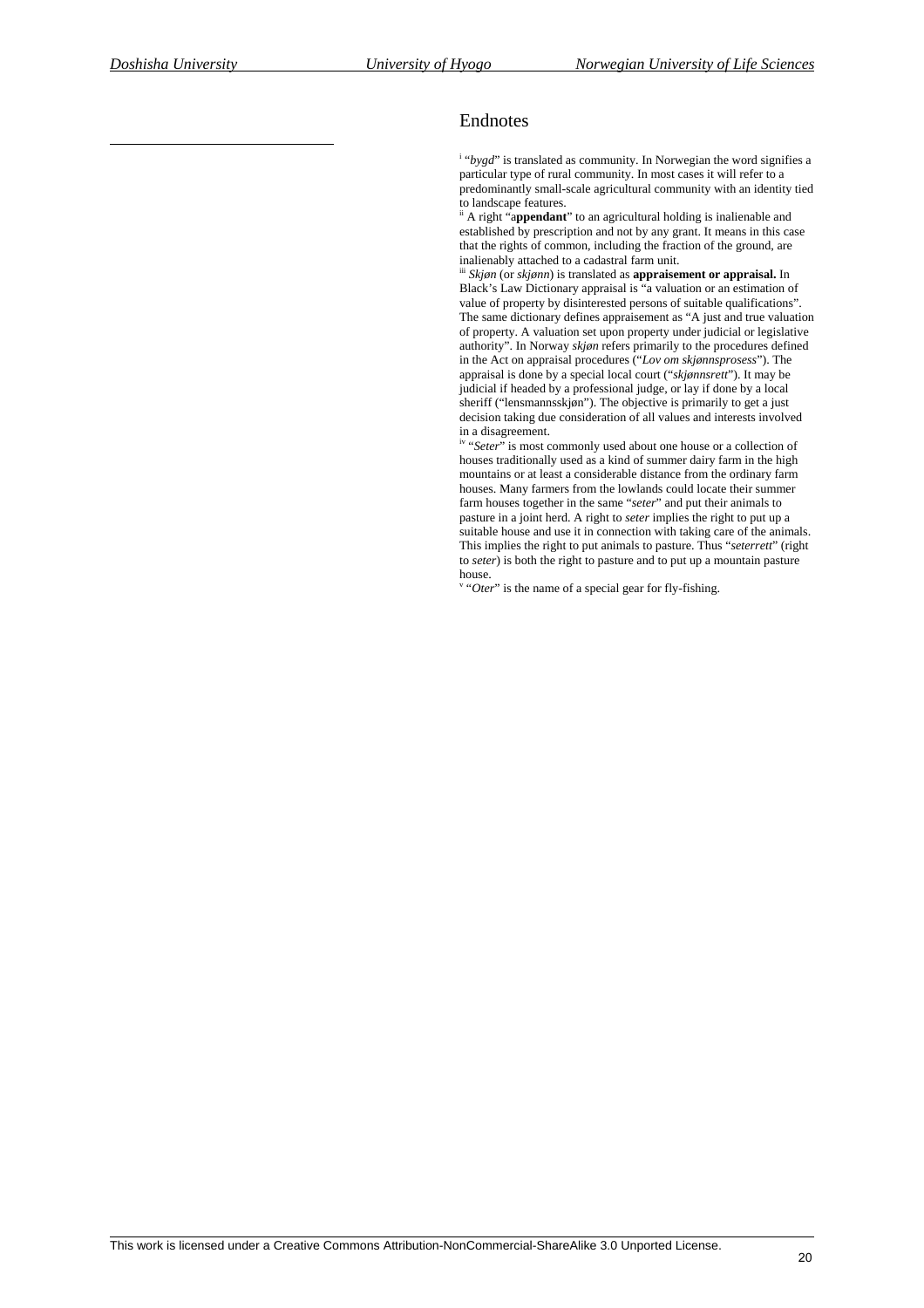# **TABLE 2 The Norwegian Act on Bygd Commons (LOV 1992-06-19 No 59)**

| LOV 1992-06-19 nr 59                                                                                                                                                                         | LOV 1992-06-19 No 59                                                                                                                                                                                                                                           |
|----------------------------------------------------------------------------------------------------------------------------------------------------------------------------------------------|----------------------------------------------------------------------------------------------------------------------------------------------------------------------------------------------------------------------------------------------------------------|
| Lov om bygdeallmenninger.                                                                                                                                                                    | Act relating to bygd commons                                                                                                                                                                                                                                   |
| DATO: 1992-06-19                                                                                                                                                                             | DATE: 1992-06-19                                                                                                                                                                                                                                               |
| PUBLISERT: I Nr. 12                                                                                                                                                                          | PUBLISHED: In No. 12                                                                                                                                                                                                                                           |
| IKRAFTTREDELSE: 1993-01-01                                                                                                                                                                   | <b>ENTRY INTO FORCE: 1993-01-01</b>                                                                                                                                                                                                                            |
| SIST-ENDRET: LOV-2007-06-29-81 fra                                                                                                                                                           | LAST CHANGED: LOV-2007-06-29-81                                                                                                                                                                                                                                |
| 2008-01-01                                                                                                                                                                                   | from 2008-01-01                                                                                                                                                                                                                                                |
| Databasen sist oppdatert 3. mars 2011                                                                                                                                                        | The data base last updated 3. March 2011                                                                                                                                                                                                                       |
| http://www.lovdata.no/all/index.html                                                                                                                                                         | http://www.lovdata.no/all/index.html                                                                                                                                                                                                                           |
|                                                                                                                                                                                              | (Norwegian source)                                                                                                                                                                                                                                             |
| Lov om bygdeallmenninger.                                                                                                                                                                    | Act relating to bygd commons <sup>i</sup>                                                                                                                                                                                                                      |
|                                                                                                                                                                                              |                                                                                                                                                                                                                                                                |
| Se lov 19 juni 1992 nr. 60.                                                                                                                                                                  | See Act of 19 June 1992 No. 60                                                                                                                                                                                                                                 |
| Kapittel 1. Alminnelige bestemmelser.                                                                                                                                                        | <b>Chapter 1 General provisions</b>                                                                                                                                                                                                                            |
| § 1-1. (bygdeallmenning)<br>Bygdeallmenning er allmenning hvor<br>eiendomsretten tilligger minst halvparten av<br>de jordbrukseiendommer som fra gammel tid<br>har bruksrett i allmenningen. | Section 1-1 (bygd commons)<br>Bygd commons is commons where property<br>rights to the ground and remainder vest in at<br>least half of the agricultural holdings which<br>since ancient times have rights of common<br>appendant <sup>ii</sup> in the commons. |
| Retter i bygdeallmenningene i kraft av særlig<br>hjemmel går ikke inn under loven.                                                                                                           | Rights in the bygd commons by virtue of<br>special authority <sup>iii</sup> are not regulated this Act.                                                                                                                                                        |
| § 1-2. (salg og bortfeste)<br>Med de unntak som er nevnt i denne paragraf<br>og i § 6-8, kan bygdeallmenningsgrunn ikke<br>selges eller festes bort.                                         | Section 1-2 (sale and leasing)<br>With the exceptions mentioned in this section<br>and in Section 6-8, bygd commons land may<br>not be sold or leased.                                                                                                         |
| Det kan selges eller festes bort parseller av                                                                                                                                                | Parcels of bygd commons may be sold or                                                                                                                                                                                                                         |
| bygdeallmenning til:                                                                                                                                                                         | leased to:                                                                                                                                                                                                                                                     |
| a) Oppdyrking, herunder dyrking av                                                                                                                                                           | a) Cultivation, including cultivation of                                                                                                                                                                                                                       |
| kulturbeite.                                                                                                                                                                                 | cultivated pastures.                                                                                                                                                                                                                                           |
| b) Formål som står i forbindelse med driften                                                                                                                                                 | b) Purposes that are related to the operation                                                                                                                                                                                                                  |
| av allmenningen eller med virksomhet som                                                                                                                                                     | of the commons or with activities which the                                                                                                                                                                                                                    |
| allmenningen deltar i.                                                                                                                                                                       | commons participates in.                                                                                                                                                                                                                                       |
| c) Fremme av allmennyttige tiltak innen det                                                                                                                                                  | c) Promotion of initiatives for the common                                                                                                                                                                                                                     |
| bygdelag allmenningen tilligger.                                                                                                                                                             | good within the communities where the                                                                                                                                                                                                                          |
|                                                                                                                                                                                              | commons lies.                                                                                                                                                                                                                                                  |
| d) Tomter for oppføring av boliger og                                                                                                                                                        | d) Land for construction of homes and                                                                                                                                                                                                                          |
| fritidshus. Som hovedregel kan slike tomter                                                                                                                                                  | cottages. As a general rule, such holdings                                                                                                                                                                                                                     |
| bare festes bort, og bare i særlige tilfelle                                                                                                                                                 | may only be leased, and sold only under                                                                                                                                                                                                                        |
| selges.                                                                                                                                                                                      | special circumstances.                                                                                                                                                                                                                                         |
| Når det er truffet vedtak om ekspropriasjon                                                                                                                                                  | When there is a decision taken on                                                                                                                                                                                                                              |
| av grunn fra en bygdeallmenning, kan salg                                                                                                                                                    | expropriation of land from a bygd commons,                                                                                                                                                                                                                     |
|                                                                                                                                                                                              |                                                                                                                                                                                                                                                                |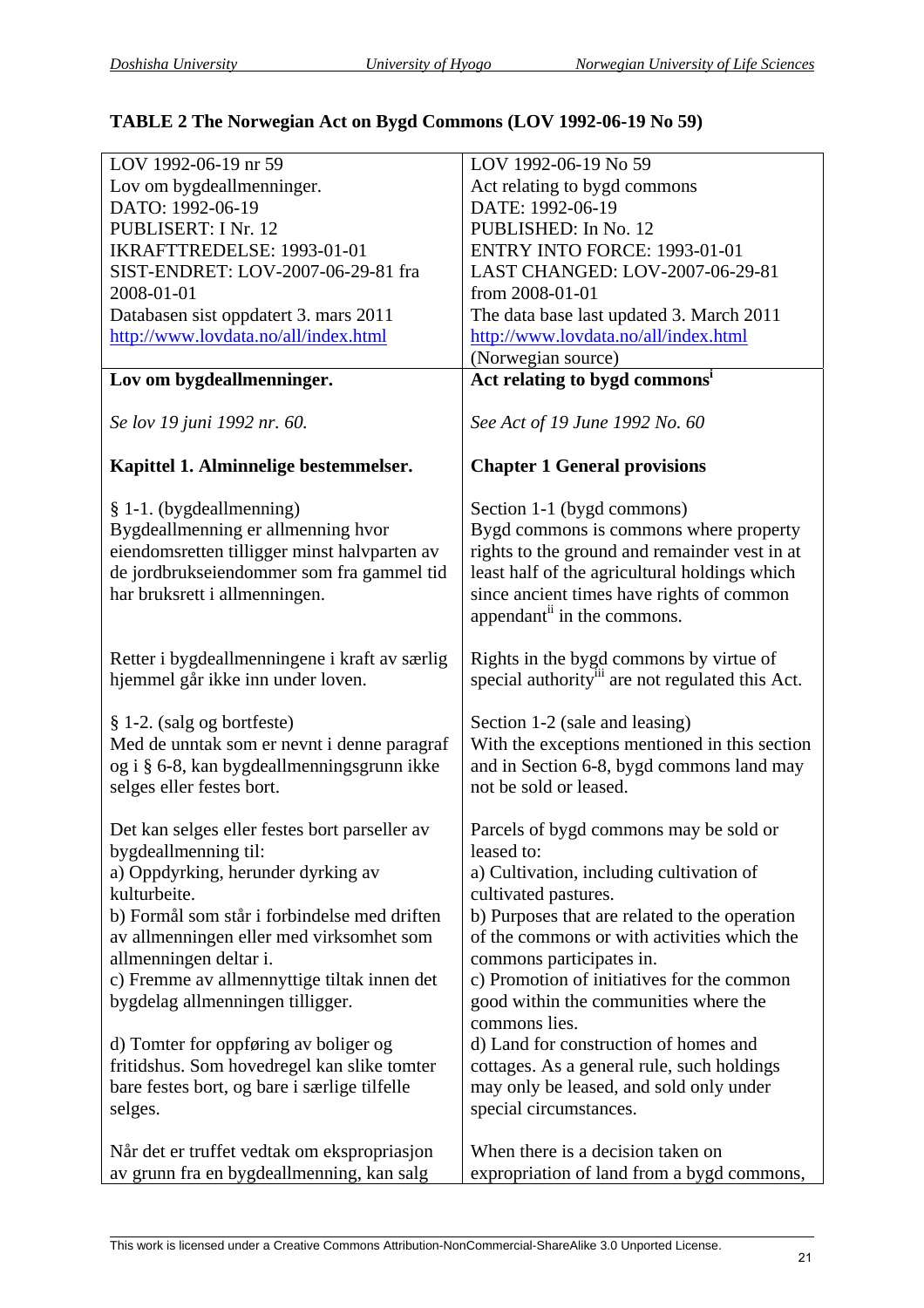| foretas uavhengig av begrensningene i annet<br>ledd, for så vidt avståelsen ikke i vesentlig<br>grad medfører innskrenkninger i bruksrettene,<br>eller det gis samtykke fra eierne av de<br>eiendommer hvis tilliggende bruksrett<br>vesentlig innskrenkes.                                                                             | the sale may take place independent of the<br>limitations in the second paragraph, to the<br>extent that the surrender of land does not lead<br>to significant limitations on the rights of<br>common, or consent is given from the owners<br>of the holdings with rights of common<br>appendant that are significantly reduced. |
|-----------------------------------------------------------------------------------------------------------------------------------------------------------------------------------------------------------------------------------------------------------------------------------------------------------------------------------------|----------------------------------------------------------------------------------------------------------------------------------------------------------------------------------------------------------------------------------------------------------------------------------------------------------------------------------|
| Endret ved lover 12 mai 1995 nr. 23 (ikr. 1<br>juli 1995 – endret annet ledd – skal være<br>annet ledd a), 5 jan 1996 nr. 2 (ikr. 3 mars<br>1996).                                                                                                                                                                                      | Amended by Acts of 12 May 1995 No. 23<br>(entry into force 1 July 1995 - amended<br>second paragraph - should be second<br>paragraph a), 5 January 1996 No. 2 (entry<br>into force 3 March 1996).                                                                                                                                |
| § 1-3. (pantsettelse)<br>Bygdeallmenningsgrunn kan ikke pantsettes.                                                                                                                                                                                                                                                                     | Section 1-3 (mortgage)<br>Bygd commons land may not be mortgaged.                                                                                                                                                                                                                                                                |
| Sagbruk og andre faste anlegg som en<br>bygdeallmenning eier eller er medeier i, kan<br>likevel pantsettes. Ved pantsettelsen kan det<br>medtas en passende tomt.                                                                                                                                                                       | Sawmills and other fixed installations which<br>a bygd commons owns or co-owns, may still<br>be mortgaged. When mortgaging, an<br>appropriate building lot may be included.                                                                                                                                                      |
| $§ 1-4.$ (jordskifte)<br>Bygdeallmenning kan inngå i slikt jordskifte<br>som omhandlet i lov av 21. desember 1979<br>nr. 77 om jordskifte o.a. § 2 første ledd<br>bokstavene b og e.                                                                                                                                                    | Section 1-4 (land consolidation)<br>Bygd commons can be included in such land<br>consolidation as referred to in the Act of 21<br>December 1979 No. 77 relating to land<br>consolidation, etc. Section 2 first paragraph<br>letters b and e.                                                                                     |
| Grenser mellom bygdeallmenning og<br>statsallmenning, mellom bygdeallmenninger,<br>og mellom bygdeallmenning og annen<br>tilstøtende eiendom, kan klarlegges,<br>oppmerkes og beskrives etter reglene i<br>jordskiftelovens §§ 88 og 89.                                                                                                | Boundaries between bygd commons and state<br>commons, between the bygd commons, and<br>between bygd commons and other adjacent<br>lands, may be established, marked and<br>described by the rules in the Land<br>Consolidation Act Sections 88 and 89.                                                                           |
| For øvrig får jordskiftelovens bestemmelser<br>ikke anvendelse på bygdeallmenninger,<br>bortsett fra § 33 annet ledd om beiteordning.                                                                                                                                                                                                   | Otherwise, the Land Consolidation Act's<br>provisions do not apply to bygd commons,<br>except Section 33 second paragraph on<br>grazing arrangement.                                                                                                                                                                             |
| § 1-5. (sammenslåing)<br>Eierne av jordbrukseiendommer med<br>tilliggende bruksrett kan ved avstemning<br>beslutte å slå flere bygdeallmenninger<br>sammen. For sammenslåing kreves to<br>tredjedels flertall av de avgitte stemmer i hver<br>av de allmenningene det gjelder.<br>Bestemmelsene i §§ 4-1 og 4-2 gjelder<br>tilsvarende. | Section 1-5 (merger)<br>Owners of agricultural holdings with rights of<br>common appendant may decide by voting to<br>merge several bygd commons. For mergers, a<br>two-thirds majority of the votes cast in each<br>of the respective commons is required. The<br>provisions in Sections 4-1 and 4-2 apply<br>correspondingly.  |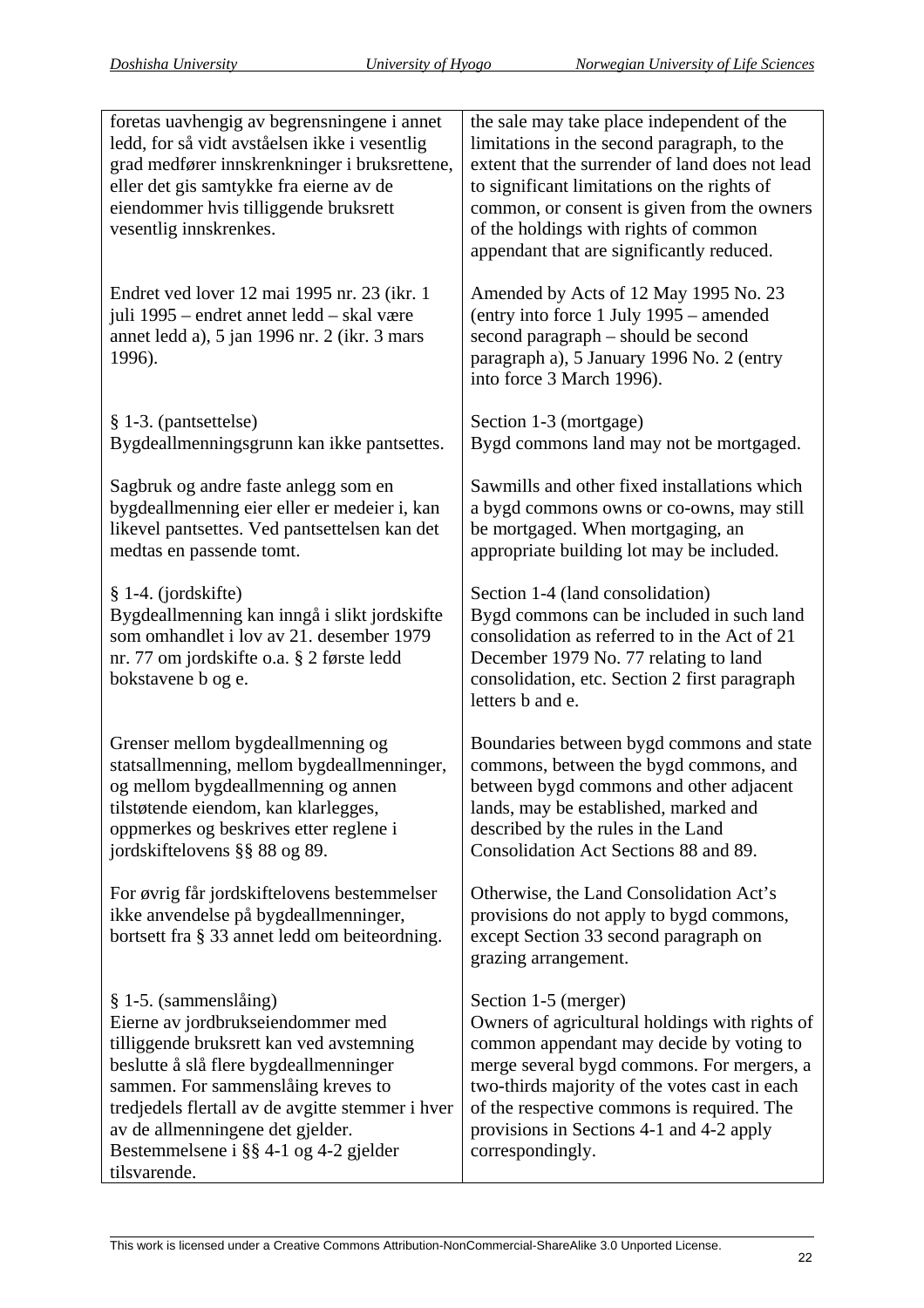| Før avstemningen må det foreligge en avtale<br>mellom allmenningene om de viktigste<br>spørsmål i forbindelse med sammenslåingen,<br>og et av departementet godkjent utkast til<br>bruksregler for den sammenslåtte<br>allmenningen. Avtalen og utkastet til<br>bruksregler må være gjort kjent for de<br>bruksberettigede senest fire uker før<br>avstemningen holdes.                        | Before the vote, there must be an agreement<br>between the commons concerning the most<br>important issues in connection with the<br>merger, and draft bylaws for the merged<br>commons approved by the Ministry. The<br>agreement and the draft bylaws must be made<br>known to those with rights of common at the<br>latest four weeks before the vote is held.                                                                  |
|------------------------------------------------------------------------------------------------------------------------------------------------------------------------------------------------------------------------------------------------------------------------------------------------------------------------------------------------------------------------------------------------|------------------------------------------------------------------------------------------------------------------------------------------------------------------------------------------------------------------------------------------------------------------------------------------------------------------------------------------------------------------------------------------------------------------------------------|
| § 1-6. (ervervet eiendom)<br>Ervervet eiendom kan innlemmes i<br>bygdeallmenning ved å la tinglyse en<br>erklæring undertegnet av allmenningsstyret<br>om at eiendommen for fremtiden skal være<br>undergitt de bestemmelser som gjelder for<br>bygdeallmenninger.                                                                                                                             | Section 1-6 (acquired lands)<br>Acquired lands may be incorporated into<br>bygd commons by registering a declaration<br>signed by the commons board that the lands<br>in the future shall be subject to the provisions<br>which apply for bygd commons.                                                                                                                                                                            |
| Ervervet eiendom som ikke innlemmes i<br>allmenningen forvaltes etter samme regler<br>som denne, men anses for øvrig ikke som<br>allmenningsgrunn. Med hensyn til<br>skogbruksstyresmakt og skogfond gjelder for<br>slike eiendommer samme regler som for<br>allmenningen.                                                                                                                     | Acquired lands which are not incorporated<br>into the commons, is managed by the same<br>rules as this, but is otherwise not considered<br>as common ground. With regard to forestry<br>authority and forestry funds for such<br>holdings, the same rules apply as for the<br>commons.                                                                                                                                             |
| Endret ved lov 27 mai 2005 nr. 31 (ikr. 1 jan<br>2006 iflg. res. 27 mai 2005 nr. 487).                                                                                                                                                                                                                                                                                                         | Amended by Act of 27 May 2005 No. 31<br>(entry into force 1 January 2006 according to<br>resolution 27 May 2005 No. 487).                                                                                                                                                                                                                                                                                                          |
| § 1-7. (forkynnelser m.v. i allmenningssaker)<br>Forkynnelser for et større eller et ubestemt<br>antall bruksberettigede i en bygdeallmenning<br>kan foretas ved kunngjøring i Norsk<br>Lysingsblad, uten at de enkelte<br>bruksberettigede navngis. I tillegg skal<br>kunngjøring foretas lokalt på hensiktsmessig<br>måte med henvisning til fullstendig<br>kunngjøring i Norsk Lysingsblad. | Section 1-7 (announcements, etc. in<br>commons issues)<br>Announcements for a larger or an indefinite<br>number of persons entitled to use a bygd<br>commons may be made by notice in the<br>Norsk Lysingsblad <sup>1v</sup> without naming those<br>with rights of common. In addition,<br>announcements are made locally in an<br>appropriate manner with reference to the<br>complete announcement in the Norsk<br>Lysingsblad. |
| Det må uttrykkelig angis at kunngjøringen<br>trer istedenfor ordinær forkynnelse, og at<br>forkynnelse ikke blir foretatt på annen måte.<br>Medfører forkynnelsen at en frist begynner å<br>løpe, skal også tidspunktet for fristens utløp<br>angis. Fristen regnes fra dato for første<br>kunngjøring i Norsk Lysingsblad, med tillegg                                                        | It must be explicitly stated that the<br>announcement comes in lieu of ordinary<br>announcements, and that announcement that<br>has not been made in another way. If the<br>announcement entails that a time limit begins,<br>the date of the deadline should also be<br>indicated. The deadline is counted from the                                                                                                               |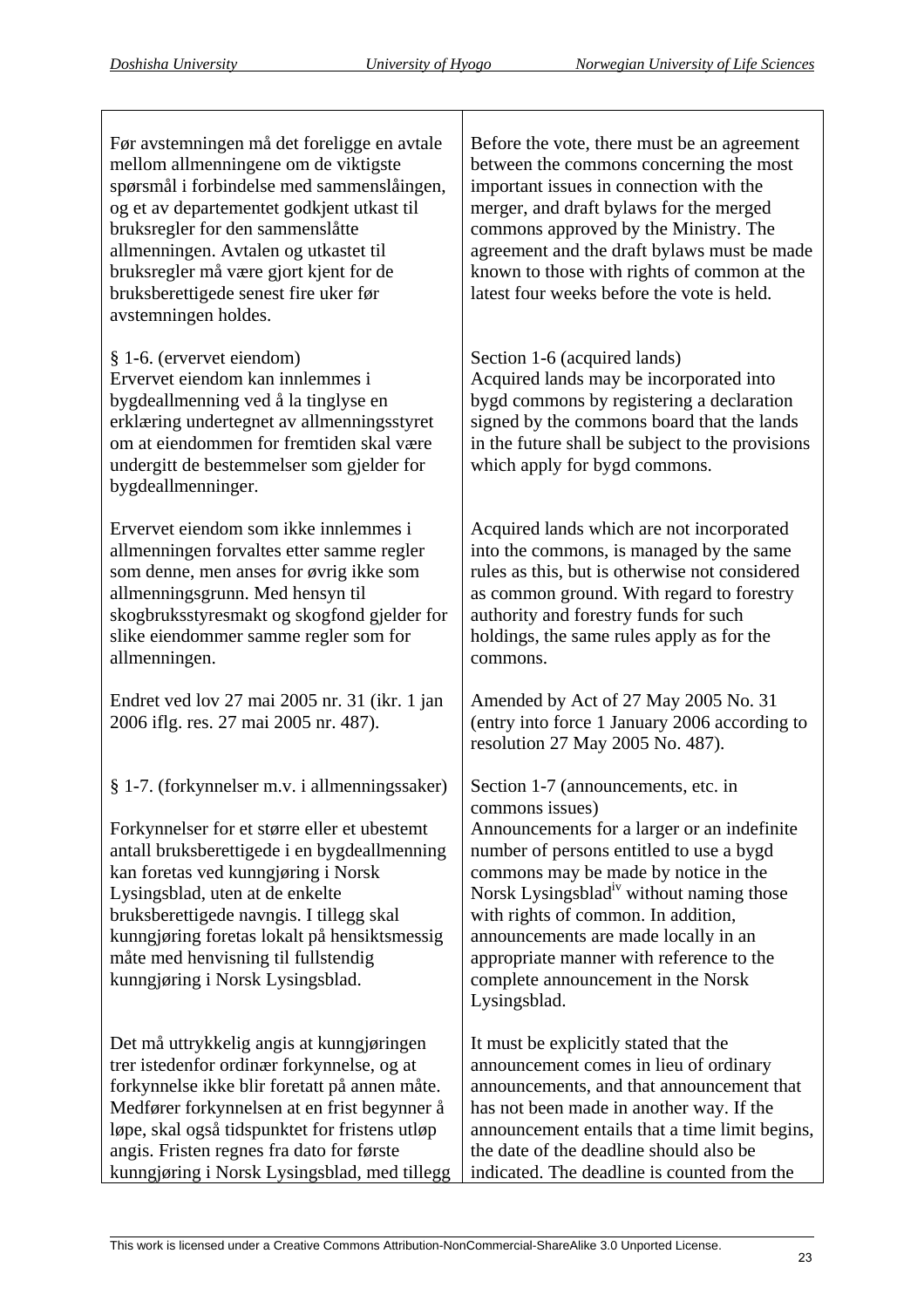| av syv dager.                                                                                                                                                                                                                                                                   | date of the first announcement in the Norsk<br>Lysingsblad, with the addition of seven days.                                                                                                                                                                                                                                        |
|---------------------------------------------------------------------------------------------------------------------------------------------------------------------------------------------------------------------------------------------------------------------------------|-------------------------------------------------------------------------------------------------------------------------------------------------------------------------------------------------------------------------------------------------------------------------------------------------------------------------------------|
| Bestemmelsene i denne paragraf gjelder<br>tilsvarende for varsel om bevisopptak etter<br>tvisteloven § 27-3 annet ledd første punktum<br>og for øvrig for andre underretninger til<br>parter i forbindelse med rettergang.                                                      | The provisions in this section<br>correspondingly apply for notification<br>concerning admission of evidence according<br>to the Dispute Act Section 27-3 second<br>paragraph, first sentence, and also for other<br>communications to the parties in connection<br>with legal proceedings.                                         |
| Endret ved lov 17 juni 2005 nr. 90 (ikr. 1 jan<br>2008 iflg. res. 26 jan 2007 nr. 88) som endret<br>ved lov 26 jan 2007 nr. 3.                                                                                                                                                  | Amended by Act of 17 June 2005 No. 90<br>(entry into force 1 January 2008 according to<br>resolution 26 January 2007 No. 88) as<br>amended by Act of 26 January 2007 No. 3.                                                                                                                                                         |
| § 1-8. (forliksklage og stevning, anvendelse<br>av rettsmidler)                                                                                                                                                                                                                 | Section 1-8 (summoning for conciliation<br>proceedings and subpeonas, the application of<br>remedies)                                                                                                                                                                                                                               |
| Når et større eller et ubestemt antall<br>bruksberettigede i en bygdeallmenning skal<br>innklages for forliksrådet eller stevnes for<br>retten, kan forliksklagen eller stevningen lyde<br>på de bruksberettigede i allmenningen uten<br>angivelse av navn.                     | When a larger or an indefinite number of<br>persons with rights of common in a bygd<br>commons shall be called for conciliation or<br>summoned to court, the summoning or the<br>subpeona may be for those with rights of<br>common without specifying names.                                                                       |
| Ved forkynnelse av forliksklagen eller<br>stevningen gjelder § 1-7 tilsvarende. Fristen<br>for tilsvar til stevning skal i dette tilfelle ikke<br>settes kortere enn fire uker fra kunngjøringen,<br>medregnet tillegget på syv dager i § 1-7 annet<br>ledd.                    | Concerning promulgation of conciliation<br>proceedings or the subpoena, Section 1-7<br>applies correspondingly. The deadline for<br>response to the subpoena in this case shall not<br>be less than four weeks from the<br>announcement, including the addition of<br>seven days in Section 1-7 second paragraph.                   |
| Ved anvendelse av rettsmidler (anke,<br>oppfriskning, gjenåpning) mot<br>bruksberettigede som nevnt i første ledd<br>gjelder bestemmelsene i denne paragraf<br>tilsvarende, slik at de ordinære<br>rettsmiddelfrister alltid forlenges med syv<br>dager, jfr. § 1-7 annet ledd. | With the application of remedies (appeal,<br>reinstatement, re-opening) toward persons<br>with rights of common as mentioned in the<br>first paragraph, the provisions in this section<br>apply correspondingly, such that the ordinary<br>remedy deadlines are always extended by<br>seven days, cf. Section 1-7 second paragraph. |
| Endret ved lov 17 juni 2005 nr. 90 (ikr. 1 jan<br>2008 iflg. res. 26 jan 2007 nr. 88) som endret<br>ved lov 26 jan 2007 nr. 3.                                                                                                                                                  | Amended by Act of 17 June 2005 No. 90<br>(entry into force 1 January 2008 according to<br>resolution 26 January 2007 No. 88) as<br>amended by Act of 26 January 2007 No. 3.                                                                                                                                                         |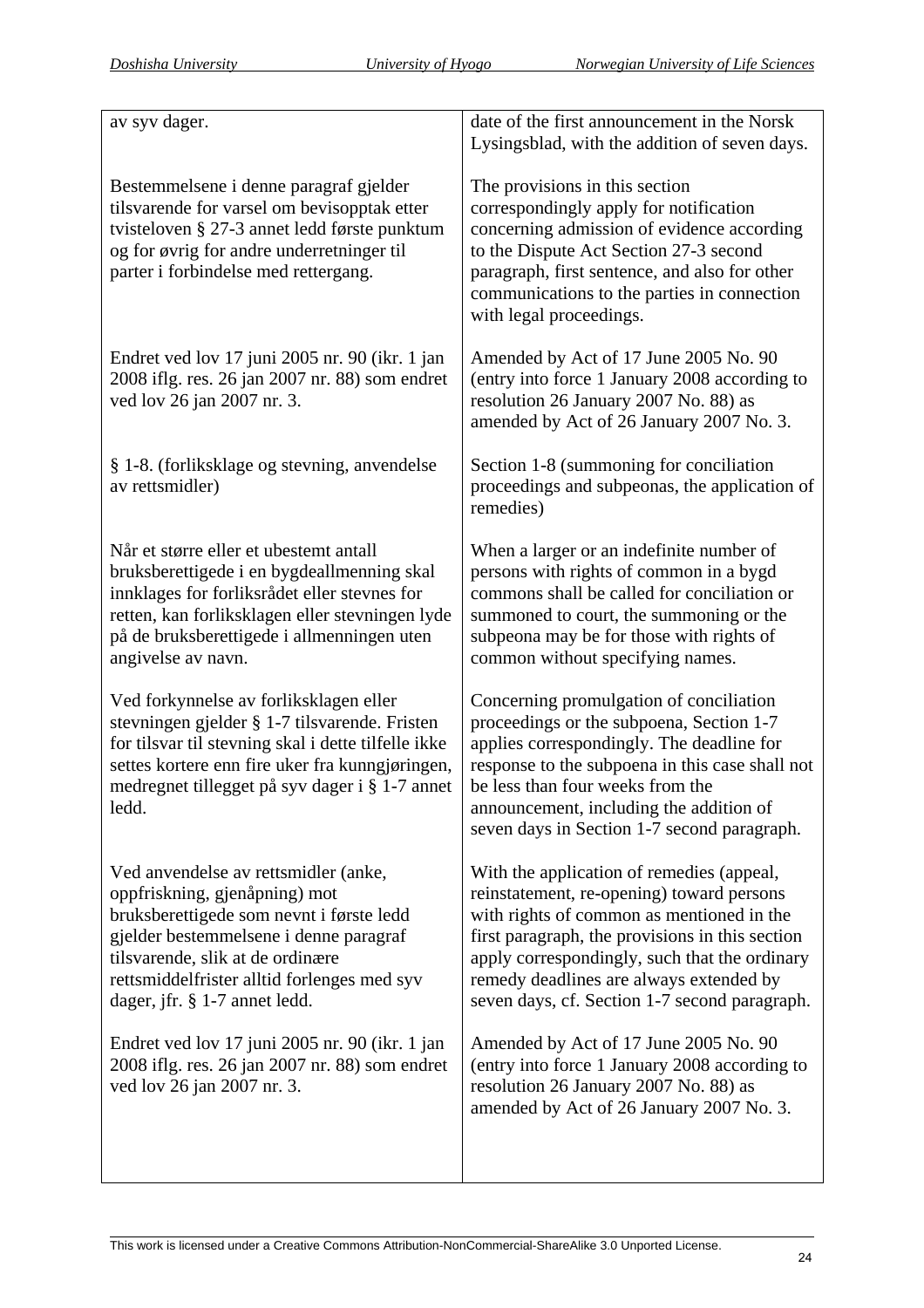| Kapittel 2. Bruksrett i bygdeallmenning.                                                                                                                                                                                                                                                                                                    | <b>Chapter 2 Rights of common in bygd</b><br>commons                                                                                                                                                                                                                                                                                                                                                          |
|---------------------------------------------------------------------------------------------------------------------------------------------------------------------------------------------------------------------------------------------------------------------------------------------------------------------------------------------|---------------------------------------------------------------------------------------------------------------------------------------------------------------------------------------------------------------------------------------------------------------------------------------------------------------------------------------------------------------------------------------------------------------|
| § 2-1. (vilkår for bruksrett)<br>Bruksrett i bygdeallmenning ligger til<br>jordbrukseiendommer innen det bygdelag<br>som fra gammel tid har utøvd bruksrett i<br>allmenningen.                                                                                                                                                              | Section 2-1 (terms for rights of common)<br>Rights of common in bygd commons belong<br>to agricultural holdings within the<br>communitiy which from ancient times have<br>exercised the rights of common in the<br>commons.                                                                                                                                                                                   |
| Med jordbrukseiendommer forstås<br>eiendommer som etter dyrket areal,<br>beliggenhet, bebyggelse og bruk har karakter<br>av jordbruk. For bureisingsbruk stilles ikke<br>krav om eksisterende bebyggelse.                                                                                                                                   | With agricultural holding is meant holdings<br>that according to cultivated area, location,<br>buildings and use have the character of<br>agriculture. For new farms [on land in the<br>outfields], no requirement is set concerning<br>existing buildings.                                                                                                                                                   |
| § 2-2. (bruksrettens innhold)<br>Eier av eiendom med tilliggende bruksrett<br>kan bare utøve retten til dekning av<br>eiendommens behov ved jordbruksmessig<br>drift. Retten skal kunne utøves på en måte<br>som til enhver tid er i samsvar med rasjonell<br>bruk, og som er naturlig etter tiden og<br>forholdene.                        | Section 2-2 (content of rights of common)<br>The owner of the holding with rights of<br>common appendant may only exercise the<br>right to the extent necessary to cover needs of<br>the holding for agriculture-related operations.<br>The right should be exercised in a way that, at<br>any time, is in accordance with rational use,<br>and which is natural according to the time<br>and the conditions. |
| Er allmenningens avkastning utilstrekkelig til<br>dekning av det samlede bruksbehov, skal det<br>foretas en forholdsmessig avkorting.                                                                                                                                                                                                       | If the commons' yields are insufficient to<br>cover the overall needs of the farm, there will<br>be a proportional reduction.                                                                                                                                                                                                                                                                                 |
| § 2-3. (salg, fraskrivelse, avløsning)<br>Bruksrett i bygdeallmenning kan ikke ved<br>salg eller på annen måte skilles fra den<br>jordbrukseiendommen som retten tilligger.<br>Bruksretten kan heller ikke fraskrives, leies<br>bort uten i forbindelse med forpaktning av<br>den berettigede eiendom, eller kreves avløst<br>mot vederlag. | Section 2-3 (sale, waiver, disposal)<br>Rights of common in bygd commons cannot<br>by sale or otherwise be separated from the<br>agricultural holding in which the right is<br>vested. The rights of common can<br>furthermore not be waived, rented out except<br>in connection with the tenancy of the eligible<br>holding, or demanded extinguished for<br>compensation.                                   |
| § 2-4. (forpaktning)<br>Ved forpaktning av eiendom med tilliggende<br>bruksrett, skal det fremgå av en<br>forpaktningsavtale om forpakteren helt eller<br>delvis skal utøve bruksrett i allmenningen.<br>Bruksretten kan ikke utøves av forpakteren<br>hvis ikke forpaktningsavtalen har minst to års<br>varighet.                          | Section 2-4 (tenancy)<br>With the tenancy of a holding with rights of<br>common appendant, it shall be stated in a<br>tenancy agreement whether the leaseholder in<br>whole or in part shall exercise user rights in<br>the commons. Rights of common cannot be<br>exercised by the leaseholder unless the<br>tenancy agreement has a duration of at least                                                    |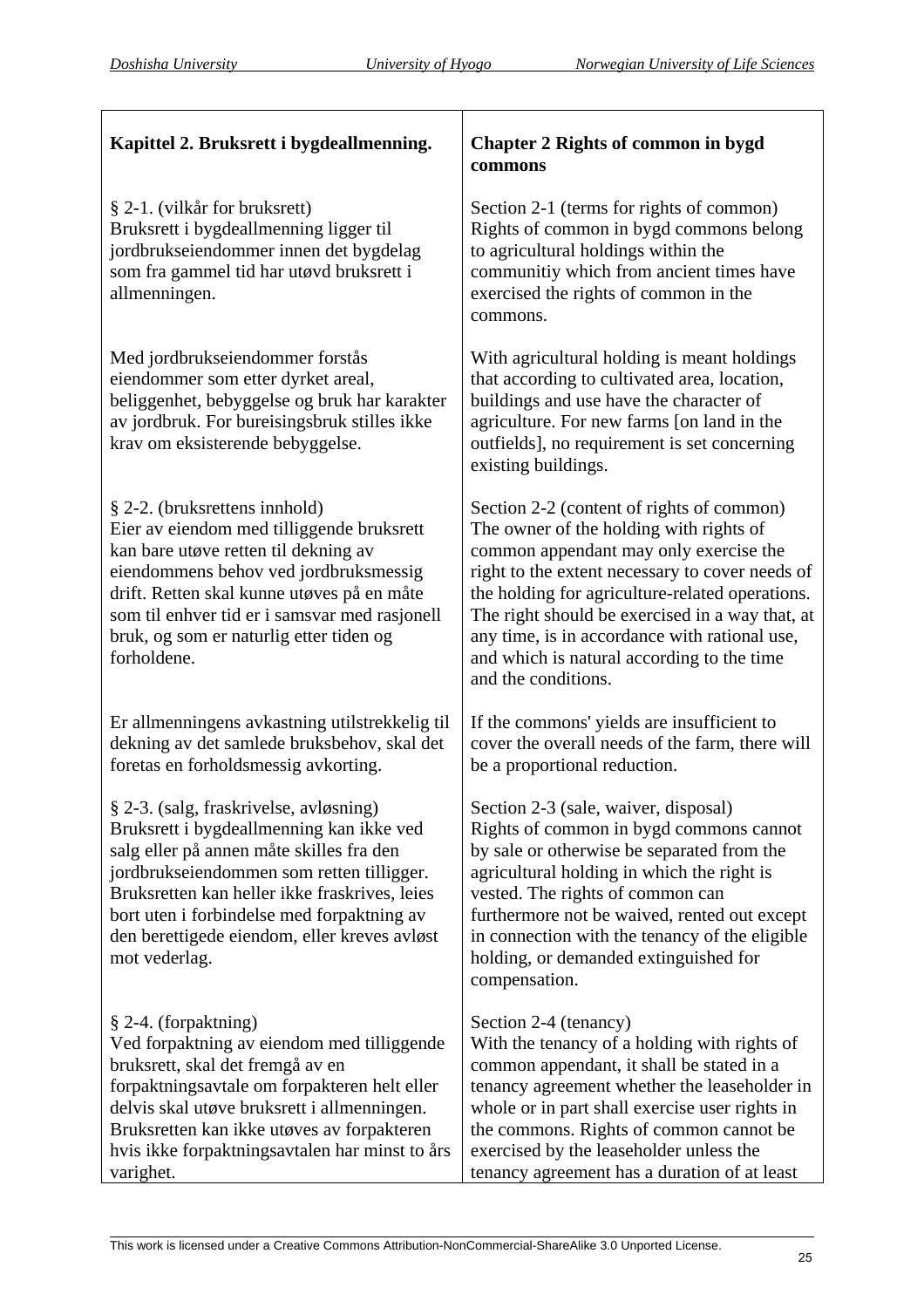|                                                                                                                                                                                                                                                                                                                                                                            | two years.                                                                                                                                                                                                                                                                                                                                                                                  |
|----------------------------------------------------------------------------------------------------------------------------------------------------------------------------------------------------------------------------------------------------------------------------------------------------------------------------------------------------------------------------|---------------------------------------------------------------------------------------------------------------------------------------------------------------------------------------------------------------------------------------------------------------------------------------------------------------------------------------------------------------------------------------------|
| Leieforhold som ikke er forpaktning etter lov<br>av 25. juni 1965 nr. 1 om forpakting, gir ikke<br>leietakeren noen bruksrett i allmenningen.                                                                                                                                                                                                                              | Rental conditions that are not tenancy<br>according to the Act of 25 June 1965 No. 1<br>on tenancy, do not give the tenant any rights<br>of common in the commons.                                                                                                                                                                                                                          |
| Endret ved lov 21 des 2001 nr. 117 (ikr. 1 jan<br>2002 iflg. res. 21 des 2001 nr. 1475).                                                                                                                                                                                                                                                                                   | Amended by Act of 21 December 2001 No.<br>117 (entry into force 1 January 2002<br>according to resolution 21 December 2001<br>No. 1475).                                                                                                                                                                                                                                                    |
| § 2-5. (bruksrettsregister, eierskifte m.v.)<br>Det skal for hver bygdeallmenning føres et<br>register over eiendommer med tilliggende<br>bruksrett. Registeret skal inneholde<br>opplysninger om dyrket areal, om foretatte<br>tildelinger av ytelser fra allmenningen og<br>hvem som til enhver tid utøver bruksretten.                                                  | Section 2-5 (rights of common register,<br>change in ownership, etc.)<br>For each bygd commons there will be a<br>register of holdings with rights of common<br>appendant. The register shall contain<br>information on the cultivated area, about<br>allocations of benefits that were made from<br>the commons, and who at any time exercises<br>the rights of common.                    |
| Bruksrettsregisteret er grunnlaget for<br>manntallet ved valg av allmenningsstyre, jfr.<br>kapittel 4.                                                                                                                                                                                                                                                                     | The rights of common register is the basis for<br>the census for election of the commons board,<br>cf. Chapter 4.                                                                                                                                                                                                                                                                           |
| Ved eierskifte og ved andre begivenheter som<br>medfører endringer med hensyn til utøvelse<br>av bruksretten eller stemmerett ved<br>allmenningsstyrevalg (forpaktning,<br>fraflytting, avvikling eller gjenopptagelse av<br>jordbruksdrift, inngåelse eller oppløsning av<br>ekteskap, dødsfall m.v.), skal det gis<br>underretning til allmenningsstyret.                | If change in ownership and other events that<br>result in changes with respect to the exercise<br>of rights of common or voting rights at the<br>commons board election (tenancy, moving,<br>liquidation or resumption of agricultural<br>operations, entering into or dissolution of<br>marriage, death, etc.), notification shall be<br>given to the commons board.                       |
| Endret ved lov 21 des 2001 nr. 117 (ikr. 1 jan<br>2002 iflg. res. 21 des 2001 nr. 1475).                                                                                                                                                                                                                                                                                   | Amended by Act of 21 December 2001 No.<br>117 (entry into force 1 January 2002)<br>according to resolution 21 December 2001<br>No. 1475).                                                                                                                                                                                                                                                   |
| § 2-6. (bortfall av bruksrett)<br>Bruksretten faller bort:<br>1. Hvis jordbruksdriften på eiendommen blir<br>lagt ned, og<br>a) jorden tas i bruk til annet formål, eller<br>b) blir liggende nede i et sammenhengende<br>tidsrom av fem år.<br>2. Hvis eiendommen ved frasalg, annen<br>frivillig avståelse, ekspropriasjon eller<br>omdisponering mister sin karakter av | Section 2-6 (loss of rights of common)<br>Rights of common lapse:<br>1. If farming on the holding will be<br>terminated, and<br>a) the land is used for other purposes, or<br>b) remains unused for a continuous period of<br>five years.<br>2. If the holding through sale, other voluntary<br>surrender, expropriation or reassignment<br>loses its character of agriculture according to |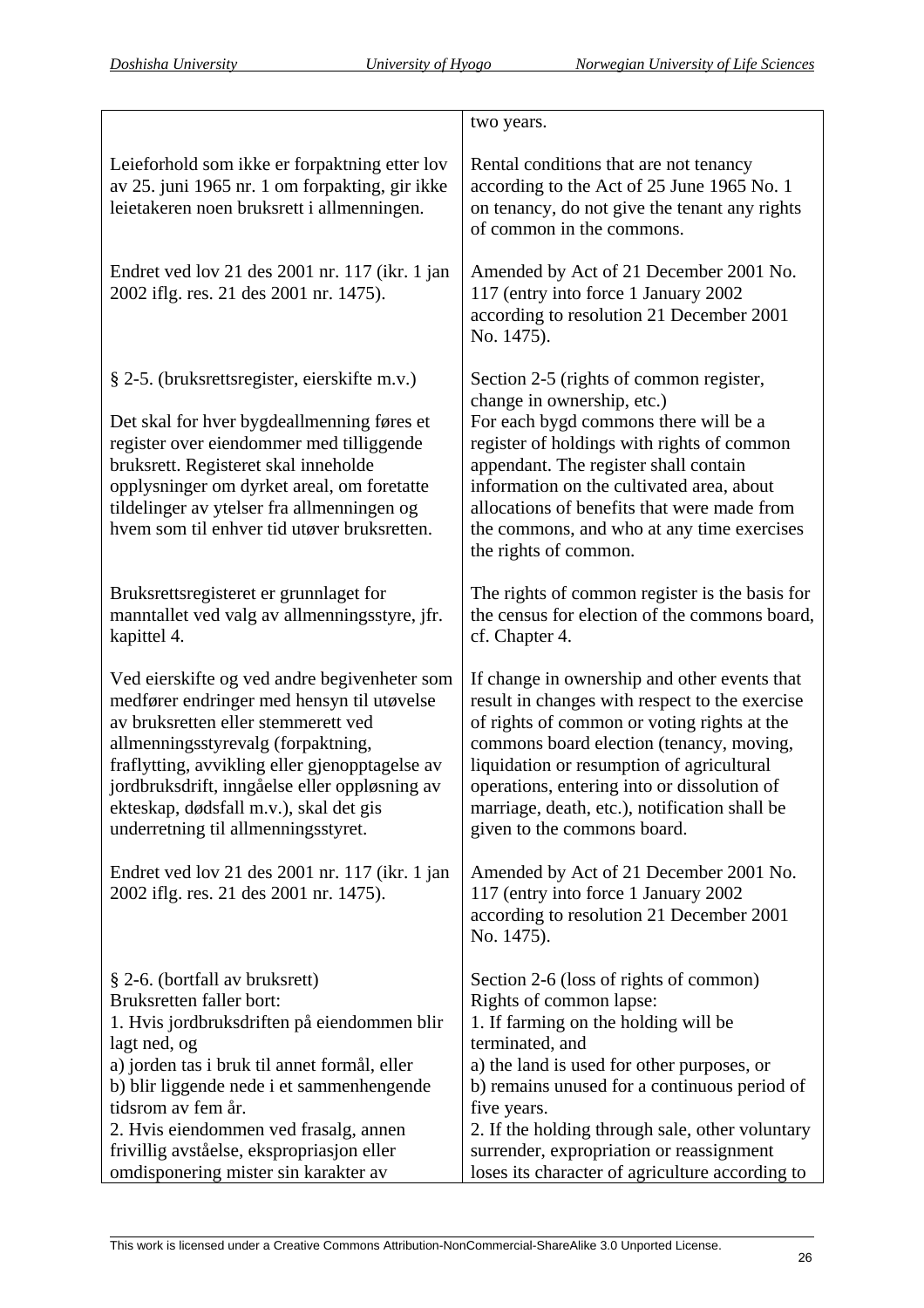| jordbruk etter § 2-1 annet ledd.                                                                                                                                                                                                                                                                                                                                                                                                                                | Section 2-1 second paragraph.                                                                                                                                                                                                                                                                                                                                                                                                                                                                                             |
|-----------------------------------------------------------------------------------------------------------------------------------------------------------------------------------------------------------------------------------------------------------------------------------------------------------------------------------------------------------------------------------------------------------------------------------------------------------------|---------------------------------------------------------------------------------------------------------------------------------------------------------------------------------------------------------------------------------------------------------------------------------------------------------------------------------------------------------------------------------------------------------------------------------------------------------------------------------------------------------------------------|
| Gjenopptas jordbruksdriften på en eiendom<br>hvor bruksretten er falt bort etter første ledd<br>nr. 1, gjelder § 2-1 tilsvarende for ny<br>bruksrett.                                                                                                                                                                                                                                                                                                           | If farming is resumed on a holding where the<br>usage right has been lost according to first<br>paragraph No. 1, Section 2-1 applies<br>correspondingly for new rights of common.                                                                                                                                                                                                                                                                                                                                         |
| Bortfall av bruksrett etter denne paragraf<br>inntrer først når allmenningsstyret har truffet<br>avgjørelse om dette, og eieren av<br>vedkommende eiendom er underrettet om<br>avgjørelsen. Allmenningsstyret har plikt til å<br>treffe avgjørelse som nevnt når vilkårene etter<br>første ledd foreligger. Blir det reist søksmål<br>om avgjørelsen, kan allmenningsstyret<br>bestemme at bruksretten skal bestå inntil<br>spørsmålet er rettskraftig avgjort. | Loss of rights of common according to this<br>paragragh occurs only when the commons<br>board has made a decision about this, and the<br>owner of the holding in question is notified of<br>the decision. The commons board has the<br>obligation to decide whether the conditions<br>mentioned under the first paragraph exist. If<br>legal proceedings on the decision are<br>initiated, the commons board may decide that<br>the rights of common will continue until the<br>issue is settled by final legal decision. |
| § 2-7. (betaling for ytelser)<br>Den som utøver bruksretten er ansvarlig<br>overfor allmenningen for riktig betaling av<br>allmenningsytelsene. Ytelsene kan om<br>nødvendig gjøres betinget av at det stilles<br>betryggende sikkerhet for riktig betaling.                                                                                                                                                                                                    | Section 2-7 (payment for benefits)<br>The person exercising estovers is responsible<br>to the commons for proper payment of<br>commons benefits. The benefits may, if<br>necessary, be made conditional on the<br>adequate security of proper payment.                                                                                                                                                                                                                                                                    |
| § 2-8. (begrensninger i utøvelsen av<br>bruksrettene)<br>Bruksrett i bygdeallmenning skal ikke være<br>til hinder for at allmenningsstyret beslutter og<br>iverksetter slike begrensninger i utøvelsen av<br>bruksrettene som anses nødvendige for å<br>opprettholde allmenningens yteevne.                                                                                                                                                                     | Section 2-8 (limitations on the exercise of the<br>rights of common)<br>Rights of common in bygd commons shall<br>not preclude that the commons board decide<br>and implement such limitations in the<br>exercise of rights of common that are deemed<br>necessary to maintain the commons'<br>performance.                                                                                                                                                                                                               |
| Begrensninger som nevnt i første ledd kan<br>også gå ut på fredning av deler av<br>allmenningen mot bestemte slags bruk, eller<br>begrensninger i utøvelsen av bruksrettene av<br>hensyn til naturmiljø og friluftsliv.                                                                                                                                                                                                                                         | The limitations, as mentioned in the first<br>paragraph, may also concern the preservation<br>of parts of the commons against certain types<br>of use or limitations in the exercise of rights<br>of common for the sake of the natural<br>environment and outdoor recreational<br>activities.                                                                                                                                                                                                                            |
| Begrensninger i utøvelsen av bruksrettene<br>etter første og annet ledd kan gjelde for et<br>angitt tidsrom eller inntil videre.                                                                                                                                                                                                                                                                                                                                | Limitations in the exercise of rights of<br>common according to the first and second<br>paragraphs may apply for a specified period<br>or until further notice.                                                                                                                                                                                                                                                                                                                                                           |
| Allmenningsstyret skal besørge at<br>begrensninger i utøvelsen av bruksrettene blir                                                                                                                                                                                                                                                                                                                                                                             | The commons board shall provide limitations<br>in the exercise of the rights of common                                                                                                                                                                                                                                                                                                                                                                                                                                    |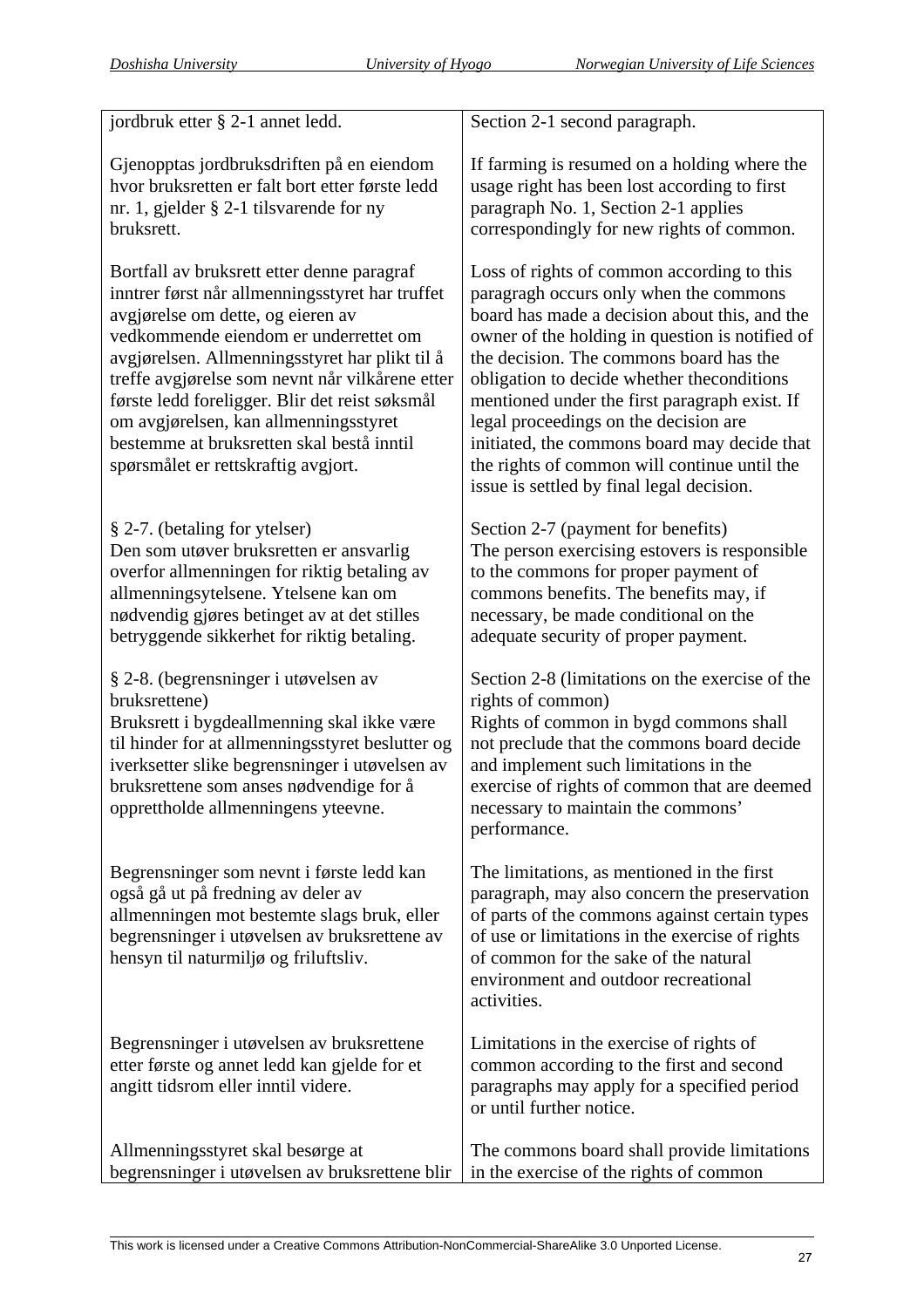| kunngjort for de bruksberettigede på                                                                                                                                                                                                                                                                                                                                                                                                                                                                                                                                                                                                                              | announced for those with rights of common                                                                                                                                                                                                                                                                                                                                                                                                                                                                                                                                                                                                                                                                                                                    |
|-------------------------------------------------------------------------------------------------------------------------------------------------------------------------------------------------------------------------------------------------------------------------------------------------------------------------------------------------------------------------------------------------------------------------------------------------------------------------------------------------------------------------------------------------------------------------------------------------------------------------------------------------------------------|--------------------------------------------------------------------------------------------------------------------------------------------------------------------------------------------------------------------------------------------------------------------------------------------------------------------------------------------------------------------------------------------------------------------------------------------------------------------------------------------------------------------------------------------------------------------------------------------------------------------------------------------------------------------------------------------------------------------------------------------------------------|
|                                                                                                                                                                                                                                                                                                                                                                                                                                                                                                                                                                                                                                                                   |                                                                                                                                                                                                                                                                                                                                                                                                                                                                                                                                                                                                                                                                                                                                                              |
| hensiktsmessig måte. Begrensningene trer i                                                                                                                                                                                                                                                                                                                                                                                                                                                                                                                                                                                                                        | in an appropriate manner. The limitations                                                                                                                                                                                                                                                                                                                                                                                                                                                                                                                                                                                                                                                                                                                    |
| kraft fire uker etter at de er kunngjort, hvis                                                                                                                                                                                                                                                                                                                                                                                                                                                                                                                                                                                                                    | enter into force four weeks after they are                                                                                                                                                                                                                                                                                                                                                                                                                                                                                                                                                                                                                                                                                                                   |
| ikke et senere ikrafttredelsestidspunkt er                                                                                                                                                                                                                                                                                                                                                                                                                                                                                                                                                                                                                        | announced, unless a later time for entry into                                                                                                                                                                                                                                                                                                                                                                                                                                                                                                                                                                                                                                                                                                                |
| angitt i kunngjøringen.                                                                                                                                                                                                                                                                                                                                                                                                                                                                                                                                                                                                                                           | force is specified in the notice.                                                                                                                                                                                                                                                                                                                                                                                                                                                                                                                                                                                                                                                                                                                            |
| Kapittel 3. Forvaltning og administrasjon.                                                                                                                                                                                                                                                                                                                                                                                                                                                                                                                                                                                                                        | <b>Chapter 3 Management and</b><br>administration                                                                                                                                                                                                                                                                                                                                                                                                                                                                                                                                                                                                                                                                                                            |
| § 3-1. (allmenningsstyret)<br>Forvaltningen av en bygdeallmenning ligger<br>til allmenningsstyret.                                                                                                                                                                                                                                                                                                                                                                                                                                                                                                                                                                | Section 3-1 (the commons board)<br>Management of a bygd commons belongs to<br>the commons board.                                                                                                                                                                                                                                                                                                                                                                                                                                                                                                                                                                                                                                                             |
| Allmenningsstyret skal bestå av fra tre til syv<br>medlemmer. Antallet styremedlemmer og<br>varamedlemmer fastsettes i bruksregler for<br>den enkelte allmenning, jfr. § 3-7.<br>Allmenningsstyret er beslutningsdyktig når<br>flertallet av medlemmene møter.<br>Allmenningsstyre med tre medlemmer er<br>likevel bare beslutningsdyktig når alle<br>medlemmene møter. Ved likt stemmetall gjør<br>lederens stemme utslaget.                                                                                                                                                                                                                                     | The commons board shall consist of from<br>three to seven members. The number of board<br>members and alternate members shall be<br>determined in the bylaws of the individual<br>commons, cf. Section 3-7. The commons<br>board forms a quorum when the majority of<br>the members meet. A commons board with<br>three members is still only a quorum when all<br>members are present. If the voting is tied, the<br>chair's vote is decisive.                                                                                                                                                                                                                                                                                                              |
| Allmenningsstyret velges etter<br>bestemmelsene i kapittel 4. Styret velger selv<br>leder og nestleder for to år om gangen.                                                                                                                                                                                                                                                                                                                                                                                                                                                                                                                                       | The commons board is elected under the<br>provisions in Chapter 4. The board elects its<br>own chair and vice chair for two years at a<br>time.                                                                                                                                                                                                                                                                                                                                                                                                                                                                                                                                                                                                              |
| Det skal føres møtebok for<br>allmenningsstyrets møter. Møteboken skal<br>oppbevares på betryggende måte.                                                                                                                                                                                                                                                                                                                                                                                                                                                                                                                                                         | A protocol shall be maintained for the<br>meetings of the commons board. The<br>protocol should be kept in a safe place.                                                                                                                                                                                                                                                                                                                                                                                                                                                                                                                                                                                                                                     |
| I bygdeallmenning som de siste tre<br>regnskapsår gjennomsnittlig har hatt flere enn<br>30 ansatte, kan to tredjedeler av de ansatte<br>kreve at ett styremedlem og ett varamedlem<br>velges av og blant de ansatte. I allmenning<br>som de siste tre regnskapsår gjennomsnittlig<br>har hatt flere enn 50 ansatte, kan et flertall av<br>de ansatte kreve at inntil en tredjedel, dog<br>minst to, av styrets medlemmer med<br>varamedlemmer velges av og blant de<br>ansatte. De ansattes styrerepresentanter har<br>rett til å uttale seg i alle saker som behandles<br>av allmenningsstyret, og har stemmerett i<br>saker som ikke gjelder bruksrettsforhold. | In bygd commons which for the last three<br>financial years on average have had more<br>than 30 employees, two-thirds of the<br>employees may demand that one board<br>member and one alternate are elected by and<br>from among the employees. In bygd<br>commons which for the last three financial<br>years on average have had more than 50<br>employees, a majority of the employees may<br>demand that up to one-third, but at least two<br>of the board members and their alternates are<br>elected by and from among the people who<br>are employed. The employees' board<br>representatives are entitled to be heard in all<br>matters dealt with by the commons board and<br>have voting rights in cases that do not<br>concerns rights of common. |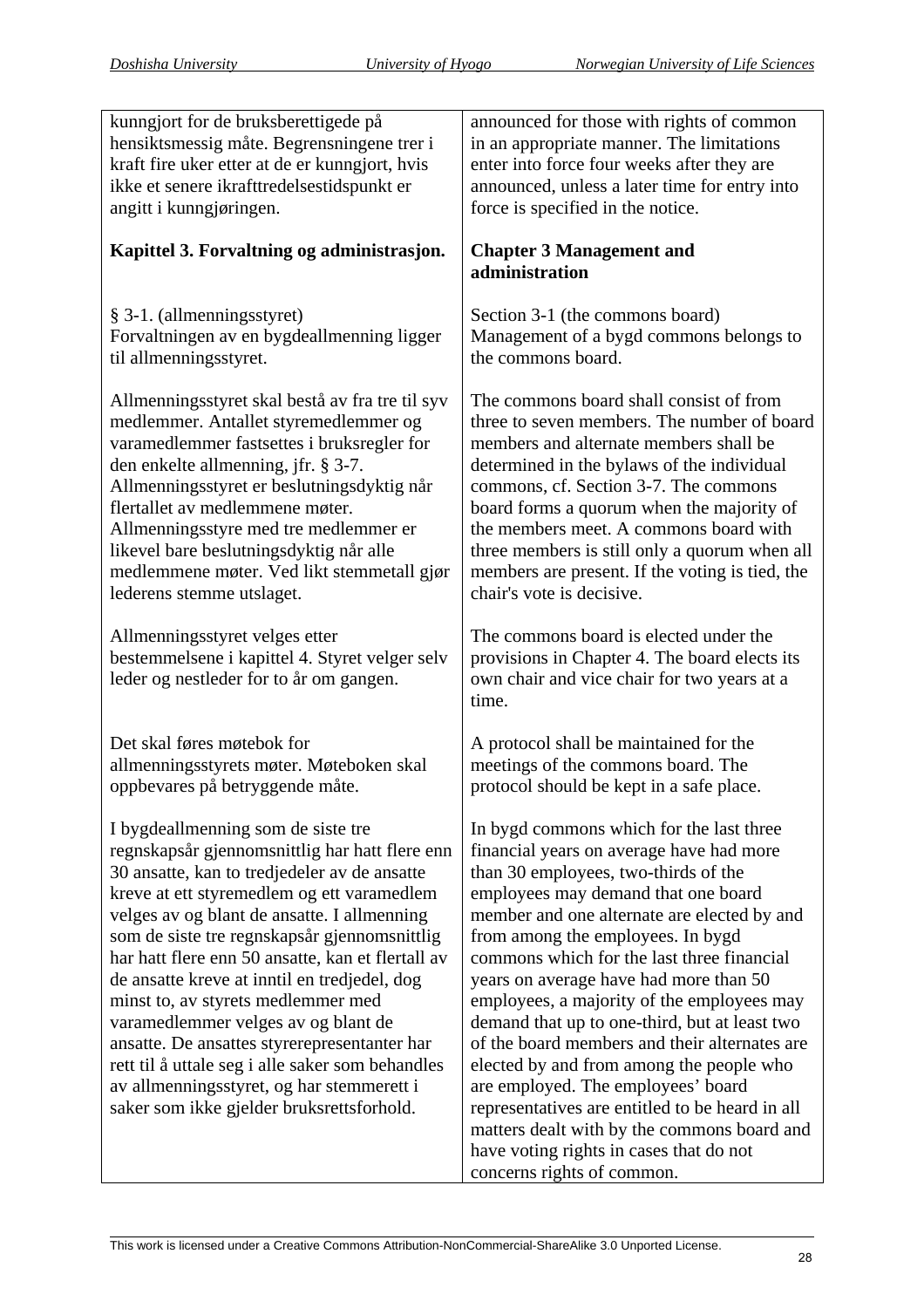§ 3-2. (allmenningsstyrets oppgaver og myndighet)

Allmenningsstyret representerer både eierinteressene og bruksrettsinteressene i allmenningen, og har til oppgave å forestå forvaltningen av allmenningen i samsvar med lover, bruksregler og skogbruksplan. Forvaltningen skal ha som alminnelig siktemål å opprettholde allmenningen som en fellesressurs for de eiendomsberettigede og bruksberettigede, og dernest til beste for bosetting, næringsvirksomhet, naturmiljø og friluftsliv ellers i det bygdelag allmenningen ligger til.

Allmenningsstyret har myndighet til å avgjøre alle spørsmål i forbindelse med allmenningens forvaltning og drift, så langt ikke annet er særskilt bestemt, og likeledes spørsmål om bruksrett.

Allmenningsstyrets avgjørelser kan ikke påklages.

## § 3-3. (fullmakt)

Allmenningsstyret kan i bestemte saker gi styrets leder sammen med allmenningsbestyreren eller ett av styrets medlemmer fullmakt til å opptre på styrets vegne.

## § 3-4. (fellesstyre)

 $\overline{a}$ 

For bygdeallmenninger som naturlig hører sammen eller som tidligere har vært én allmenning, og hvor det i forbindelse med delingen eller på annen måte er opprettholdt fellesbruk uavhengig av de nye allmenningsgrenser, kan det etableres et fellesstyre til administrasjon av slik fellesbruk. Beslutning om etablering av et fellesstyre treffes av de allmenningsstyrer som spørsmålet berører. Ordningen forutsetter tilslutning fra alle de allmenninger som inngår i det felles bruksområde, og opphører hvis ett av allmenningsstyrene beslutter å tre ut.

Section 3-2 (the commons board's duties and authority)

 The commons board represents both owner interests and rights of common interests in the commons, and has the task to undertake the management of the commons in accordance with laws, bylaws and forestry management plan. The management shall have the general aim of maintaining the commons as a common resource for those with property rights and those with rights of common, and thereafter for the benefit of residence, employment, environment and outdoor activities in the community adjacent to the commons.

The commons board has the authority to decide all issues in connection with management and operations of the commons, unless otherwise specifically provided, as well as questions of rights of common.

Decisions of the commons board cannot be appealed.

## Section 3-3 (authority to act)

The commons board may, in certain cases, provide the board's chair together with the commons manager or one of the board members the authority to act on behalf of the board.

## Section 3-4 (joint board)

For bygd commons that naturally belong together or that have previously been one commons, and where, in connection with the division or in another manner joint use was maintained regardless of the new commons' borders, a joint board may be established for administration of such joint use. Decision on the establishment of a joint board is made by the affected commons boards. The arrangement requires support from all the commons that are part of the joint area of use, and terminates if one of the commons boards decides to withdraw.

Fellesstyret består av lederne og nestlederne i

The joint board consists of the chairs and the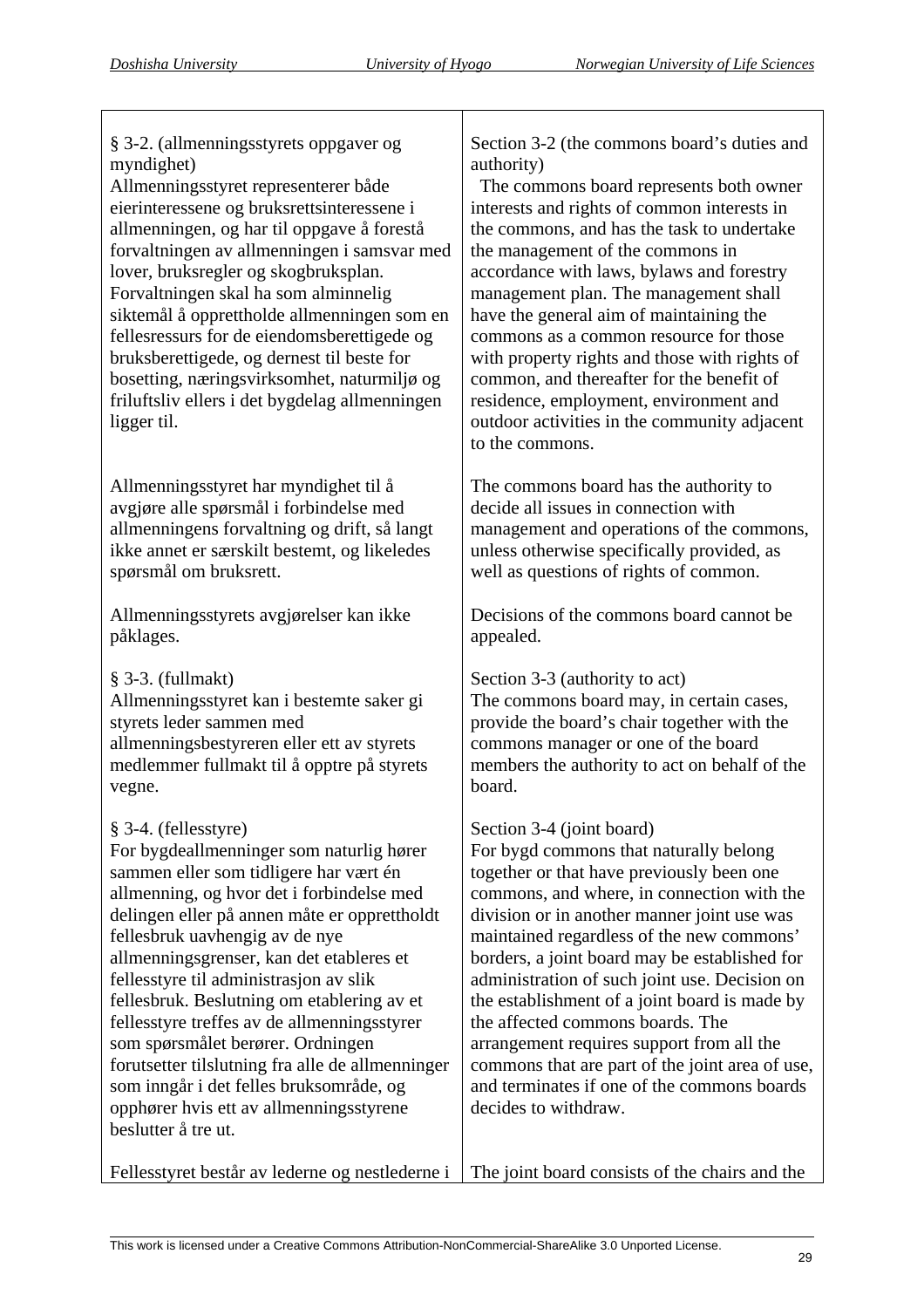| de respektive allmenningsstyrene, med<br>oppnevnte styremedlemmer som<br>varamedlemmer.                                                                                                                                                                                                                                                                                                                                                   | vice-chairs of the respective commons<br>boards, with appointed board members as<br>alternates.                                                                                                                                                                                                                                                                                                                                                                                                         |
|-------------------------------------------------------------------------------------------------------------------------------------------------------------------------------------------------------------------------------------------------------------------------------------------------------------------------------------------------------------------------------------------------------------------------------------------|---------------------------------------------------------------------------------------------------------------------------------------------------------------------------------------------------------------------------------------------------------------------------------------------------------------------------------------------------------------------------------------------------------------------------------------------------------------------------------------------------------|
| Fellesstyret har samme myndighet i spørsmål<br>vedrørende fellesbruken som et<br>allmenningsstyre ellers har i spørsmål om<br>bruksrett innen den enkelte allmenning, jfr. §<br>3-2 annet ledd.                                                                                                                                                                                                                                           | The joint board has the same authority in<br>issues concerning the joint use which a<br>commons board otherwise has in questions<br>concerning rights of common within the<br>individual commons, cf. Section 3-2 second<br>paragraph.                                                                                                                                                                                                                                                                  |
| Fellesstyret skal sørge for at det i den enkelte<br>allmennings bruksregler så vidt mulig blir<br>fastsatt ens bestemmelser om utøvelse av<br>fellesbruken.                                                                                                                                                                                                                                                                               | The joint board shall ensure that in each<br>commons' bylaws, as far as possible,<br>common provisions are determined on the<br>exercise of joint usage.                                                                                                                                                                                                                                                                                                                                                |
| § 3-5. (allmenningsbestyrer)<br>Med mindre departementet etter forslag fra<br>allmenningsstyret bestemmer noe annet, skal<br>det for hver bygdeallmenning være en fast<br>ansatt allmenningsbestyrer.                                                                                                                                                                                                                                     | Section 3-5 (commons manager)<br>Unless the Ministry, according to the<br>proposal of the commons board decides<br>otherwise, there shall for each bygd commons<br>be a permanently employed commons<br>manager.                                                                                                                                                                                                                                                                                        |
| Allmenningsbestyreren ansettes av<br>allmenningsstyret. Vedkommende skal ha<br>utdannelse i skogbruk, med mindre stillingen<br>krever andre kvalifikasjoner. I slike tilfelle<br>kan departementet kreve at en<br>skogbruksutdannet person skal ha ansvaret<br>for skogens forstlige behandling og drift.                                                                                                                                 | The commons manager is appointed by the<br>commons board. The person must have<br>training in forestry, unless the position<br>requires other qualifications. In such cases,<br>the Ministry may require that a person<br>educated in forestry should be responsible for<br>the forest's professional management and<br>operations.                                                                                                                                                                     |
| Allmenningsbestyreren er allmenningens<br>daglige leder. Allmenningsbestyreren, eller<br>den som etter foregående ledd ellers er gitt<br>ansvaret for skogen, har myndighet til på<br>egen hånd å forestå skogens forstlige<br>behandling og drift innen rammen av<br>skogbruksplanen, jfr. § 3-6. For øvrig er<br>allmenningsbestyreren underlagt<br>allmenningsstyret. Instruks for stillingen skal<br>utarbeides av allmenningsstyret. | The commons manager is the commons<br>general manager. The commons manager, or<br>anyone under the preceding paragraph who is<br>given responsibility for the forest, has the<br>authority on his/her own to take charge of the<br>forest's professional management and<br>operations within the framework of the<br>forestry plan, cf. Section 3-6. Otherwise, the<br>commons manager is subordinate to the<br>commons board. Instructions for the position<br>shall be prepared by the commons board. |
| Allmenningsbestyreren er allmenningsstyrets<br>sekretær, og har rett og plikt til å delta i<br>styremøter og årsmøter. Bestyreren har rett til<br>å uttale seg i alle saker som blir behandlet. I<br>saker som gjelder bestyrerens egne<br>tjenesteforhold kan allmenningsstyret                                                                                                                                                          | The commons manager is the secretary of the<br>commons board, and has the right and duty to<br>participate in board meetings and annual<br>meetings. The manager has the right to<br>express his/her views in all matters to be<br>considered. In cases concerning the                                                                                                                                                                                                                                  |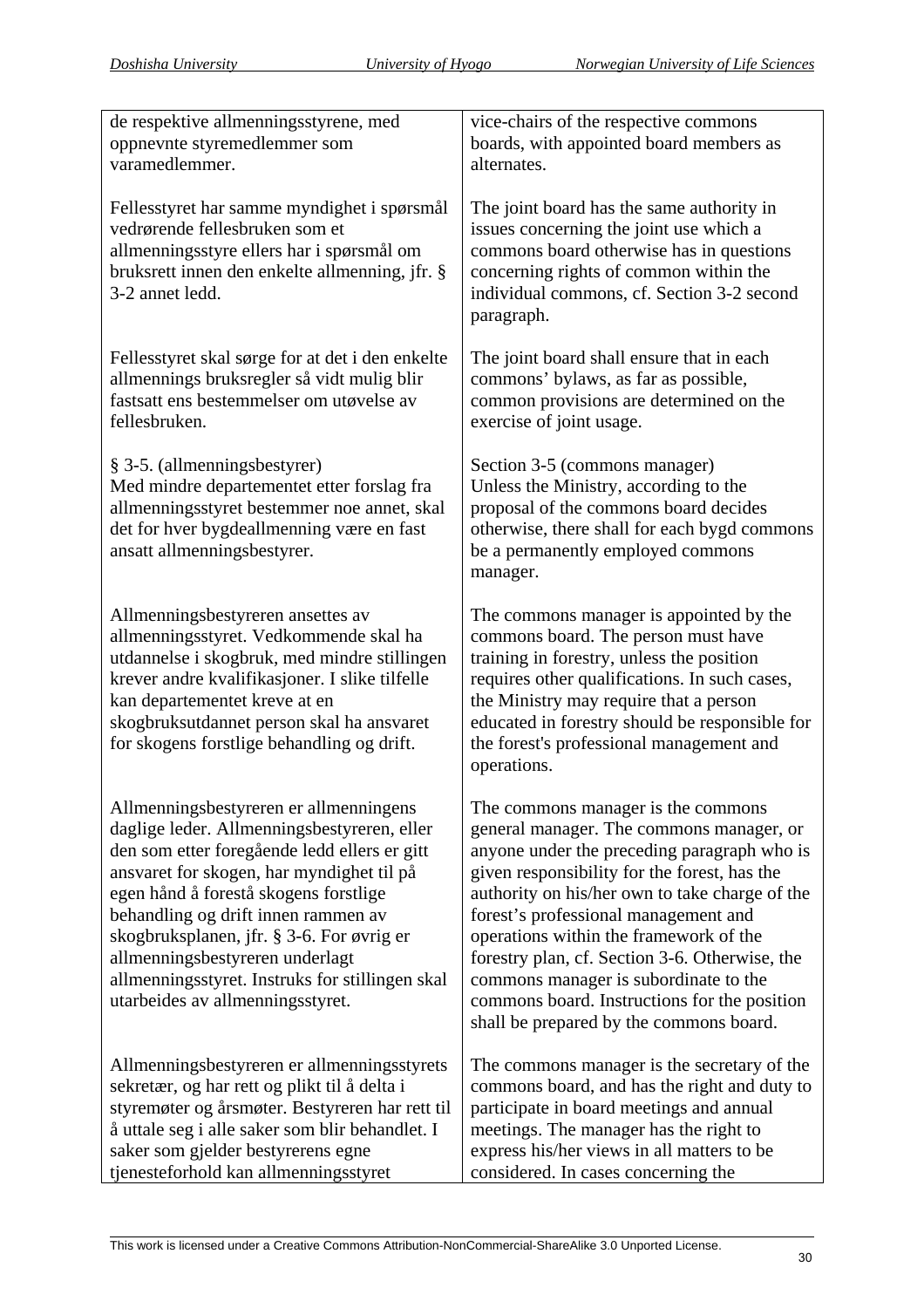| bestemme at bestyreren ikke skal være til                                                                                                                                                                                                                                                                                                 | manager's own service conditions, the                                                                                                                                                                                                                                                                                                                                                                                     |
|-------------------------------------------------------------------------------------------------------------------------------------------------------------------------------------------------------------------------------------------------------------------------------------------------------------------------------------------|---------------------------------------------------------------------------------------------------------------------------------------------------------------------------------------------------------------------------------------------------------------------------------------------------------------------------------------------------------------------------------------------------------------------------|
| stede under behandlingen.                                                                                                                                                                                                                                                                                                                 | commons board may decide that the manager                                                                                                                                                                                                                                                                                                                                                                                 |
|                                                                                                                                                                                                                                                                                                                                           | shall not be present during the discussion.                                                                                                                                                                                                                                                                                                                                                                               |
| § 3-6. (skogbruksplan)<br>Det skal til enhver tid foreligge en<br>skogbruksplan for drift og skjøtsel av skogen<br>i en bygdeallmenning. Skogbruksplanen skal<br>inneholde nødvendige opplysninger om<br>skogen, og en plan for avvirkning og<br>investeringer. Hensynet til naturmiljø og<br>friluftsliv skal være innarbeidet i planen. | Section 3-6 (forestry plan)<br>There shall at any time be a forestry<br>management plan for the management and<br>care of the forest in a bygd commons. The<br>forestry management plan shall contain the<br>necessary information about the forest, and a<br>plan for logging and investments.<br>Consideration for the natural environment<br>and outdoor recreational activities shall be<br>incorporated in the plan. |
| Allmenningsstyret og allmenningsbestyreren                                                                                                                                                                                                                                                                                                | The commons board and the commons                                                                                                                                                                                                                                                                                                                                                                                         |
| er ansvarlige for at skogbruksplan blir                                                                                                                                                                                                                                                                                                   | manager are responsible for the development                                                                                                                                                                                                                                                                                                                                                                               |
| utarbeidet.                                                                                                                                                                                                                                                                                                                               | of the forestry management plan.                                                                                                                                                                                                                                                                                                                                                                                          |
| Departementet kan overfor den enkelte                                                                                                                                                                                                                                                                                                     | The Ministry may for each bygd commons                                                                                                                                                                                                                                                                                                                                                                                    |
| bygdeallmenning fastsette en frist for når                                                                                                                                                                                                                                                                                                | set a deadline for when the forestry plan must                                                                                                                                                                                                                                                                                                                                                                            |
| skogbruksplan skal foreligge, og forestå                                                                                                                                                                                                                                                                                                  | be available and undertake the preparation of                                                                                                                                                                                                                                                                                                                                                                             |
| utarbeidelse av slik plan for allmenningens                                                                                                                                                                                                                                                                                               | such a plan, paid by the commons if the                                                                                                                                                                                                                                                                                                                                                                                   |
| regning hvis fristen ikke overholdes.                                                                                                                                                                                                                                                                                                     | deadline is not met.                                                                                                                                                                                                                                                                                                                                                                                                      |
| § 3-7. (bruksregler)                                                                                                                                                                                                                                                                                                                      | Section 3-7 (bylaws)                                                                                                                                                                                                                                                                                                                                                                                                      |
| Det skal fastsettes bruksregler om forvaltning                                                                                                                                                                                                                                                                                            | Bylaws on how to manage and use the                                                                                                                                                                                                                                                                                                                                                                                       |
| og bruk av allmenningen. Bruksreglene må                                                                                                                                                                                                                                                                                                  | commons shall be determined. The bylaws                                                                                                                                                                                                                                                                                                                                                                                   |
| ikke stride mot loven her.                                                                                                                                                                                                                                                                                                                | must not contradict this Act.                                                                                                                                                                                                                                                                                                                                                                                             |
| Bruksreglene skal inneholde:<br>a) Bestemmelse om antall medlemmer og<br>varamedlemmer i allmenningsstyret, jfr. § 3-1<br>annet ledd.<br>b) Nærmere regler om beitebruk, jfr. § 6-3.<br>c) Nærmere regler om jakt og fangst, jfr. § 7-<br>6 første ledd, og om fiske som nevnt i § 8-7<br>for såvidt allmenningen disponerer fiskerett.   | Bylaws shall include:<br>a) Provision on the number of members and<br>alternate members in the commons board, cf.<br>Section 3-1 second paragraph.<br>b) Further rules on grazing, cf. Section 6-3.<br>c) Further rules on hunting and trapping, cf.<br>Section 7-6 first paragraph, and on fishing as<br>mentioned in Section 8-7 insofar as the<br>commons has fishing rights.                                          |
| d) Bestemmelser om frister i forbindelse med                                                                                                                                                                                                                                                                                              | d) Provisions on deadlines in connection with                                                                                                                                                                                                                                                                                                                                                                             |
| utøvelse av virkesrett, og om hva søknader                                                                                                                                                                                                                                                                                                | the exercise of estovers and what applications                                                                                                                                                                                                                                                                                                                                                                            |
| om tildeling av ytelser må inneholde.                                                                                                                                                                                                                                                                                                     | for the allocation of benefits must contain.                                                                                                                                                                                                                                                                                                                                                                              |
| Bruksreglene kan dessuten inneholde:                                                                                                                                                                                                                                                                                                      | The bylaws may furthermore contain:                                                                                                                                                                                                                                                                                                                                                                                       |
| e) Bestemmelser om hvordan det skal                                                                                                                                                                                                                                                                                                       | e) Provisions on how it shall deal with                                                                                                                                                                                                                                                                                                                                                                                   |
| forholdes med bygninger m.v. når bruksretten                                                                                                                                                                                                                                                                                              | buildings, etc. when the right of common has                                                                                                                                                                                                                                                                                                                                                                              |
| er falt bort eller en opptatt rett er falt bort, jfr.                                                                                                                                                                                                                                                                                     | lapsed or any right that has been<br>exercised has                                                                                                                                                                                                                                                                                                                                                                        |
| $§ 6-8.$                                                                                                                                                                                                                                                                                                                                  | lapsed, cf. Section 6-8.                                                                                                                                                                                                                                                                                                                                                                                                  |
| f) Regler om prisavslag ved kjøp av trevirke                                                                                                                                                                                                                                                                                              | f) Rules for the discount on the purchase of                                                                                                                                                                                                                                                                                                                                                                              |
| (virkesrabatt) når det er innført fellesdrift for                                                                                                                                                                                                                                                                                         | wood (estovers discount) when joint                                                                                                                                                                                                                                                                                                                                                                                       |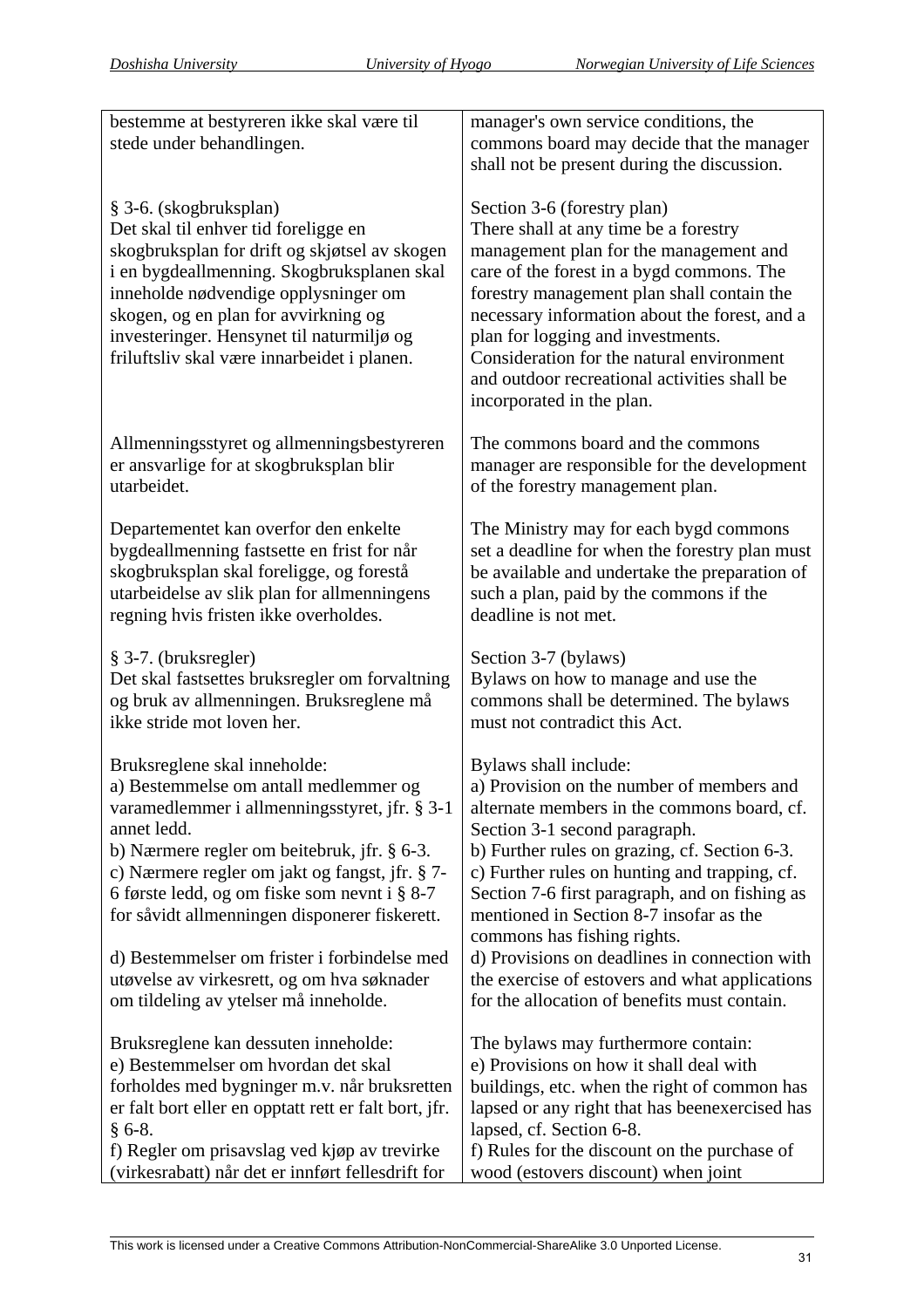| allmenningen, jfr. § 5-4, og eventuelt om                                  | operation for the commons is introduced, cf.                                            |
|----------------------------------------------------------------------------|-----------------------------------------------------------------------------------------|
| tilskudd ved bruk av trebesparende materialer                              | Section 5-4, and possibly for a subsidy for                                             |
| i stedet for trevirke fra allmenningen.                                    | using tree-saving materials instead of wood                                             |
|                                                                            | from the commons.                                                                       |
| g) Nærmere vilkår for ytelser til                                          | g) Further conditions for benefits to                                                   |
| gjenoppbygging og utbedring av bygninger                                   | reconstruction and repair of buildings after                                            |
| etter brann m.v., jfr. § 5-8 annet ledd.                                   | fire, etc., cf. Section 5-8 second paragraph.                                           |
| h) Nærmere bestemmelser om disponering av                                  | h) Further provisions relating to disposal of                                           |
| overskudd, jfr. § 3-12.                                                    | surplus, cf. Section 3-12.                                                              |
| i) Nærmere regler om refusjon av                                           | i) Further rules for reimbursement of benefits                                          |
| allmenningsytelser, jfr. § 5-7.                                            | from the commons benefits, cf. Section 5-7.                                             |
| j) Regler om motorisert ferdsel, jfr. lov av 10.                           | j) Rules on motorized traffic, cf. Act of 10                                            |
| juni 1977 nr. 82 om motorferdsel i utmark og                               | June 1977 No. 82 relating to motor traffic on                                           |
| vassdrag § 10.                                                             | outfields and waterways Section 10.                                                     |
| k) Bestemmelser om størrelse og standard på                                | k) Provisions on the size and standard of                                               |
| føderådsbygninger som det gis ytelser til                                  | houses in which retired famers live                                                     |
| oppføring og vedlikehold av, jfr. § 5-10.                                  | [føderådsbygninger] <sup>v</sup> and for which benefits                                 |
|                                                                            | for the construction and maintenance are                                                |
|                                                                            | provided, cf. Section 5-10.                                                             |
| l) Nærmere bestemmelser om avgifter, jfr. §                                | 1) Further provisions relating to fees, cf.                                             |
| $5-3.$                                                                     | Section 5-3.                                                                            |
| m) Bestemmelser om at visse spørsmål skal                                  | m) Provisions concerning that certain issues                                            |
| avgjøres ved avstemning blant de                                           | shall be decided by vote among those with                                               |
| eiendomsberettigede og bruksberettigede.                                   | property rights and rights of common.                                                   |
| n) Andre forhold som det anses                                             | n) Other conditions that are deemed                                                     |
| hensiktsmessig å regulere ved bestemmelser i<br>allmenningens bruksregler. | appropriate to regulate by provisions in the<br>commons' bylaws.                        |
|                                                                            |                                                                                         |
| § 3-8. (utarbeidelse og godkjennelse av                                    | Section 3-8 (preparation and approval of                                                |
| bruksregler)                                                               | bylaws)                                                                                 |
| Bruksregler utarbeides av allmenningsstyret,                               | Bylaws are drawn up by the commons board,                                               |
| og skal godkjennes av departementet.                                       | and must be approved by the Ministry.                                                   |
| Godkjente bruksregler er bindende for                                      | Approved by laws are binding on the                                                     |
| allmenningsstyret og de eiendomsberettigede                                | commons board and those with property                                                   |
| og bruksberettigede, og legges til grunn for                               | rights and rights of common, and are the                                                |
| forvaltning og administrasjon av                                           | basis for the management and administration                                             |
| allmenningen og for utøvelse av bruksrettene                               | of the commons, and for the exercise of rights                                          |
| ved siden av bestemmelsene i denne lov.                                    | of common together with the provisions of                                               |
|                                                                            | this Act.                                                                               |
|                                                                            |                                                                                         |
| Før bruksreglene sendes departementet til                                  | Before the bylaws are sent to the Ministry for                                          |
| godkjennelse, skal et utkast ha vært utlagt til                            | approval, a draft shall be made available for                                           |
| gjennomsyn for de eiendomsberettigede og                                   | review by those with property rights and                                                |
| bruksberettigede i fire uker, etter forutgående                            | rights of common for four weeks, following                                              |
| kunngjøring om utleggelsen. Uttalelser som                                 | notification of its availability. Statements                                            |
| kommer inn, sendes departementet sammen                                    | received are sent to the Ministry together                                              |
| med utkastet til bruksregler.                                              | with the draft bylaws.                                                                  |
|                                                                            |                                                                                         |
| I den utstrekning godkjennelse blir nektet,                                | To the extent that approval is denied, the<br>relevant provisions of the bylaws expire, |
| utgår vedkommende bestemmelser av                                          |                                                                                         |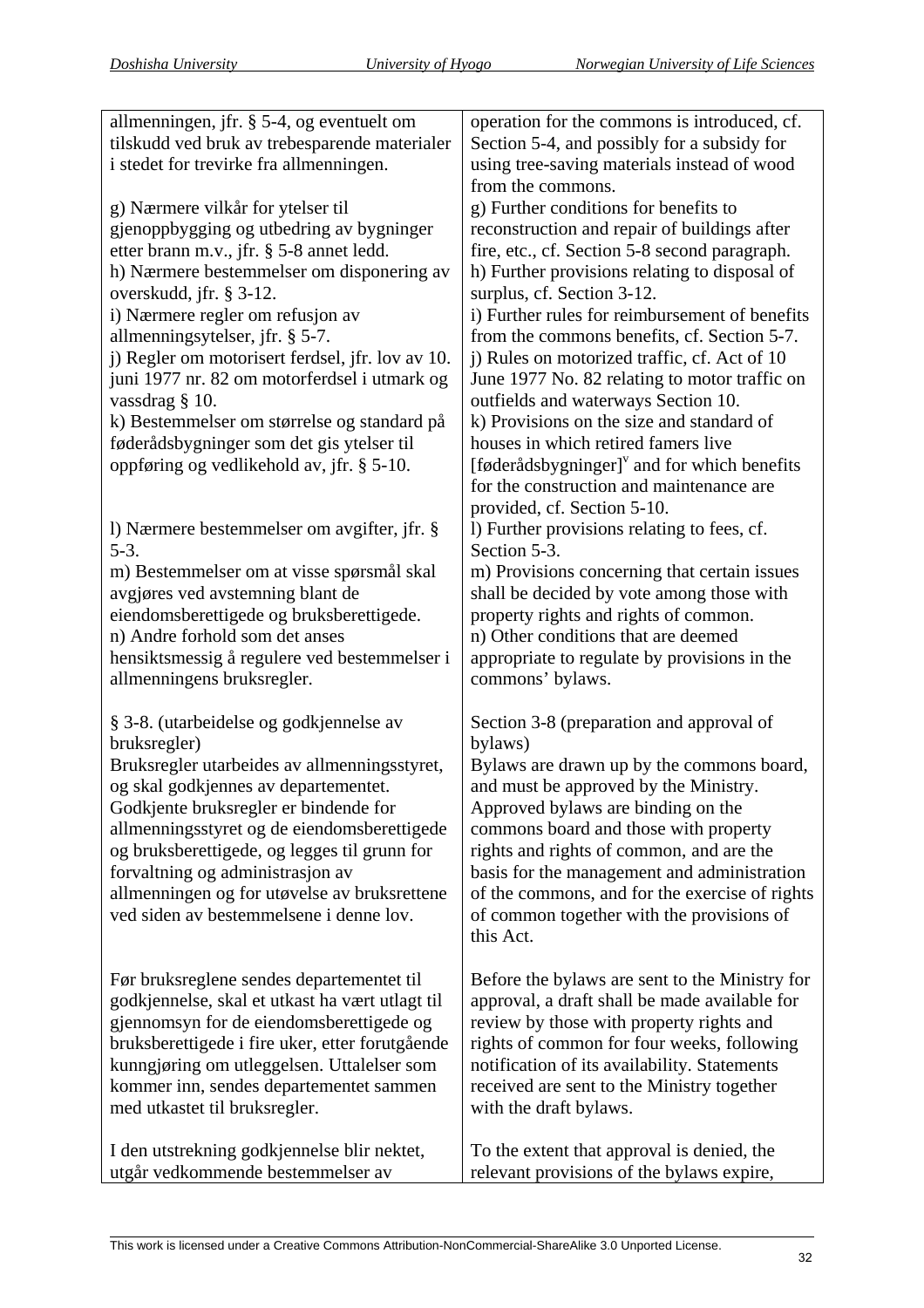| bruksreglene, hvis ikke allmenningsstyret går                                                                                                                                                                                                                                     | unless the commons board agrees to change                                                                                                                                                                                                                                   |
|-----------------------------------------------------------------------------------------------------------------------------------------------------------------------------------------------------------------------------------------------------------------------------------|-----------------------------------------------------------------------------------------------------------------------------------------------------------------------------------------------------------------------------------------------------------------------------|
| med på å endre dem overensstemmende med                                                                                                                                                                                                                                           | them in accordance with the Ministry's                                                                                                                                                                                                                                      |
| departementets forslag. Departementet kan av                                                                                                                                                                                                                                      | proposal. The Ministry may, on its own                                                                                                                                                                                                                                      |
| eget tiltak foreta slike endringer som kreves                                                                                                                                                                                                                                     | initiative, make such modifications as                                                                                                                                                                                                                                      |
| til oppfyllelse av bestemmelsene i § 3-7 annet                                                                                                                                                                                                                                    | required to fulfill the provisions in Section 3-                                                                                                                                                                                                                            |
| ledd bokstavene a til d.                                                                                                                                                                                                                                                          | 7 second paragraph letters a to d.                                                                                                                                                                                                                                          |
| Departementet kan også av eget tiltak<br>fastsette bruksregler til oppfyllelse av de<br>nevnte bestemmelser dersom<br>allmenningsstyret ikke etterkommer pålegg<br>om å utarbeide utkast til bruksregler<br>overensstemmende med første og annet ledd<br>innen en fastsatt frist. | The Ministry may also by its own measures<br>establish bylaws to the fulfillment of the said<br>provisions if the commons board does not<br>comply with an order to draft rules for use in<br>accordance with the first and second<br>paragraphs within a specified period. |
| § 3-9. (kunngjøring, ikrafttredelse og endring                                                                                                                                                                                                                                    | Section 3-9 (announcement, entry into force                                                                                                                                                                                                                                 |
| av bruksregler)                                                                                                                                                                                                                                                                   | and amendment of bylaws)                                                                                                                                                                                                                                                    |
| Bruksregler som er utarbeidet og godkjent                                                                                                                                                                                                                                         | The commons board shall ensure that bylaws                                                                                                                                                                                                                                  |
| overensstemmende med § 3-8 skal                                                                                                                                                                                                                                                   | which are drafted and approved in accordance                                                                                                                                                                                                                                |
| allmenningsstyret besørge kunngjort for de                                                                                                                                                                                                                                        | with Section 3-8 will be made known by the                                                                                                                                                                                                                                  |
| eiendomsberettigede og bruksberettigede.                                                                                                                                                                                                                                          | board for those with property rights and                                                                                                                                                                                                                                    |
| Bruksreglene trer i kraft fire uker etter at de                                                                                                                                                                                                                                   | rights of common. The bylaws enter into                                                                                                                                                                                                                                     |
| er kunngjort.                                                                                                                                                                                                                                                                     | force four weeks after they are announced.                                                                                                                                                                                                                                  |
| Bestemmelsene i § 3-8 og i denne paragrafs                                                                                                                                                                                                                                        | The provisions in Section 3-8 and in this                                                                                                                                                                                                                                   |
| første ledd gjelder tilsvarende ved endring av                                                                                                                                                                                                                                    | article first paragraph apply correspondingly                                                                                                                                                                                                                               |
| bruksregler.                                                                                                                                                                                                                                                                      | when bylaws are amended.                                                                                                                                                                                                                                                    |
| Bruksreglene skal gjennomgås og eventuelt                                                                                                                                                                                                                                         | The bylaws shall be reviewed and if                                                                                                                                                                                                                                         |
| endres minst hvert 20. år.                                                                                                                                                                                                                                                        | necessary amended at least every 20 years.                                                                                                                                                                                                                                  |
| § 3-10. (allmenningskasse, regnskap)                                                                                                                                                                                                                                              | Section 3-10 (commons account, finances)                                                                                                                                                                                                                                    |
| For hver bygdeallmenning skal det være en                                                                                                                                                                                                                                         | For each bygd commons, there shall be a                                                                                                                                                                                                                                     |
| allmenningskasse.                                                                                                                                                                                                                                                                 | commons account.                                                                                                                                                                                                                                                            |
| Allmenningsstyret skal føre regnskap over                                                                                                                                                                                                                                         | The commons board shall keep records of the                                                                                                                                                                                                                                 |
| allmenningens økonomiske virksomhet. For                                                                                                                                                                                                                                          | commons' financial activity. For commons                                                                                                                                                                                                                                    |
| allmenninger som driver næringsvirksomhet                                                                                                                                                                                                                                         | which are engaged in business, the                                                                                                                                                                                                                                          |
| gjelder regnskapsloven. For andre                                                                                                                                                                                                                                                 | Accounting Act applies. For other commons,                                                                                                                                                                                                                                  |
| allmenninger fastsetter departementet hvilke                                                                                                                                                                                                                                      | the Ministry establishes which rules should                                                                                                                                                                                                                                 |
| regler som skal gjelde for regnskapsførselen.                                                                                                                                                                                                                                     | apply to accounting practices. For all bygd                                                                                                                                                                                                                                 |
| For alle bygdeallmenningene skal det i noter                                                                                                                                                                                                                                      | commons there shall be in notes to the annual                                                                                                                                                                                                                               |
| til årsregnskapet gis opplysninger om avsatte                                                                                                                                                                                                                                     | financial statement information about the                                                                                                                                                                                                                                   |
| midler til skoginvesteringer, med angivelse                                                                                                                                                                                                                                       | funds allotted to forest investment, with an                                                                                                                                                                                                                                |
| av hva som er brukt og hva midlene er brukt                                                                                                                                                                                                                                       | indication of what is spent and what the funds                                                                                                                                                                                                                              |
| til.                                                                                                                                                                                                                                                                              | are used for.                                                                                                                                                                                                                                                               |
| Endret ved lov 17 juli 1998 nr. 56 (ikr. 1 jan                                                                                                                                                                                                                                    | Amended by Act of 17 July 1998 No. 56                                                                                                                                                                                                                                       |
| 1999).                                                                                                                                                                                                                                                                            | (entry into force 1 January 1999).                                                                                                                                                                                                                                          |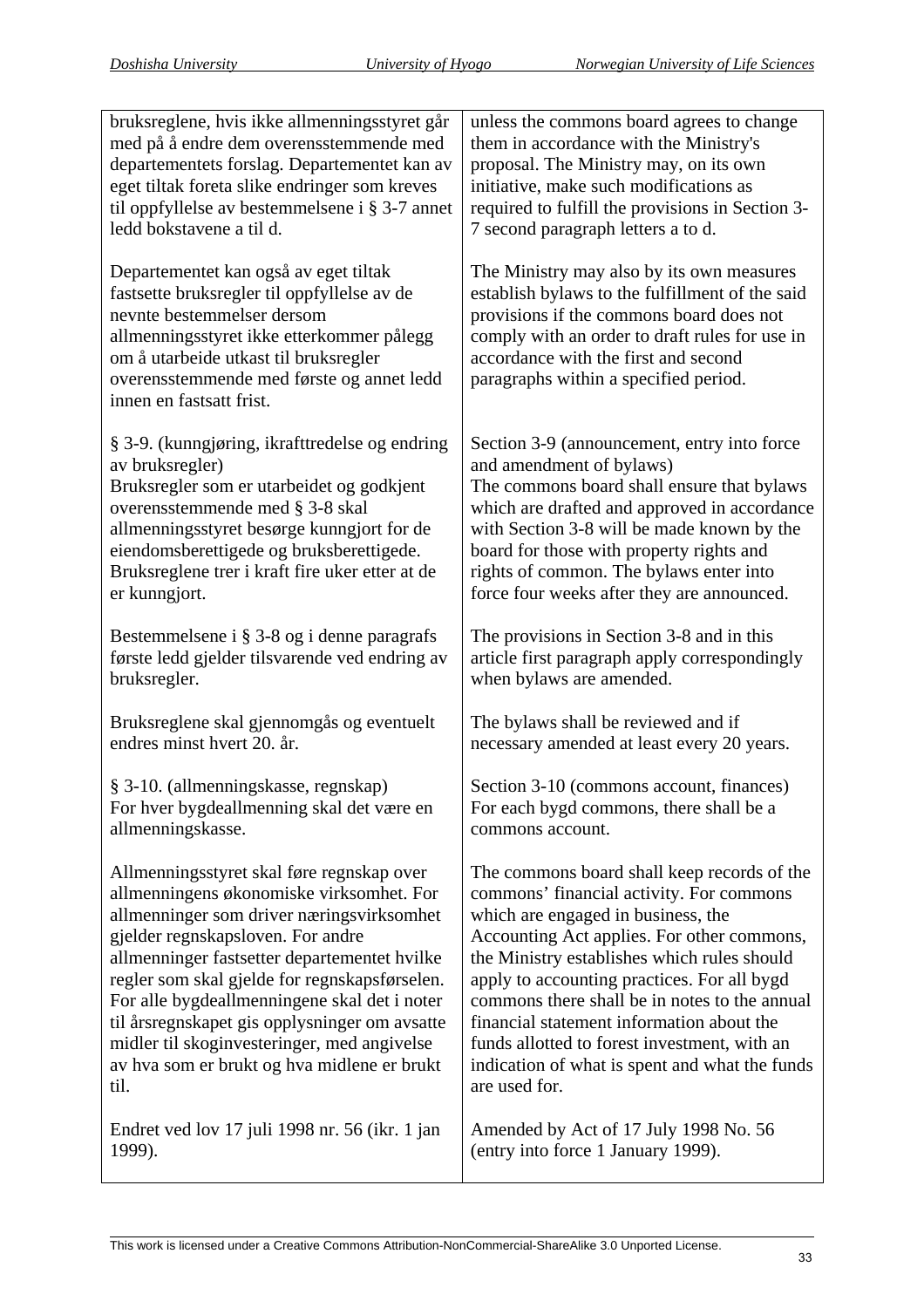| $§$ 3-11. (revisjon)                              | Section 3-11 (audit)                                                                      |
|---------------------------------------------------|-------------------------------------------------------------------------------------------|
|                                                   |                                                                                           |
| Årsmøtet velger revisor, som skal være            | The annual meeting elects the auditor, who                                                |
| registrert eller statsautorisert i henhold til    | shall be registered or state-authorized under<br>the rules in the Audit and Auditors Act. |
| reglene i revisorloven.                           |                                                                                           |
| I tillegg til revisor som nevnt i første ledd kan | In addition to the auditor who is mentioned in                                            |
| årsmøtet velge en revisor blant de                | the first paragraph, the annual meeting may                                               |
| eiendomsberettigede og bruksberettigede.          | elect an auditor from among those with                                                    |
| Denne skal være skogbrukskyndig.                  | property rights and those with rights of                                                  |
|                                                   | common. This should be a forestry expert.                                                 |
|                                                   |                                                                                           |
| Revisorene som velges må ikke stå i noe           | The auditors who are elected must not be in a                                             |
| avhengighetsforhold til allmenningsstyret         | dependency relationship to the commons                                                    |
| eller noen av dets medlemmer.                     | board or any of its members.                                                              |
| Departementet kan etter forslag fra årsmøtet      | The Ministry may on the recommendation of                                                 |
| godkjenne andre revisjonsordninger.               | the annual meeting approve other audit                                                    |
|                                                   | arrangements.                                                                             |
|                                                   |                                                                                           |
| Endret ved lov 15 jan 1999 nr. 2 (ikr. 1 aug      | Amended by Act of 15 January 1999 No. 2                                                   |
| 1999 iflg. vedtak 25 juni 1999 nr. 711).          | (entry into force 1 August 1999 according to                                              |
|                                                   | decision of 25 June 1999 No. 711).                                                        |
| § 3-12. (disponering av overskudd)                | Section 3-12 (disposal of surplus)                                                        |
| Allmenningskassens overskudd skal benyttes        | The commons' account [an accounting]                                                      |
| til beste for allmenningen og de                  | system of incomes and expenses] surplus will                                              |
| eiendomsberettigede og bruksberettigede,          | be used to benefit the commons and those                                                  |
| etter allmenningsstyrets nærmere                  | with property rights and rights of common,                                                |
| bestemmelse og etter følgende retningslinjer:     | according to the commons board's detailed                                                 |
|                                                   | provisions and according to the following                                                 |
|                                                   | guidelines:                                                                               |
| a) Det avsettes først tilstrekkelig med midler    | a) Sufficient funds will be set aside for                                                 |
| til sikring og forbedring av allmenningen,        | protection and improvement of the commons,                                                |
| med sikte på en best mulig utnyttelse av          | with a view to optimal utilization of                                                     |
| produksjonsmulighetene og dekning av de           | production possibilities and coverage of                                                  |
| eiendomsberettigedes og bruksberettigedes         | future needs for those with property rights                                               |
| fremtidige behov – herunder ved innkjøp av        | and those with rights of common - including                                               |
| eiendom hvor dette kan være aktuelt.              | the purchase of lands where it may be<br>appropriate.                                     |
| b) Det kan avsettes midler til igangsetting,      | b) Funds may be set aside for initiation,                                                 |
| opprettholdelse og eventuelt utvidelse av         | maintenance and possible expansion of                                                     |
| foredlingsvirksomhet og                           | processing industry and business activity in                                              |
| forretningsvirksomhet i tilknytning til           | association with operation of the commons.                                                |
| allmenningens drift.                              |                                                                                           |
| c) Det kan avsettes midler til ulike tiltak       | c) Funds may be set aside for various                                                     |
| knyttet til naturmiljø og friluftsliv.            | initiatives related to the natural environment                                            |
|                                                   | and outdoor activities.                                                                   |
| d) Det kan avsettes midler til rabatt- og         | d) Funds may be set aside for discount and                                                |
| bidragsordninger.                                 | subsidy arrangements.                                                                     |
| e) Det kan avsettes midler til fond for           | e) Funds may be set aside for special                                                     |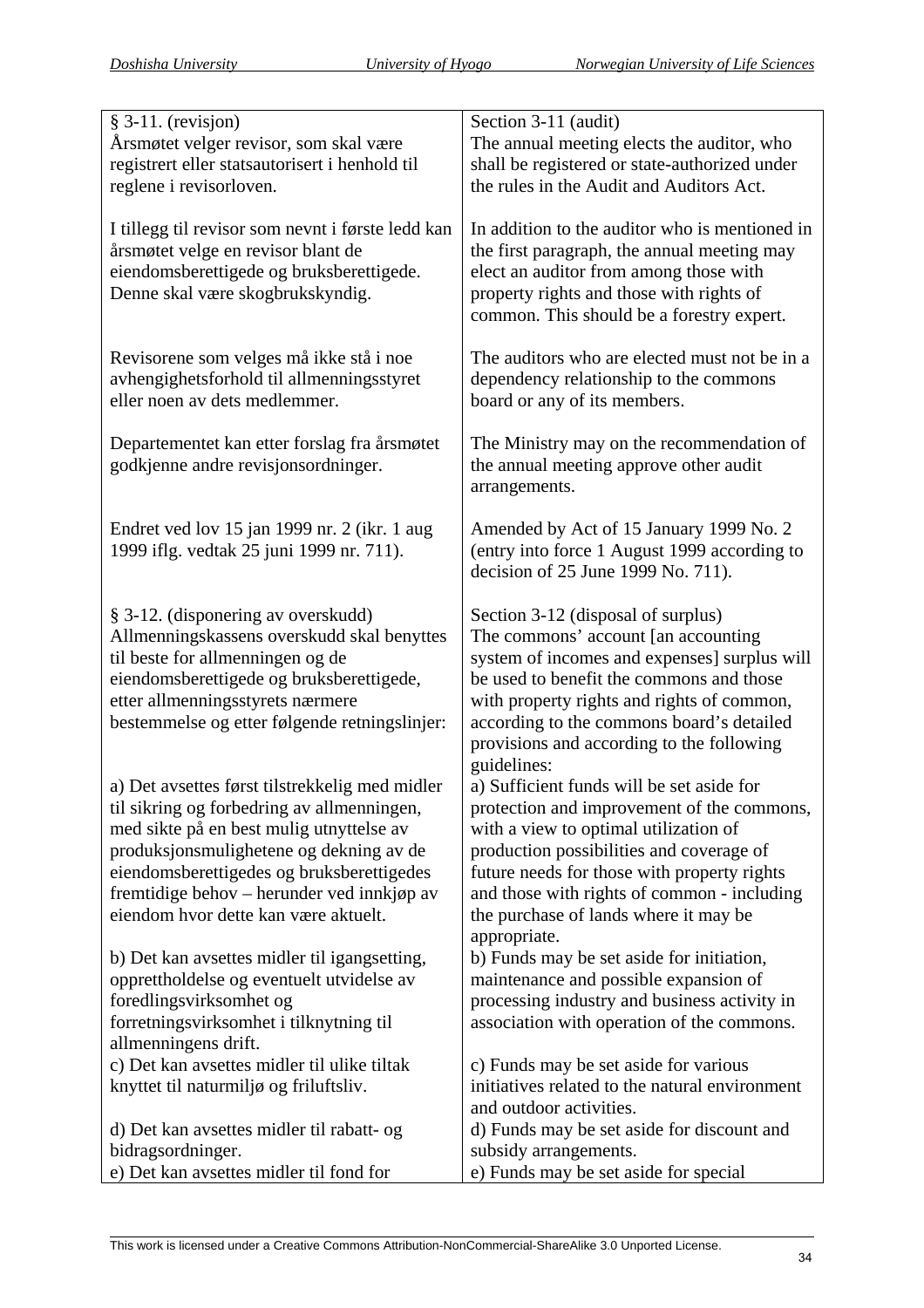| spesielle formål.                                                                     | purposes.                                                                              |
|---------------------------------------------------------------------------------------|----------------------------------------------------------------------------------------|
| f) Det kan bevilges tilskudd til allmennyttige                                        | f) Grants may be allocated for charitable                                              |
| formål innen allmenningsbygdelaget.                                                   | purposes within the bygd commons'                                                      |
|                                                                                       | community.                                                                             |
| g) Det kan med departementets samtykke                                                | g) Payment of cash dividends may be made                                               |
| foretas utdeling av kontantutbytte.                                                   | with the Ministry's consent.                                                           |
| For øvrig kan overskuddet disponeres                                                  | Otherwise the surplus may be allocated                                                 |
| innenfor rammen av vanlig forretningsmessig                                           | within the framework of normal business                                                |
| drift.                                                                                | operations.                                                                            |
|                                                                                       |                                                                                        |
| $§$ 3-13. (årsmøte)                                                                   | Section 3-13 (annual meeting)                                                          |
| Årsmøte skal holdes av de                                                             | Annual meetings shall be held by those with                                            |
| eiendomsberettigede og bruksberettigede                                               | property rights and those with rights of                                               |
| hvert år innen utgangen av april måned.                                               | common every year before the end of April.                                             |
| Møtet sammenkalles på den måten som har                                               | The meeting is convened in the manner that                                             |
| vært vanlig i distriktet, med minst tre ukers<br>varsel.                              | has been usual in the district, with at least<br>three weeks' notice.                  |
|                                                                                       |                                                                                        |
| Allmenningsstyrets årsmelding og regnskap                                             | The commons board's annual report and                                                  |
| skal, sammen med sakliste for årsmøtet og                                             | accounts, together with the agenda for the                                             |
| eventuelt valgkomiteens forslag til                                                   | annual meeting and, possibly the election                                              |
| styremedlemmer og varamedlemmer (jfr. § 4-                                            | committee's proposal for board members and                                             |
| 7), legges ut til gjennomsyn for de                                                   | alternates (cf. Section 4-7), are posted for                                           |
| eiendomsberettigede og bruksberettigede<br>senest tre uker før årsmøtet holdes og med | review for those with property rights and<br>those with rights of common no later than |
| kunngjøring om utleggelsen. Nevnte                                                    | three weeks before the annual meeting is held                                          |
| dokumenter skal, senest samtidig med at de                                            | and with announcement of availability.                                                 |
| utlegges til gjennomsyn, sendes                                                       | Mentioned documents shall, no later than at                                            |
| departementet, som har rett til å la seg                                              | the same time that they are made available for                                         |
| representere på årsmøtet uten stemmerett.                                             | review, be sent to the Ministry, which has the                                         |
|                                                                                       | right to be represented at the annual meeting                                          |
|                                                                                       | without voting rights.                                                                 |
| Årsmøtet ledes av en møteleder som velges                                             | The annual meeting is led by a chair who is                                            |
| av årsmøtet. Møtet er lukket, med mindre det                                          | elected at the annual meeting. The meeting is                                          |
| selv bestemmer noe annet.                                                             | closed, unless it decides otherwise.                                                   |
| For årsmøteforhandlingene og                                                          | For the annual meeting proceedings and the                                             |
| allmenningsstyrevalget skal det føres en                                              | commons board election, there shall be a                                               |
| protokoll, som oppleses ved møtets slutt og                                           | protocol, which is read out at the end of the                                          |
| undertegnes av to dertil valgte møtedeltagere.                                        | meeting and signed by two meeting                                                      |
|                                                                                       | participants who are elected for this purpose.                                         |
|                                                                                       |                                                                                        |
| § 3-14. (årsmøtets saker og myndighet)                                                | Section 3-14 (the annual meeting's issues and<br>authority)                            |
| Årsmøtet skal:                                                                        | The annual meeting shall:                                                              |
| 1. Avgi uttalelse til allmenningsstyrets                                              | 1. Give a statement to the commons board's                                             |
| årsmelding og regnskap.                                                               | annual report and to the accounts.                                                     |
| 2. Avgi uttalelse til en orientering fra                                              | 2. Give a statement to a briefing from the                                             |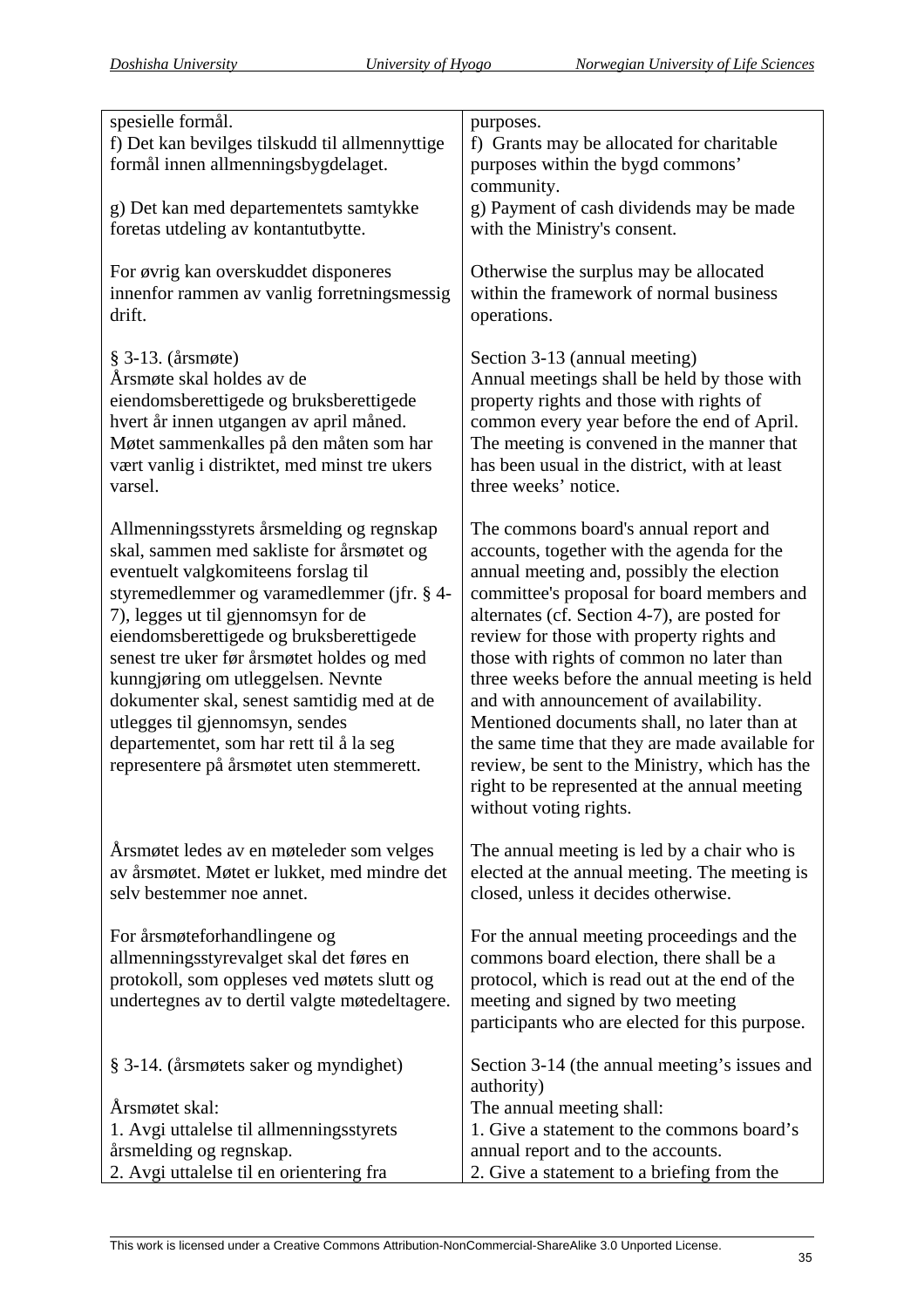| allmenningsstyret om planer for kommende        | commons board about plans for the coming                                |
|-------------------------------------------------|-------------------------------------------------------------------------|
| års virksomhet.                                 | year's activities.                                                      |
| 3. Velge allmenningsstyre og valgkomité         | 3. Elect the commons board and election                                 |
| etter bestemmelsene i kapittel 4.               | committee according to the provisions in                                |
|                                                 | Chapter 4.                                                              |
| 4. Fastsette godtgjørelse for medlemmene av     | 4. Determine the remuneration for members                               |
| allmenningsstyret.                              | of the commons board.                                                   |
| 5. Oppnevne revisorer for neste årsregnskap,    | 5. Appoint auditors for the next annual                                 |
| for så vidt det ikke er gitt slikt samtykke som | financial statement, to the extent that it is not                       |
| nevnt i § 3-11 annet ledd, og eventuelt         | given such consent as mentioned in Section                              |
| fastsette godtgjørelse for revisjonen.          | 3-11 second paragraph, and if necessary set                             |
|                                                 | the remuneration for the audit.                                         |
| 6. Avgi uttalelse i saker som noen med          | 6. Give its opinion in cases where someone                              |
| møterett ved skriftlig henvendelse til          | with the right to attend meetings has                                   |
| allmenningsstyret senest en uke før årsmøtet    | demanded through a written request to the                               |
| holdes, har krevd behandlet.                    | commons board made no later than one week                               |
|                                                 | before the annual meeting is held.                                      |
| 7. Avgi uttalelse i andre saker som             | 7. Give its opinion on other issues presented                           |
| fremlegges av allmenningsstyret med             | by the commons board with request for                                   |
| anmodning om uttalelse fra årsmøtet.            | comments from the annual meeting.                                       |
|                                                 |                                                                         |
| Årsmøtet har ingen beslutningsmyndighet i       | The annual meeting has no decision-making                               |
| andre saker enn valg av allmenningsstyre og     | authority in cases other than election of the                           |
| valgkomité og fastsettelse av godtgjørelse til  | commons board and election committee and                                |
| allmenningsstyrets medlemmer og eventuelt       | the remuneration of the commons board's                                 |
| oppnevnelse og fastsettelse av godtgjørelse til | members and possibly appointment and                                    |
| revisorene. Uttalelser fra årsmøtet er          | remuneration of the auditors. Statements from                           |
| veiledende og binder ikke allmenningsstyret.    | the annual meeting are indicative and do not<br>bind the commons board. |
|                                                 |                                                                         |
| § 3-15. (revisjonsutvalg)                       | Section 3-15 (audit committee)                                          |
| Årsmøtet kan velge et revisjonsutvalg på        | The annual meeting may choose an audit                                  |
| inntil fem medlemmer blant de                   | committee of up to five members from                                    |
| eiendomsberettigede og bruksberettigede.        | among those with property rights and those                              |
| Personer som er medlemmer eller                 | with rights of common. Persons who are                                  |
| varamedlemmer av allmenningsstyret, eller       | members or alternates of the commons board,                             |
| som ellers har spesiell tilknytning til         | or who otherwise have a special relation to                             |
| allmenningsstyret eller revisorene, er ikke     | the commons board or the auditors, are not                              |
| valgbare.                                       | eligible.                                                               |
|                                                 |                                                                         |
| Revisjonsutvalget skal fremlegge for neste      | The audit committee shall submit to the next                            |
| årsmøte forslag til revisjonsordning og         | annual meeting proposed audit arrangements                              |
| eventuelt til oppnevnelse av revisorer, samt    | and if necessary appointment of auditors, and                           |
| forslag til godtgjørelse for medlemmene av      | proposals for remuneration of members of the                            |
| allmenningsstyret og eventuelt for revisorene.  | commons board and if necessary for auditors.                            |
|                                                 |                                                                         |
| Revisjonsutvalget kan om nødvendig              | The audit committee may, if necessary,                                  |
| oppnevne midlertidige revisorer for ett         | appoint temporary auditors for a fiscal year. It                        |
| regnskapsår. Det skal i så fall omgående        | shall then promptly notify the commons                                  |
| underrette allmenningsstyret og                 | board and the Ministry of the appointment                               |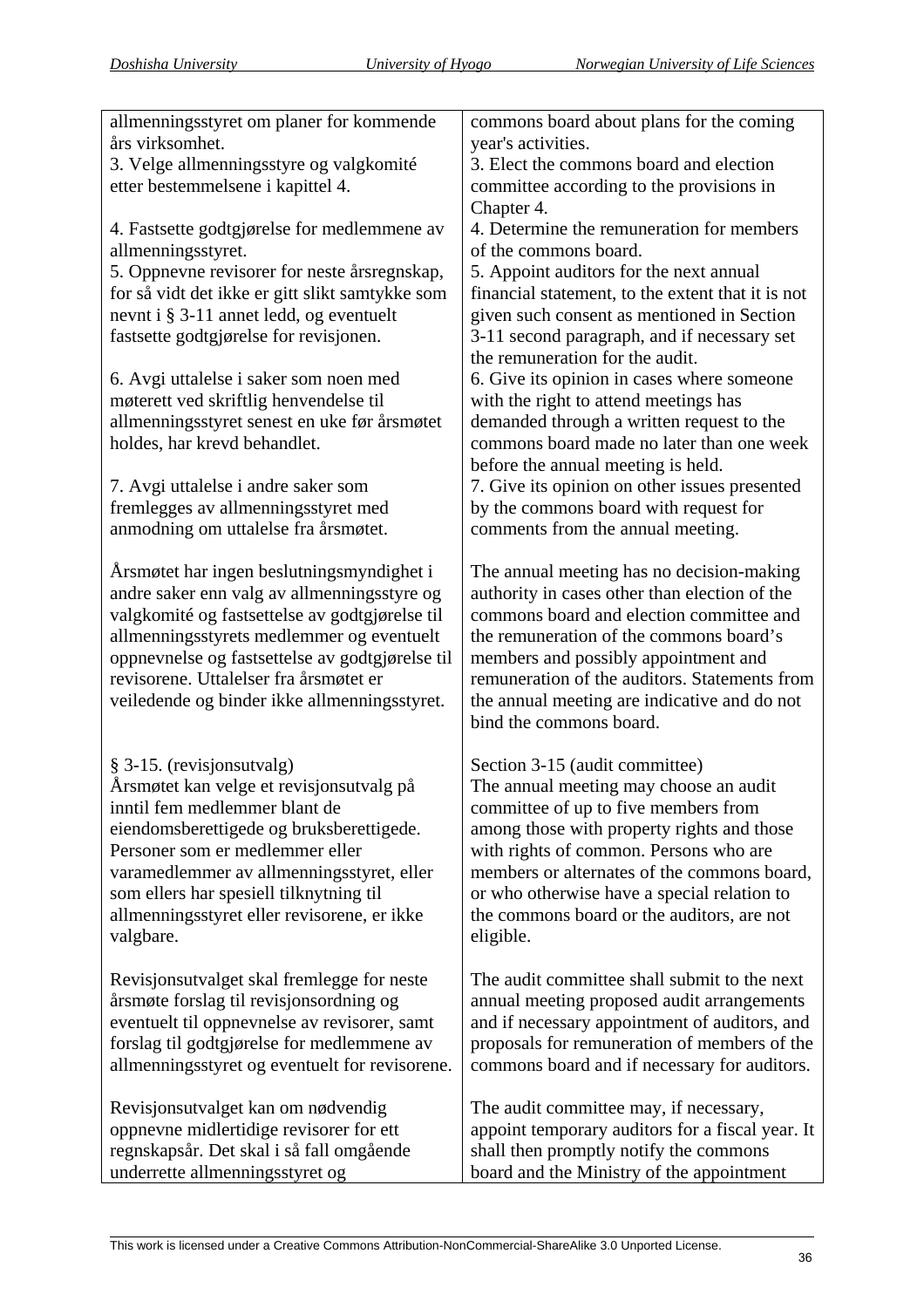| departementet om oppnevnelsen og årsaken<br>til denne.                                                                                                                                                                                                                                                                                                                                                                                                                                                                                                                                                                                                                                                                                                                                                                                                                       | and the reason for this.                                                                                                                                                                                                                                                                                                                                                                                                                                                                                                                                                                                                                                                                                                                                                                                                                                                                                                                                   |
|------------------------------------------------------------------------------------------------------------------------------------------------------------------------------------------------------------------------------------------------------------------------------------------------------------------------------------------------------------------------------------------------------------------------------------------------------------------------------------------------------------------------------------------------------------------------------------------------------------------------------------------------------------------------------------------------------------------------------------------------------------------------------------------------------------------------------------------------------------------------------|------------------------------------------------------------------------------------------------------------------------------------------------------------------------------------------------------------------------------------------------------------------------------------------------------------------------------------------------------------------------------------------------------------------------------------------------------------------------------------------------------------------------------------------------------------------------------------------------------------------------------------------------------------------------------------------------------------------------------------------------------------------------------------------------------------------------------------------------------------------------------------------------------------------------------------------------------------|
| Kapittel 4. Valg av allmenningsstyre.                                                                                                                                                                                                                                                                                                                                                                                                                                                                                                                                                                                                                                                                                                                                                                                                                                        | <b>Chapter 4 Election of the commons board</b>                                                                                                                                                                                                                                                                                                                                                                                                                                                                                                                                                                                                                                                                                                                                                                                                                                                                                                             |
| § 4-1. (alminnelige regler om stemmerett)                                                                                                                                                                                                                                                                                                                                                                                                                                                                                                                                                                                                                                                                                                                                                                                                                                    | Section 4-1 (general rules regarding voting<br>rights)                                                                                                                                                                                                                                                                                                                                                                                                                                                                                                                                                                                                                                                                                                                                                                                                                                                                                                     |
| Allmenningsstyre velges, med det unntak<br>som fremgår av § 3-1 femte ledd, av og blant<br>de eiendomsberettigede og bruksberettigede i<br>allmenningen. Bruksrett begrenset til<br>spesielle behov i forbindelse med seterdrift<br>o.l., gir ikke den berettigede stemmerett.                                                                                                                                                                                                                                                                                                                                                                                                                                                                                                                                                                                               | The commons board is elected, with the<br>exception provided for in Section 3-1 fifth<br>paragraph, by and from among those with<br>property rights and those with rights of<br>common in the commons. Rights of common<br>limited to specific needs associated with<br>pasturing at a mountain farm [seterdrift], etc.,<br>do not entitle the person to vote.                                                                                                                                                                                                                                                                                                                                                                                                                                                                                                                                                                                             |
| § 4-2. (stemmerettens innhold,<br>stemmegivning og fullmakt til å avgi<br>stemme)                                                                                                                                                                                                                                                                                                                                                                                                                                                                                                                                                                                                                                                                                                                                                                                            | Section 4-2 (content of the voting rights,<br>voting and proxy to vote)                                                                                                                                                                                                                                                                                                                                                                                                                                                                                                                                                                                                                                                                                                                                                                                                                                                                                    |
| Det kan avgis to stemmer for hver eiendom<br>bruksrett ligger til, enten slik at den som<br>alene har stemmerett kan avgi to stemmer,<br>eller slik at to som begge har stemmerett kan<br>avgi hver sin stemme ved fremmøte.<br>Følgende regler gjelder for utøvelse av<br>stemmeretten:<br>1. Ektefeller har begge stemmerett ved<br>fremmøte. Det samme gjelder samboere hvor<br>begge har undertegnet erklæring til<br>allmenningsstyret om at begge skal stå i<br>manntallet som stemmeberettigede.<br>2. Eies den eiendom bruksretten ligger til i<br>sameie mellom to personer, har hver én<br>stemme ved fremmøte. Ellers kan<br>stemmeretten utøves av én eller to av<br>sameierne som fremlegger skriftlig fullmakt<br>gitt i henhold til reglene i lov av 18. juni 1965<br>nr. 6 om sameige $\S$ 4 til 7. For ektefeller<br>som er sameiere gjelder nr. 1 ovenfor. | Two votes may be cast for each holding with<br>rights of common appendant, either so that<br>the person that alone is entitled to vote may<br>cast two votes, or so that two who both have<br>the right to vote may each cast their vote in<br>person. The following rules apply to the<br>exercise of voting rights:<br>1. Spouses both have the right to vote in<br>person. The same applies to cohabiting<br>couples where both have signed the<br>declaration to the commons board that both<br>should be in the register as voters.<br>2. If the holding with rights of common is in<br>a joint ownership between two persons, each<br>has one vote in person. Otherwise, the voting<br>rights may be exercised by one or two of the<br>co-owners who submit written authorization<br>given pursuant to the provisions of the Act of<br>18 June 1965 No. 6 on co-ownership Sections<br>4 to 7. For spouses who are co-owners, No. 1<br>above applies. |
| 3. For eiendom som eies av en<br>fylkeskommune, en kommune, et selskap, et<br>samvirkeforetak, en stiftelse, en forening, et<br>bo eller lignende, utøves stemmeretten ved<br>skriftlig fullmakt undertegnet av rette<br>vedkommende.<br>4. For eiendom som er forpaktet tilligger                                                                                                                                                                                                                                                                                                                                                                                                                                                                                                                                                                                           | 3. For lands owned by a county, a<br>municipality, a corporation, a cooperative, a<br>foundation, an association, an estate or<br>similar, voting rights are exercised by written<br>authorization signed by the appropriate<br>person.<br>4. For holdings that is leased, the right to vote                                                                                                                                                                                                                                                                                                                                                                                                                                                                                                                                                                                                                                                               |
| stemmeretten eieren, med mindre det<br>overensstemmende med § 2-4 er avtalt at<br>bruksretten skal utøves av forpakteren, og det                                                                                                                                                                                                                                                                                                                                                                                                                                                                                                                                                                                                                                                                                                                                             | rests with the owner, unless if, in accordance<br>with Section 2-4, it is agreed that rights of<br>common shall be exercised by the                                                                                                                                                                                                                                                                                                                                                                                                                                                                                                                                                                                                                                                                                                                                                                                                                        |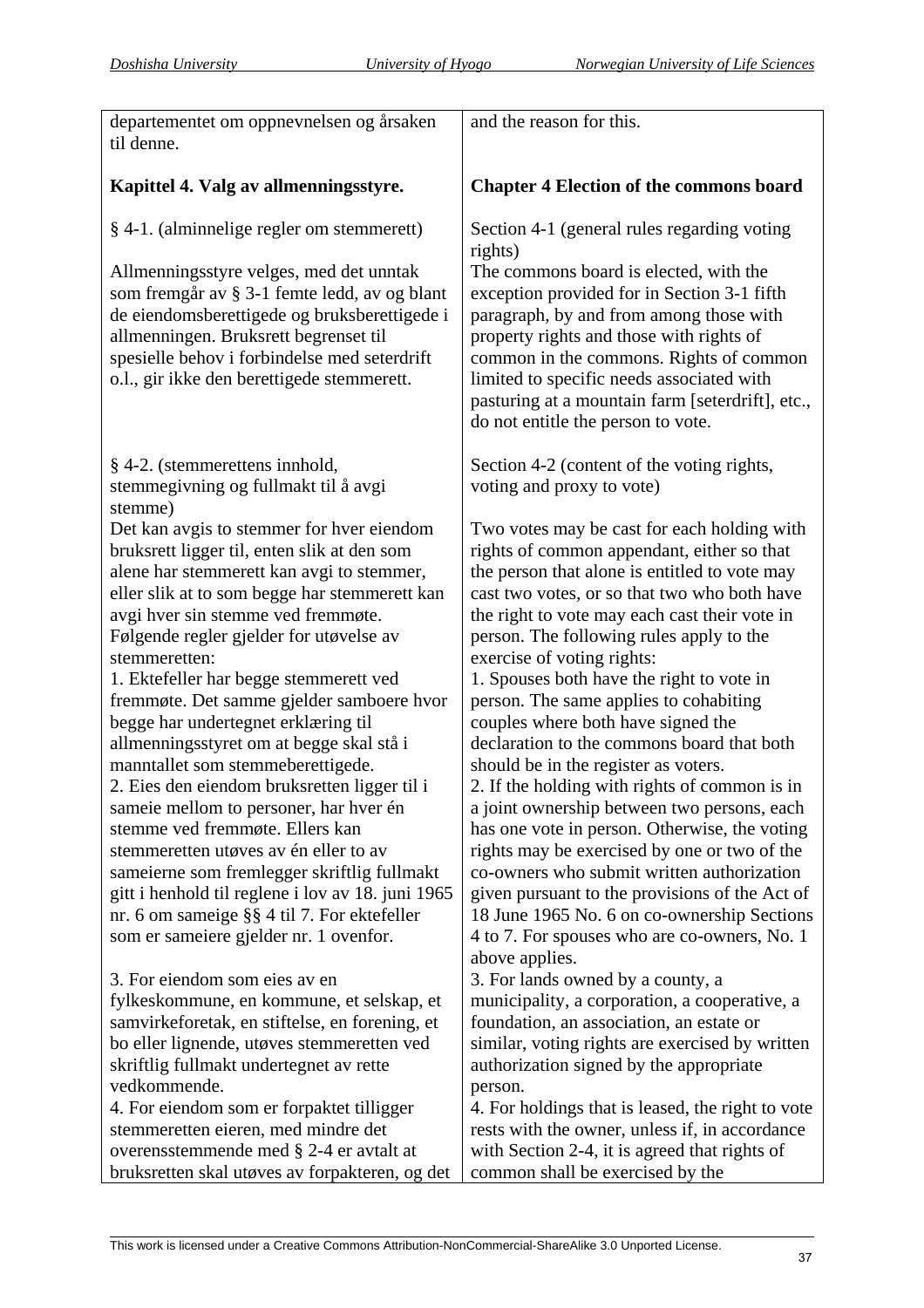| på valgdagen gjenstår minst to år av<br>forpaktningstiden. Når stemmeretten tilligger<br>forpakteren har også dennes ektefelle<br>stemmerett i samsvar med nr. 1 ovenfor.                                                                                                                                                                                                                                                                                                                                                                                                                                                                                              | leaseholder, and that by election day there<br>remains at least two years of the lease period.<br>When the voting power rests with the<br>leaseholder, his or her spouse has the right to<br>vote in accordance with No. 1 above.                                                                                                                                                                                                                                                                                                                                                                                                                                                                                                                       |
|------------------------------------------------------------------------------------------------------------------------------------------------------------------------------------------------------------------------------------------------------------------------------------------------------------------------------------------------------------------------------------------------------------------------------------------------------------------------------------------------------------------------------------------------------------------------------------------------------------------------------------------------------------------------|---------------------------------------------------------------------------------------------------------------------------------------------------------------------------------------------------------------------------------------------------------------------------------------------------------------------------------------------------------------------------------------------------------------------------------------------------------------------------------------------------------------------------------------------------------------------------------------------------------------------------------------------------------------------------------------------------------------------------------------------------------|
| Stemmegivningen kan bare skje skriftlig på<br>stemmesedler som utleveres under årsmøtet.<br>Stemmegivning ved fullmakt kan bare skje i<br>de tilfelle som er nevnt i første ledd nr. 2 og<br>3.                                                                                                                                                                                                                                                                                                                                                                                                                                                                        | Voting can only be exercised by writing on<br>ballots distributed at the annual meeting.<br>Voting by proxy can happen only in the cases<br>which are mentioned in first paragraph Nos. 2<br>and 3.                                                                                                                                                                                                                                                                                                                                                                                                                                                                                                                                                     |
| For umyndige personer utøves stemmeretten<br>av vergen.                                                                                                                                                                                                                                                                                                                                                                                                                                                                                                                                                                                                                | For minors, the right to vote is exercised by<br>the guardian.                                                                                                                                                                                                                                                                                                                                                                                                                                                                                                                                                                                                                                                                                          |
| Ingen kan avgi mer enn to stemmer. I tilfelle<br>hvor både vergen og den umyndige har<br>stemmerett, kan likevel vergen stemme både<br>for seg selv og den umyndige.                                                                                                                                                                                                                                                                                                                                                                                                                                                                                                   | No one may cast more than two votes. In<br>cases where both the guardian and the minor<br>are entitled to vote, the guardian may<br>nevertheless vote both for him/herself and the<br>minor.                                                                                                                                                                                                                                                                                                                                                                                                                                                                                                                                                            |
| Endret ved lov 29 juni 2007 nr. 81 (ikr. 1 jan<br>2008 iflg. res. 23 nov 2007 nr. 1287).                                                                                                                                                                                                                                                                                                                                                                                                                                                                                                                                                                               | Amended by Act of 29 June 2007 No. 81<br>(entry into force 1 January 2008 according to<br>resolution 23 November 2007 No. 1287).                                                                                                                                                                                                                                                                                                                                                                                                                                                                                                                                                                                                                        |
| $§$ 4-3. (valgbarhet)<br>Valgbare som medlemmer og<br>varamedlemmer av allmenningsstyret er<br>myndige personer som har stemmerett etter<br>§§ 4-1 og 4-2, eller som er sameiere i<br>eiendom med tilliggende full bruksrett i<br>allmenningen, med følgende begrensninger:<br>1. Av flere personer som har stemmerett for<br>en og samme eiendom, er bare én valgbar.<br>2. En verge er ikke valgbar i egenskap av<br>verge.<br>3. En forpakter med forpaktningsavtale som<br>utløper i perioden er ikke valgbar.<br>4. Stemmeberettigede som er fast bosatte<br>utenfor allmenningsbygdelaget er ikke<br>valgbare.<br>§ 4-4. (bortfall av valgbarhet i valgperioden, | Section 4-3 (eligibility)<br>Eligible as members and alternate members<br>of the commons board are legally competent<br>persons who are entitled to vote according to<br>Sections 4-1 and 4-2, or who are co-owners<br>of holdings with appendant full rights of<br>common in the commons, with the following<br>limitations:<br>1. Of several persons who have voting rights<br>for one holding, only one is eligible.<br>2. A guardian is not eligible in the capacity of<br>guardian.<br>3. A tenant with a lease agreement that<br>expires during the period is not eligible.<br>4. Persons with the right to vote who are<br>permanent residents outside of the<br>community are not eligible.<br>Section 4-4 (loss of eligibility in the election |
| innkalling av varamedlem)                                                                                                                                                                                                                                                                                                                                                                                                                                                                                                                                                                                                                                              | period, notice of alternate members)                                                                                                                                                                                                                                                                                                                                                                                                                                                                                                                                                                                                                                                                                                                    |
| Hy is et medlem eller varamedlem av<br>allmenningsstyret i løpet av valgperioden<br>ikke lenger oppfyller vilkårene for<br>valgbarhet, trer vedkommende ut.                                                                                                                                                                                                                                                                                                                                                                                                                                                                                                            | If a member or alternate member of the<br>commons board during the election period no<br>longer meets the criteria for eligibility, the<br>person resigns.                                                                                                                                                                                                                                                                                                                                                                                                                                                                                                                                                                                              |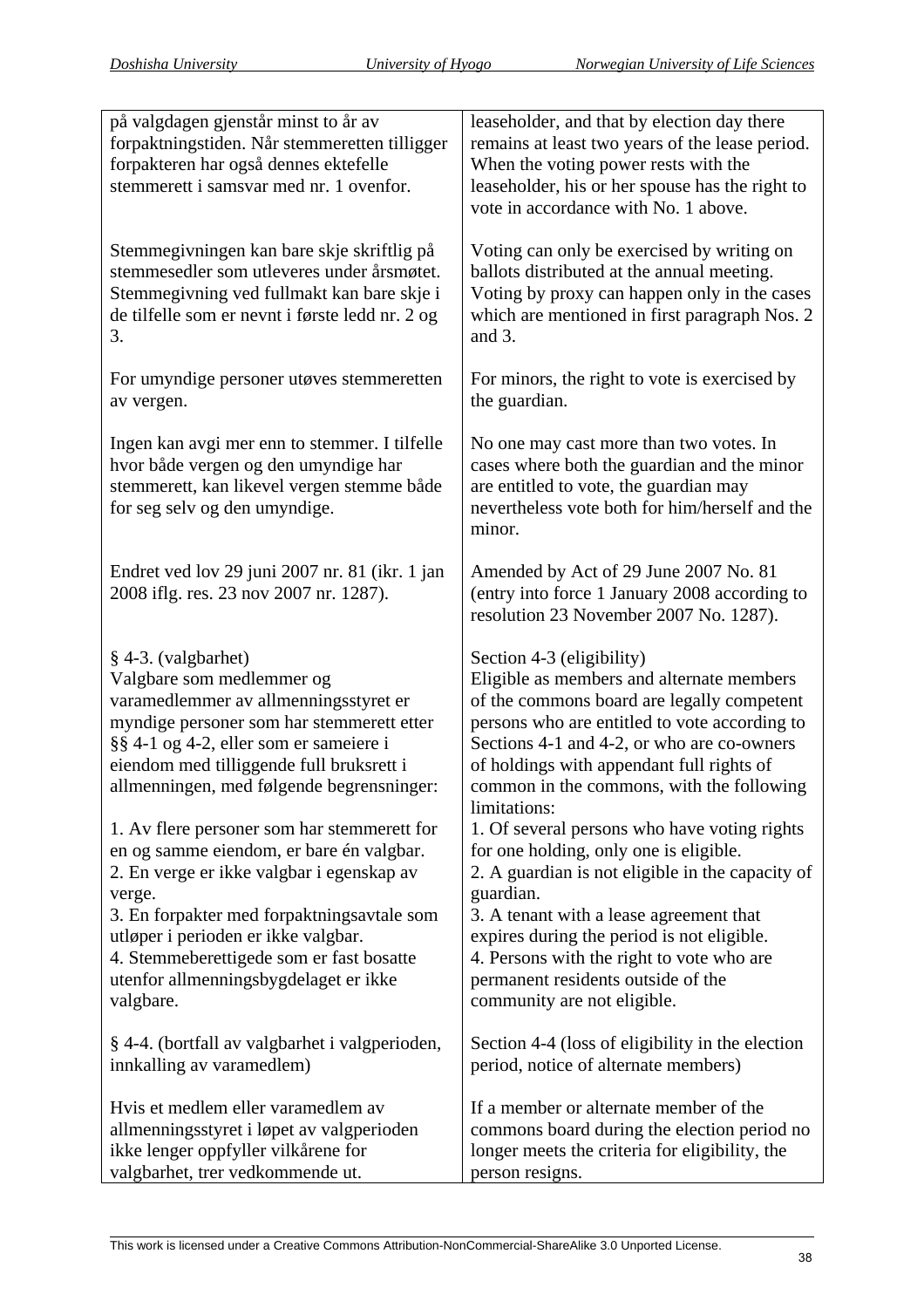| Varamedlem skal fortrinnsvis innkalles som<br>stedfortreder for styremedlem valgt for<br>samme valgperiode som varamedlemmet<br>selv, og bare subsidiært for medlem valgt for<br>en annen valgperiode.<br>§ 4-5. (tidspunkt for valget, antall som skal                                                                                                                                                                                                                                                                              | Alternates shall preferably be summoned as<br>proxy for board members elected for the<br>same term as the alternate member<br>him/herself, and only secondarily for<br>members elected for another term.<br>Section 4-5 (scheduling of the election, the                                                                                                                                                                                                                                                                                                                                                  |
|--------------------------------------------------------------------------------------------------------------------------------------------------------------------------------------------------------------------------------------------------------------------------------------------------------------------------------------------------------------------------------------------------------------------------------------------------------------------------------------------------------------------------------------|-----------------------------------------------------------------------------------------------------------------------------------------------------------------------------------------------------------------------------------------------------------------------------------------------------------------------------------------------------------------------------------------------------------------------------------------------------------------------------------------------------------------------------------------------------------------------------------------------------------|
| velges, funksjonstid)<br>Valg av allmenningsstyre holdes hvert annet<br>år på årsmøtet. Funksjonstiden for styrets<br>medlemmer er fire år.                                                                                                                                                                                                                                                                                                                                                                                          | number to be elected, term of office)<br>Election to the commons board is held every<br>second year at the annual meeting. The term<br>of office for the board's members is four<br>years.                                                                                                                                                                                                                                                                                                                                                                                                                |
| Det velges halvparten av det antall<br>styremedlemmer som er fastsatt, jfr. § 3-7<br>annet ledd bokstav a, og minst et tilsvarende<br>antall varamedlemmer, i det halvparten av de<br>valgte trer ut hvert annet år. Ved første gangs<br>valg etter lovens ikrafttredelse, og når det<br>skal velges et større antall styremedlemmer<br>og/eller varamedlemmer enn tidligere,<br>avgjøres det ved loddtrekning hvem av de<br>nyvalgte som skal tre ut etter to år. Er antallet<br>et ulikt tall, trer den minste del ut etter to år. | Half of the members of the board which is<br>determined cf. Section 3-7 second paragraph<br>letter b, and at least the corresponding<br>number of alternates are elected, since half of<br>those elected leave the board every second<br>year. With the first time's election, after the<br>Act's entry into force, and when a larger<br>number of board members and/or alternates<br>than previously shall be elected, it is<br>determined by lot which of those newly<br>elected shall leave the board after two years.<br>If the number is an odd number, the smallest<br>part leaves after two years. |
| § 4-6. (plikt til å motta valg, fritak)<br>Personer som er valgbare etter § 4-3 plikter å<br>motta valg, med mindre vedkommende enten<br>vil være fylt 65 år på valgdagen, eller ved<br>utløpet av inneværende valgperiode vil ha<br>fungert som medlem av allmenningsstyret i<br>fire år. Den som vil kreve seg fritatt, må<br>melde fra om dette til valgkomiteen innen tre<br>uker fra utleggelsen av manntallet.                                                                                                                 | Section 4-6 (obligation to accept election,<br>exemptions)<br>Persons who are eligible according to Section<br>4-3 are obliged to accept election, unless<br>he/she either will be age 65 on election day,<br>or at the end of this term will have served as a<br>member of the commons board for four years.<br>Those who want to claim exemption must<br>report this to the election committee within<br>three weeks from when the electoral register<br>is made available.                                                                                                                             |
| § 4-7. (valgkomité, forslag på<br>styremedlemmer og varamedlemmer,<br>motforslag)<br>Valget tilrettelegges og ledes av en<br>valgkomité på tre til fem medlemmer som<br>velges av de stemmeberettigede i forbindelse<br>med styrevalget, jfr. § 3-14 første ledd nr. 3.<br>Valgkomiteen velger selv sin leder.                                                                                                                                                                                                                       | Section 4-7 (election committee, suggestions<br>for board members and alternates, counter-<br>proposals)<br>The election is planned and led by an election<br>committee of three to five members who are<br>elected by those eligible to vote in connection<br>with the board election, cf. Section 3-14 first<br>paragraph No. 3. The election committee<br>elects its own leader.                                                                                                                                                                                                                       |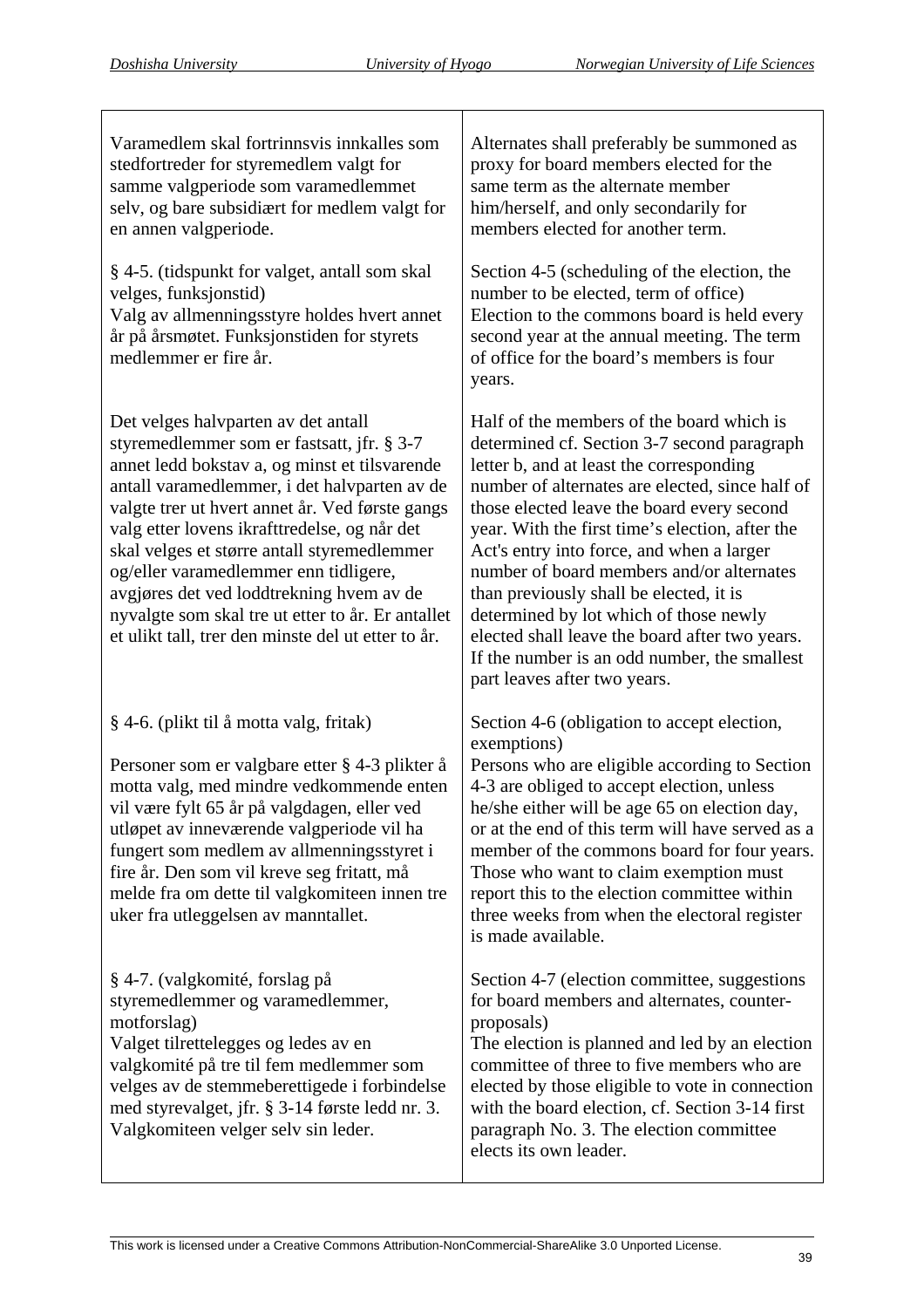| Valgkomiteen skal fremme forslag på<br>styremedlemmer og varamedlemmer i det<br>antall som skal velges, og forslag til<br>medlemmer i valgkomiteen.<br>Valgkomiteens forslag skal legges ut til<br>gjennomsyn sammen med de øvrige<br>årsmøtedokumenter, jfr. § 3-13 annet ledd.<br>Eventuelle motforslag kan innleveres<br>valgkomiteen av enhver stemmeberettiget<br>innen to uker før valget avholdes, og skal<br>være tilgjengelige for gjennomsyn senest én<br>uke før årsmøtet.    | The election committee shall make proposals<br>on board members and alternates for the<br>number which shall be elected, and propose<br>members for the election committee.<br>The election committee's proposal should be<br>posted for review along with other meeting<br>documents, cf. Section 3-13 second<br>paragraph. Any counter-proposal may be<br>submitted to the election committee by any<br>person with the right to vote within two<br>weeks before the election is held and shall be<br>available for review at least one week before |
|------------------------------------------------------------------------------------------------------------------------------------------------------------------------------------------------------------------------------------------------------------------------------------------------------------------------------------------------------------------------------------------------------------------------------------------------------------------------------------------|-------------------------------------------------------------------------------------------------------------------------------------------------------------------------------------------------------------------------------------------------------------------------------------------------------------------------------------------------------------------------------------------------------------------------------------------------------------------------------------------------------------------------------------------------------|
| $§$ 4-8. (manntall)<br>Manntall over de stemmeberettigede<br>utarbeides av allmenningsstyret.<br>Allmenningsstyret skal sørge for at<br>manntallet legges ut til gjennomsyn innen<br>utgangen av januar måned i valgåret, og skal<br>samtidig kunngjøre utleggelsen.                                                                                                                                                                                                                     | the annual meeting.<br>Section 4-8 (electoral register)<br>The electoral register of the persons with the<br>right to vote are compiled by the commons<br>board. The commons board shall ensure that<br>the register will be posted for review by the<br>end of January of the election year, and will<br>also announce its availability.                                                                                                                                                                                                             |
| § 4-9. (klage over manntallet)<br>Klage over manntallet må fremsettes skriftlig<br>overfor allmenningsstyret senest tre uker etter<br>kunngjøringen. Allmenningsstyret skal<br>behandle klagen snarest mulig, og senest<br>innen én uke før valget. Klageren, og i tilfelle<br>de hvis stemmerett ellers berøres, gis skriftlig<br>underretning så snart avgjørelsen foreligger.                                                                                                         | Section 4-9 (complaints concerning the<br>electoral register)<br>Complaints concerning the electoral register<br>must be submitted in writing to the commons<br>board no later than three weeks after the<br>announcement. The commons board shall<br>treat the complaint as soon as possible and no<br>later than one week before the election. The<br>complainant, and when relevant those whose<br>voting right are otherwise affected, are given<br>written notification as soon as the decision is<br>available.                                 |
| § 4-10. (gjennomføring av valget)<br>Valg av allmenningsstyre foregår på følgende<br>måte:<br>1. Det stemmes ved en og samme<br>stemmeseddel på styremedlemmer og<br>varamedlemmer i det antall som skal velges.<br>Alle stemmesedler hvor minst én valgbar<br>person står oppført, telles med.<br>2. Stemmer på personer som ikke er valgbare,<br>settes ut av betraktning ved valgoppgjøret. Er<br>et navn ført opp flere ganger, regnes det som<br>oppført bare én gang. Er det på en | Section 4-10 (implementation of the election)<br>Election of commons board takes place in the<br>following way:<br>1. The vote is cast with the same ballot for<br>board members and alternates in the number<br>to be elected. All ballots where at least one<br>eligible person is listed are counted.<br>2. Votes on persons who are not eligible are<br>disregarded in the election results. If a name<br>is listed several times, it is considered as<br>listed only once. If a ballot contains names of                                         |
| stemmeseddel oppført navn på flere valgbare<br>personer enn det antall styremedlemmer og                                                                                                                                                                                                                                                                                                                                                                                                 | more eligible persons than the number of<br>board members and alternates who shall be                                                                                                                                                                                                                                                                                                                                                                                                                                                                 |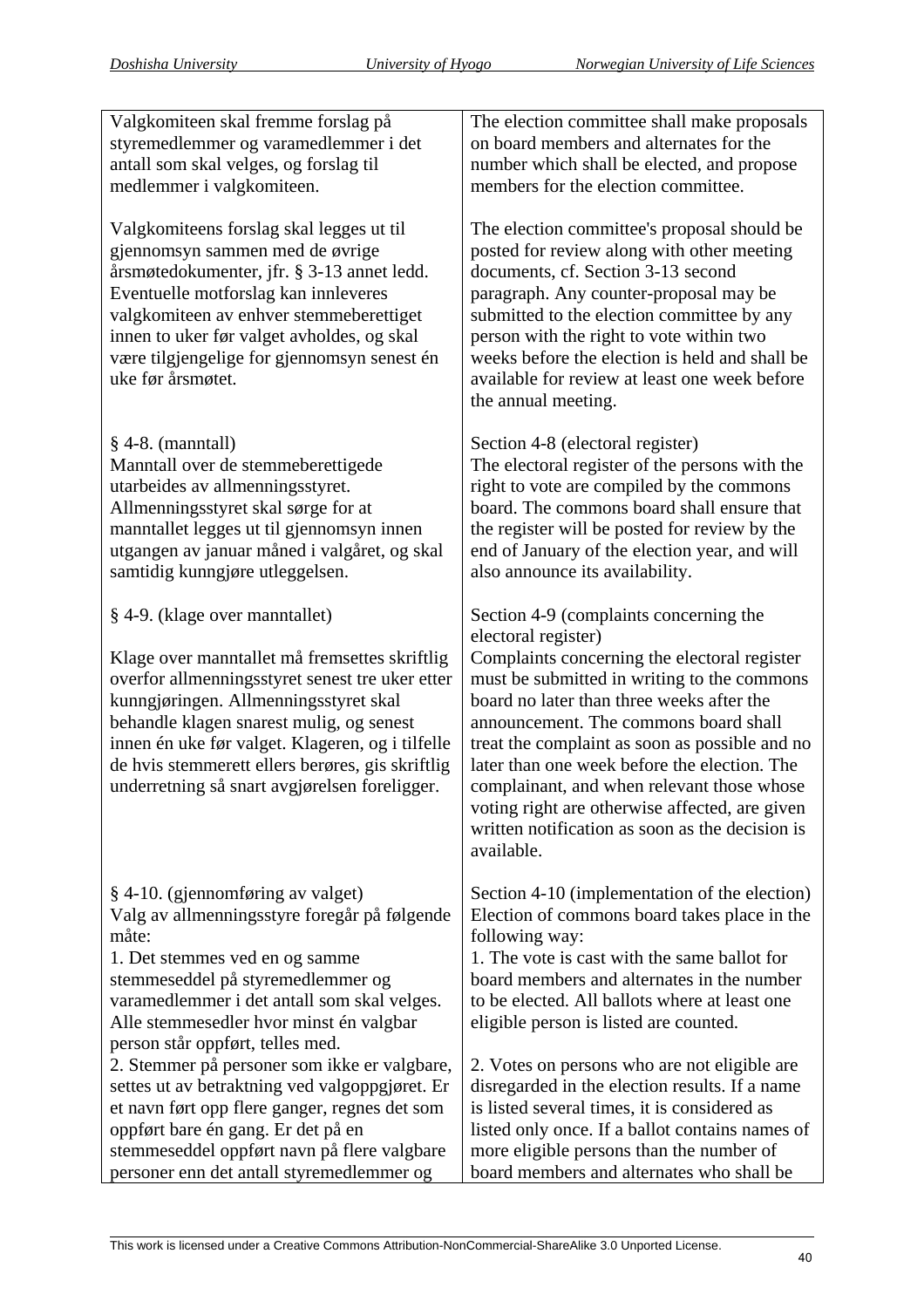| varamedlemmer som skal velges, anses de<br>overskytende navn som står sist i rekkefølgen<br>som ikke oppført.                                                                                                                                                                                                                                                                                                                                                                                                        | elected, the surplus names that are last in the<br>sequence are regarded as not listed.                                                                                                                                                                                                                                                                                                                                                                                                                         |
|----------------------------------------------------------------------------------------------------------------------------------------------------------------------------------------------------------------------------------------------------------------------------------------------------------------------------------------------------------------------------------------------------------------------------------------------------------------------------------------------------------------------|-----------------------------------------------------------------------------------------------------------------------------------------------------------------------------------------------------------------------------------------------------------------------------------------------------------------------------------------------------------------------------------------------------------------------------------------------------------------------------------------------------------------|
| 3. Ved valgoppgjøret telles samtlige stemmer.<br>De som har fått flest stemmer er valgt til<br>styremedlemmer. De som deretter har fått<br>flest stemmer er valgt til varamedlemmer.<br>4. I tilfelle av stemmelikhet avgjøres valget<br>ved loddtrekning.                                                                                                                                                                                                                                                           | 3. All votes are counted. Those who received<br>the most votes are elected board members.<br>Those who received the most votes thereafter<br>are elected as alternates.<br>4. In the case of a tie, the vote is decided by<br>lot.                                                                                                                                                                                                                                                                              |
| § 4-11. (protokollføring)<br>Valgresultatet og de beslutninger som treffes<br>i forbindelse med valget, skal av<br>valgkomiteens leder føres inn i<br>årsmøteprotokollen, jfr. § 3-13 siste ledd.                                                                                                                                                                                                                                                                                                                    | Section 4-11 (record-keeping)<br>The election results and the decisions taken in<br>connection with the election shall be recorded<br>by the leader of the election committee in the<br>minutes of the annual meeting, cf. Section 3-<br>13 last paragraph.                                                                                                                                                                                                                                                     |
| § 4-12. (omkostningene ved valget)<br>Samtlige omkostninger i forbindelse med<br>valget dekkes av allmenningskassen.                                                                                                                                                                                                                                                                                                                                                                                                 | Section 4-12 (the costs in connection with the<br>election)<br>All costs in connection with the election are<br>covered by the commons account.                                                                                                                                                                                                                                                                                                                                                                 |
| Kapittel 5. Virkesrett.                                                                                                                                                                                                                                                                                                                                                                                                                                                                                              | <b>Chapter 5 Estovers</b>                                                                                                                                                                                                                                                                                                                                                                                                                                                                                       |
| $§ 5-1.$ (virkesrett)<br>Eiendom med tilliggende bruksrett i<br>bygdeallmenning, jfr. § 2-1, har rett til<br>trevirke (virkesrett) til dekning av<br>eiendommens jordbruksmessige behov.                                                                                                                                                                                                                                                                                                                             | Section 5-1 (estovers)<br>Holdings with rights of common appendant in<br>bygd commons, cf. Section 2-1, has rights to<br>wood (estovers) to cover the holding's<br>agricultural needs.                                                                                                                                                                                                                                                                                                                          |
| § 5-2. (tildeling og utvisning ved<br>enkeltpersondrift)<br>Når de bruksberettigede selv er berettiget til å<br>drive ut virke i allmenningen<br>(enkeltpersondrift), kan avvirkning bare<br>foretas etter tildeling fra allmenningsstyret og<br>utvisning av allmenningsbestyreren.                                                                                                                                                                                                                                 | Section 5-2 (allocation and demarcation for<br>individual operations)<br>When those with rights of common<br>themselves are entitled to carry out work on<br>the commons (individual operations), logging<br>may only be made after allocation from the<br>commons board and demarcation by the<br>commons manager.                                                                                                                                                                                             |
| Virkningen av en gitt utvisning faller bort ett<br>år etter at den ble gjort kjent for den<br>bruksberettigede, hvis ikke tidsfristen på<br>grunn av driftsforholdene eller av andre<br>særlige grunner blir forlenget til to år. Etter<br>utløpet av fristen kan det utviste virket ikke<br>felles uten at ny utvisning er gitt. Felt virke<br>som befinner seg i allmenningen eller på<br>opplagsplass som disponeres av<br>allmenningen, og som den bruksberettigede<br>ikke har fjernet innen en gitt frist, kan | The effect of a given demarcation lapses one<br>year after it was made known to the person<br>with rights of common, if not because of<br>operating conditions or other special<br>circumstances, the deadline will be extended<br>to two years. After the expiration of the<br>deadline, the wood demarcated may not be<br>cut without a new demarcation being given.<br>Cut wood which is situated in the commons<br>or in a storage yard at the disposal of the<br>commons, and which the one with rights of |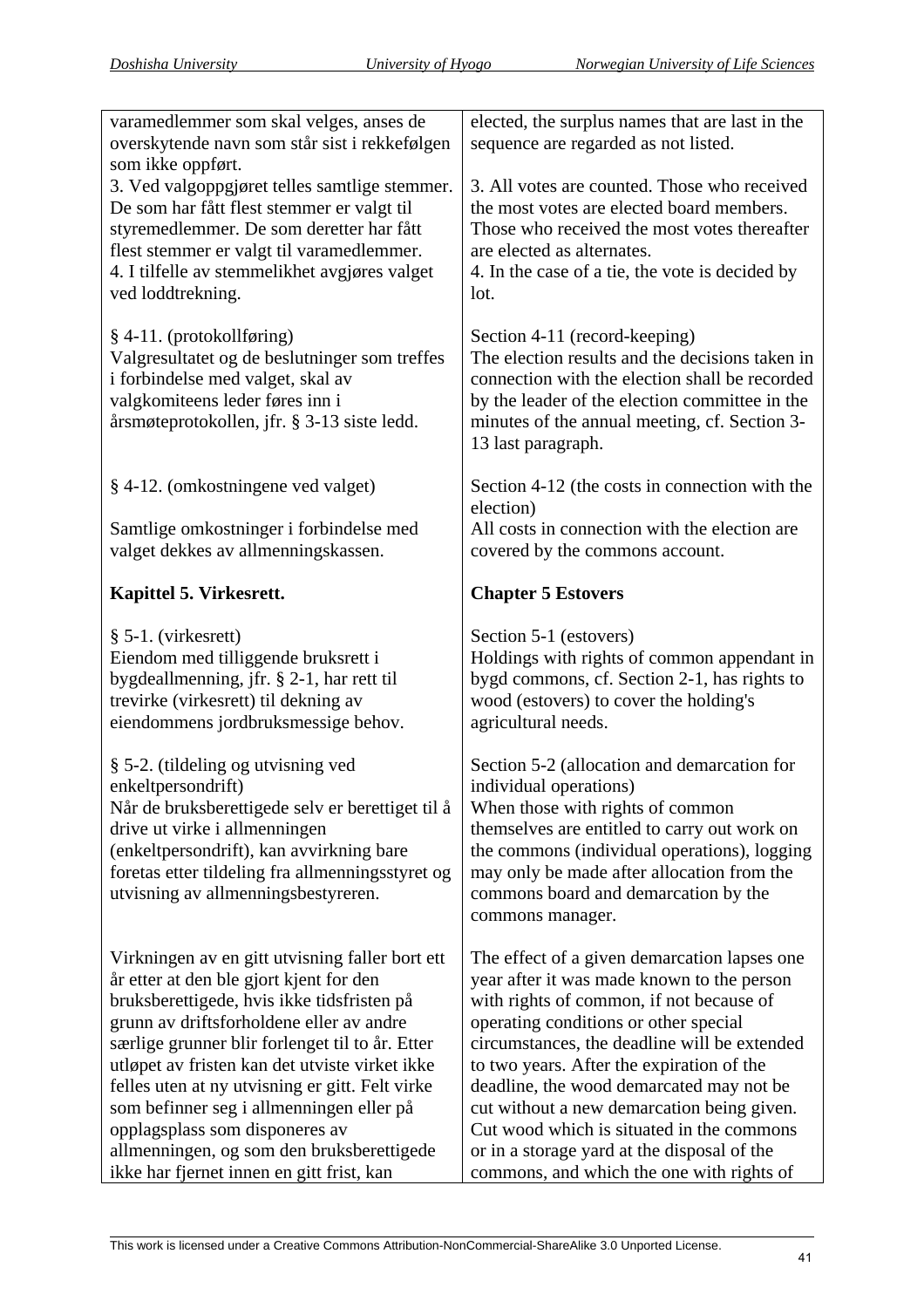$\overline{\phantom{a}}$ 

| allmenningsstyret forføye over. Den<br>bruksberettigede kan ikke som følge av slik<br>forføyning kreve betaling for hogst og<br>fremdrift, og heller ikke refusjon av betalte<br>avgifter, jfr. $\S$ 5-3.                                                                                                                                                                                                                                                                                                                                                                                                | common has not removed within a given<br>deadline, the commons board may dispose of.<br>The person with rights of common may not,<br>as a result of such measures, demand<br>payment for logging and transport, nor<br>reimbursement of paid fees, cf. Section 5-3.                                                                                                                                                                                                                                                                                                                                                                                                                  |
|----------------------------------------------------------------------------------------------------------------------------------------------------------------------------------------------------------------------------------------------------------------------------------------------------------------------------------------------------------------------------------------------------------------------------------------------------------------------------------------------------------------------------------------------------------------------------------------------------------|--------------------------------------------------------------------------------------------------------------------------------------------------------------------------------------------------------------------------------------------------------------------------------------------------------------------------------------------------------------------------------------------------------------------------------------------------------------------------------------------------------------------------------------------------------------------------------------------------------------------------------------------------------------------------------------|
| Endret ved lov 5 sep 2003 nr. 91 (ikr. 1 mars<br>2004 iflg. res. 5 sep 2003 nr. 1118).                                                                                                                                                                                                                                                                                                                                                                                                                                                                                                                   | Amended by Act of 5 September 2003 No. 91<br>(entry into force 1 March 2004 according to<br>resolution 5 September 2003 No. 1118).                                                                                                                                                                                                                                                                                                                                                                                                                                                                                                                                                   |
| $§$ 5-3. (avgifter)<br>Når virkesrett utøves ved utvisning etter § 5-<br>2, kan de bruksberettigede pålegges å betale<br>avgift i forhold til tildelt kvantum. Avgiften<br>skal dekke skogfond etter skogbrukslova<br>kapittel 4, samt allmenningsstyrets utgifter i<br>forbindelse med utvisningen og til nødvendig<br>skogkultur for så vidt det ikke dekkes av<br>skogfondmidler og offentlige tilskudd.                                                                                                                                                                                              | Section 5-3 (fees)<br>When estovers is exercised by demarcation<br>according to Section 5-2, those with rights of<br>common may be ordered to pay the fee in<br>relation to the allocated quantity. The fee<br>shall cover the forestry fund according to the<br>Forestry Act Chapter 4, and the commons<br>board's expenses in connection with the<br>allocation and demarcation and the necessary<br>forest culture to the extent not covered by the<br>forest trust funds and public grants.                                                                                                                                                                                      |
| I den utstrekning det ikke på annen måte kan<br>skaffes midler til nødvendige investeringer,<br>kan de bruksberettigede som får utvist virke,<br>også pålegges å betale en tilleggsavgift til<br>slike investeringer i forhold til tildelt<br>kvantum.                                                                                                                                                                                                                                                                                                                                                   | To the extent funds cannot otherwise be<br>obtained for necessary investments, those<br>with rights of common who have received<br>allocations of wood may also be required to<br>pay an additional fee for such investments in<br>relation to the allocated quantity.                                                                                                                                                                                                                                                                                                                                                                                                               |
| Endret ved lov 27 mai 2005 nr. 31 (ikr. 1 jan<br>2006 iflg. res. 27 mai 2005 nr. 487).                                                                                                                                                                                                                                                                                                                                                                                                                                                                                                                   | Amended by Act of 27 May 2005 No. 31<br>(entry into force 1 January 2006 according to<br>resolution 27 May 2005 No. 487).                                                                                                                                                                                                                                                                                                                                                                                                                                                                                                                                                            |
| § 5-4. (andre driftsformer)<br>Allmenningsstyret kan beslutte at virkesrett i<br>bygdeallmenning skal utøves på annen måte<br>enn etter § 5-2. Før allmenningsstyret treffer<br>beslutning om dette, må de bruksberettigede<br>ved avstemning ha sluttet seg til ordningen<br>med to tredjedels flertall av de avgitte<br>stemmer. Det kan således bestemmes at<br>virket skal drives ut og eventuelt foredles for<br>allmenningens regning (fellesdrift), mot at de<br>bruksberettigede gis adgang til å kjøpe det<br>virket de tilkommer med et prisavslag som<br>tilsvarer rotverdien (virkesrabatt). | Section 5-4 (other forms of operation)<br>The commons board may decide that estovers<br>in bygd commons shall be exercised in<br>another way than according to Section 5-2.<br>Before the commons board makes a decision<br>about this, those with rights of common must<br>have joined the arrangement with two-thirds<br>majority of the votes cast. It can thus be<br>determined that the wood shall be taken out<br>and possibly be processed for the commons'<br>account (joint operation), in return those with<br>rights of common are given the opportunity<br>to purchase the wood they are entitled to with<br>a discount equivalent to root value (estovers<br>discount). |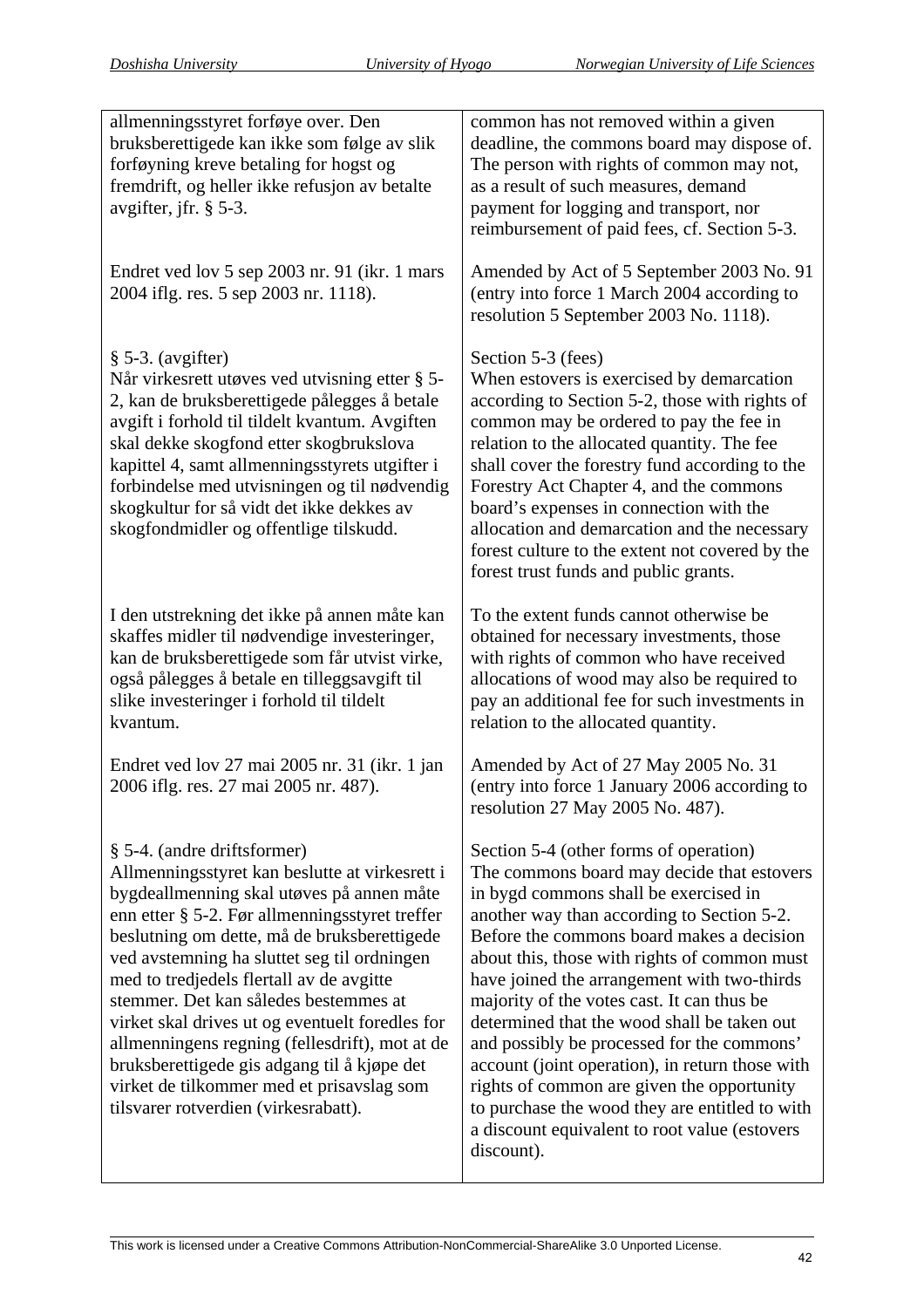| Etter avstemning som nevnt i første ledd, kan<br>allmenningsstyret også treffe beslutning om<br>andre driftsformer når det påses at de<br>bruksberettigede gis adgang til kjøp av virke<br>på vilkår som nevnt.                                                                           | Following the vote mentioned in the first<br>paragraph, the commons board may also<br>make decisions concerning other forms of<br>operation when it is ensured that those with<br>rights of common are entitled to purchase<br>wood under the conditions mentioned.                       |
|-------------------------------------------------------------------------------------------------------------------------------------------------------------------------------------------------------------------------------------------------------------------------------------------|-------------------------------------------------------------------------------------------------------------------------------------------------------------------------------------------------------------------------------------------------------------------------------------------|
| Bestemmelsene i første ledd gjelder<br>tilsvarende for overgang til annen driftsform i<br>bygdeallmenninger som på tidspunktet for<br>lovens ikrafttredelse praktiserer fellesdrift.                                                                                                      | The provisions of the first paragraph apply<br>correspondingly for the transition to other<br>forms of operation in bygd commons<br>practicing joint operations at the time of the<br>Act's entry into force.                                                                             |
| Ved avstemning etter denne paragraf gjelder<br>bestemmelsene i §§ 4-1 og 4-2 vedrørende<br>stemmerett, stemmegivning og fullmakt til å<br>avgi stemme.                                                                                                                                    | By voting, according to this paragraph, the<br>provisions in Sections 4-1 and 4-2 apply<br>regarding voting rights, voting and proxy to<br>vote.                                                                                                                                          |
| Beslutning om endring av driftsform utøvet<br>ved lovens ikrafttredelse skal godkjennes av<br>departementet.                                                                                                                                                                              | Decision concerning change of form of<br>operation as practiced at the time of the Act's<br>entry into force must be approved by the<br>Ministry.                                                                                                                                         |
| § 5-5. (tilskudd ved bruk av trebesparende<br>materialer)<br>Allmenningsstyret kan yte tilskudd i penger<br>til de bruksberettigede ved bruk av materialer<br>som erstatter virke fra allmenningen.                                                                                       | Section 5-5 (subsidy for use of tree-saving<br>materials)<br>The commons board may provide a subsidy<br>to those with rights of common for use of<br>materials which replace wood from the<br>commons.                                                                                    |
| § 5-6. (bruk og behandling av mottatt virke,<br>anvendelse av ytelser fra allmenningen)<br>Mottatt virke må behandles forsvarlig, og<br>skal benyttes innen rimelig tid.                                                                                                                  | Section 5-6 (use and treatment of received<br>wood, application of benefits from the<br>commons)<br>Received wood must be well managed, and<br>shall be used within a reasonable time.                                                                                                    |
| For øvrig plikter de bruksberettigede å<br>anvende virke og andre ytelser fra<br>allmenningen til det formål som er forutsatt<br>ved tildelingen. Salg og enhver annen<br>forføyning eller anvendelse til andre formål<br>uten etter samtykke fra allmenningsstyret er<br>forbudt.        | Otherwise, the user is obliged to use the<br>wood and other benefits from the commons<br>for the purpose which is stipulated by the<br>allocation. Sales, and any actions or use for<br>other purposes without the consent of the<br>commons board is prohibited.                         |
| Før salg av bygninger som mottatt virke er<br>benyttet til, eller som det er gitt pengetilskudd<br>til istedenfor virke, skal allmenningsstyret<br>underrettes. Dette gjelder likevel ikke når<br>bygninger selges sammen med den eiendom<br>bruksretten ligger til eller en del av denne | Before the sale of buildings that received<br>timber are used for, or are given subsidy for<br>instead of wood, the commons board shall be<br>notified. This does not apply when buildings<br>are sold together with the holding with rights<br>of common appendant or are a part thereof |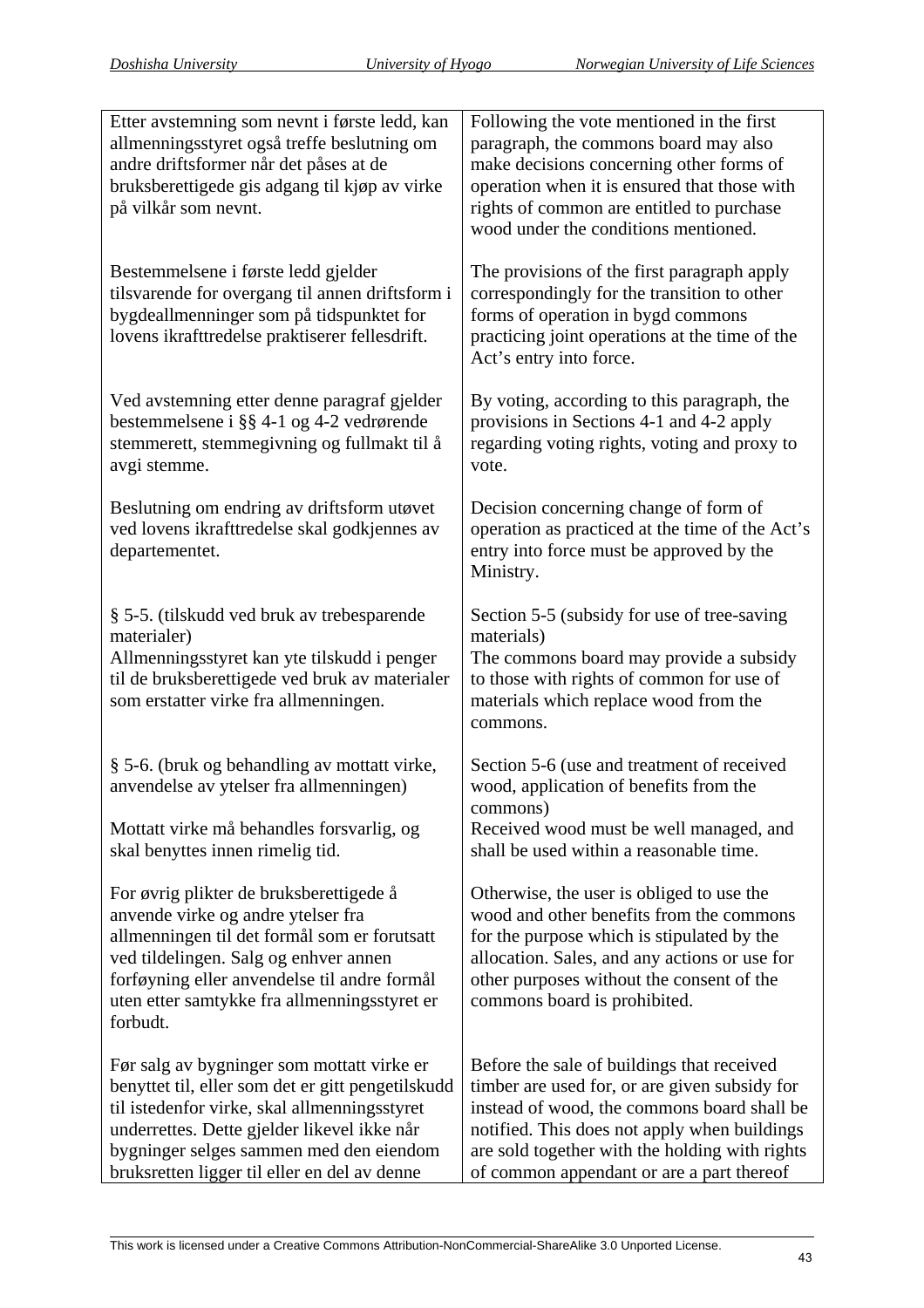| som oppfyller vilkårene for bruksrett etter §<br>2-1, og heller ikke hvis det er gått 25 år eller<br>mer fra ytelsen ble mottatt og til salget finner<br>sted.                                                                                                                                                                                                                                                                                                                               | that meets the conditions for rights of<br>common according to Section 2-1, and<br>neither if it has been 25 years or more<br>between the benefit being received and the<br>sale taking place.                                                                                                                                                                                                                                                                                                                                                                  |
|----------------------------------------------------------------------------------------------------------------------------------------------------------------------------------------------------------------------------------------------------------------------------------------------------------------------------------------------------------------------------------------------------------------------------------------------------------------------------------------------|-----------------------------------------------------------------------------------------------------------------------------------------------------------------------------------------------------------------------------------------------------------------------------------------------------------------------------------------------------------------------------------------------------------------------------------------------------------------------------------------------------------------------------------------------------------------|
| § 5-7. (omgjøring av tildeling,<br>tilbakelevering, erstatning)<br>Ved overtredelse av bestemmelsene i § 5-2<br>første ledd, § 5-2 annet ledd annet punktum<br>og § 5-6, kan allmenningsstyret omgjøre<br>tildeling som er foretatt, og kreve virket<br>tilbake eller virkesrabatt eller tilskudd<br>refundert. Verditap på virke som leveres<br>tilbake kan vedkommende bruksberettigede<br>pålegges å erstatte hvis årsaken er at<br>bestemmelsen i § 5-6 første ledd ikke er<br>iakttatt. | Section 5-7 (reversal of the allocation, return,<br>compensation)<br>If there is violation of the provisions in<br>Section 5-2 first paragraph, Section 5-2<br>second paragraph second sentence and<br>Section 5-6, the commons board may<br>overturn the allocation which is made and<br>demand the wood returned or estovers<br>discounts or subsidy refunded. The person<br>with estovers may be obliged to compensate<br>loss of value on wood which is returned, if<br>the reason is that the provision in Section 5-6<br>first paragraph is not observed. |
| Ved salg av mottatt virke, eller hvor                                                                                                                                                                                                                                                                                                                                                                                                                                                        | By sale of received wood, or if the person                                                                                                                                                                                                                                                                                                                                                                                                                                                                                                                      |
| vedkommende bruksberettigedes forhold                                                                                                                                                                                                                                                                                                                                                                                                                                                        | with rights of common has otherwise acted in                                                                                                                                                                                                                                                                                                                                                                                                                                                                                                                    |
| ellers er sterkt kritikkverdig, kan                                                                                                                                                                                                                                                                                                                                                                                                                                                          | a highly reprehensible manner, the commons                                                                                                                                                                                                                                                                                                                                                                                                                                                                                                                      |
| allmenningsstyret, i tillegg til de forføyninger                                                                                                                                                                                                                                                                                                                                                                                                                                             | board may, in addition to the measures                                                                                                                                                                                                                                                                                                                                                                                                                                                                                                                          |
| som er nevnt i første ledd, nekte                                                                                                                                                                                                                                                                                                                                                                                                                                                            | mentioned in the first paragraph, deny the                                                                                                                                                                                                                                                                                                                                                                                                                                                                                                                      |
| vedkommende ny tildeling for et tidsrom av                                                                                                                                                                                                                                                                                                                                                                                                                                                   | person a new allocation for a period of up to                                                                                                                                                                                                                                                                                                                                                                                                                                                                                                                   |
| inntil fem år.                                                                                                                                                                                                                                                                                                                                                                                                                                                                               | five years.                                                                                                                                                                                                                                                                                                                                                                                                                                                                                                                                                     |
| Ved salg av bygninger som nevnt i $\S$ 5-6                                                                                                                                                                                                                                                                                                                                                                                                                                                   | When buildings as mentioned in Section 5-6                                                                                                                                                                                                                                                                                                                                                                                                                                                                                                                      |
| tredje ledd første punktum, kan                                                                                                                                                                                                                                                                                                                                                                                                                                                              | third paragraph first sentence, are sold, the                                                                                                                                                                                                                                                                                                                                                                                                                                                                                                                   |
| allmenningsstyret kreve refundert en                                                                                                                                                                                                                                                                                                                                                                                                                                                         | commons board may require a that prorated                                                                                                                                                                                                                                                                                                                                                                                                                                                                                                                       |
| forholdsmessig del av bygningenes verdi på                                                                                                                                                                                                                                                                                                                                                                                                                                                   | portion of the building's value at the time of                                                                                                                                                                                                                                                                                                                                                                                                                                                                                                                  |
| salgstiden, svarende til den del                                                                                                                                                                                                                                                                                                                                                                                                                                                             | the sale be refunded, corresponding to the                                                                                                                                                                                                                                                                                                                                                                                                                                                                                                                      |
| bruksrettsytelsen representerer og avpasset                                                                                                                                                                                                                                                                                                                                                                                                                                                  | value of the estovers' grant and according to                                                                                                                                                                                                                                                                                                                                                                                                                                                                                                                   |
| etter hvor lang tid som er gått siden ytelsen                                                                                                                                                                                                                                                                                                                                                                                                                                                | the length of time that has elapsed since the                                                                                                                                                                                                                                                                                                                                                                                                                                                                                                                   |
| ble mottatt.                                                                                                                                                                                                                                                                                                                                                                                                                                                                                 | grant was received.                                                                                                                                                                                                                                                                                                                                                                                                                                                                                                                                             |
| Tildelinger som ikke er mottatt når<br>virkes retten faller bort etter $\S$ 2-6, anses som<br>ikke gitt. Virke som på nevnte tidspunkt er<br>mottatt, men ikke benyttet, kan<br>allmenningsstyret forføye over mot refusjon<br>av det vedkommende i tilfelle har betalt.                                                                                                                                                                                                                     | Allocations which are not received when the<br>estovers lapses according to Section 2-6, are<br>considered as not given. The commons board<br>may dispose of wood which at the time<br>mentioned has been received but not used,<br>against reimbursement of what the person<br>concerned might have paid.                                                                                                                                                                                                                                                      |
| § 5-8. (gjen[n]oppføring og utbedring av                                                                                                                                                                                                                                                                                                                                                                                                                                                     | Section 5-8 (rebuilding and renovation of                                                                                                                                                                                                                                                                                                                                                                                                                                                                                                                       |
| bygninger etter brann eller annen skade -                                                                                                                                                                                                                                                                                                                                                                                                                                                    | buildings after fire or other damage -                                                                                                                                                                                                                                                                                                                                                                                                                                                                                                                          |
| forholdet til forsikring)                                                                                                                                                                                                                                                                                                                                                                                                                                                                    | relationship with insurance)                                                                                                                                                                                                                                                                                                                                                                                                                                                                                                                                    |
| Det gis ikke utvisning, virkesrabatt eller                                                                                                                                                                                                                                                                                                                                                                                                                                                   | There is no allocation, discount for wood or                                                                                                                                                                                                                                                                                                                                                                                                                                                                                                                    |
| tilskudd til bruk av trebesparende materialer                                                                                                                                                                                                                                                                                                                                                                                                                                                | subsidies for the use of tree-saving materials                                                                                                                                                                                                                                                                                                                                                                                                                                                                                                                  |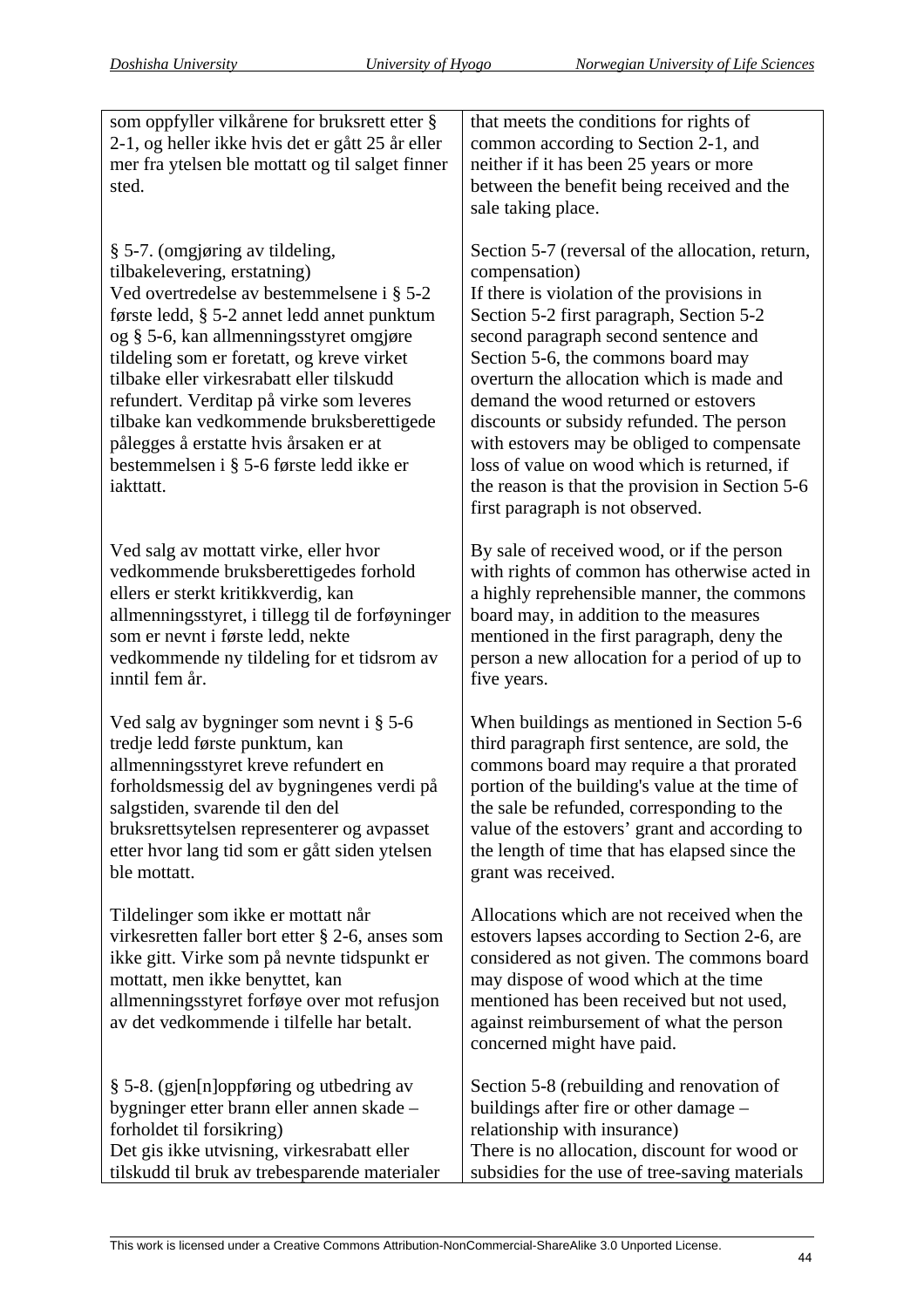| ved gjenoppføring eller utbedring av skadde                                                                                                                                                                                                                                                                                                                 | by rebuilding or repairing damaged buildings                                                                                                                                                                                                                                                                                                                                                      |
|-------------------------------------------------------------------------------------------------------------------------------------------------------------------------------------------------------------------------------------------------------------------------------------------------------------------------------------------------------------|---------------------------------------------------------------------------------------------------------------------------------------------------------------------------------------------------------------------------------------------------------------------------------------------------------------------------------------------------------------------------------------------------|
| bygninger som har vært fullverdiforsikret.                                                                                                                                                                                                                                                                                                                  | which have been fully insured. For buildings                                                                                                                                                                                                                                                                                                                                                      |
| For bygninger som har vært forsikret etter en                                                                                                                                                                                                                                                                                                               | that have been insured according to a lower                                                                                                                                                                                                                                                                                                                                                       |
| lavere verdi, gjelder det samme for den del av                                                                                                                                                                                                                                                                                                              | value, the same applies for the part of the                                                                                                                                                                                                                                                                                                                                                       |
| gjenoppføringen eller utbedringen som                                                                                                                                                                                                                                                                                                                       | rebuilding or repairs covered by the insurance                                                                                                                                                                                                                                                                                                                                                    |
| dekkes av forsikringssummen.                                                                                                                                                                                                                                                                                                                                | sum.                                                                                                                                                                                                                                                                                                                                                                                              |
| I bruksregler etter § 3-7 kan det bestemmes at<br>virkesretten ved gjenoppføring og utbedring<br>skal være videre enn nevnt i første ledd, men<br>også at bestemmelsene i første ledd skal<br>gjelde i den utstrekning bygningene kunne ha<br>vært forsikret.                                                                                               | In bylaws according to Section 3-7, it may be<br>decided that the estovers when rebuilding and<br>repairing shall be broader than mentioned in<br>the first paragraph, but also that the<br>provisions of the first paragraph shall apply<br>to the extent that the buildings could have<br>been insured.                                                                                         |
| § 5-9. (bygninger som ikke tjener noe aktuelt                                                                                                                                                                                                                                                                                                               | Section 5-9 (buildings which presently serve                                                                                                                                                                                                                                                                                                                                                      |
| jordbruksmessig behov)                                                                                                                                                                                                                                                                                                                                      | no agricultural needs)                                                                                                                                                                                                                                                                                                                                                                            |
| For nedlagte seterhus og andre bygninger                                                                                                                                                                                                                                                                                                                    | For abandoned houses in mountain pastures                                                                                                                                                                                                                                                                                                                                                         |
| som ikke lenger tjener noe aktuelt                                                                                                                                                                                                                                                                                                                          | and other buildings that no longer serve any                                                                                                                                                                                                                                                                                                                                                      |
| jordbruksmessig behov, kan virkesretten ikke                                                                                                                                                                                                                                                                                                                | agriculture-related needs, estovers may not be                                                                                                                                                                                                                                                                                                                                                    |
| nyttes.                                                                                                                                                                                                                                                                                                                                                     | used.                                                                                                                                                                                                                                                                                                                                                                                             |
| Allmenningsstyret kan likevel samtykke i at<br>virkesrett utøves til vedlikehold når<br>vernehensyn, mulighetene for at bygningene<br>senere vil kunne tjene et aktuelt<br>jordbruksmessig behov eller andre særlige<br>hensyn tilsier det. Det er et vilkår for slikt<br>samtykke at vedkommende eiendom<br>oppfyller vilkårene for bruksrett etter § 2-1. | The commons board can, however, agree that<br>estovers may be exercised for maintenance<br>when protection considerations, the<br>possibilities of later use of the buildings for<br>agricultural purposes or other special<br>considerations so suggest. It is a condition for<br>such agreement that the holding in question<br>fulfil the conditions for estovers according to<br>Section 2-1. |
| § 5-10. (føderådsbygninger)<br>For eiendommer med tilliggende bruksrett<br>omfatter virkesretten også virke til oppføring<br>og vedlikehold av føderådsbygning når<br>eiendommens jordbruksmessige betydning<br>tilsier slik bolig.                                                                                                                         | Section 5-10 (houses in which retired farmers<br>live [føderådsbygninger] <sup>iii</sup> )<br>For holdings with estovers appendant, the<br>right also includes wood for construction and<br>maintenance of houses for retired farmers<br>when the holding's agricultural significance<br>suggests such housing.                                                                                   |
| I bruksregler for den enkelte allmenning, jfr.                                                                                                                                                                                                                                                                                                              | In the bylaws for each commons, cf. Section                                                                                                                                                                                                                                                                                                                                                       |
| § 3-7, kan det fastsettes nærmere                                                                                                                                                                                                                                                                                                                           | 3-7, further provisions may be set as to the                                                                                                                                                                                                                                                                                                                                                      |
| bestemmelser om størrelse og standard for                                                                                                                                                                                                                                                                                                                   | size and standard of houses for retired                                                                                                                                                                                                                                                                                                                                                           |
| føderådsbygninger som det gis ytelser til.                                                                                                                                                                                                                                                                                                                  | farmers to whom benefits are given.                                                                                                                                                                                                                                                                                                                                                               |
| § 5-11. (driftsbygninger for utvidet                                                                                                                                                                                                                                                                                                                        | Section 5-11 (farm buildings for expanded                                                                                                                                                                                                                                                                                                                                                         |
| produksjon)                                                                                                                                                                                                                                                                                                                                                 | production)                                                                                                                                                                                                                                                                                                                                                                                       |
| For driftsbygninger som er innrettet på eller                                                                                                                                                                                                                                                                                                               | For farm buildings that are designed or                                                                                                                                                                                                                                                                                                                                                           |
| planlagt for vesentlig større produksjon enn                                                                                                                                                                                                                                                                                                                | intended for much larger production than the                                                                                                                                                                                                                                                                                                                                                      |
| eiendommens fôrgrunnlag gir forutsetning                                                                                                                                                                                                                                                                                                                    | holding's basis for feeding animals, estovers                                                                                                                                                                                                                                                                                                                                                     |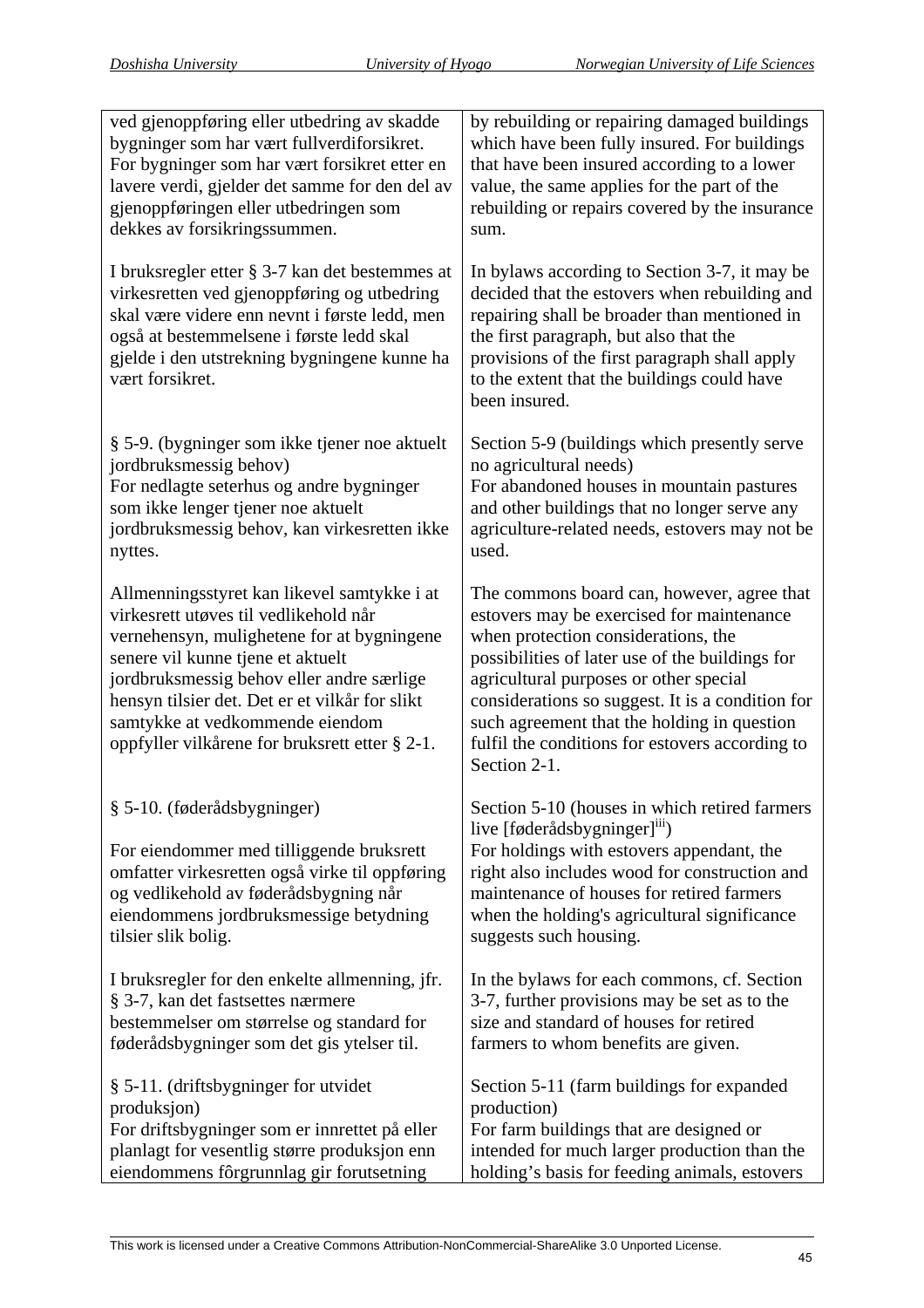| for, kan virkesrett bare utøves for en slik                                                                                                                                                                                                                                                                                                                       | may only be exercised for such a                                                                                                                                                                                                                                                                                                                                                                                                                        |
|-------------------------------------------------------------------------------------------------------------------------------------------------------------------------------------------------------------------------------------------------------------------------------------------------------------------------------------------------------------------|---------------------------------------------------------------------------------------------------------------------------------------------------------------------------------------------------------------------------------------------------------------------------------------------------------------------------------------------------------------------------------------------------------------------------------------------------------|
| forholdsmessig del av oppføring og                                                                                                                                                                                                                                                                                                                                | proportionate part of the construction and                                                                                                                                                                                                                                                                                                                                                                                                              |
| vedlikehold som svarer til behovet ved vanlig                                                                                                                                                                                                                                                                                                                     | maintenance that corresponds to the need for                                                                                                                                                                                                                                                                                                                                                                                                            |
| jordbruksdrift på eiendommen.                                                                                                                                                                                                                                                                                                                                     | normal agricultural operations on the holding.                                                                                                                                                                                                                                                                                                                                                                                                          |
| Kapittel 6. Beite, seter og dyrkingsjord.                                                                                                                                                                                                                                                                                                                         | <b>Chapter 6 Grazing, mountain pastures and</b><br>houses - 'seter' <sup>vi</sup> - and cultivated land                                                                                                                                                                                                                                                                                                                                                 |
| $§ 6-1.$ (beiterett)<br>Eiendom med tilliggende bruksrett i<br>bygdeallmenning, jfr. § 2-1, har rett til beite<br>med så stor besetning som kan vinterføs på<br>eiendommen.                                                                                                                                                                                       | Section 6-1 (grazing rights)<br>Holding with rights of common appendant in<br>the bygd commons, cf. Section 2-1, has the<br>right to graze as much cattle as can be fed<br>over the winter on the holding (vinterfø).                                                                                                                                                                                                                                   |
| Allmenningsstyret kan samtykke i at det blir<br>beitet med større besetning enn nevnt i første<br>ledd, når det kan skje uten vesentlig skade for<br>skogen eller for andre bruksberettigede.                                                                                                                                                                     | The commons board may consent to grazing<br>with more cattle than mentioned in the first<br>paragraph, when it can be done without<br>significant harm to the forest or for others<br>with rights of common.                                                                                                                                                                                                                                            |
| § 6-2. (disponering av ledig beite)<br>Beite som ikke utnyttes av de<br>bruksberettigede, kan allmenningsstyret gi<br>andre adgang til å gjøre bruk av. Vilkårene<br>for bruken fastsettes ved avtale. Tillatelse kan<br>bare gis når beiting kan skje uten vesentlig<br>skade for skogen eller for noen<br>bruksberettiget.                                      | Section 6-2 (allocation of available grazing)<br>For pasture which is not used by those with<br>rights of common, the commons board may<br>provide others access to make use of it.<br>Terms of usage are determined by agreement<br>[contract]. Permission may be granted only<br>when grazing can occur without significant<br>harm to the forest or for others with rights of<br>common.                                                             |
| § 6-3. (beiteordning)<br>Nærmere regler om ordning av beitebruken<br>fastsettes i bruksreglene for den enkelte<br>allmenning, jfr. § 3-7. Reglene kan blant<br>annet gå ut på inndeling av beitet i felt,<br>fastsettelse av beitetider, begrensninger i<br>antall beitedyr av forskjellig slag innen de<br>enkelte beitefelt og organisert tilsyn og<br>sanking. | Section 6-3 (grazing arrangement)<br>Detailed rules concerning the arrangement of<br>grazing are determined in the bylaws for the<br>individual commons, cf. Section 3-7. The<br>rules can, among other things, concern the<br>division of grazing into sections, the<br>determination of grazing periods, limitations<br>in the number of grazing animals of various<br>kinds within each grazing section and<br>organized supervision and collection. |
| Beiteordning som er fastsatt etter reglene i<br>lov av 21. desember 1979 nr. 77 om<br>jordskifte o.a. § 33 annet ledd, skal<br>allmenningsstyret besørge inntatt i<br>bruksreglene for allmenningen. Slik<br>godkjennelse fra departementet som nevnt i §<br>3-8 første ledd første punktum er i dette<br>tilfellet ikke nødvendig.                               | The commons board shall ensure that a<br>grazing arrangement, which is established<br>under the provisions of the Act of 21<br>December 1979 No. 77 on land consolidation,<br>etc. Section 33 second paragraph, is included<br>in the bylaws for the commons. Such<br>approval from the Ministry as stated in<br>Section 3-8 first paragraph first sentence in<br>this instance is not necessary.                                                       |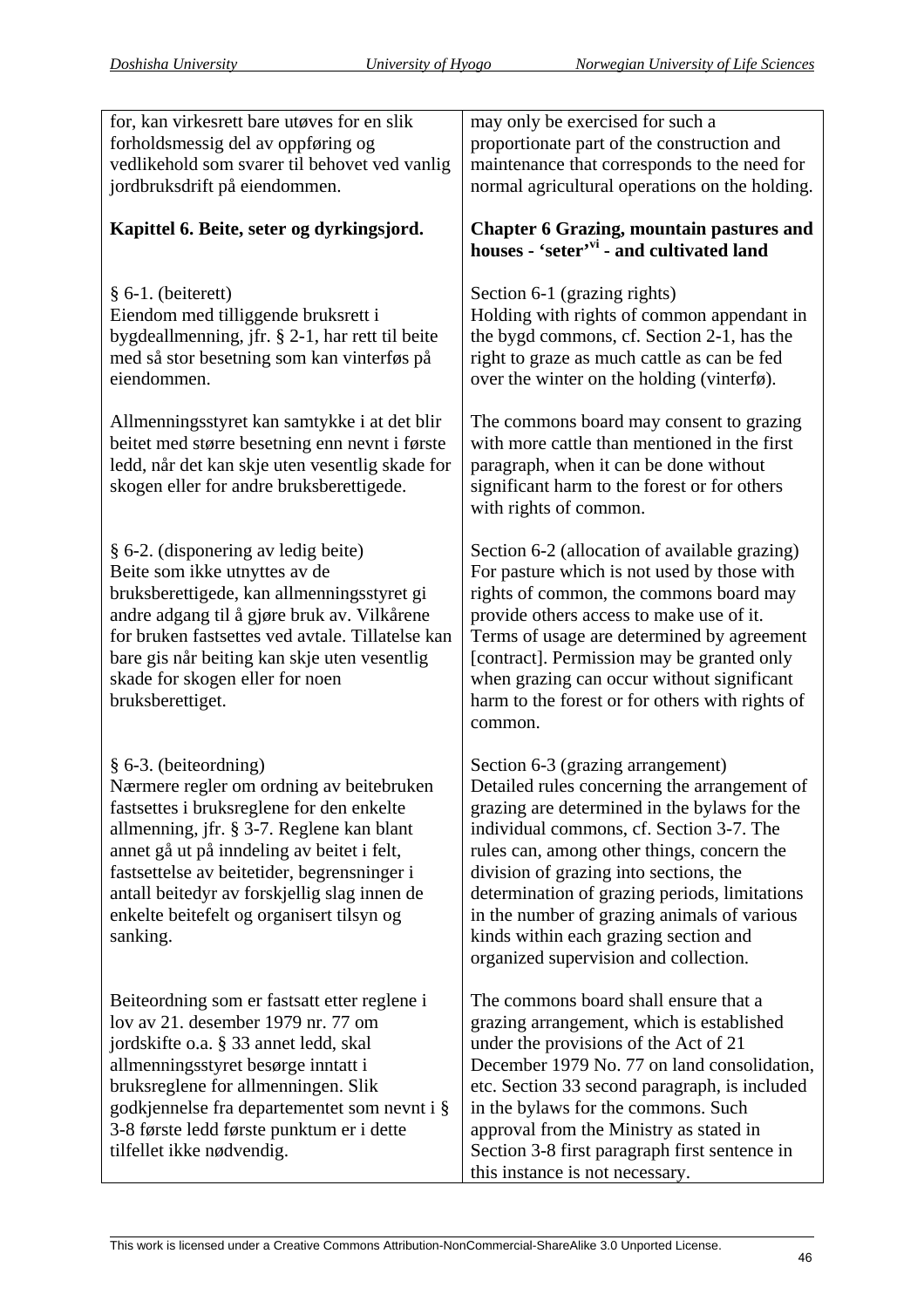| $§$ 6-4. (seter)<br>Eiendom med tilliggende bruksrett i<br>bygdeallmenning, jfr. § 2-1, har rett til å få<br>utvist seter i allmenningen - enten alene eller<br>sammen med andre (fellesseter) – når det<br>godtgjøres at seter er nødvendig for driften av<br>eiendommen.                        | Section 6-4 ('seter' – mountain pastures and<br>houses)<br>Holdings with adjacent rights of common in<br>the bygd commons, cf. Section 2-1, has the<br>right to receive allocation of mountain<br>pasture, including the right to put up houses,<br>in the commons - either alone or together<br>with others (joint mountain pasture) - when it<br>is demonstrated that the pastures are<br>necessary for the operation of the holding. |
|---------------------------------------------------------------------------------------------------------------------------------------------------------------------------------------------------------------------------------------------------------------------------------------------------|-----------------------------------------------------------------------------------------------------------------------------------------------------------------------------------------------------------------------------------------------------------------------------------------------------------------------------------------------------------------------------------------------------------------------------------------|
| Utvisning etter første ledd foretas av<br>allmenningsstyret. Det er et vilkår at<br>utvisning kan skje uten vesentlig skade for<br>skogen eller for de øvrige bruksberettigede,<br>og at utvisning heller ikke vil være til hinder<br>for en hensiktsmessig inndeling og utnyttelse<br>av beitet. | Allocations according to the first paragraph<br>are made by the commons board. It is a<br>condition that the allocation may occur<br>without significant harm to the forest or for<br>others with rights of common, and that the<br>allocation does not preclude a suitable<br>division and utilization of the pasture.                                                                                                                 |
| § 6-5. (særbestemmelser om fellesseter)<br>Når det utvises seter til felles bruk for flere,<br>jfr. § 6-4 første ledd, skal adgangen til å være<br>med så vidt mulig stå åpen for alle<br>bruksberettigede.                                                                                       | Section 6-5 (special provisions for joint<br>mountain pasture and housing)<br>When mountain pastures and housing are<br>allocated for joint use for several, cf. Section<br>6-4 first paragraph, the access to participate<br>as far as possible is open for all who have<br>rights of common.                                                                                                                                          |
| For eiendommer som allerede har seter i<br>allmenningen, kan deltakelse i anlegg av<br>fellesseter gjøres betinget av at den seter<br>eiendommen har oppgis.                                                                                                                                      | For holdings that already have pastures and<br>houses in the commons, the participation in<br>the establishment of joint mountain pasture<br>and houses can be made conditional on the<br>fact that the mountain pasture and houses that<br>the holding already holds is forfeited.                                                                                                                                                     |
| Allmenningsstyret kan også gi eiendommer<br>uten tilliggende bruksrett i allmenningen<br>anledning til å være med på anlegg av<br>fellesseter, på vilkår som i tilfelle fastsettes<br>ved avtale.                                                                                                 | The commons board may also give holdings<br>without rights of common appendant in the<br>commons the opportunity to participate in the<br>establishment of joint pasture and housing<br>[fellesseter], under conditions which in the<br>case are determined by agreement.                                                                                                                                                               |
| § 6-6. (bortfall av utvist rett)<br>Utvist rett til seter faller bort hvis det ikke<br>innen fem år etter utvisningen er opptatt<br>seterdrift overensstemmende med<br>opplysninger gitt i søknaden og eventuelle<br>vilkår som er satt for utvisningen.                                          | Section 6-6 (loss of allocated right)<br>Allocated right to mountain pasture with<br>housing lapses if within five years after the<br>grant if pasture operations (e.g. farming) have<br>not commenced in accordance with<br>information in the application and any<br>conditions which are set for the allocation.                                                                                                                     |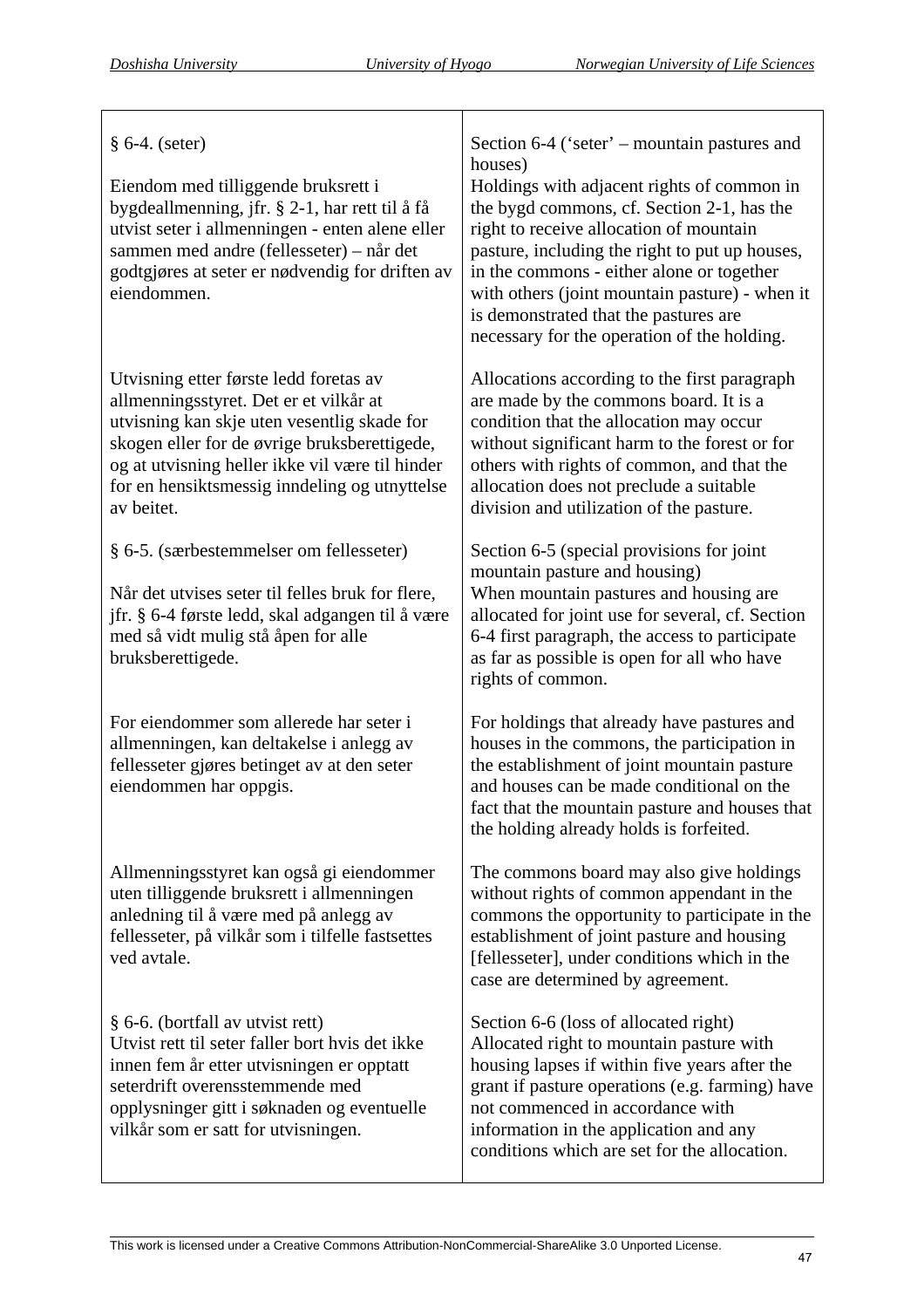| § 6-7. (bortfall av opptatt seter)                                                                    | Section 6-7 (lapse of mountain pastures with<br>houses that have been used)                      |
|-------------------------------------------------------------------------------------------------------|--------------------------------------------------------------------------------------------------|
| Rett til opptatt seter med setervoll og                                                               | Right to mountain pastures with houses                                                           |
| eventuelt tilliggende kulturbeite faller bort:                                                        | already in use with meadows and any                                                              |
|                                                                                                       | adjacent cultivated pasture is discontinued:                                                     |
| a) Ved oppgivelse uten forbehold.                                                                     | a) By surrender without prejudice.                                                               |
| b) Når setra i et sammenhengende tidsrom av<br>20 år ikke har vært i bruk til å dekke det             | b) When the pasture with housing in a<br>contiguous period of 20 years has not been              |
| jordbruksmessige behov til eiendom med                                                                | used to meet the agricultural needs of the                                                       |
| tilliggende bruksrett – likevel slik at retten                                                        | holding with rights of common appendant –                                                        |
| ikke i noe tilfelle anses bortfalt før fem år                                                         | however, so that the right under no                                                              |
| etter denne lovs ikrafttredelse.                                                                      | circumstance is considered lapsed before five                                                    |
| c) Når bruksretten for den eiendom                                                                    | years after entry into force of this Act.<br>c) When the rights of common for the holding        |
| seterretten tilligger faller bort etter § 2-6.                                                        | with rights of mountain pasture and houses                                                       |
|                                                                                                       | appendant lapses according to Section 2-6.                                                       |
|                                                                                                       |                                                                                                  |
| § 6-8. (rett til seterhus etter bortfall av opptatt<br>seter)                                         | Section 6-8 (right to mountain house after<br>loss of right to mountain pastures and houses      |
|                                                                                                       | which have been used)                                                                            |
| Eieren av seterhus har rett til å ha dette                                                            | The owner of a mountain pasture house has                                                        |
| stående som før også etter at retten til opptatt<br>seter er falt bort etter § 6-7 bokstavene a eller | the right to have this standing as before also<br>after the right to mountain pasture and houses |
| b, så lenge det vedlikeholdes på forsvarlig                                                           | has lapsed according to Section 6-7 letters a                                                    |
| måte og tilhører eiendom med tilliggende                                                              | or b, as long as it is maintained properly and                                                   |
| bruksrett. Retten omfatter en passende tomt,                                                          | belongs to a holding with rights of common                                                       |
| når dette ikke er til hinder for andre<br>bruksberettigedes utnyttelse av arealet. Det er             | appendant. The right includes a suitable site,<br>when this is not an obstacle for others with   |
| en betingelse at det opprettes festekontrakt                                                          | rights of common exploitation of the area. It                                                    |
| med allmenningen.                                                                                     | is a condition that a lease contract is made                                                     |
|                                                                                                       | with the commons.                                                                                |
| Utvidelse av bebyggelsen, salg og bortleie                                                            | Expansion of buildings, sales and lease can                                                      |
| kan bare finne sted med samtykke fra                                                                  | take place only with the consent of the                                                          |
| allmenningsstyret. Ved salg av seterhus til                                                           | commons board. For the sale of mountain                                                          |
| fritidsformål gjelder første ledd siste punktum<br>tilsvarende.                                       | cabins for holiday purposes, the first<br>paragraph last sentence applies                        |
|                                                                                                       | correspondingly.                                                                                 |
|                                                                                                       |                                                                                                  |
| De nærmere vilkår i festekontrakten avtales<br>mellom eieren og allmenningsstyret. Det kan            | The detailed terms of the lease contract is<br>agreed upon between the owner and the             |
| gis nærmere bestemmelser i bruksreglene for                                                           | commons board. There may be further                                                              |
| den enkelte allmenning, jfr. § 3-7, om                                                                | provisions in the bylaws for the individual                                                      |
| innholdet i slike avtaler, og om hvordan det                                                          | commons, cf. Section 3-7, concerning the                                                         |
| skal forholdes med bygninger m.v. når rett er                                                         | contents of such agreements, and how it                                                          |
| falt bort etter $\S 6$ -6 og $\S 6$ -7 bokstav c.                                                     | should deal with buildings, etc. when the<br>right has lapsed according to Section 6-6 and       |
|                                                                                                       | Section 6-7 letter c.                                                                            |
| Hvis eieren ikke benytter sin rett etter denne                                                        | If the owner does not use his/her right under                                                    |
|                                                                                                       |                                                                                                  |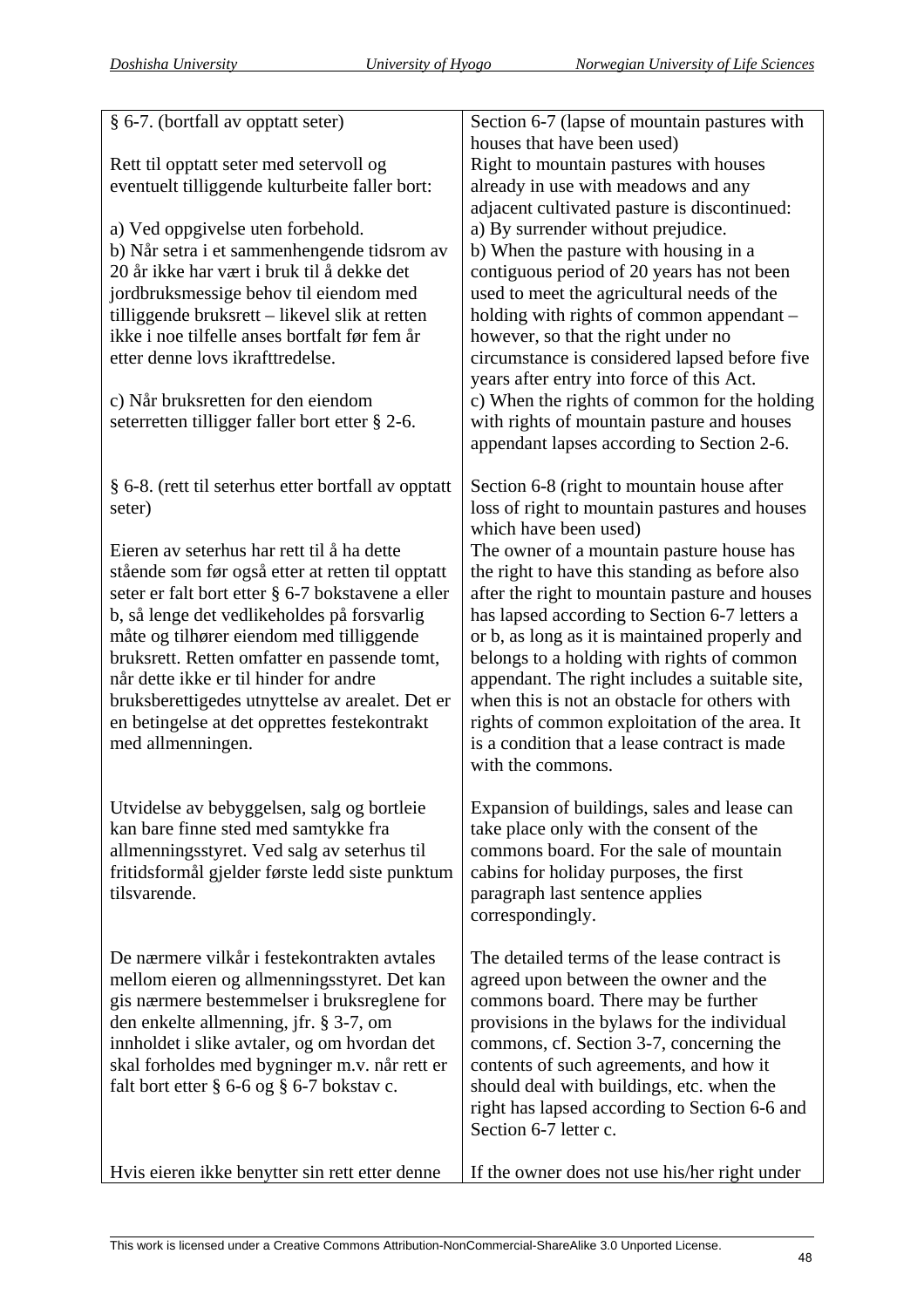| paragraf eller det ikke oppnås enighet om<br>festekontrakt, får bestemmelsene i lov 20.<br>desember 1996 nr. 106 om tomtefeste kapittel<br>VII om avvikling av festeforhold tilsvarende<br>anvendelse.                                                                                                                                                                    | this section or there is no agreement<br>concerning a lease contract, the provisions in<br>the Act of 20 December 1996 No. 106 on<br>land leasing Chapter VII concerning<br>termination of the lease arrangement apply<br>correspondingly.                                                                                                                                                                                |
|---------------------------------------------------------------------------------------------------------------------------------------------------------------------------------------------------------------------------------------------------------------------------------------------------------------------------------------------------------------------------|---------------------------------------------------------------------------------------------------------------------------------------------------------------------------------------------------------------------------------------------------------------------------------------------------------------------------------------------------------------------------------------------------------------------------|
| Endret ved lov 20 des 1996 nr. 106 (ikr. 1 jan<br>2002 iflg. res. 8 juni 2001 nr. 571).                                                                                                                                                                                                                                                                                   | Amended by Act of 20 December 1996 No.<br>106 (entry into force 1 January 2002<br>according to resolution 8 June 2001 No. 571).                                                                                                                                                                                                                                                                                           |
| § 6-9. (overføring av rett til seter)<br>I forbindelse med salg av seterhus m.v. til<br>eier av annen eiendom med tilliggende<br>bruksrett, kan allmenningsstyret overføre<br>retten til seteren til denne eiendommen når<br>betingelsene etter § 6-4 første ledd foreligger.                                                                                             | Section 6-9 (transfer of rights to mountain<br>pastur and house)<br>In connection with the sale of mountain<br>pasture houses, etc. to the owner of another<br>holding with rights of common appendant,<br>the commons board may transfer the right to<br>mountain pasture and house to this holding<br>when the terms according to Section 6-4 first<br>paragraph exist.                                                 |
| Bestemmelsene i første ledd gjelder også rett<br>som er falt bort etter $\S$ 6-6 og $\S$ 6-7, hvis ikke<br>annet er bestemt i bruksregler for den enkelte<br>allmenning, jfr. $\S$ 3-7. Ved bortfall etter $\S$ 6-6<br>kan allmenningsstyret gi eieren av bygninger<br>m.v. pålegg om å overføre disse i forbindelse<br>med overføring av retten til en annen<br>eiendom. | The provisions in the first paragraph also<br>apply to a right which has lapsed according to<br>Section 6-6 and Section 6-7, unless otherwise<br>provided in the bylaws for each commons, cf.<br>Section 3-7. At the expiration according to<br>Section 6-6, the commons board may give the<br>owner of the buildings, etc. order to transfer<br>them in connection with the transfer of the<br>right to another holding. |
| § 6-10. (dyrkingsjord og kulturbeite)<br>Allmenningsstyret kan utvise egnede områder<br>i bygdeallmenning til oppdyrking eller til<br>bruk som kulturbeite for en eller flere<br>eiendommer med tilliggende bruksrett, når<br>slik utvisning kan skje uten vesentlig skade<br>for skogen eller for andre bruksberettigede.                                                | Section 6-10 (cultivated land and cultivated<br>pasture)<br>The commons board may demarcate suitable<br>areas in the bygd commons for cultivation or<br>for use as cultivated pasture for one or more<br>holdings with rights of common appendant,<br>when such demarcation may occur without<br>significant harm to the forest or for others<br>with rights of common.                                                   |
| Vilkårene for utvisning etter denne paragraf<br>fastsettes ved avtale. Med allmenningsstyrets<br>godkjennelse kan rettighetene overføres til<br>andre bruksberettigede.                                                                                                                                                                                                   | The terms for demarcation according to this<br>paragraph are determined by agreement. With<br>approval of the commons board, the rights<br>may be transferred to others with rights of<br>common.                                                                                                                                                                                                                         |
| $§ 6-11.$ (skjønn)<br>Når allmenningsstyret har gitt samtykke etter<br>§ 6-1 annet ledd, tillatelse etter § 6-2, eller                                                                                                                                                                                                                                                    | Section 6-11 (appraisement $v_{\rm n}$ )<br>When the commons board has given consent<br>according to Section 6-1 second paragraph,                                                                                                                                                                                                                                                                                        |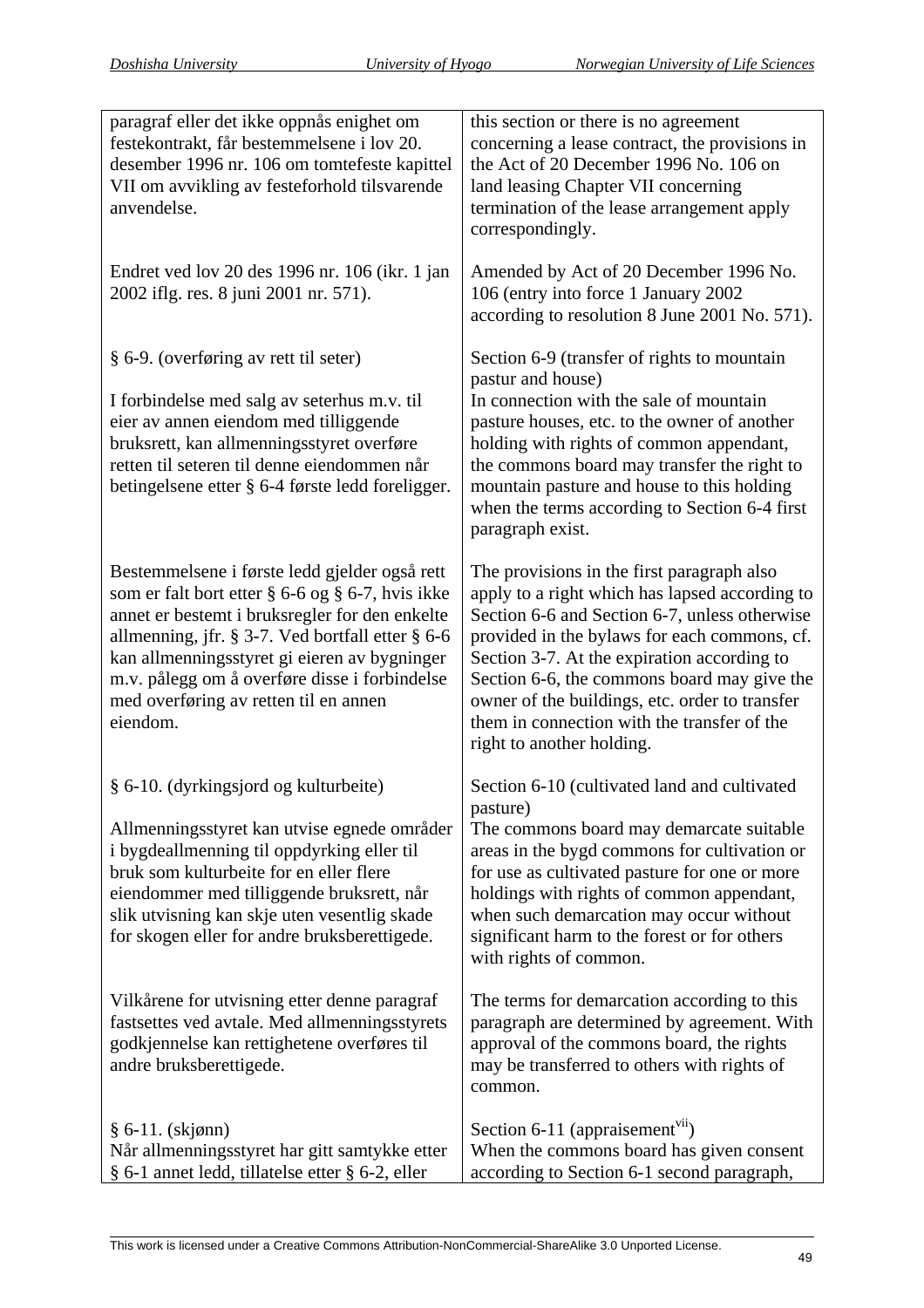| foretatt utvisning etter § 6-4 annet ledd eller §<br>6-10 første ledd, eller festet bort setergrunn<br>etter § 6-8 første ledd annet punktum, og<br>noen bruksberettiget mener vilkårene ikke<br>foreligger, kan vedkommende kreve dette<br>spørsmålet avgjort ved rettslig skjønn.                                                                                                                                                                                                                            | permission according to Section 6-2, or a<br>demarcation according to Section 6-4 second<br>paragraph or Section 6-10 first paragraph, or<br>leased mountain pasture and houses<br>according to Section 6-8 first paragraph<br>second sentence, and some with rights of<br>common think the conditions do not exist, the<br>concerned may demand this issue be settled<br>by judicial appraisal.                                                                                                                                                                                                                                    |
|----------------------------------------------------------------------------------------------------------------------------------------------------------------------------------------------------------------------------------------------------------------------------------------------------------------------------------------------------------------------------------------------------------------------------------------------------------------------------------------------------------------|-------------------------------------------------------------------------------------------------------------------------------------------------------------------------------------------------------------------------------------------------------------------------------------------------------------------------------------------------------------------------------------------------------------------------------------------------------------------------------------------------------------------------------------------------------------------------------------------------------------------------------------|
| Kapittel 7. Jakt og fangst.                                                                                                                                                                                                                                                                                                                                                                                                                                                                                    | <b>Chapter 7 Hunting and trapping</b>                                                                                                                                                                                                                                                                                                                                                                                                                                                                                                                                                                                               |
| § 7-1. (rett til jakt og fangst)<br>Rett til jakt og fangst av annet vilt enn<br>hjortevilt og bever i bygdeallmenning har den<br>som utøver bruksrett i allmenningen for<br>eiendom med tilliggende bruksrett, jfr. § 2-1,<br>samt ektefelle, barn og eventuelle andre<br>familiemedlemmer som bor sammen med og<br>har felles husholdning med denne.                                                                                                                                                         | Section 7-1 (right to hunting and trapping)<br>The person with the right to hunt and trap<br>other wildlife than deer and beaver in the<br>bygd commons is the one who exercises<br>rights of common in the commons for<br>holdings with rights of common appendant,<br>cf. Section 2-1, as well as spouses, children<br>and other family members who live together<br>with and have a common household with this<br>person.                                                                                                                                                                                                        |
| Rett som nevnt i første ledd, har også<br>føderådsfolk som bor på eiendommen, samt<br>andre personer som bor på eiendommen og er<br>fast knyttet til driften.                                                                                                                                                                                                                                                                                                                                                  | The right mentioned in the first paragraph,<br>also includes retired people who live on the<br>holding (føderådsfolk), as well as other<br>people who live on the holding and who are<br>permanently associated (employed) with the<br>operation.                                                                                                                                                                                                                                                                                                                                                                                   |
| § 7-2. (utvidet adgang til jakt og fangst)<br>Allmenningsstyret avgjør om andre personer<br>enn de i § 7-1 nevnte skal gis adgang til slik<br>jakt og fangst som der nevnt, i hvilken<br>utstrekning og på hvilke vilkår. Er det fastsatt<br>bestemmelser om dette i bruksregler for den<br>enkelte allmenning, jfr. §§ 3-7 og 7-6, er<br>allmenningsstyret bundet av disse. Før<br>avgjørelse treffes skal det innhentes uttalelse<br>fra viltnemnda.<br>$1$ Vel nå kommunen, jf. lov 29 mai 1981 nr. 38 § 4. | Section 7-2 (extended access to hunting and<br>trapping)<br>The commons board determines whether<br>other persons than those mentioned in Section<br>7-1 shall be given access to such hunting and<br>trapping referred to therein, to what extent<br>and under what conditions. If provisions for<br>this are determined in the bylaws for each<br>commons, cf. Sections 3-7 and 7-6, the<br>commons board is bound by these. Before a<br>decision is made, a statement must be<br>obtained from the wildlife committee. <sup>1</sup><br><sup>1</sup> Presumably now the municipality, cf. Act of 29 May 1981 No. 38<br>Section 4. |
| § 7-3. (felles viltområde)<br>Allmenningsstyret kan beslutte at<br>bygdeallmenning eller del av<br>bygdeallmenning skal inngå i slike felles<br>viltområder som omhandlet i lov av 29. mai<br>1981 nr. 38 om viltet §§ 37 og 38.                                                                                                                                                                                                                                                                               | Section 7-3 (common wildlife area)<br>The commons boards may decide that the<br>bygd commons or part of the bygd commons<br>shall be included in such common wildlife<br>areas referred to in the Act of 29 May 1981<br>No. 38 on wildlife Sections 37 and 38.                                                                                                                                                                                                                                                                                                                                                                      |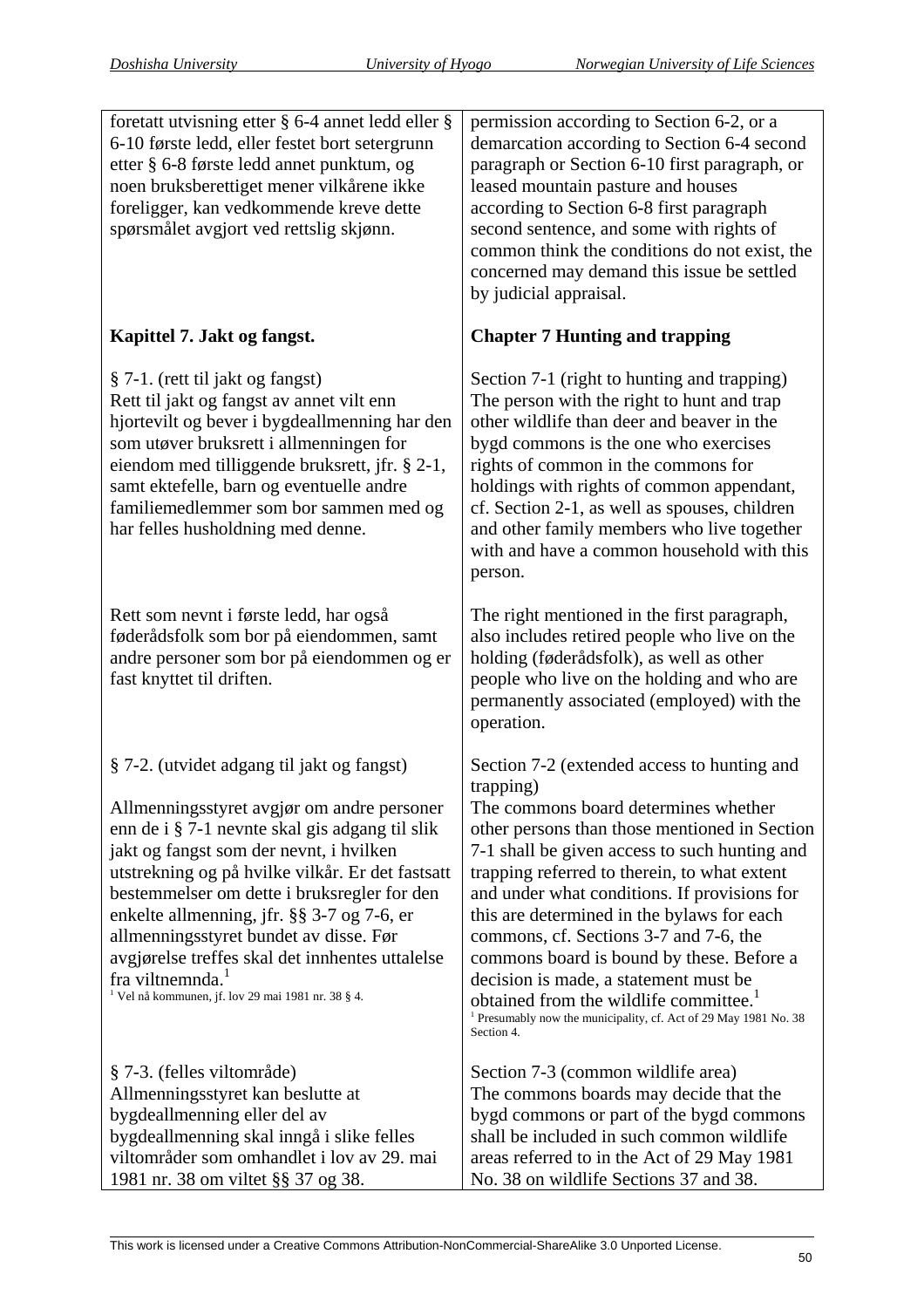| § 7-4. (driftsavtale)<br>Allmenningsstyret kan inngå avtale om at<br>administrasjonen av jakt i bygdeallmenning<br>skal utøves av en organisasjon som har<br>fremme av jakt og viltpleie som formål.                                                                                                                                                                                        | Section 7-4 (operating agreement)<br>The commons board may agree that the<br>administration of hunting in bygd commons<br>shall be exercised by an organization which<br>has the promotion of hunting and game<br>management as its purpose.                                                                                                                                          |
|---------------------------------------------------------------------------------------------------------------------------------------------------------------------------------------------------------------------------------------------------------------------------------------------------------------------------------------------------------------------------------------------|---------------------------------------------------------------------------------------------------------------------------------------------------------------------------------------------------------------------------------------------------------------------------------------------------------------------------------------------------------------------------------------|
| Avtale som nevnt i denne paragraf kan inngås<br>for inntil fem år om gangen.                                                                                                                                                                                                                                                                                                                | The agreement referred to in this section may<br>be made for up to five years at a time.                                                                                                                                                                                                                                                                                              |
| $§ 7-5. (bortleie)$<br>Allmenningsstyret kan, for så vidt ikke annet<br>er bestemt i bruksregler for den enkelte<br>allmenning, jfr. §§ 3-7 og 7-6, inngå avtale<br>om bortleie av jakt i bygdeallmenning eller<br>del av bygdeallmenning for ett år om gangen.                                                                                                                             | Section 7-5 (leasing)<br>The commons board may, to the extent not<br>otherwise provided in the bylaws for the<br>individual commons, cf. Sections 3-7 and 7-<br>6, enter into a lease of hunting in the bygd<br>commons or part of the bygd commons for<br>one year at a time.                                                                                                        |
| Bruksberettiget som protesterer mot bortleie<br>kan ikke utelukkes fra slik rett til jakt og<br>fangst som omhandlet i § 7-1. Utøvelsen av<br>jakt og fangst etter § 7-1 kan ved avtale som<br>nevnt i første ledd likevel begrenses til<br>nærmere angitte områder i allmenningen eller<br>til en del av jakttiden.                                                                        | A person with rights of common who is<br>protesting against leasing may not be<br>excluded from such rights to hunt and trap as<br>provided in Section 7-1. The practice of<br>hunting and trapping according to Section 7-1<br>may, by agreement as mentioned in the first<br>paragraph, still be limited to specific areas of<br>the commons or to a part of the hunting<br>season. |
| Under ellers like vilkår skal organisasjon som<br>har fremme av jakt og viltpleie som formål ha<br>fortrinnsrett til leie etter denne paragraf.                                                                                                                                                                                                                                             | If the circumstances are the same, the<br>organization that has the promotion of<br>hunting and game management as its purpose<br>shall have priority to lease according to this<br>section.                                                                                                                                                                                          |
| Før avtale etter denne paragraf inngås, skal et<br>utkast ha vært forelagt viltnemnda til<br>uttalelse.<br><sup>1</sup> Vel nå kommunen, jf. lov 29 mai 1981 nr. 38 $§$ 4. Sml. § 8-6 (3).                                                                                                                                                                                                  | Before agreement is entered into pursuant to<br>this section, a draft shall have been submitted<br>to the wildlife committee <sup>1</sup> for comment.<br><sup>1</sup> Presumably now the municipality, cf. Act of 29 May 1981 No. 38<br>Section 4. Compare Section 8-6 (3).                                                                                                          |
| § 7-6. (nærmere regler om forvaltning m.v.)                                                                                                                                                                                                                                                                                                                                                 | Section 7-6 (detailed rules on management,<br>$etc.$ )                                                                                                                                                                                                                                                                                                                                |
| Nærmere regler om forvaltningen av jakt og<br>fangst i bygdeallmenning – herunder hvordan<br>det skal forholdes med jakt på hjortevilt og<br>bever – fastsettes i bruksregler for den<br>enkelte allmenning, jfr. § 3-7. I reglene kan<br>det fastsettes begrensninger i antall jegere, i<br>antall vilt av ulike slag som tillates felt eller<br>fanget, og begrensninger i tid, område og | Detailed rules on management of hunting and<br>trapping in bygd commons – including how it<br>should deal with the hunting of deer and<br>$beaver - is determined in the by laws for the$<br>individual commons, cf. Section 3-7. The<br>rules may determine the limitations on the<br>number of hunters, the number of different<br>types of wildlife which are allowed to be        |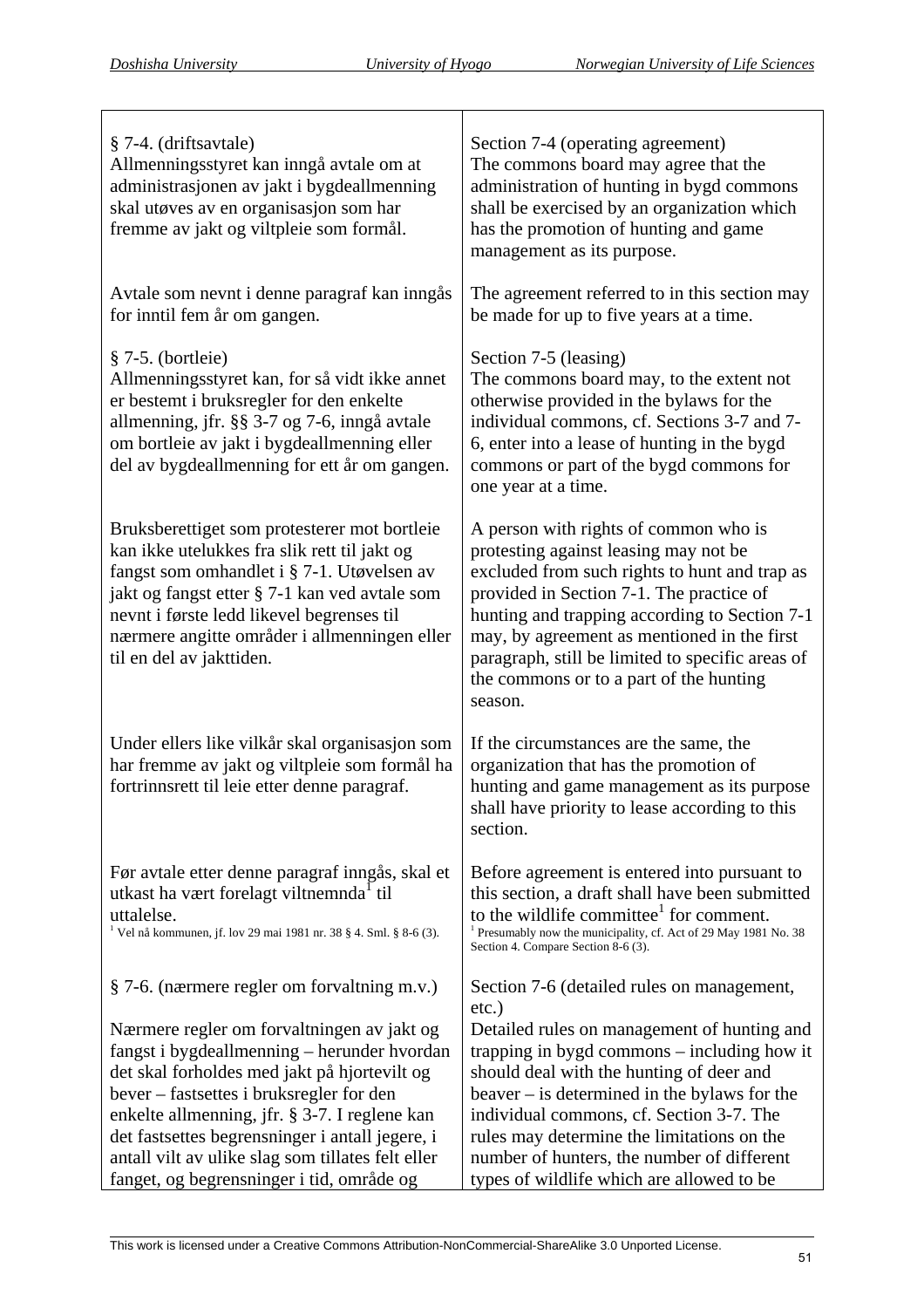| måten for utøvelse av jakt og fangst.                                                                                                                                                                                                                                                                                                                                                                                                                                              | hunted or trapped, and limitations in time,<br>area, and the manner for the practice of<br>hunting and trapping.                                                                                                                                                                                                                                                                                                                                                                                                                                                  |
|------------------------------------------------------------------------------------------------------------------------------------------------------------------------------------------------------------------------------------------------------------------------------------------------------------------------------------------------------------------------------------------------------------------------------------------------------------------------------------|-------------------------------------------------------------------------------------------------------------------------------------------------------------------------------------------------------------------------------------------------------------------------------------------------------------------------------------------------------------------------------------------------------------------------------------------------------------------------------------------------------------------------------------------------------------------|
| Utkast til slike regler skal, før det legges ut til<br>gjennomsyn for de bruksberettigede etter § 3-<br>8, ha vært forelagt viltnemnda til uttalelse.                                                                                                                                                                                                                                                                                                                              | Draft of such rules shall, before it is<br>published for review by those with rights of<br>common according to Section 3-8, have been<br>submitted to the wildlife committee for<br>comments.                                                                                                                                                                                                                                                                                                                                                                     |
| $§ 7-7.$ (jaktkort)<br>Enhver som vil drive jakt eller fangst i<br>bygdeallmenning skal løse jaktkort.<br>Vederlaget for jaktkort fastsettes av<br>allmenningsstyret og tilfaller<br>allmenningskassen, for så vidt ikke annet<br>følger av ordning etter $\S$ § 7-3, 7-4 og 7-5.<br>Vederlaget kan settes forskjellig for dem som<br>har jaktrett etter § 7-1 og for andre. Det kan<br>også settes forskjellig vederlag for jakt på<br>småvilt og for annen slags jakt og fangst. | Section 7-7 (hunting permit)<br>Anyone who wants to hunt or trap in the bygd<br>commons shall obtain a hunting permit. The<br>fee for permits is determined by the commons<br>board and is paid into the commons account,<br>to the extent not otherwise provided by the<br>arrangement according to Sections 7-3, 7-4<br>and 7-5. The fee for permits may be different<br>for those who have hunting rights according<br>to Section 7-1 and for others. Different fees<br>may also be set for hunting small game and<br>for other kinds of hunting and trapping. |
| Kapittel 8. Fiske.                                                                                                                                                                                                                                                                                                                                                                                                                                                                 | <b>Chapter 8 Fishing</b>                                                                                                                                                                                                                                                                                                                                                                                                                                                                                                                                          |
| $§ 8-1.$ (fiskerett)<br>Rett til fiske i bygdeallmenning har den som<br>utøver bruksrett i allmenningen for eiendom<br>med tilliggende bruksrett, jfr. § 2-1, samt<br>ektefelle, barn og eventuelle andre<br>familiemedlemmer som bor sammen med og<br>har felles husholdning med denne.                                                                                                                                                                                           | Section 8-1 (right to fishing)<br>The person with the right to fish in the bygd<br>commons is one who exercises rights of<br>common in the commons for holdings with<br>rights of common appendant, cf. Section 2-1,<br>as well as spouses, children and other family<br>members who live together with and have a                                                                                                                                                                                                                                                |
|                                                                                                                                                                                                                                                                                                                                                                                                                                                                                    | common household with this person.                                                                                                                                                                                                                                                                                                                                                                                                                                                                                                                                |
| Rett som nevnt i første ledd, har også<br>føderådsfolk som bor på eiendommen, samt<br>andre personer som bor på eiendommen og er<br>fast knyttet til driften.                                                                                                                                                                                                                                                                                                                      | The right mentioned in the first paragraph,<br>also includes retired people who live on the<br>holding (føderådsfolk), as well as other<br>people who live on the holding and who are<br>permanently associated (employed) with the<br>operation.                                                                                                                                                                                                                                                                                                                 |
| § 8-2. (hva fiskeretten omfatter)<br>Fiskerett etter § 8-1 omfatter fiske med krok<br>uten faststående redskap i innsjøer, vann,<br>elver og bekker så langt rådigheten over<br>fisket tilligger allmenningen. Retten omfatter<br>ikke fiske med oter.                                                                                                                                                                                                                             | Section 8-2 (what fishing rights include)<br>Fishing rights according to Section 8.1<br>includes fishing with a hook without fixed<br>gear in lakes, ponds, rivers and streams as far<br>as the power to regulate the fishing rests with<br>the commons. The right does not include<br>fishing with oter. <sup>viii</sup>                                                                                                                                                                                                                                         |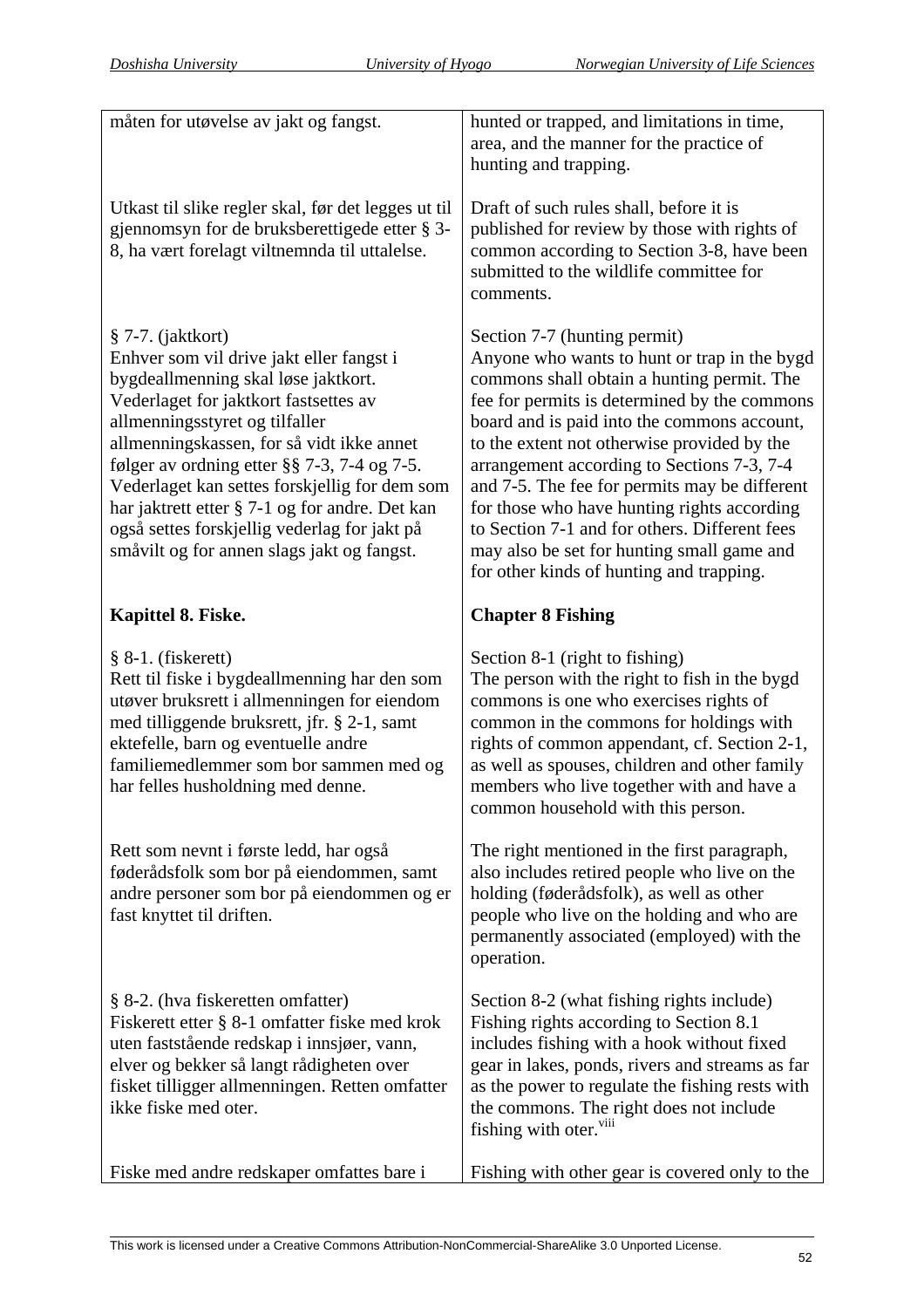| den utstrekning det i bruksregler for den                                                                                                                                                                                                                                                                                                                      | extent that bylaws for the individual                                                                                                                                                                                                                                                                                                                                                                                          |
|----------------------------------------------------------------------------------------------------------------------------------------------------------------------------------------------------------------------------------------------------------------------------------------------------------------------------------------------------------------|--------------------------------------------------------------------------------------------------------------------------------------------------------------------------------------------------------------------------------------------------------------------------------------------------------------------------------------------------------------------------------------------------------------------------------|
| enkelte allmenning, jfr. §§ 3-7 og 8-7, er                                                                                                                                                                                                                                                                                                                     | commons, cf. Sections 3-7 and 8-7, allow                                                                                                                                                                                                                                                                                                                                                                                       |
| åpnet adgang til slikt fiske.                                                                                                                                                                                                                                                                                                                                  | such fishing.                                                                                                                                                                                                                                                                                                                                                                                                                  |
| § 8-3. (utvidet adgang til fiske)<br>Allmenningsstyret kan bestemme at det skal<br>være alminnelig adgang til å fiske med krok i<br>allmenningen, eller i nærmere angitte<br>vassdrag eller deler av vassdrag i<br>allmenningen.                                                                                                                               | Section 8-3 (extended access to fishing)<br>The commons board may decide that there<br>shall be universal access to fishing with hook<br>in the commons, or in specific waterways or<br>parts of waterways in the commons.                                                                                                                                                                                                     |
| Allmenningsstyret kan også bestemme at bare<br>personer som er fast bosatt i et nærmere<br>angitt område skal ha slik adgang som nevnt i<br>første ledd.                                                                                                                                                                                                       | The commons board may also decide that<br>only persons who are permanent residents in<br>a given area are to have such access, as<br>mentioned in the first paragraph.                                                                                                                                                                                                                                                         |
| Er det åpnet adgang til å fiske med andre<br>redskaper enn krok, jfr. § 8-2 annet ledd, kan<br>allmenningsstyret bestemme at adgang etter<br>denne paragraf også skal omfatte fiske med<br>slike redskaper.                                                                                                                                                    | If fishing with other equipment than hook is<br>allowed, cf. Section 8-2 second paragraph,<br>the commons board may decide that access<br>under this section shall also include fishing<br>with such equipment.                                                                                                                                                                                                                |
| § 8-4. (felles fiskeområde)<br>Når det anses formålstjenlig for utnyttelsen<br>av fisket i allmenningen kan<br>allmenningsstyret bestemme at<br>bygdeallmenning eller del av<br>bygdeallmenning skal inngå i et større<br>fiskeområde med felles kortsalg og felles<br>oppsynsordning. Før avgjørelse treffes skal<br>saken forelegges kommunen til uttalelse. | Section 8-4 (joint fishing area)<br>When considered appropriate for the<br>exploitation of fishing in the commons, the<br>commons board may decide that the bygd<br>commons or a part of the bygd commons<br>shall be included in a larger fishing area with<br>joint sales of permits and joint supervision<br>arrangement. Before the decision is made, the<br>matter shall be submitted to the municipality<br>for comment. |
| Endret ved lov 20 juni 2003 nr. 45 (ikr. 1 juli<br>2003 iflg. res. 20 juni 2003 nr. 712).                                                                                                                                                                                                                                                                      | Amended by Act of 20 June 2003 No. 45<br>(entry into force 1 July 2003 according to<br>resolution 20 June 2003 No. 712).                                                                                                                                                                                                                                                                                                       |
| § 8-5. (driftsavtale)<br>Allmenningsstyret kan inngå avtale om at<br>administrasjonen av fiske i bygdeallmenning<br>skal utøves av en organisasjon som har<br>fremme av fiske som formål.                                                                                                                                                                      | Section 8-5 (operating agreement)<br>The commons board may enter into<br>agreement that the administration of fishing<br>in the bygd commons shall be exercised by an<br>organization which promotes fishing as its<br>purpose.                                                                                                                                                                                                |
| Avtale som nevnt i denne paragraf kan inngås<br>for inntil fem år om gangen.                                                                                                                                                                                                                                                                                   | The agreement referred to in this section may<br>be made for up to five years at a time.                                                                                                                                                                                                                                                                                                                                       |
| $§ 8-6. (bortleie)$                                                                                                                                                                                                                                                                                                                                            | Section 8-6 (lease)                                                                                                                                                                                                                                                                                                                                                                                                            |
| Allmenningsstyret kan inngå avtale om                                                                                                                                                                                                                                                                                                                          | The commons board may enter into                                                                                                                                                                                                                                                                                                                                                                                               |
| bortleie av fiske i bygdeallmenning for inntil                                                                                                                                                                                                                                                                                                                 | agreement concerning leasing of fishing in                                                                                                                                                                                                                                                                                                                                                                                     |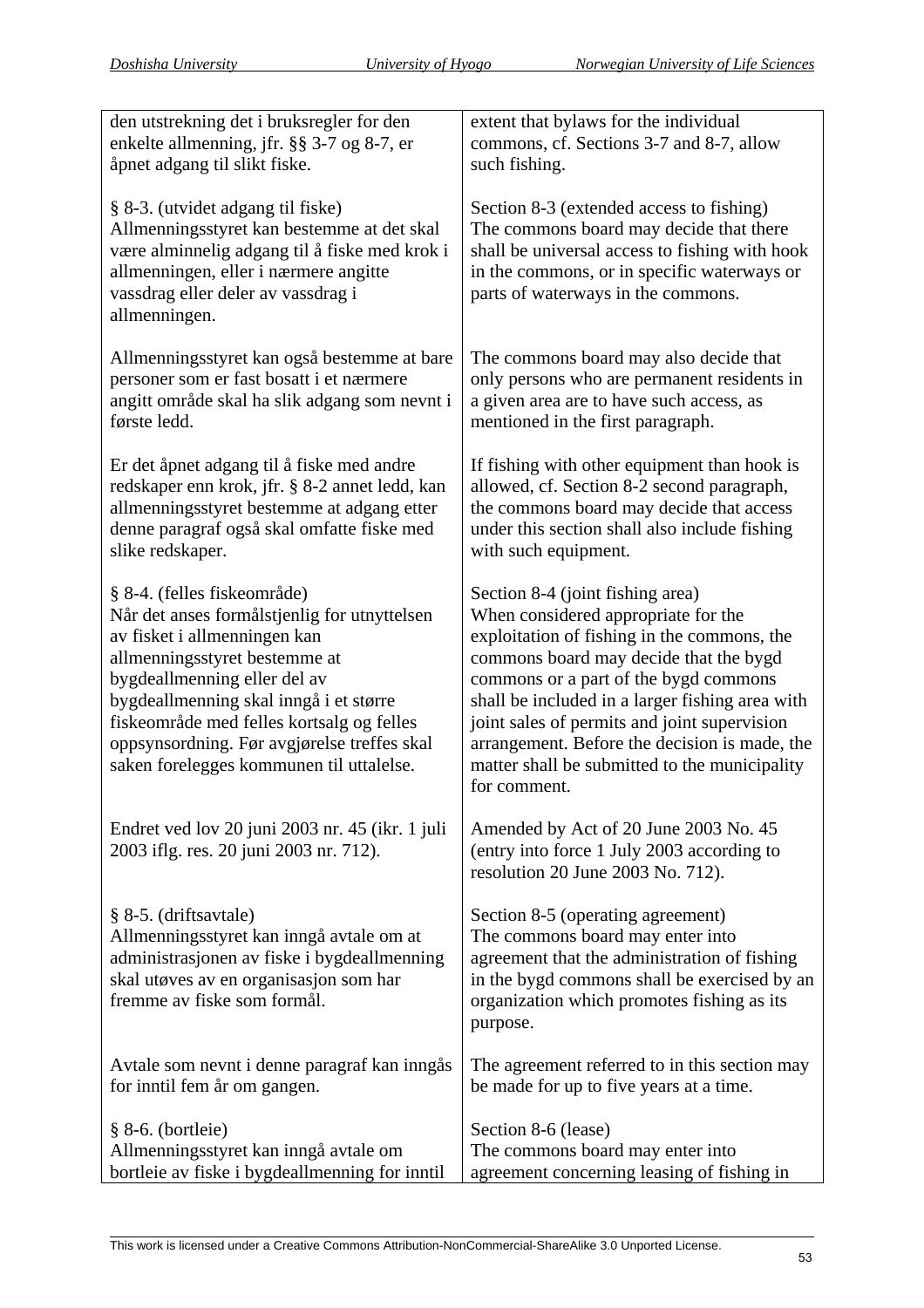| ett år om gangen, og inntil fem år om gangen<br>dersom bortleie kombineres med driftsavtale<br>etter $\S$ 8-5.                                                                                                                                                                                                                                                                          | the bygd commons for up to one year at a<br>time, and up to five years at a time if a lease<br>is combined with operating agreement<br>according to Section 8-5.                                                                                                                                                                                                                                           |
|-----------------------------------------------------------------------------------------------------------------------------------------------------------------------------------------------------------------------------------------------------------------------------------------------------------------------------------------------------------------------------------------|------------------------------------------------------------------------------------------------------------------------------------------------------------------------------------------------------------------------------------------------------------------------------------------------------------------------------------------------------------------------------------------------------------|
| Bruksberettiget som protesterer mot bortleie<br>kan ikke utelukkes fra adgang til å fiske med<br>krok i allmenningen. Utøvelsen av fiske kan<br>ved avtale som nevnt i første ledd likevel<br>begrenses til nærmere angitte vassdrag eller<br>deler av vassdrag i allmenningen.                                                                                                         | A person with rights of common who is<br>protesting against leasing may not be<br>excluded from rights to fish with hook in the<br>commons. The practice of fishing as<br>mentioned in the first paragraph may still be<br>limited to specific waterways or parts of<br>waterways in the commons.                                                                                                          |
| Under ellers like vilkår skal organisasjon med<br>fremme av fiske som formål ha fortrinnsrett<br>til leie etter denne paragraf.                                                                                                                                                                                                                                                         | If the circumstances are the same, the<br>organization that has promotion of fishing as<br>its purpose shall have priority to lease<br>according to this section.                                                                                                                                                                                                                                          |
| Før avtale etter denne paragraf inngås, skal et<br>utkast ha vært forelagt kommunen til<br>uttalelse.                                                                                                                                                                                                                                                                                   | Before agreement is entered into pursuant to<br>this section, a draft shall have been submitted<br>to the municipality for comment.                                                                                                                                                                                                                                                                        |
| Endret ved lov 20 juni 2003 nr. 45 (ikr. 1 juli<br>2003 iflg. res. 20 juni 2003 nr. 712).                                                                                                                                                                                                                                                                                               | Amended by Act of 20 June 2003 No. 45<br>(entry into force 1 July 2003 according to<br>resolution 20 June 2003 No. 712).                                                                                                                                                                                                                                                                                   |
| § 8-7. (nærmere regler om forvaltning m.v.)<br>Nærmere regler om forvaltningen av fiske i<br>bygdeallmenning fastsettes i bruksregler for<br>den enkelte allmenning, jfr. § 3-7. I reglene<br>kan det fastsettes begrensninger med hensyn<br>til tiden, området eller måten for utøvelsen av<br>fiske – eventuelt gis retningslinjer for<br>allmenningsstyrets regulering av utøvelsen. | Section 8-7 (detailed rules on management,<br>$etc.$ )<br>Detailed rules on management of fishing in<br>bygd commons is determined in the bylaws<br>for the individual commons, cf. Section 3-7.<br>The rules may determine the limitations with<br>respect to time, area or manner for the<br>practice of fishing $-$ or it may give guidelines<br>for the commons board's regulation of the<br>practice. |
| Utkast til slike regler skal, før det legges ut til<br>gjennomsyn for de bruksberettigede etter § 3-<br>8, ha vært forelagt kommunen til uttalelse.<br>Det samme gjelder begrensninger i utøvelsen<br>av fiske som allmenningsstyret beslutter å<br>gjennomføre.                                                                                                                        | Draft of such rules shall, before it is<br>published for review by those with rights of<br>common according to Section 3-8, have been<br>submitted to the municipality for comments.<br>The same applies to limitations in the practice<br>of fishing that the commons board decides to<br>implement.                                                                                                      |
| Endret ved lov 20 juni 2003 nr. 45 (ikr. 1 juli<br>2003 iflg. res. 20 juni 2003 nr. 712).                                                                                                                                                                                                                                                                                               | Amended by Act of 20 June 2003 No. 45<br>(entry into force 1 July 2003 according to<br>resolution 20 June 2003 No. 712).                                                                                                                                                                                                                                                                                   |
| $§ 8-8.$ (fiskekort)                                                                                                                                                                                                                                                                                                                                                                    | Section 8-8 (fishing permit)                                                                                                                                                                                                                                                                                                                                                                               |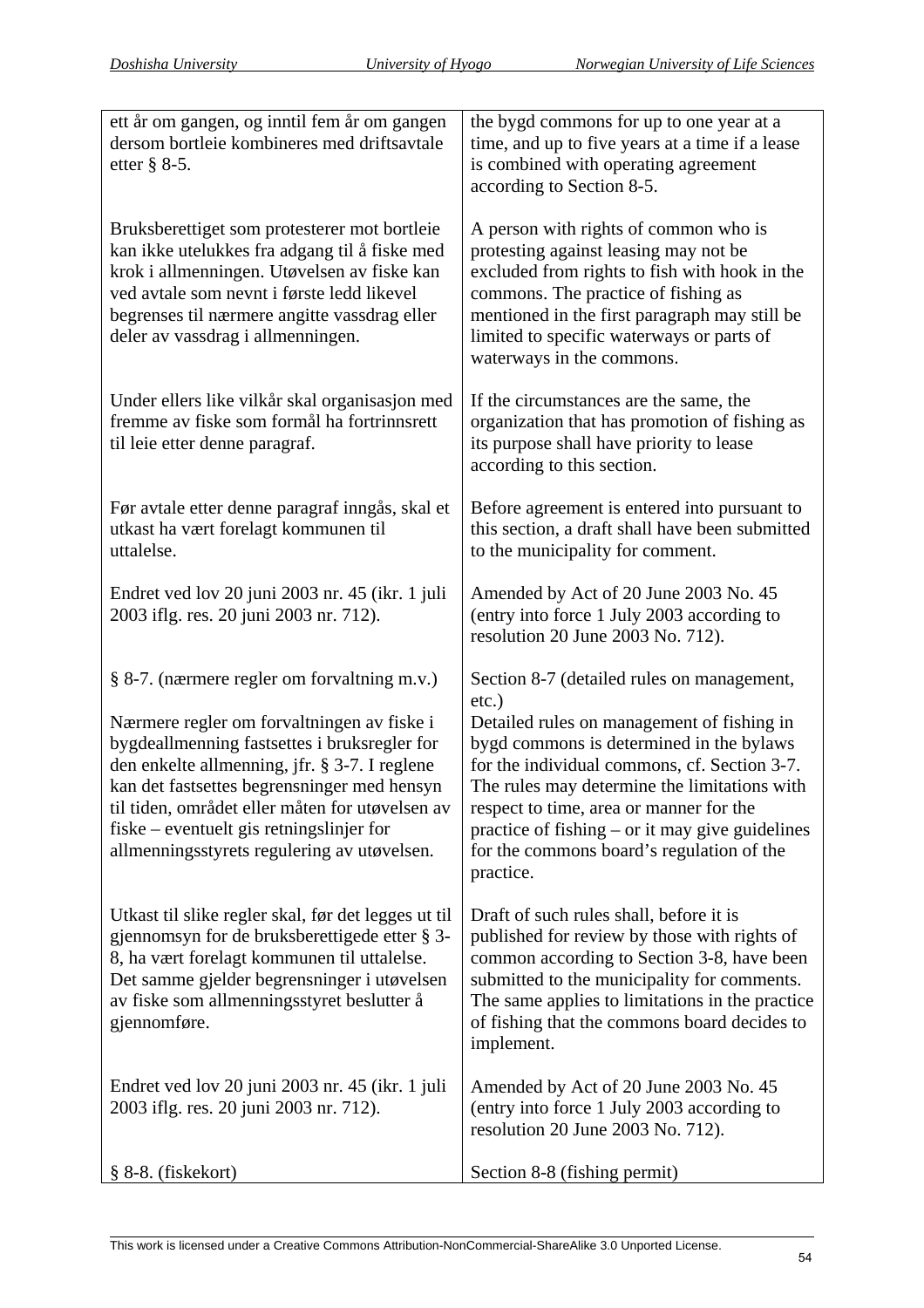| Enhver som vil utøve fiske i<br>bygdeallmenning skal løse fiskekort.<br>Vederlaget for fiskekort fastsettes av<br>allmenningsstyret og tilfaller<br>allmenningskassen, hvis ikke annet følger av<br>ordning etter §§ 8-4, 8-5 og 8-6. Vederlaget<br>kan settes forskjellig for dem som har<br>fiskerett etter § 8-1 og for andre. Det kan<br>også settes forskjellig vederlag for krokfiske<br>og fiske med andre redskaper, og for fiske i<br>lakseførende og ikke lakseførende vassdrag. | Anyone who wants fish in the bygd commons<br>shall obtain a fishing permit. The fee for<br>permits is determined by the commons board<br>and is paid into the commons account, to the<br>extent not otherwise provided by the<br>arrangement according to Sections 8-4, 8-5<br>and 8-6. The fee for permits may be different<br>for those who have fishing rights according to<br>Section 8-1 and for others. Different fees may<br>also be set for fishing with hook and for other<br>equipment, and for fishing in waterways with<br>anadromous and non-anadromous fish. |
|--------------------------------------------------------------------------------------------------------------------------------------------------------------------------------------------------------------------------------------------------------------------------------------------------------------------------------------------------------------------------------------------------------------------------------------------------------------------------------------------|----------------------------------------------------------------------------------------------------------------------------------------------------------------------------------------------------------------------------------------------------------------------------------------------------------------------------------------------------------------------------------------------------------------------------------------------------------------------------------------------------------------------------------------------------------------------------|
| Kapittel 9. Avsluttende bestemmelser.                                                                                                                                                                                                                                                                                                                                                                                                                                                      | <b>Chapter 9 Final provisions</b>                                                                                                                                                                                                                                                                                                                                                                                                                                                                                                                                          |
| $§ 9-1.$ (forskrifter)<br>Departementet kan fastsette nærmere<br>forskrifter til gjennomføring av denne lov.                                                                                                                                                                                                                                                                                                                                                                               | Section 9-1 (regulations)<br>The Ministry may establish specific<br>regulations for the implementation of this<br>Act.                                                                                                                                                                                                                                                                                                                                                                                                                                                     |
| § 9-2. (departementets<br>godkjennelsesmyndighet og avgjørelser)<br>Avgjørelser truffet av departementet i<br>medhold av denne lovs bestemmelser kan<br>ikke påklages.                                                                                                                                                                                                                                                                                                                     | Section 9-2 (the Ministry's approval authority<br>and decisions)<br>Decisions taken by the Ministry pursuant to<br>the provisions of this Act cannot be appealed.                                                                                                                                                                                                                                                                                                                                                                                                          |
| § 9-3. (straff og påtale)<br>Overtredelse av bestemmelsene i denne lov,<br>av bruksregler godkjent av departementet,<br>eller av påbud eller forbud gitt av<br>departementet eller av allmenningsstyret med<br>hjemmel i denne lov, straffes med bøter.                                                                                                                                                                                                                                    | Section 9-3 (penalties and prosecution)<br>Violations of the provisions of this Act,<br>bylaws approved by the Ministry, or by<br>orders or prohibitions issued by the Ministry<br>or by the commons board pursuant to this<br>Act, are punishable by fine.                                                                                                                                                                                                                                                                                                                |
| Både departementet og allmenningsstyret er<br>påtaleberettiget.                                                                                                                                                                                                                                                                                                                                                                                                                            | Both the Ministry and the commons board are<br>entitled to prosecute.                                                                                                                                                                                                                                                                                                                                                                                                                                                                                                      |
| Endres ved lov 20 mai 2005 nr. 28 (ikr. fra<br>den tid som fastsettes ved lov) som endret<br>ved lov 19 juni 2009 nr. 74.                                                                                                                                                                                                                                                                                                                                                                  | Is amended by Act of 20 May 2005 No. 28<br>(entry into force from the time determined by<br>act) as amended by Act of 19 June 2009 No.<br>74.                                                                                                                                                                                                                                                                                                                                                                                                                              |
| § 9-4. (ikrafttredelse)<br>Loven trer i kraft fra den tid Kongen<br>bestemmer.                                                                                                                                                                                                                                                                                                                                                                                                             | Section 9-4 (entry into force)<br>The Act comes into force on the date decided<br>by the King.                                                                                                                                                                                                                                                                                                                                                                                                                                                                             |
| Fra 1 jan 1993 iflg. res. 13 nov 1992 nr. 795.                                                                                                                                                                                                                                                                                                                                                                                                                                             | From 1 January 1993 according to resolution<br>13 November 1992 No. 795.                                                                                                                                                                                                                                                                                                                                                                                                                                                                                                   |
| § 9-5. (overgangsregler)<br>Eldre bruksregler blir fortsatt gjeldende inntil                                                                                                                                                                                                                                                                                                                                                                                                               | Section 9-5 (transition rules)<br>Older bylaws are still applicable until new                                                                                                                                                                                                                                                                                                                                                                                                                                                                                              |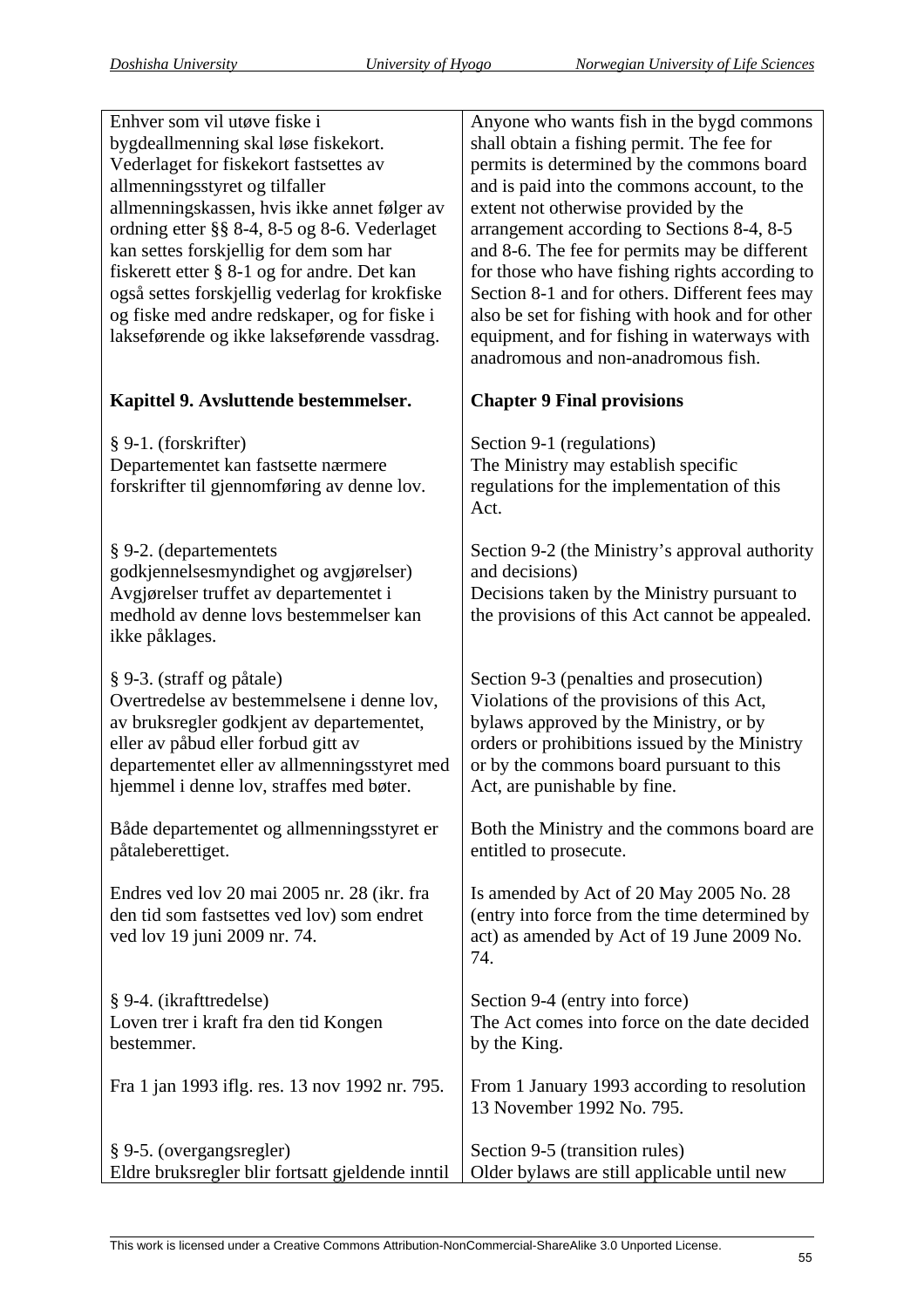| nye bruksregler er kunngjort og trådt i kraft<br>overensstemmende med § 3-9 første ledd.<br>Innen fem år etter lovens ikrafttredelse skal<br>det enkelte allmenningsstyre ha utarbeidet et<br>utkast til nye bruksregler for allmenningen. | by laws are promulgated and entered into<br>force in accordance with Section 3-9 first<br>paragraph. Within five years of the Act's<br>entry into force, every commons board shall<br>have prepared a draft for new bylaws for the<br>commons. |
|--------------------------------------------------------------------------------------------------------------------------------------------------------------------------------------------------------------------------------------------|------------------------------------------------------------------------------------------------------------------------------------------------------------------------------------------------------------------------------------------------|
| Departementet kan for øvrig fastsette                                                                                                                                                                                                      | The Ministry may also provide further                                                                                                                                                                                                          |
| nærmere overgangsbestemmelser i                                                                                                                                                                                                            | transitional provisions in connection with the                                                                                                                                                                                                 |
| forbindelse med lovens ikrafttredelse.                                                                                                                                                                                                     | Act's entry into force.                                                                                                                                                                                                                        |

Endnotes

<u>in de la componenta de la componenta de la componenta de la componenta de la componenta de la componenta de la</u><br>Estado de la componenta de la componenta de la componenta de la componenta de la componenta de la componenta <sup>i</sup> "bygd" is translated as community. In Norwegian the word signifies a particular type of rural community. In most cases it will refer to a predominantly small-scale agricultural community with an identity tied to landscape features.

"*bygdeallmenninger*" (singular *bygdeallmenning*) is here translated as bygd commons. They are community-owned commons (as opposed to state-owned) where farmers living in a "*bygd*" have certain use rights (profits) tied to their cadastral farm units (rights of common appendant) such as fishing, grazing, logging, etc. The rights of common are held jointly by the commoners. By definition in a "bygd commons" between 50 and 100 percent of the commoners hold the land of the commons in common. This definition was introduced by acts from 1857 and 1863. Even though the word "*bygdeallmenning*" (bygd commons) was used for a long time before that, it is today reasonable to say that bygd commons is nothing else than exactly what the Act on bygd commons declares (see the Act on bygd commons). Benefits from a bygd commons, like those from a stat commons, go to the farm, to the house, etc; not to the farmer or to any other person except as holder of a farm with rights of common appendant. ii **A right "appendant**" to an agricultural holding is inalienable and established by prescription and not by any grant. It means in this case

that the rights of common, including the fraction of the ground, are inalienably attached to a cadastral farm unit.

iii "*særlig hjemmel*" (special authority) - rights and duties based on rules enacted elsewhere.

<sup>iv</sup> Norsk Lysingsbald is the official gazette (or public journal) for Norway. Publication here may be set as a condition for official documentation to come into force.

v "*føderåd*" – a provision made for a retiring farmer on handing over the farm to his or her heir or successor. The farmer is still allowed to live on the farm, but in another building than the main house.

vi "seter" is most commonly used about one house or a collection of houses traditionally used as a kind of summer dairy farm in the high mountains or at least a considerable distance from the ordinary farm houses. Many farmers from the lowlands could locate their summer farm houses together in the same "seter" and put their animals to pasture in a joint herd. A right to *seter* implies the right to put up a suitable house and use it in connection with taking care of the animals. This implies the right to put animals to pasture. Thus "seterrett" (right to seter) is both the right to pasture and to put up a mountain pasture house.

vii *Skjøn* (or *skjønn*) is translated as **appraisement** or **appraisal.** In Black's Law Dictionary appraisal is "a valuation or an estimation of value of property by disinterested persons of suitable qualifications". The same dictionary defines appraisement as "A just and true valuation of property. A valuation set upon property under judicial or legislative authority". In Norway *skjøn* refers primarily to the procedures defined in the Act on appraisal procedures ("*Lov om skjønnsprosess*"). The appraisal is done by a special local court ("*skjønnsrett*"). It may be judicial if headed by a professional judge, or lay if done by a local sheriff ("lensmannsskjøn"). The objective is primarily to get a just decision taking due consideration of all values and interests involved in a disagreement.

<sup>viii</sup> "Oter" is the name of a special gear for fly-fishing.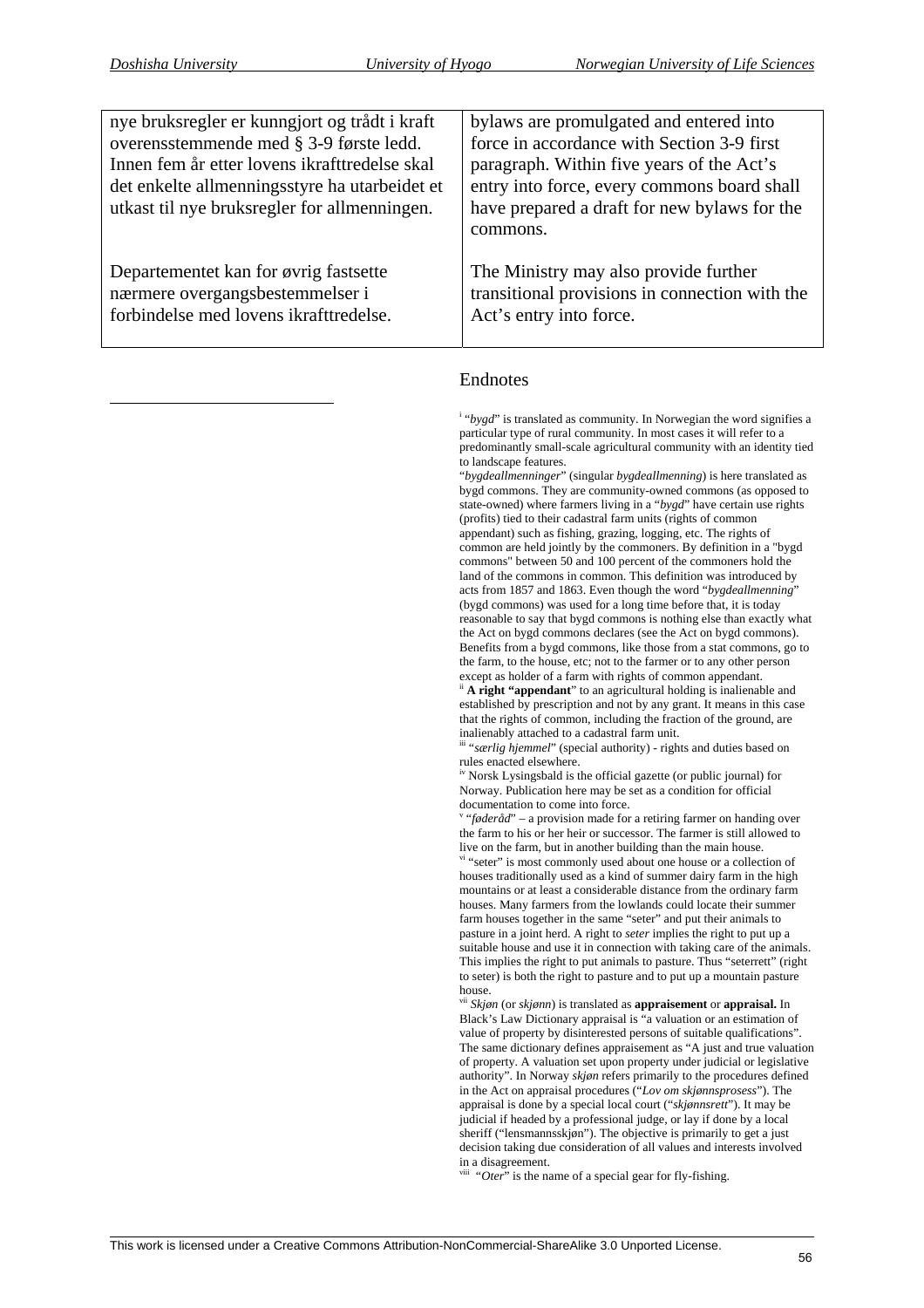| TABLE 3 The Norwegian Act on Forestry etc. in the State Commons (LOV 1992-06-19) |  |
|----------------------------------------------------------------------------------|--|
| No $60$ )                                                                        |  |

| LOV 1992-06-19 nr 60                            | LOV 1992-06-19 No 60                            |
|-------------------------------------------------|-------------------------------------------------|
| Lov om skogsdrift m.v. i statsallmenningene.    | Act on Forestry etc. in the State Commons       |
| DATO: 1992-06-19                                | DATE: 1992-06-19                                |
| PUBLISERT: I Nr. 12                             | PUBLISHED: In No 12                             |
| IKRAFTTREDELSE: 1993-01-01                      | <b>ENTRY INTO FORCE: 1993-01-01</b>             |
| SIST-ENDRET: LOV-2007-06-29-81 fra              | LAST CHANGED: LOV-2007-06-29-81                 |
| 2008-01-01                                      | from 2008-01-01                                 |
| SIST-ENDRET: LOV-2005-05-27-31 fra              | LAST CHANGED: LOV-2005-05-27-31                 |
|                                                 |                                                 |
| 2006-01-01                                      | from 2006-01-01                                 |
| Databasen sist oppdatert 3. mars 2011           | The data base last updated 3. March 2011        |
| http://www.lovdata.no/all/index.html            | http://www.lovdata.no/all/index.html            |
|                                                 | (Norwegian source)                              |
| Lov om skogsdrift m.v. i                        | Act on Forestry etc. in the State Commons       |
| statsallmenningene.                             |                                                 |
| Jf. lov 6 juni 1975 nr. 31 og lov 27 mai 2005   | Cf. Act of 6 June 1975 No. 31 and Act of 27     |
| nr. 31.                                         | May 2005 No. 31.                                |
|                                                 |                                                 |
| Kapittel 1. Forvaltning og administrasjon.      | <b>Chapter 1 Management and</b>                 |
|                                                 | administration                                  |
| § 1-1. (Statens skogforvaltning)                | Section 1-1 (State forestry management)         |
| Skogsdriften i statsallmenninger forvaltes av   | Forest operations in the state commons are      |
| Statens skogforvaltning i samråd med            | managed by the state forestry management in     |
| allmenningsstyret etter retningslinjer gitt av  | consultation with the commons board             |
| departementet, og slik som bestemt i § 1-3.     | according to guidelines issued by the           |
|                                                 |                                                 |
|                                                 | Ministry, and as provided for in Section 1-3.   |
| § 1-2. (allmenningsstyret)                      | Section 1-2 (the commons board)                 |
| For statsallmenninger hvor virkesrett ligger    | For state commons where estovers are            |
| til jordbrukseiendommer, jfr. kapittel 2, skal  | attached to agricultural holdings, cf. Chapter  |
| det være et allmenningsstyre, med mindre        | 2, there shall be a commons board, unless the   |
| departementet på anmodning fra et flertall av   | Ministry at the request of a majority of those  |
| de virkesberettigede har bestemt noe annet.     | with estovers have decided otherwise.           |
|                                                 |                                                 |
| Allmenningsstyret skal bestå av fra tre til syv | The commons board shall consist of from         |
| medlemmer. Antallet styremedlemmer og           | three to seven members. The number of board     |
| varamedlemmer fastsettes i bruksregler for      | members and alternate members shall be          |
| den enkelte allmenning, jfr. § 2-17.            | determined in bylaws for the individual         |
| Allmenningsstyret er beslutningsdyktig når      | commons, cf. Section 2-17. The commons          |
| flertallet av medlemmene møter.                 | board form a quorum when the majority of        |
|                                                 | the members meet. Commons board with            |
| Allmenningsstyre med tre medlemmer er           |                                                 |
| likevel bare beslutningsdyktig når alle         | three members is still only a quorum when all   |
| medlemmene møter. Ved likt stemmetall gjør      | members are present. If the voting is tied, the |
| lederens stemme utslaget.                       | chair's vote is decisive.                       |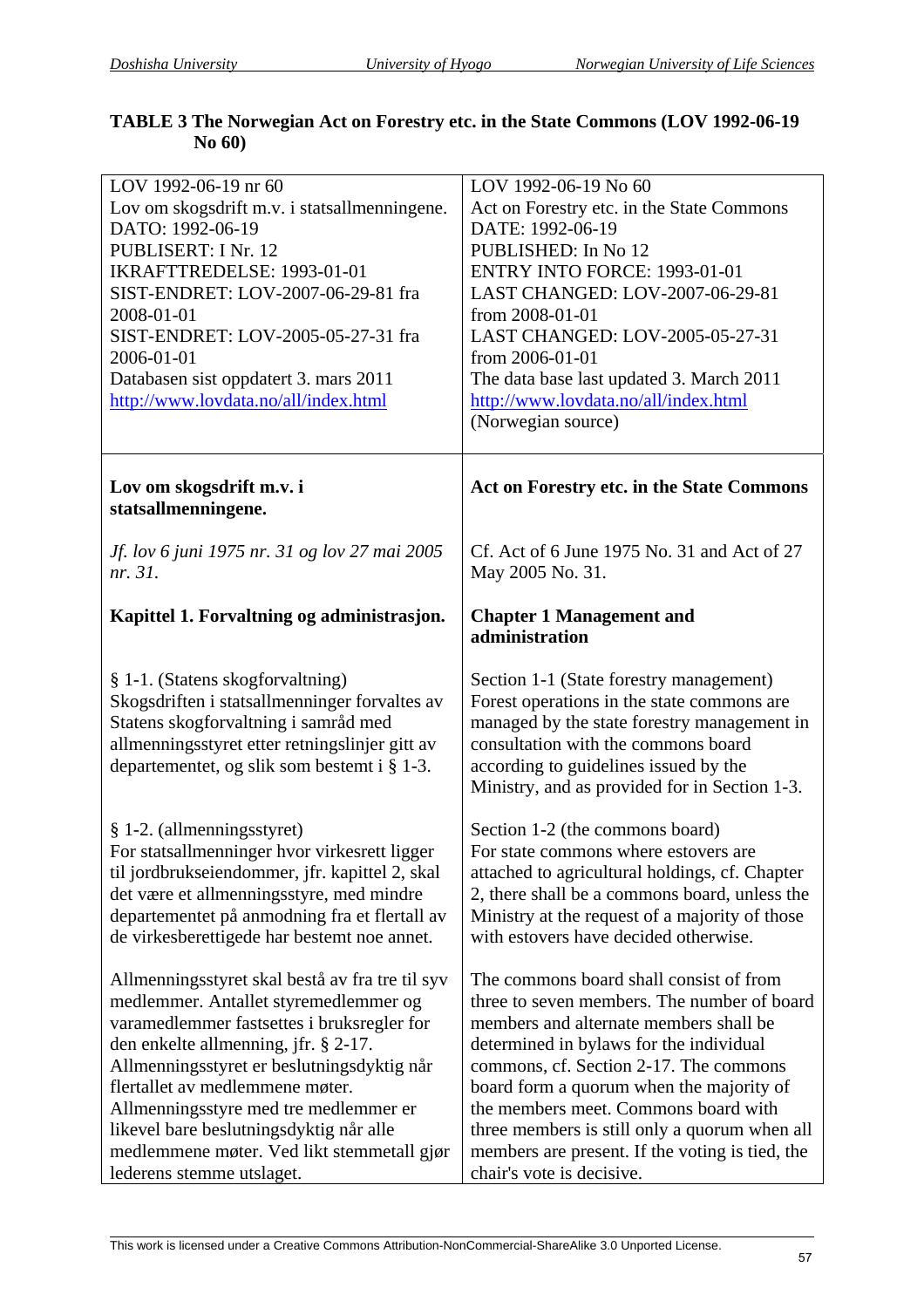| Allmenningsstyre velges etter bestemmelsene                                                                                                                                                                  | The commons board is elected under the                                                                                                                                                                                                                           |
|--------------------------------------------------------------------------------------------------------------------------------------------------------------------------------------------------------------|------------------------------------------------------------------------------------------------------------------------------------------------------------------------------------------------------------------------------------------------------------------|
| i kapittel 3. Styret velger selv leder og                                                                                                                                                                    | provisions in Chapter 3. The board elects its                                                                                                                                                                                                                    |
| nestleder for to år om gangen. Godtgjørelse                                                                                                                                                                  | own chair and vice chair for two years at a                                                                                                                                                                                                                      |
| til medlemmene utredes av                                                                                                                                                                                    | time. Remuneration to the members is paid                                                                                                                                                                                                                        |
| allmenningskassen.                                                                                                                                                                                           | from the commons accounts.                                                                                                                                                                                                                                       |
| Det skal føres møtebok for                                                                                                                                                                                   | A meeting book shall be maintained for the                                                                                                                                                                                                                       |
| allmenningsstyrets møter. Møteboken skal                                                                                                                                                                     | meetings of the commons board. The meeting                                                                                                                                                                                                                       |
| oppbevares på betryggende måte.                                                                                                                                                                              | book should be kept in a safe place.                                                                                                                                                                                                                             |
| § 1-3. (allmenningsstyrets oppgaver og                                                                                                                                                                       | Section 1-3 (the commons board's duties and                                                                                                                                                                                                                      |
| myndighet)                                                                                                                                                                                                   | authority)                                                                                                                                                                                                                                                       |
| Allmenningsstyret representerer de                                                                                                                                                                           | The commons board represents those with                                                                                                                                                                                                                          |
| virkesberettigede i allmenningen, og har til                                                                                                                                                                 | estovers rights in the commons, and has the                                                                                                                                                                                                                      |
| oppgave å ivareta deres felles interesser.                                                                                                                                                                   | task to safeguard their collective interests.                                                                                                                                                                                                                    |
| Styret skal avgi uttalelser om spørsmål som                                                                                                                                                                  | The board shall give its opinion on matters                                                                                                                                                                                                                      |
| etter denne lov eller andre lover skal                                                                                                                                                                       | which, according to this Act or other acts,                                                                                                                                                                                                                      |
| forelegges det til uttalelse, eller som blir                                                                                                                                                                 | shall be presented to it for its opinion, or                                                                                                                                                                                                                     |
| forelagt det av departementet eller Statens                                                                                                                                                                  | which is referred to it by the Ministry or the                                                                                                                                                                                                                   |
| skogforvaltning. <sup>1</sup> Styret har rett til å få uttale                                                                                                                                                | state's forestry management <sup>1</sup> . The board has                                                                                                                                                                                                         |
| seg i spørsmål av betydning for virkesretten i                                                                                                                                                               | the right to be heard on issues of importance                                                                                                                                                                                                                    |
| allmenningen, og til selv å ta opp slike                                                                                                                                                                     | for estovers in the commons, and even to                                                                                                                                                                                                                         |
| spørsmål.                                                                                                                                                                                                    | raise such questions on their own initiative.                                                                                                                                                                                                                    |
| Allmenningsstyret har innen rammen av lov                                                                                                                                                                    | The commons board has within the                                                                                                                                                                                                                                 |
| og bruksregler alminnelig myndighet til å                                                                                                                                                                    | framework of law and bylaws general                                                                                                                                                                                                                              |
| avgjøre spørsmål på vegne av de                                                                                                                                                                              | authority to decide questions on behalf of                                                                                                                                                                                                                       |
| virkesberettigede og med bindende virkning                                                                                                                                                                   | those with estovers rights and with binding                                                                                                                                                                                                                      |
| for disse.                                                                                                                                                                                                   | effect for them.                                                                                                                                                                                                                                                 |
| Allmenningsstyrets avgjørelser kan ikke                                                                                                                                                                      | Decisions of the commons board cannot be                                                                                                                                                                                                                         |
| påklages.                                                                                                                                                                                                    | appealed.                                                                                                                                                                                                                                                        |
| Statskog.                                                                                                                                                                                                    | $1$ Statskog. <sup>1</sup>                                                                                                                                                                                                                                       |
| § 1-4. (allmenningskasse, allmenningsfond,<br>regnskap)<br>Avgift etter § 2-8 annet ledd går inn i en<br>allmenningskasse som disponeres av<br>allmenningsstyret og som dette besørger ført<br>regnskap for. | Section 1-4 (commons accounts, commons<br>funds, accounting)<br>Fees according to Section 2-8 second<br>paragraph are paid into a commons account<br>that is at the disposal of the commons board<br>and the commons board is responsible for the<br>accounting. |
| Allmenningens øvrige inntekter knyttet til                                                                                                                                                                   | The commons' other income related to                                                                                                                                                                                                                             |
| skogsdriften går inn i et allmenningsfond som                                                                                                                                                                | forestry operations goes into a common fund                                                                                                                                                                                                                      |
| disponeres av allmenningsstyret og                                                                                                                                                                           | managed by the commons board and the                                                                                                                                                                                                                             |
| skogforvaltningen i fellesskap, etter                                                                                                                                                                        | forestry management jointly, according to                                                                                                                                                                                                                        |
| departementets nærmere bestemmelse.                                                                                                                                                                          | further provisions given by the Ministry.                                                                                                                                                                                                                        |
| Skogforvaltningen fører regnskap for fondet.                                                                                                                                                                 | Forestry management will maintain accounts                                                                                                                                                                                                                       |
| Utskrift av regnskapet skal hvert år meddeles                                                                                                                                                                | for the fund. Printouts of the accounts shall                                                                                                                                                                                                                    |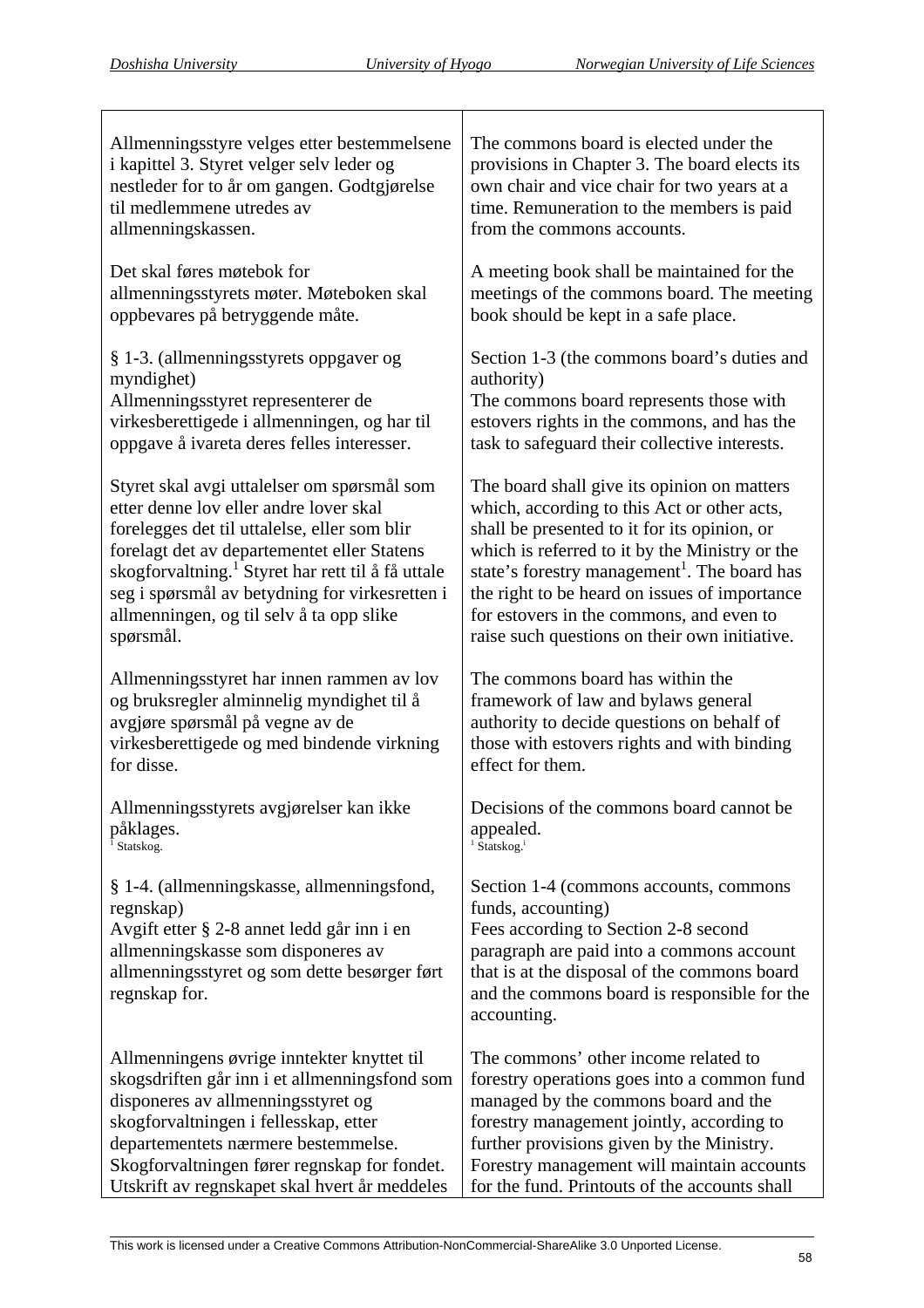| allmenningsstyret så snart regnskapet er                                                                                                                                                                                                                                                                                                                                                             | be announced annually to the commons board                                                                                                                                                                                                                                                                                                                                                                                                                                                                      |
|------------------------------------------------------------------------------------------------------------------------------------------------------------------------------------------------------------------------------------------------------------------------------------------------------------------------------------------------------------------------------------------------------|-----------------------------------------------------------------------------------------------------------------------------------------------------------------------------------------------------------------------------------------------------------------------------------------------------------------------------------------------------------------------------------------------------------------------------------------------------------------------------------------------------------------|
| fastsatt.                                                                                                                                                                                                                                                                                                                                                                                            | as soon as the accounts have been finalized.                                                                                                                                                                                                                                                                                                                                                                                                                                                                    |
| Departementet kan bestemme at det for en                                                                                                                                                                                                                                                                                                                                                             | The Ministry may decide that a commons                                                                                                                                                                                                                                                                                                                                                                                                                                                                          |
| allmenning ikke skal være allmenningsfond.                                                                                                                                                                                                                                                                                                                                                           | shall not have a common fund. When such                                                                                                                                                                                                                                                                                                                                                                                                                                                                         |
| Når slik bestemmelse er truffet, er staten                                                                                                                                                                                                                                                                                                                                                           | determination is made, the state is obligated                                                                                                                                                                                                                                                                                                                                                                                                                                                                   |
| forpliktet til å sørge for at de                                                                                                                                                                                                                                                                                                                                                                     | to ensure that those with estovers rights' need                                                                                                                                                                                                                                                                                                                                                                                                                                                                 |
| virkesberettigedes behov for trevirke blir                                                                                                                                                                                                                                                                                                                                                           | for wood will be covered completely at all                                                                                                                                                                                                                                                                                                                                                                                                                                                                      |
| dekket helt ut til enhver tid.                                                                                                                                                                                                                                                                                                                                                                       | times.                                                                                                                                                                                                                                                                                                                                                                                                                                                                                                          |
| Endret ved lov 17 juli 1998 nr. 56 (ikr. 1 jan                                                                                                                                                                                                                                                                                                                                                       | Amended by Act of 17 July 1998 No. 56                                                                                                                                                                                                                                                                                                                                                                                                                                                                           |
| 1999).                                                                                                                                                                                                                                                                                                                                                                                               | (entered into force 1 January 1999).                                                                                                                                                                                                                                                                                                                                                                                                                                                                            |
| $§ 1-5.$ (årsmøte)<br>Årsmøte skal holdes av de virkesberettigede<br>hvert år innen utgangen av april måned. Det<br>kan likevel bestemmes i bruksreglene at<br>årsmøte bare skal avholdes hvert annet år i<br>forbindelse med valg av allmenningsstyre.<br>Årsmøtet skal kunngjøres på betryggende<br>måte med minst tre ukers varsel.                                                               | Section 1-5 (annual meeting)<br>The annual meeting is held by those with<br>estovers rights each year before the end of<br>April. It may still be determined in the<br>bylaws that the annual meeting shall be held<br>only every two years in connection with the<br>election of the commons board. The annual<br>meeting shall be announced in a satisfactory<br>manner with at least three weeks' notice.                                                                                                    |
| Allmenningsstyrets årsmelding og regnskap<br>skal, sammen med sakliste for årsmøtet og<br>eventuelt valgkomiteens forslag til<br>styremedlemmer og varamedlemmer, jfr. § 3-<br>7, legges ut til gjennomsyn for de<br>virkesberettigede senest tre uker før årsmøtet<br>holdes og med kunngjøring om utleggelsen.<br>Departementet har rett til å la seg<br>representere på årsmøtet uten stemmerett. | The commons board's annual report and<br>accounting report, together with the agenda<br>for the annual meeting and possibly the<br>election committee's nomination for board<br>members and alternates, cf. Section 3-7, shall<br>be made available for review by those with<br>estovers rights no less than three weeks<br>before the annual meeting is held and with<br>the announcement of its availability. The<br>Ministry has the right to be represented at the<br>annual meeting without voting rights. |
| Årsmøtet ledes av en møteleder som velges                                                                                                                                                                                                                                                                                                                                                            | The annual meeting is led by a chair elected                                                                                                                                                                                                                                                                                                                                                                                                                                                                    |
| av årsmøtet. Møtet er lukket, med mindre det                                                                                                                                                                                                                                                                                                                                                         | at the annual meeting. The meeting is closed,                                                                                                                                                                                                                                                                                                                                                                                                                                                                   |
| selv bestemmer noe annet.                                                                                                                                                                                                                                                                                                                                                                            | unless it itself decides otherwise.                                                                                                                                                                                                                                                                                                                                                                                                                                                                             |
| For årsmøteforhandlingene og<br>allmenningsstyrevalget skal det føres en<br>protokoll, som oppleses ved møtets slutt og<br>undertegnes av to dertil valgte møtedeltagere.                                                                                                                                                                                                                            | The annual meeting proceedings and<br>commons board elections shall be reflected in<br>the minutes, which is read out at the end of<br>the meeting and signed by two of the<br>participants of the meeting selected for this<br>purpose.                                                                                                                                                                                                                                                                        |
| § 1-6. (årsmøtets saker og myndighet)<br>Årsmøtet skal:<br>1. Avgi uttalelse til allmenningsstyrets                                                                                                                                                                                                                                                                                                  | Section 1-6 (the annual meetings' issues and<br>power)<br>The annual meeting shall:<br>1. Give a statement to the commons board's                                                                                                                                                                                                                                                                                                                                                                               |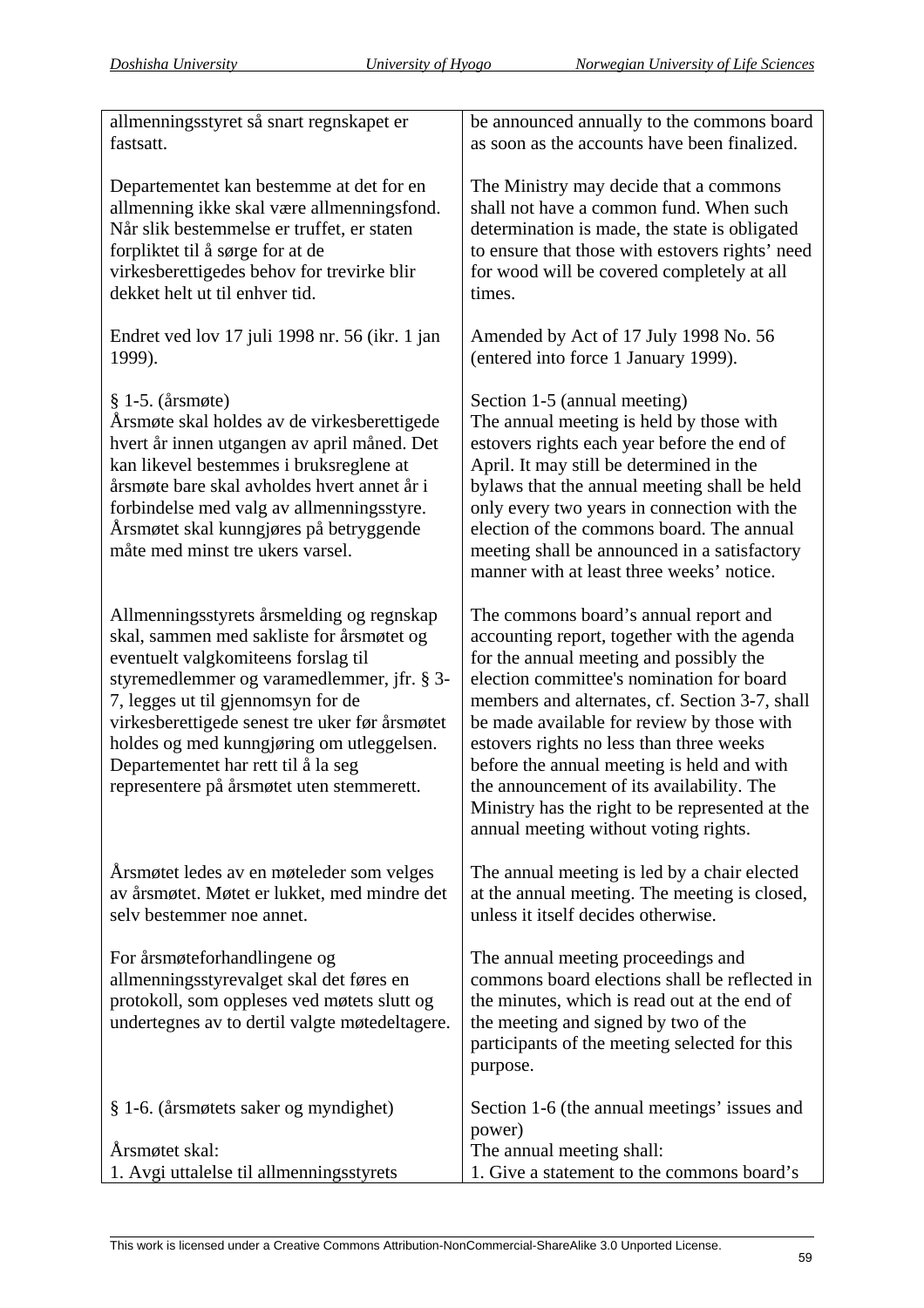| årsmelding og til regnskapene for                                                   |                                                                                       |
|-------------------------------------------------------------------------------------|---------------------------------------------------------------------------------------|
|                                                                                     | annual report and to the accounts of the                                              |
| allmenningsfondet og for allmenningskassen,                                         | commons fund and for the common accounts,                                             |
| jfr. § 1-4, og eventuelt treffe bestemmelse om                                      | cf. Section 1-4, and possibly make provision                                          |
| revisjon av regnskapet for                                                          | for the audit of financial statements for the                                         |
| allmenningskassen.                                                                  | commons accounts.                                                                     |
| 2. Velge allmenningsstyre og valgkomité                                             | 2. Elect the commons board and election                                               |
| etter bestemmelsene i kapittel 3.                                                   | committee according to the provisions in<br>Chapter 3.                                |
| 3. Fastsette godtgjørelse for medlemmene av<br>allmenningsstyret.                   | 3. Determine the remuneration for members<br>of the commons board.                    |
| 4. Avgi uttalelse i saker som noen med                                              | 4. Give its opinion in cases where someone                                            |
| møterett ved skriftlig henvendelse til                                              | with the right to attend meetings has                                                 |
| allmenningsstyret senest én uke før årsmøtet                                        | demanded through a written request to the                                             |
| holdes, har krevd behandlet.                                                        | commons board made no later than one week                                             |
|                                                                                     | before the annual meeting is held.                                                    |
| 5. Avgi uttalelse i andre saker som                                                 | 5. Give its opinion on other issues presented                                         |
| fremlegges av allmenningsstyret.                                                    | by the commons board.                                                                 |
| Årsmøtet har ingen beslutningsmyndighet i                                           | The annual meeting has no decision-making                                             |
| andre saker enn valg av allmenningsstyre og                                         | authority in cases other than election of                                             |
| valgkomité og fastsettelse av godtgjørelse for                                      | commons board and election committee and                                              |
| allmenningsstyrets medlemmer og eventuelt å                                         | the remuneration of the commons board's                                               |
| treffe bestemmelser om revisjon av                                                  | members and possibly to make provisions for                                           |
| regnskapet for allmenningskassen. Uttalelser                                        | audit of accounts for the commons accounts.                                           |
| fra årsmøtet er veiledende og binder ikke                                           | Statements from the annual meeting are                                                |
|                                                                                     |                                                                                       |
|                                                                                     |                                                                                       |
| allmenningsstyret.                                                                  | indicative and do not bind the commons<br>board.                                      |
| Kapittel 2. Virkesrett.                                                             | <b>Chapter 2 Estovers</b>                                                             |
|                                                                                     |                                                                                       |
| § 2-1. (vilkår for virkesrett)                                                      | Section 2-1 (conditions for estovers)                                                 |
| Rett til trevirke (virkesrett) i statsallmenning                                    | The right to take wood (estovers) in state                                            |
| ligger til jordbrukseiendommer innen det                                            | commons belong to agricultural holdings                                               |
| bygdelag som fra gammel tid har utøvd                                               | located within the community which from                                               |
| virkesrett i allmenningen.                                                          | ancient times have exercised estovers in the                                          |
|                                                                                     | commons.                                                                              |
| Med jordbrukseiendommer forstås                                                     | With agricultural holdings is meant holdings                                          |
| eiendommer som etter dyrket areal,                                                  | that according to cultivated area, location,                                          |
| beliggenhet, bebyggelse og bruk har karakter                                        | buildings and use have a character of                                                 |
| av jordbruk. For bureisingsbruk stilles ikke                                        | agriculture. For new farms [on land in the                                            |
| krav om eksisterende bebyggelse.                                                    | outfields], no requirement is set concerning                                          |
|                                                                                     | existing buildings.                                                                   |
|                                                                                     |                                                                                       |
| § 2-2. (virkes rettens in nhold)                                                    | Section 2-2 (content of estovers)                                                     |
| Eier av eiendom med tilliggende virkesrett                                          | The owner of a holding with estovers                                                  |
| kan bare utøve retten til dekning av                                                | appendant <sup>ii</sup> may only exercise the right to the                            |
| eiendommens behov ved jordbruksmessig<br>drift. Retten skal kunne utøves på en måte | extent necessary to cover needs of the<br>holding for agriculture-related operations. |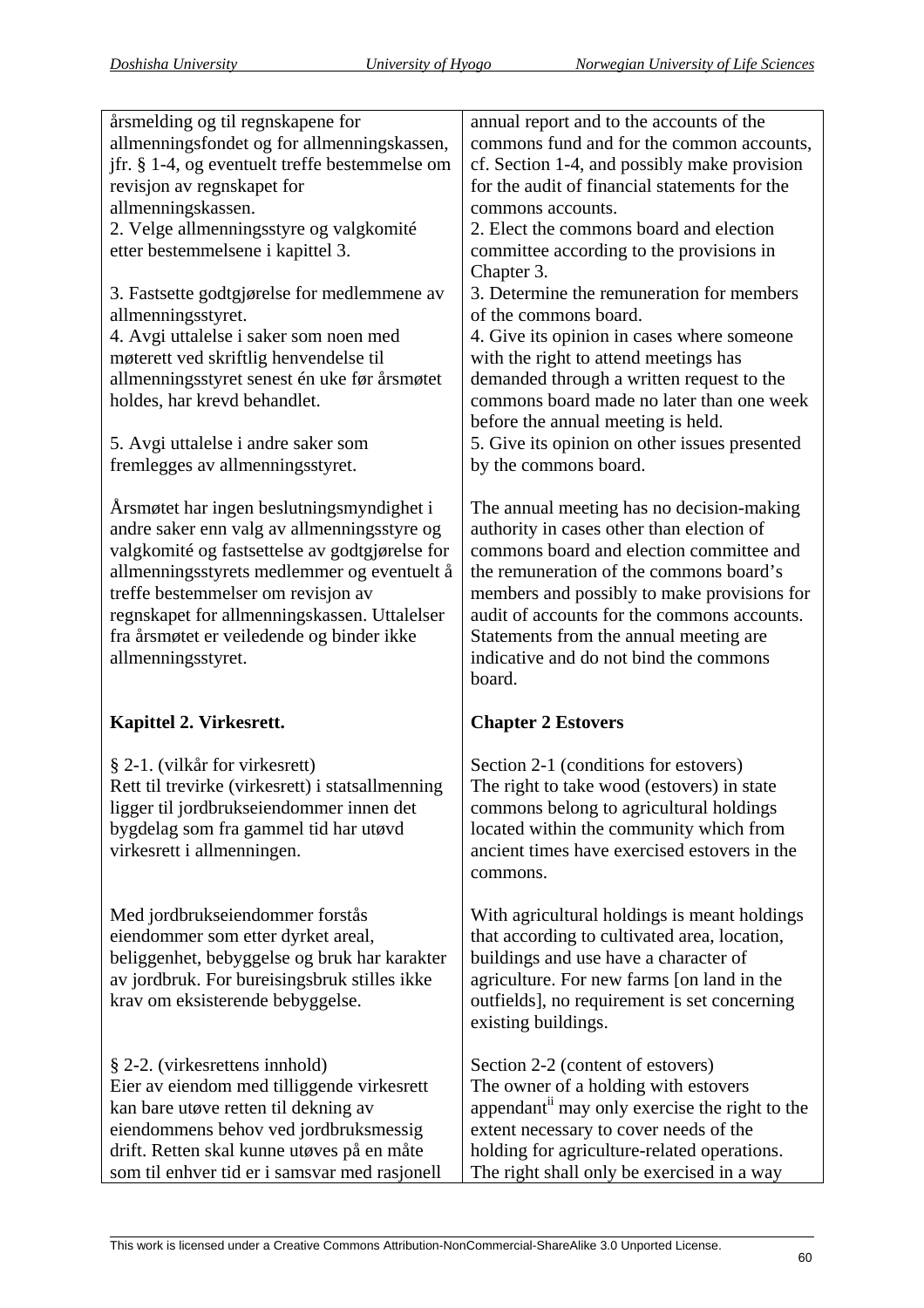| bruk, og som er naturlig etter tiden og<br>forholdene.                                                                                                                                                                                                                                                                                        | that, at any time, is in accordance with<br>rational use, and which is natural according to<br>the time and the conditions.                                                                                                                                                                                                                                                                      |
|-----------------------------------------------------------------------------------------------------------------------------------------------------------------------------------------------------------------------------------------------------------------------------------------------------------------------------------------------|--------------------------------------------------------------------------------------------------------------------------------------------------------------------------------------------------------------------------------------------------------------------------------------------------------------------------------------------------------------------------------------------------|
| Er allmenningens avkastning utilstrekkelig til<br>dekning av det samlede virkesbehov, skal det<br>foretas en forholdsmessig avkorting.                                                                                                                                                                                                        | If the commons' yields are insufficient to<br>cover the overall needs for estovers, there<br>will be a proportional reduction.                                                                                                                                                                                                                                                                   |
| § 2-3. (salg, fraskrivelse, avløsning)<br>Virkesrett i statsallmenning kan ikke ved salg<br>eller på annen måte skilles fra den<br>jordbrukseiendommen som retten tilligger.<br>Virkesretten kan heller ikke fraskrives, leies<br>bort uten i forbindelse med forpaktning av<br>den berettigede eiendom, eller kreves avløst<br>mot vederlag. | Section 2-3 (sale, waiver, disposal)<br>Estovers in state commons cannot by sale or<br>otherwise be separated from the agricultural<br>holding in which the right is vested. The<br>estovers cannot be waived, rented out except<br>in connection with the tenancy of the eligible<br>holding, or demanded extinguished.                                                                         |
| § 2-4. (forpaktning)<br>Ved forpaktning av eiendom med tilliggende<br>virkesrett, skal det fremgå av en<br>forpaktningsavtale om forpakteren helt eller<br>delvis skal utøve bruksrett <sup>1</sup> i allmenningen.<br>Virkesretten kan ikke utøves av forpakteren<br>hvis ikke forpaktningsavtalen har minst to års<br>varighet.             | Section 2-4 (tenancy)<br>On tenancy of a holding with estovers<br>appendant, it shall be stated in a tenancy<br>agreement whether the leaseholder in whole<br>or in part shall exercise user rights [bruksrett<br>or rights of common $]$ <sup>1</sup> in the commons.<br>Estovers cannot be exercised by the<br>leaseholder unless the tenancy agreement has<br>duration of at least two years. |
| Leieforhold som ikke er forpaktning etter lov<br>av 25. juni 1965 nr. 1 om forpakting, gir ikke<br>leietakeren noen virkesrett i allmenningen.                                                                                                                                                                                                | Rental conditions that are not tenancy<br>according to the Act of 25 June 1965 No. 1<br>on tenancy, do not give the tenant any<br>estovers in the commons.                                                                                                                                                                                                                                       |
| Endret ved lov 21 des 2001 nr. 117 (ikr. 1 jan<br>2002 iflg. res. 21 des 2001 nr. 1475).<br><sup>1</sup> Dette ordet lød «virkesrett» før paragrafen ble endret.                                                                                                                                                                              | Amended by Act of 21 December 2001 No.<br>117 (entered into force 1 January 2002)<br>according to resolution 21 December 2001<br>No. 1475).<br>$1$ The word was "estovers" before this section was amended.                                                                                                                                                                                      |
| § 2-5. (virkesrettsregister, eierskifte m.v.)<br>Det skal for hver statsallmenning føres et<br>register over eiendommer med tilliggende<br>virkesrett. Registeret skal inneholde<br>opplysninger om dyrket areal, om foretatte<br>tildelinger av ytelser fra allmenningen og<br>hvem som til enhver tid utøver virkesretten.                  | Section 2-5 (estovers register, change in<br>ownership, etc.)<br>For each state commons there will be a<br>register of holdings with estovers appendant.<br>The register shall contain information on the<br>cultivated area, about allocations of benefits<br>that were made from the commons, and who<br>at any time exercises estovers.                                                       |
| Virkesrettsregisteret er grunnlaget for<br>manntallet ved valg av allmenningsstyre, jfr.<br>kapittel 3.                                                                                                                                                                                                                                       | The estovers register is the basis for the<br>census by election of the commons board, cf.<br>Chapter 3.                                                                                                                                                                                                                                                                                         |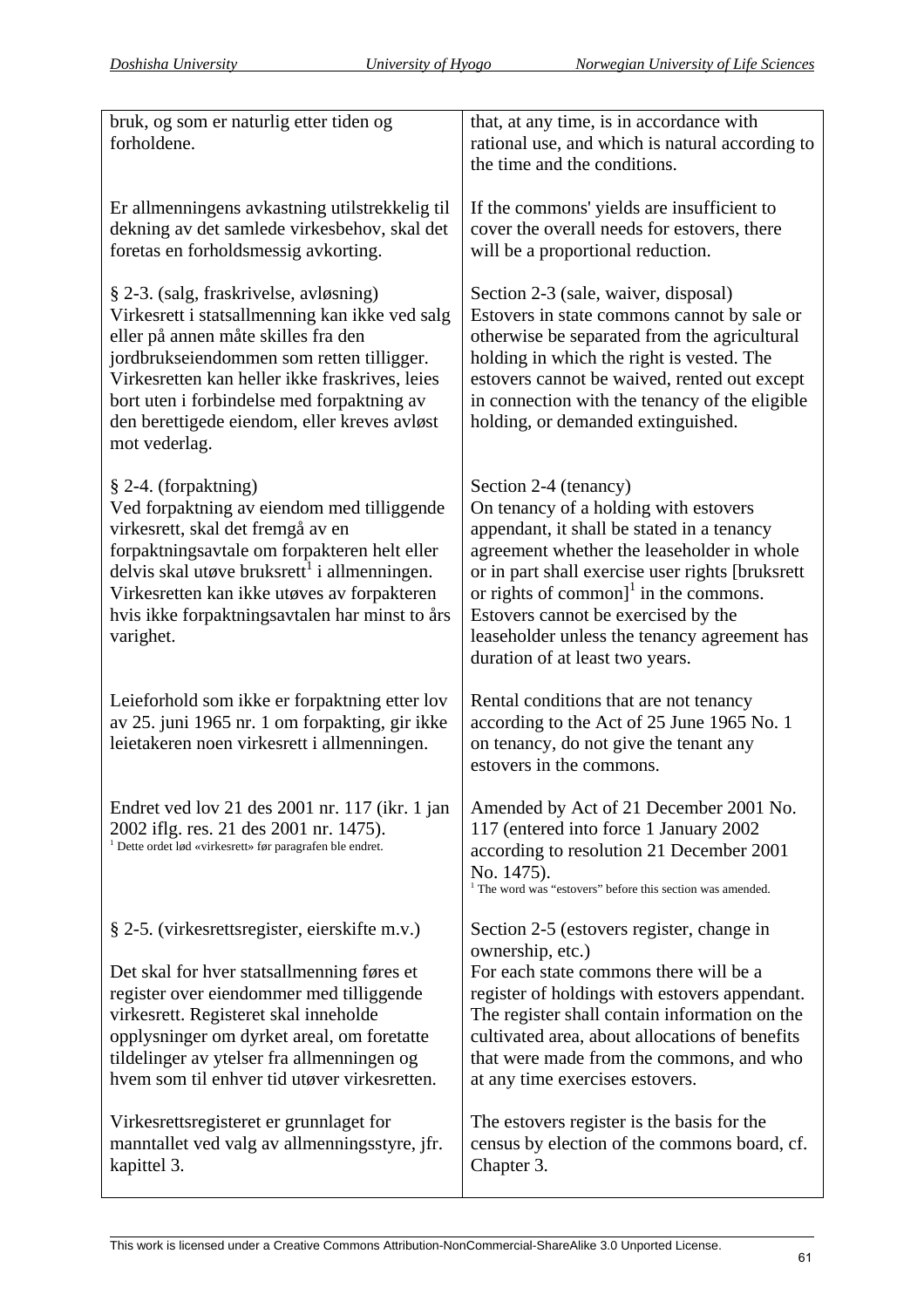| Ved eierskifte og ved andre begivenheter som                                                                                                                                                                                                                                                | If change in ownership and other events that                                                                                                                                                                                                                                                                                             |
|---------------------------------------------------------------------------------------------------------------------------------------------------------------------------------------------------------------------------------------------------------------------------------------------|------------------------------------------------------------------------------------------------------------------------------------------------------------------------------------------------------------------------------------------------------------------------------------------------------------------------------------------|
| medfører endringer med hensyn til utøvelse                                                                                                                                                                                                                                                  | result in changes with respect to the exercise                                                                                                                                                                                                                                                                                           |
| av virkesretten eller stemmerett ved                                                                                                                                                                                                                                                        | of estovers or voting rights at the commons                                                                                                                                                                                                                                                                                              |
| allmenningsstyrevalg (forpaktning,                                                                                                                                                                                                                                                          | board election (tenancy, moving, liquidation                                                                                                                                                                                                                                                                                             |
| fraflytting, avvikling eller gjenopptagelse av                                                                                                                                                                                                                                              | or resumption of agricultural operations,                                                                                                                                                                                                                                                                                                |
| jordbruksdrift, inngåelse eller oppløsning av                                                                                                                                                                                                                                               | entering into or dissolution of marriage,                                                                                                                                                                                                                                                                                                |
| ekteskap, dødsfall m.v.), skal det gis                                                                                                                                                                                                                                                      | death, etc.), notification shall be given to the                                                                                                                                                                                                                                                                                         |
| underretning til allmenningsstyret.                                                                                                                                                                                                                                                         | commons board.                                                                                                                                                                                                                                                                                                                           |
| Endret ved lov 21 des 2001 nr. 117 (ikr. 1 jan<br>2002 iflg. res. 21 des 2001 nr. 1475).                                                                                                                                                                                                    | Amended by Act of 21 December 2001 No.<br>117 (entered into force 1 January 2002<br>according to resolution 21 December 2001<br>No. 1475).                                                                                                                                                                                               |
| § 2-6. (bortfall av virkesrett)                                                                                                                                                                                                                                                             | Section 2-6 (loss of estovers)                                                                                                                                                                                                                                                                                                           |
| Virkesretten faller bort:                                                                                                                                                                                                                                                                   | <b>Estovers</b> lapse:                                                                                                                                                                                                                                                                                                                   |
| 1. Hvis jordbruksdriften på eiendommen blir                                                                                                                                                                                                                                                 | 1. If farming on the holding will be                                                                                                                                                                                                                                                                                                     |
| lagt ned, og                                                                                                                                                                                                                                                                                | terminated, and                                                                                                                                                                                                                                                                                                                          |
| a) jorden tas i bruk til annet formål, eller                                                                                                                                                                                                                                                | a) the land is used for other purposes, or                                                                                                                                                                                                                                                                                               |
| b) blir liggende nede i et sammenhengende                                                                                                                                                                                                                                                   | b) remains unused for a continuous period of                                                                                                                                                                                                                                                                                             |
| tidsrom av fem år.                                                                                                                                                                                                                                                                          | five years.                                                                                                                                                                                                                                                                                                                              |
| 2. Hvis eiendommen ved frasalg, annen                                                                                                                                                                                                                                                       | 2. If the holding through sale, other voluntary                                                                                                                                                                                                                                                                                          |
| frivillig avståelse, ekspropriasjon eller                                                                                                                                                                                                                                                   | surrender, expropriation or reassignment                                                                                                                                                                                                                                                                                                 |
| omdisponering mister sin karakter av                                                                                                                                                                                                                                                        | loses its character of agriculture according to                                                                                                                                                                                                                                                                                          |
| jordbruk etter § 2-1 annet ledd.                                                                                                                                                                                                                                                            | Section 2-1 second paragraph.                                                                                                                                                                                                                                                                                                            |
| Gjenopptas jordbruksdriften på en eiendom<br>hvor virkesretten er falt bort etter første ledd<br>nr. 1, gjelder § 2-1 tilsvarende for ny<br>virkesrett. For behandlingen av spørsmål om<br>bortfall av bruksrett gjelder § 2-21.                                                            | If farming is resumed on a holding where<br>estovers has been lost according to first<br>paragraph No. 1, Section 2-1 applies<br>accordingly to the new estovers. For<br>examining the question of loss of the usage<br>rights, Section 2-21 applies.                                                                                    |
| $\S$ 2-7. (tildeling og utvisning ved<br>enkeltpersondrift)<br>Når de virkesberettigede selv er berettiget til<br>å drive ut virke i allmenningen<br>(enkeltpersondrift), kan avvirkning bare<br>foretas etter tildeling fra allmenningsstyret og<br>utvisning fra Statens skogforvaltning. | Section 2-7 (allocation and grants<br>[utvisning] <sup>iii</sup> for individual operations)<br>When those with estovers themselves are<br>entitled to take out wood from the commons<br>(individual operation), logging can only be<br>done after allocation from the commons<br>board and grants from the state forestry<br>management. |
| I allmenninger hvor det ikke er                                                                                                                                                                                                                                                             | In commons where there is no commons                                                                                                                                                                                                                                                                                                     |
| allmenningsstyre, foretas både utvisning og                                                                                                                                                                                                                                                 | board, both grants and allocation are                                                                                                                                                                                                                                                                                                    |
| tildeling av Statens skogforvaltning.                                                                                                                                                                                                                                                       | undertaken by the state forestry management.                                                                                                                                                                                                                                                                                             |
| Virkningen av en gitt utvisning faller bort ett                                                                                                                                                                                                                                             | The effect of a given allocation lapses one                                                                                                                                                                                                                                                                                              |
| år etter at den ble gjort kjent for den                                                                                                                                                                                                                                                     | year after it was made known to those with                                                                                                                                                                                                                                                                                               |
| virkesberettigede, hvis ikke tidsfristen på                                                                                                                                                                                                                                                 | estovers, unless the deadline, because of                                                                                                                                                                                                                                                                                                |
| grunn av driftsforholdene eller av andre                                                                                                                                                                                                                                                    | operating conditions or for other special                                                                                                                                                                                                                                                                                                |
| særlige grunner blir forlenget til to år. Etter                                                                                                                                                                                                                                             | reasons, is extended to two years. After the                                                                                                                                                                                                                                                                                             |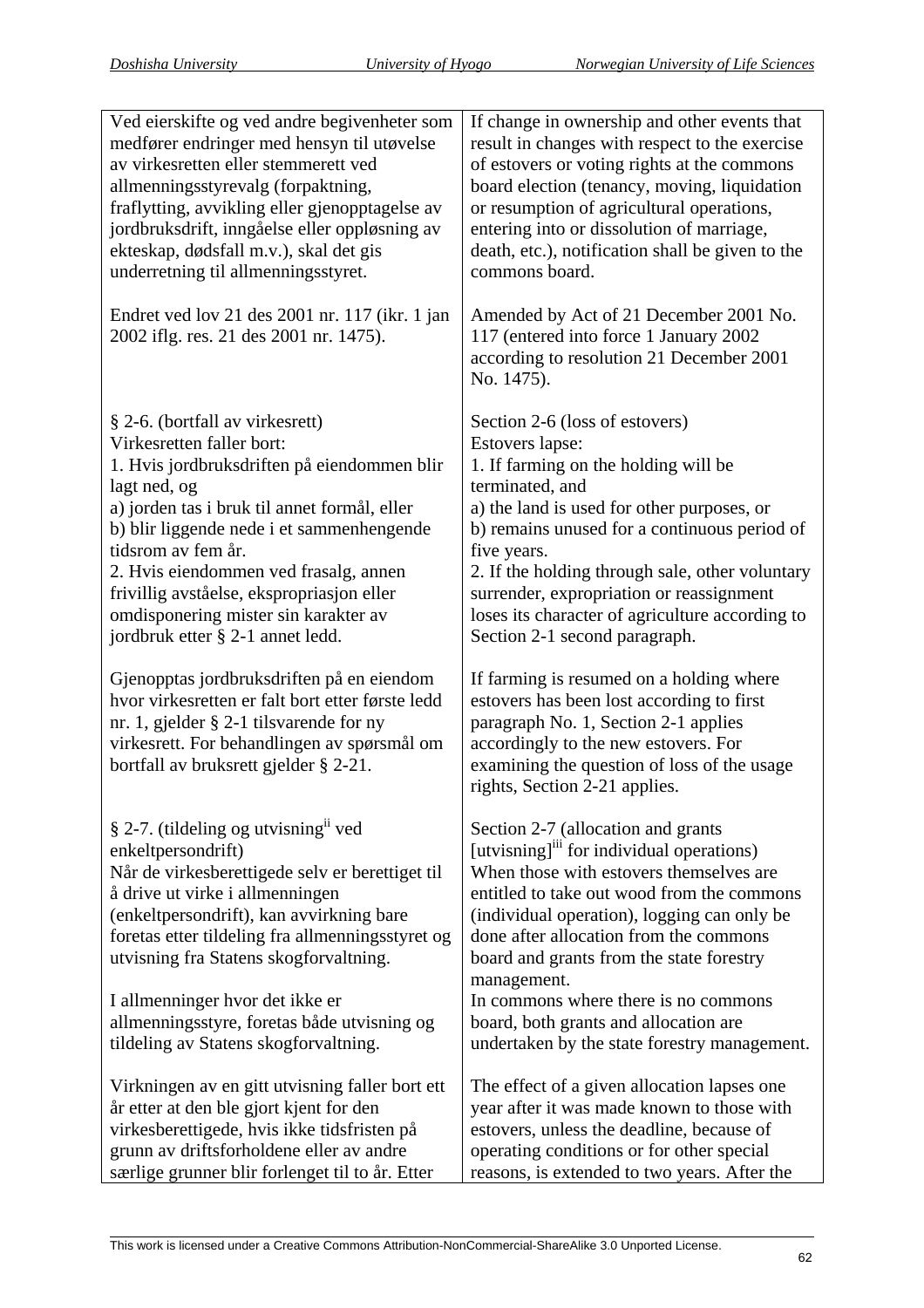| utløpet av fristen kan det utviste virket ikke                                         | deadline expires, the allocated wood may not                                                                                         |
|----------------------------------------------------------------------------------------|--------------------------------------------------------------------------------------------------------------------------------------|
| felles uten at ny utvisning er gitt. Felt virke                                        | be logged unless new allocation is given.                                                                                            |
| som befinner seg i allmenningen eller på                                               | Logged trees that are in the commons or in                                                                                           |
| opplagsplass som disponeres av                                                         | the storage yard that are administered by the                                                                                        |
| allmenningen, og som den virkesberettigede                                             | commons, and which those with estovers                                                                                               |
| ikke har fjernet innen en gitt frist, kan                                              | have not removed within a given deadline,                                                                                            |
| allmenningsstyret forføye over. Den                                                    | the commons board can dispose of. The                                                                                                |
| virkesberettigede kan ikke som følge av slik                                           | person with estovers cannot as a result of                                                                                           |
| forføyning kreve betaling for hogst og                                                 | such injunction demand payment for logging                                                                                           |
| fremdrift, og heller ikke refusjon av betalte                                          | and further operations, nor a refund of paid                                                                                         |
| avgifter, jfr. $\S$ 2-8.                                                               | fees, cf. Section 2-8.                                                                                                               |
| Endret ved lov 5 sep 2003 nr. 91 (ikr. 1 mars<br>2004 iflg. res. 5 sep 2003 nr. 1118). | Amended by Act of 5 September 2003 No. 91<br>(entered into force 1 March 2004 according<br>to resolution 5 September 2003 No. 1118). |
| $§$ 2-8. (avgifter)                                                                    | Section 2-8 (fees)                                                                                                                   |
| Når virkesretten utøves ved utvisning etter §                                          | When estovers is exercised by grants                                                                                                 |
| 2-7, skal skogfond etter skogbrukslova                                                 | according to Section 2-7, the forestry fund                                                                                          |
| kapittel 4 innbetales til Statens                                                      | shall, according to the Forestry Act, Chapter                                                                                        |
| skogforvaltning eller til allmenningsstyret                                            | 4, be paid to the state forestry management or                                                                                       |
| innen en frist som fastsettes i forbindelse med                                        | to the commons board within a deadline                                                                                               |
| at den virkesberettigede underrettes om                                                | which is decided when the person with                                                                                                |
| tildelingen.                                                                           | estovers is notified of the allocation.                                                                                              |
| Foruten skogfond etter skogbruksloven, kan                                             | Besides the forest fund, according to the                                                                                            |
| de virkesberettigede pålegges å betale en                                              | Forestry Act, those with estovers can be                                                                                             |
| avgift til dekning av godtgjørelse til                                                 | obliged to pay a fee to cover remuneration of                                                                                        |
| allmenningsstyrets medlemmer, utgifter i                                               | the commons boards' members, expenses in                                                                                             |
| forbindelse med styrevalg og                                                           | connection with board elections and the                                                                                              |
| allmenningsstyrets utgifter med                                                        | commons boards' expenses of administering                                                                                            |
| administrasjon av virkesretten, i forhold til                                          | the estovers, in relation to the quantity                                                                                            |
| tildelt kvantum.                                                                       | allocated.                                                                                                                           |
| I den utstrekning det ikke ved salgshogst,                                             | To the extent that funds are not provided                                                                                            |
| offentlige bidrag eller på annen måte kan                                              | through sales of logging, public contributions                                                                                       |
| skaffes midler til nødvendige investeringer og                                         | or otherwise for necessary investments and                                                                                           |
| til skogkultur, kan de virkesberettigede                                               | forest culture, those with estovers are obliged                                                                                      |
| pålegges å betale en særskilt avgift til slike                                         | to pay a special fee for such purposes, in                                                                                           |
| formål, i forhold til tildelt kvantum.                                                 | relation to the allocated quantity.                                                                                                  |
| Avgift som nevnt i annet og tredje ledd                                                | Fees as mentioned in the second and third                                                                                            |
| fastsettes, utlignes og kreves inn av                                                  | paragraphs are determined, levied and                                                                                                |
| allmenningsstyret, i den utstrekning                                                   | collected by the commons board, to the extent                                                                                        |
| bestemmelser ikke er fastsatt i bruksregler for                                        | that rules are not set out in bylaws for the                                                                                         |
| den enkelte allmenning, jfr. § 2-17. Med                                               | individual commons, cf. Section 2-17. Unless                                                                                         |
| mindre annet er bestemt, foretas ikke tildeling                                        | otherwise provided, the allocation is not                                                                                            |
| før pålagt avgift er betalt.                                                           | made before the required fee has been paid.                                                                                          |
| Endret ved lov 27 mai 2005 nr. 31 (ikr. 1 jan                                          | Amended by Act of 27 May 2005 No. 31                                                                                                 |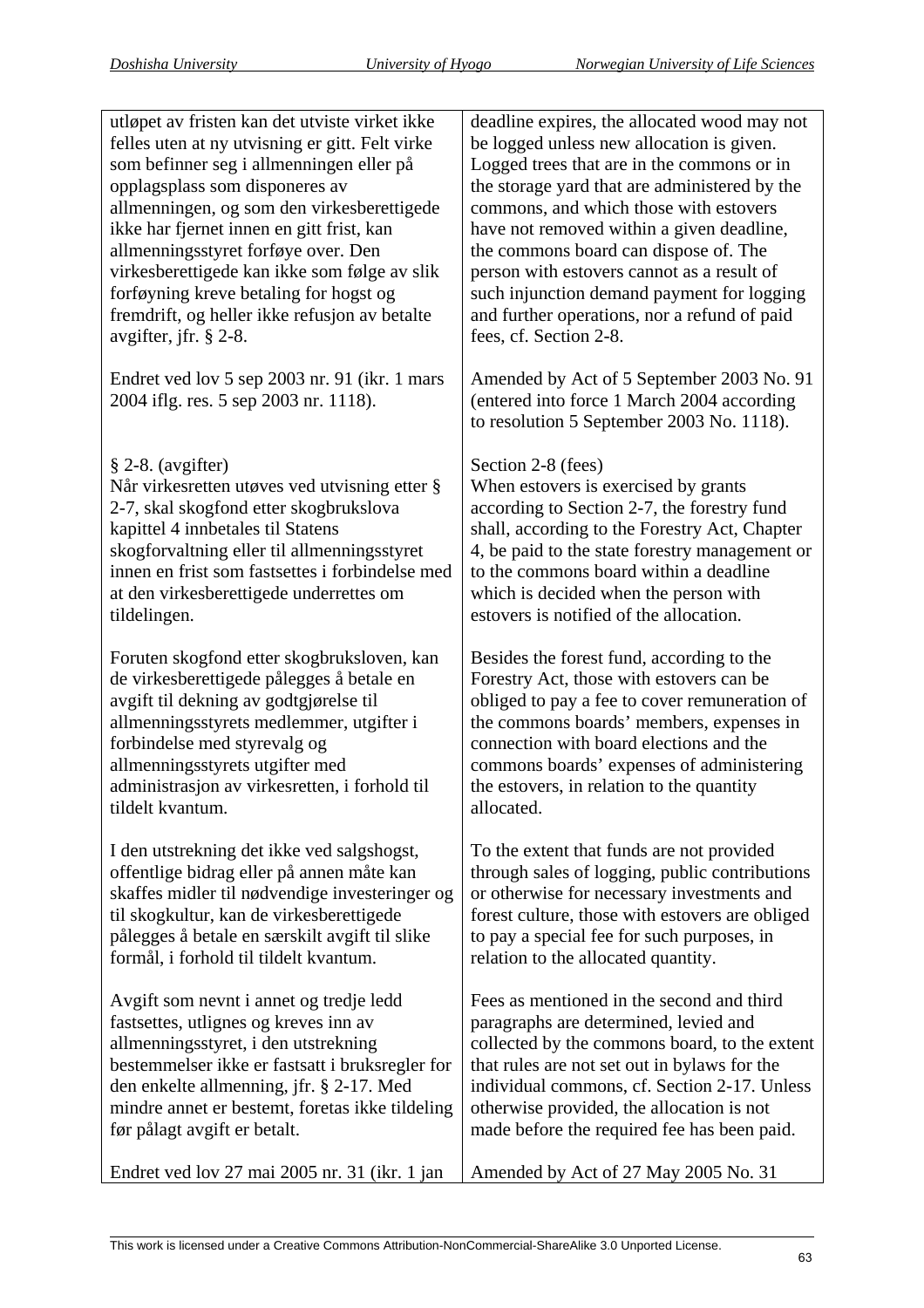| 2006 iflg. res. 27 mai 2005 nr. 487).                                                                                                                                                                                                                                                                                                                                                                             | (entered into force 1 January 2006 according<br>to resolution 27 May 2005 No. 487).                                                                                                                                                                                                                                                                                                                                                                                                                     |
|-------------------------------------------------------------------------------------------------------------------------------------------------------------------------------------------------------------------------------------------------------------------------------------------------------------------------------------------------------------------------------------------------------------------|---------------------------------------------------------------------------------------------------------------------------------------------------------------------------------------------------------------------------------------------------------------------------------------------------------------------------------------------------------------------------------------------------------------------------------------------------------------------------------------------------------|
| § 2-9. (andre driftsformer)<br>Departementet kan bestemme at virkesrett i<br>statsallmenning skal utøves på annen måte<br>enn etter § 2-7. Det kan således bestemmes at<br>virket skal drives ut og eventuelt foredles for<br>allmenningens regning (fellesdrift), mot at de<br>virkesberettigede gis adgang til å kjøpe det<br>virket de tilkommer med et prisavslag som<br>tilsvarer rotverdien (virkesrabatt). | Section 2-9 (other forms of operation)<br>The Ministry can decide that estovers in state<br>commons shall be exercised in another way<br>than according to Section 2-7. It can thus be<br>determined that the wood shall be taken out<br>and possibly processed for the commons'<br>account (joint operation), on the condition<br>that with those with estovers are allowed to<br>purchase the wood allocated they need with a<br>price reduction equivalent to the root value<br>(estovers discount). |
| Også andre driftsformer kan bestemmes, når<br>det påses at de virkesberettigede gis adgang<br>til kjøp av virke på vilkår som nevnt i første<br>ledd.                                                                                                                                                                                                                                                             | Also other forms of operation may be<br>determined, when it is ensured that those with<br>estovers be allowed to purchase wood under<br>conditions as mentioned in first paragraph.                                                                                                                                                                                                                                                                                                                     |
| Før det treffes bestemmelse etter første eller<br>annet ledd, må de bruksberettigede ved<br>avstemning på årsmøtet ha sluttet seg til<br>ordningen med vanlig flertall av de avgitte<br>stemmer. Ved avstemning gjelder<br>bestemmelsene i §§ 3-1 og 3-2 vedrørende<br>stemmerett, stemmegivning og fullmakt til å<br>avgi stemme.                                                                                | Before making a determination according to<br>the first or second paragraph, those with<br>estovers must by ballot at the annual meeting<br>have joined the scheme with simple majority<br>of the votes cast. When voting, the provisions<br>in Sections 3-1 and 3-2 apply regarding<br>voting rights, voting and proxy to vote.                                                                                                                                                                        |
| § 2-10. (bruk og behandling av mottatt virke,<br>anvendelse av ytelser fra allmenningen)<br>Mottatt virke må behandles forsvarlig, og<br>skal benyttes innen rimelig tid.                                                                                                                                                                                                                                         | Section 2-10 (use and treatment of received<br>wood, use of benefits from the commons)<br>Received work must be handled properly and<br>should be used within a reasonable time.                                                                                                                                                                                                                                                                                                                        |
| For øvrig plikter de virkesberettigede å<br>anvende virke og andre ytelser fra<br>allmenningen til det formål som er forutsatt<br>ved tildelingen. Salg og enhver annen<br>forføyning eller anvendelse til andre formål<br>uten etter samtykke fra allmenningsstyret er<br>forbudt.                                                                                                                               | Furthermore, those with estovers are obliged<br>to use wood and other benefits from the<br>commons for the purpose stipulated by the<br>allocation. Sale and any other measures or<br>use for other purposes without the consent of<br>the commons board is prohibited.                                                                                                                                                                                                                                 |
| Før salg av bygninger som mottatt virke er<br>benyttet til, eller som det er gitt pengetilskudd<br>til istedenfor virke, skal allmenningsstyret<br>underrettes. Dette gjelder likevel ikke når<br>bygninger selges sammen med den eiendom<br>virkesretten ligger til eller en del av denne<br>som oppfyller vilkårene for virkesrett etter §<br>2-1, og heller ikke hvis det er gått 25 år eller                  | Before selling buildings that the received<br>wood is used for, or for which monetary<br>subsidies is given instead of wood, the<br>commons board shall be notified.<br>Nevertheless, this does not apply when<br>buildings are sold together with the holding<br>to which the estovers is appendant or a part<br>thereof that meet the criteria for estovers                                                                                                                                           |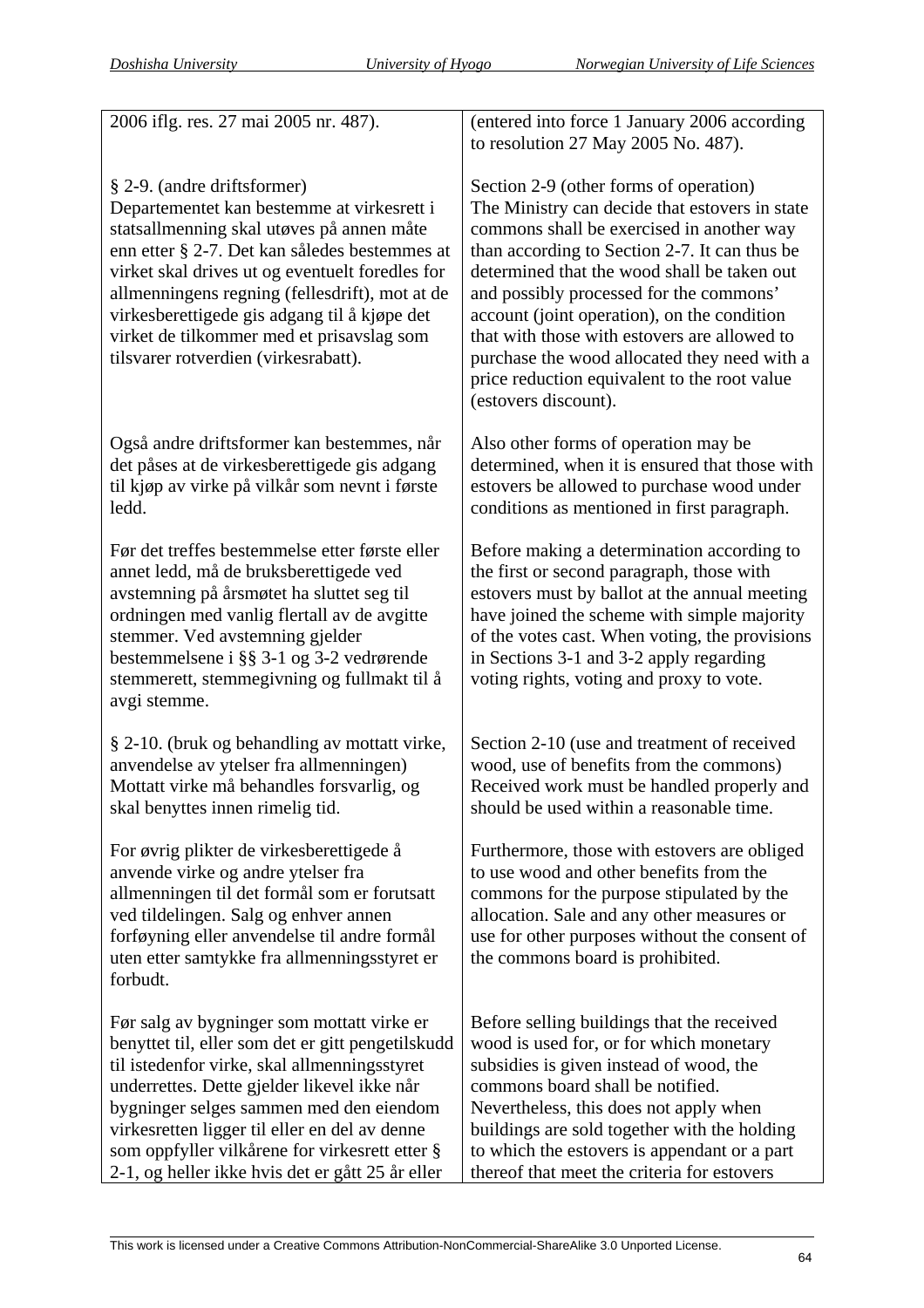| mer fra ytelsen ble mottatt og til salget finner<br>sted.                                                                                                                                                                                                                                                                                                                                                                                                                                             | according to Section 2-1, and also not apply<br>if it has been 25 years or more since the<br>payment was received and the sale takes<br>place.                                                                                                                                                                                                                                                                                                                                                                                                                   |
|-------------------------------------------------------------------------------------------------------------------------------------------------------------------------------------------------------------------------------------------------------------------------------------------------------------------------------------------------------------------------------------------------------------------------------------------------------------------------------------------------------|------------------------------------------------------------------------------------------------------------------------------------------------------------------------------------------------------------------------------------------------------------------------------------------------------------------------------------------------------------------------------------------------------------------------------------------------------------------------------------------------------------------------------------------------------------------|
| § 2-11. (omgjøring av tildeling,<br>tilbakelevering, erstatning)<br>Ved overtredelse av bestemmelsene i $\S 2-7$ ,<br>første ledd, § 2-7 tredje ledd annet punktum<br>og § 2-10, kan allmenningsstyret omgjøre<br>tildeling som er foretatt og kreve virket<br>tilbake eller virkesrabatt eller tilskudd<br>refundert. Verditap på virke som leveres<br>tilbake kan vedkommende virkesberettigede<br>pålegges å erstatte hvis årsaken er at<br>bestemmelsen i § 2-10 første ledd ikke er<br>iakttatt. | Section 2-11 (reversal of the allocation,<br>return, compensation)<br>If there is violation of the provisions in<br>Section 2-7, first paragraph, Section 2-7 third<br>paragraph second sentence and Section 2-10,<br>the commons board may overturn the<br>allocation which is made and demand the<br>wood returned or estovers discount or grants<br>refunded. The person with estovers may be<br>obliged to compensate loss of value on wood<br>which is returned, if the reason is that the<br>provision in Section 2-10 first paragraph is<br>not observed. |
| Ved salg av mottatt virke, eller hvor<br>vedkommende virkesberettigedes forhold<br>ellers er sterkt kritikkverdig, kan<br>allmenningsstyret, i tillegg til de forføyninger<br>som er nevnt i første ledd, nekte<br>vedkommende ny tildeling for et tidsrom av<br>inntil fem år.                                                                                                                                                                                                                       | By sale of received wood, or if the person<br>with estovers otherwise has acted in a highly<br>reprehensible manner, the commons board<br>may, in addition to the measures mentioned<br>in the first paragraph, deny the person a new<br>allocation for a period of up to five years.                                                                                                                                                                                                                                                                            |
| Ved salg av bygninger som nevnt i $\S 2-10$<br>tredje ledd første punktum, kan<br>allmenningsstyret kreve refundert en<br>forholdsmessig del av bygningenes verdi på<br>salgstiden, svarende til den del<br>virkesrettsytelsen representerer og avpasset<br>etter hvor lang tid som er gått siden ytelsen<br>ble mottatt.                                                                                                                                                                             | When buildings mentioned in Section 2-10<br>third paragraph first sentence are sold, the<br>commons board may require a prorated<br>portion of the building's value at the time of<br>the sale refunded, corresponding to the value<br>of the estovers allocation and according to the<br>length of time that has elapsed since the<br>allocation was received.                                                                                                                                                                                                  |
| Tildelinger som ikke er mottatt når<br>virkes retten faller bort etter $\S$ 2-6, anses som<br>ikke gitt. Virke som på nevnte tidspunkt er<br>mottatt, men ikke benyttet, kan<br>allmenningsstyret forføye over mot refusjon<br>av det vedkommende i tilfelle har betalt.                                                                                                                                                                                                                              | Allocations which are not received when the<br>estovers lapses according to Section 2-6, are<br>considered as not given. The commons board<br>may dispose of wood which at the time<br>mentioned has been received but not used,<br>against reimbursement of what the person<br>concerned might have paid.                                                                                                                                                                                                                                                       |
| § 2-12. (gjenoppføring og utbedring av<br>bygninger etter brann eller annen skade -<br>forholdet til forsikring)<br>Det gis ikke utvisning, virkesrabatt eller<br>tilskudd til bruk av trebesparende materialer<br>ved gjenoppføring eller utbedring av skadde                                                                                                                                                                                                                                        | Section 2-12 (rebuilding and renovation of<br>buildings after fire or other damage -<br>relationship with insurance)<br>There is no allocation, discount for wood or<br>subsidies for the use of tree-saving materials<br>by rebuilding or repairing the damaged                                                                                                                                                                                                                                                                                                 |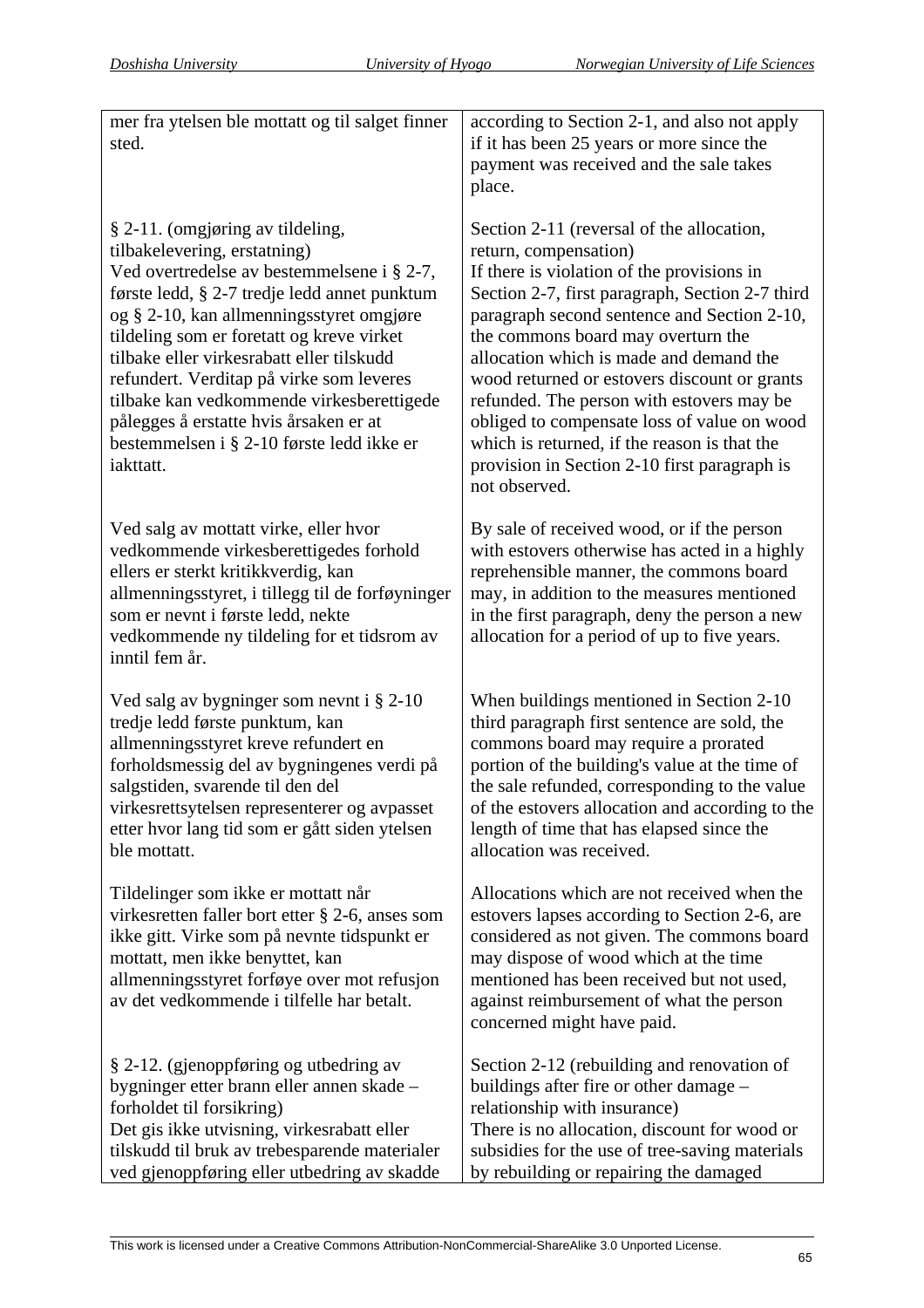| bygninger som har vært fullverdiforsikret.                                                                                                                                                                                                                                                                                                                                                                  | buildings which have been fully insured. For                                                                                                                                                                                                                                                                                                                                                                                                                |
|-------------------------------------------------------------------------------------------------------------------------------------------------------------------------------------------------------------------------------------------------------------------------------------------------------------------------------------------------------------------------------------------------------------|-------------------------------------------------------------------------------------------------------------------------------------------------------------------------------------------------------------------------------------------------------------------------------------------------------------------------------------------------------------------------------------------------------------------------------------------------------------|
| For bygninger som har vært forsikret etter en                                                                                                                                                                                                                                                                                                                                                               | buildings that have been insured according to                                                                                                                                                                                                                                                                                                                                                                                                               |
| lavere verdi, gjelder det samme for den del av                                                                                                                                                                                                                                                                                                                                                              | a lower value, the same applies for the part of                                                                                                                                                                                                                                                                                                                                                                                                             |
| gjennoppføringen <sup>1</sup> eller utbedringen som                                                                                                                                                                                                                                                                                                                                                         | the rebuilding <sup>1</sup> or repairs covered by the                                                                                                                                                                                                                                                                                                                                                                                                       |
| dekkes av forsikringssummen.                                                                                                                                                                                                                                                                                                                                                                                | insurance sum.                                                                                                                                                                                                                                                                                                                                                                                                                                              |
| I bruksregler etter § 2-17 kan det bestemmes<br>at virkesretten ved gjenoppføring og<br>utbedring skal være videre enn nevnt i første<br>ledd, men også at bestemmelsene i første ledd<br>skal gjelde i den utstrekning bygningene<br>kunne ha vært forsikret.<br><sup>1</sup> Skal vel være «gjenoppføringen».                                                                                             | In bylaws according to Section 2-17, it may<br>be decided that the estovers when rebuilding<br>and repairing shall be broader than mentioned<br>in the first paragraph, but also that the<br>provisions of the first paragraph shall apply<br>to the extent that the buildings could have<br>been insured.<br>The note in the Norwegian text corrects the spelling of<br>"gjennoppføringen"                                                                 |
| § 2-13. (bygninger som ikke tjener noe                                                                                                                                                                                                                                                                                                                                                                      | Section 2-13 (buildings which presently serve                                                                                                                                                                                                                                                                                                                                                                                                               |
| aktuelt jordbruksmessig behov)                                                                                                                                                                                                                                                                                                                                                                              | no agricultural needs)                                                                                                                                                                                                                                                                                                                                                                                                                                      |
| For nedlagte seterhus og andre bygninger                                                                                                                                                                                                                                                                                                                                                                    | For abandoned houses in mountain pastures                                                                                                                                                                                                                                                                                                                                                                                                                   |
| som ikke lenger tjener noe aktuelt                                                                                                                                                                                                                                                                                                                                                                          | and other buildings that no longer serve any                                                                                                                                                                                                                                                                                                                                                                                                                |
| jordbruksmessig behov, kan virkesretten ikke                                                                                                                                                                                                                                                                                                                                                                | agriculture-related needs, estovers may not be                                                                                                                                                                                                                                                                                                                                                                                                              |
| nyttes.                                                                                                                                                                                                                                                                                                                                                                                                     | used.                                                                                                                                                                                                                                                                                                                                                                                                                                                       |
| Statens skogforvaltning kan likevel, etter<br>forslag fra allmenningsstyret, samtykke i at<br>virkesrett utøves til vedlikehold når<br>vernehensyn, mulighetene for at bygningene<br>senere vil kunne tjene et aktuelt<br>jordbruksmessig behov eller andre særlige<br>hensyn tilsier det. Det er et vilkår for slikt<br>samtykke at vedkommende eiendom<br>oppfyller vilkårene for virkesrett etter § 2-1. | The state forestry management can however,<br>on the recommendation of the commons<br>board, agree that estovers may be exercised<br>for maintenance when protection<br>considerations, the possibilities of later use of<br>the buildings for agricultural purposes or<br>other special considerations so suggest. It is a<br>condition for such agreement that the holding<br>in question fulfil the conditions for estovers<br>according to Section 2-1. |
| § 2-14. (føderådsbygninger)<br>For eiendommer med tilliggende virkesrett<br>omfatter retten også virke til oppføring og<br>vedlikehold av føderådsbygning når<br>eiendommens jordbruksmessige betydning<br>tilsier slik bolig.                                                                                                                                                                              | Section 2-14 (houses in which retired farmers<br>live [føderådsbygninger <sup>iv</sup> ])<br>For holdings with estovers appendant, the<br>right also includes wood for construction and<br>maintenance of houses for retired farmers<br>when the holding's agricultural significance<br>suggests such housing.                                                                                                                                              |
| I bruksregler for den enkelte allmenning, jfr.                                                                                                                                                                                                                                                                                                                                                              | In bylaws for each commons, cf. Section 2-                                                                                                                                                                                                                                                                                                                                                                                                                  |
| § 2-17, kan det fastsettes nærmere                                                                                                                                                                                                                                                                                                                                                                          | 17, further provisions may be set as to the                                                                                                                                                                                                                                                                                                                                                                                                                 |
| bestemmelser om størrelse og standard for                                                                                                                                                                                                                                                                                                                                                                   | size and standard of houses for retired                                                                                                                                                                                                                                                                                                                                                                                                                     |
| føderådsbygninger som det gis ytelser til.                                                                                                                                                                                                                                                                                                                                                                  | farmers to whom benefits <sup>v</sup> are given.                                                                                                                                                                                                                                                                                                                                                                                                            |
| § 2-15. (driftsbygninger for utvidet                                                                                                                                                                                                                                                                                                                                                                        | Section 2-15 (farm buildings for expanded                                                                                                                                                                                                                                                                                                                                                                                                                   |
| produksjon)                                                                                                                                                                                                                                                                                                                                                                                                 | production)                                                                                                                                                                                                                                                                                                                                                                                                                                                 |
| For driftsbygninger som er innrettet på eller                                                                                                                                                                                                                                                                                                                                                               | For farm buildings that are designed or                                                                                                                                                                                                                                                                                                                                                                                                                     |
| planlagt for vesentlig større produksjon enn                                                                                                                                                                                                                                                                                                                                                                | intended for much larger production than the                                                                                                                                                                                                                                                                                                                                                                                                                |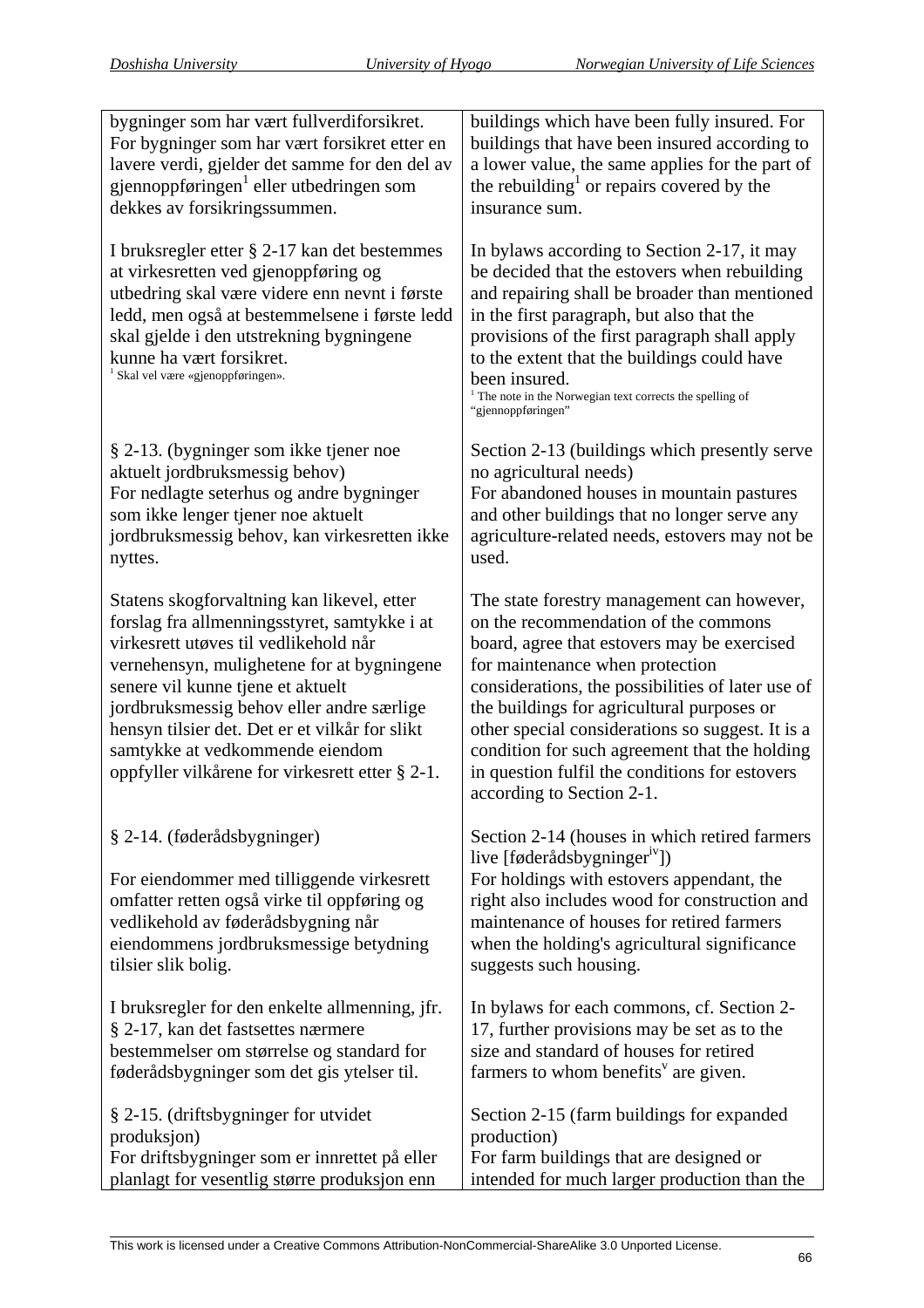| eiendommens fôrgrunnlag gir forutsetning                                                                                                                                                                                                                                                                                                                                                                                                                                                                                                           | holding's basis for feeding animals, estovers                                                                                                                                                                                                                                                                                                                                                                                                                                                                                                                 |
|----------------------------------------------------------------------------------------------------------------------------------------------------------------------------------------------------------------------------------------------------------------------------------------------------------------------------------------------------------------------------------------------------------------------------------------------------------------------------------------------------------------------------------------------------|---------------------------------------------------------------------------------------------------------------------------------------------------------------------------------------------------------------------------------------------------------------------------------------------------------------------------------------------------------------------------------------------------------------------------------------------------------------------------------------------------------------------------------------------------------------|
| for, kan virkesrett bare utøves for en slik                                                                                                                                                                                                                                                                                                                                                                                                                                                                                                        | may only be exercised for such a                                                                                                                                                                                                                                                                                                                                                                                                                                                                                                                              |
| forholdsmessig del av oppføring og                                                                                                                                                                                                                                                                                                                                                                                                                                                                                                                 | proportionate part of the construction and                                                                                                                                                                                                                                                                                                                                                                                                                                                                                                                    |
| vedlikehold som svarer til behovet ved vanlig                                                                                                                                                                                                                                                                                                                                                                                                                                                                                                      | maintenance that corresponds to the need for                                                                                                                                                                                                                                                                                                                                                                                                                                                                                                                  |
| jordbruksdrift på eiendommen.                                                                                                                                                                                                                                                                                                                                                                                                                                                                                                                      | normal agricultural operations on the holding.                                                                                                                                                                                                                                                                                                                                                                                                                                                                                                                |
|                                                                                                                                                                                                                                                                                                                                                                                                                                                                                                                                                    |                                                                                                                                                                                                                                                                                                                                                                                                                                                                                                                                                               |
| § 2-16. (virkesrett i flere allmenninger)<br>Har en eiendom tilliggende virkesrett til<br>dekning av sammenfallende bruksbehov i<br>flere statsallmenninger, eller i både<br>statsallmenning og bygdeallmenning,<br>fastsetter allmenningsstyrene i samråd med<br>Statens skogforvaltning – etter å ha gitt den<br>virkesberettigede anledning til å uttale seg -<br>hvor stor del av eiendommens virkesbehov<br>som skal kunne kreves dekket i hver av<br>allmenningene, og hvordan det for øvrig skal<br>forholdes med utøvelse av virkesretten. | Section 2-16 (estovers in several commons)<br>If a holding has estovers appendant to cover<br>coinciding user needs in several state<br>commons, or in both state commons and<br>bygd <sup>vi</sup> commons, the commons boards<br>decide, in consultation with the state forestry<br>management - after having given the farmer<br>with estovers the opportunity to express<br>his/her opinion - how much of the holding's<br>need for wood should be claimed in each of<br>the commons, and how the exercise of<br>estovers should otherwise be dealt with. |
| Departementet kan gi nærmere bestemmelser<br>om hvordan det skal forholdes ved uenighet<br>om avgjørelser etter første ledd.                                                                                                                                                                                                                                                                                                                                                                                                                       | The Ministry may issue further provisions on<br>how to deal with disagreements concerning<br>decisions according to first paragraph.                                                                                                                                                                                                                                                                                                                                                                                                                          |
| $\S$ 2-17. (bruksregler)<br>Det skal fastsettes bruksregler om utøvelsen<br>av virkesretten i allmenningen. Bruksreglene<br>må ikke stride mot loven her.                                                                                                                                                                                                                                                                                                                                                                                          | Section 2-17 (bylaws)<br>Bylaws on how to exercise estovers in the<br>commons shall be determined. The bylaws<br>must not contradict this Act.                                                                                                                                                                                                                                                                                                                                                                                                                |
| Bruksreglene skal inneholde:<br>a) Retningslinjer om tildeling av virke,                                                                                                                                                                                                                                                                                                                                                                                                                                                                           | Bylaws shall include:<br>a) Guidelines on allotment of wood, possibly                                                                                                                                                                                                                                                                                                                                                                                                                                                                                         |
| eventuelt om virkesrabatt og om tilskudd ved<br>bruk av materialer som erstatter uttak av                                                                                                                                                                                                                                                                                                                                                                                                                                                          | on discounts on wood and on subsidies when<br>using materials that replace wood from the                                                                                                                                                                                                                                                                                                                                                                                                                                                                      |
| virke.<br>b) Bestemmelse om antall medlemmer og<br>varamedlemmer i allmenningsstyret, jfr. § 1-<br>2.                                                                                                                                                                                                                                                                                                                                                                                                                                              | commons.<br>b) Provision on the number of members and<br>alternate members in the commons board, cf.<br>Section 1-2.                                                                                                                                                                                                                                                                                                                                                                                                                                          |
| c) Bestemmelser om frister i forbindelse med                                                                                                                                                                                                                                                                                                                                                                                                                                                                                                       | c) Provisions on deadlines in connection with                                                                                                                                                                                                                                                                                                                                                                                                                                                                                                                 |
| utøvelse av virkesrett, og om hva søknader<br>om tildeling av ytelser må inneholde.                                                                                                                                                                                                                                                                                                                                                                                                                                                                | exercise of estovers and concerning what<br>applications for allotment of benefits must<br>contain.                                                                                                                                                                                                                                                                                                                                                                                                                                                           |
| d) Bestemmelser om kontroll med anvendelse                                                                                                                                                                                                                                                                                                                                                                                                                                                                                                         | d) Provisions on control with how benefits to                                                                                                                                                                                                                                                                                                                                                                                                                                                                                                                 |
| av ytelser til de virkesberettigede.                                                                                                                                                                                                                                                                                                                                                                                                                                                                                                               | those with estovers are used.                                                                                                                                                                                                                                                                                                                                                                                                                                                                                                                                 |
| e) Bestemmelser om fordeling av oppgaver                                                                                                                                                                                                                                                                                                                                                                                                                                                                                                           | e) Provisions on distribution of tasks between                                                                                                                                                                                                                                                                                                                                                                                                                                                                                                                |
| mellom skogforvaltningen og                                                                                                                                                                                                                                                                                                                                                                                                                                                                                                                        | the forestry management and the commons                                                                                                                                                                                                                                                                                                                                                                                                                                                                                                                       |
| allmenningsstyret.                                                                                                                                                                                                                                                                                                                                                                                                                                                                                                                                 | board.                                                                                                                                                                                                                                                                                                                                                                                                                                                                                                                                                        |
|                                                                                                                                                                                                                                                                                                                                                                                                                                                                                                                                                    |                                                                                                                                                                                                                                                                                                                                                                                                                                                                                                                                                               |
| Bruksreglene kan dessuten inneholde:                                                                                                                                                                                                                                                                                                                                                                                                                                                                                                               | The usage rules can furthermore contain:                                                                                                                                                                                                                                                                                                                                                                                                                                                                                                                      |
| f) Retningslinjer for bruk av midler til ulike                                                                                                                                                                                                                                                                                                                                                                                                                                                                                                     | f) Guidelines for use of funds for various                                                                                                                                                                                                                                                                                                                                                                                                                                                                                                                    |
| formål.                                                                                                                                                                                                                                                                                                                                                                                                                                                                                                                                            | purposes.                                                                                                                                                                                                                                                                                                                                                                                                                                                                                                                                                     |
| g) Bestemmelser om utarbeidelse av budsjett,                                                                                                                                                                                                                                                                                                                                                                                                                                                                                                       | g) Provisions on preparation of the budget,                                                                                                                                                                                                                                                                                                                                                                                                                                                                                                                   |

 $\overline{a}$ This work is licensed under a Creative Commons Attribution-NonCommercial-ShareAlike 3.0 Unported License.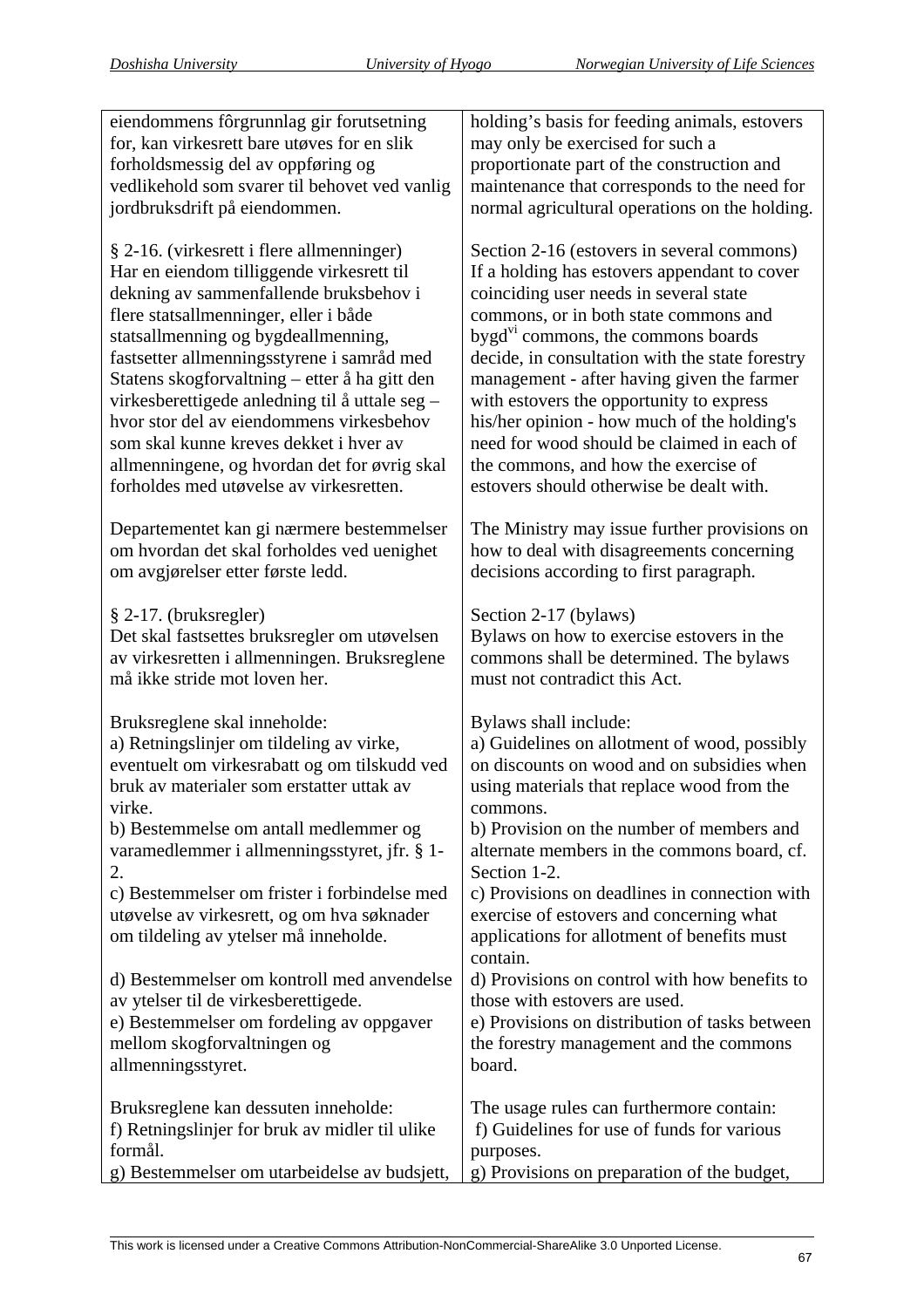| og eventuelt om frister o.l. i den forbindelse.                                               | and possibly on deadlines, etc. in that regard.                                  |
|-----------------------------------------------------------------------------------------------|----------------------------------------------------------------------------------|
| h) Bestemmelser om avgifter som nevnt i $\S$ 2-<br>8.                                         | h) Provisions on fees as mentioned in Section<br>$2 - 8$ .                       |
| i) Bestemmelser om at visse spørsmål skal                                                     | i) Provisions relating to certain issues that                                    |
| avgjøres ved avstemning blant de                                                              | shall be decided by vote of those with                                           |
| virkesberettigede.                                                                            | estovers.                                                                        |
| j) Nærmere regler om refusjon etter $\S 2-11$                                                 | j) Detailed rules for reimbursement according                                    |
| første og tredje ledd.                                                                        | to Section 2-11, first and third paragraphs.                                     |
| k) Nærmere vilkår for ytelser til                                                             | k) Further conditions for payments to the                                        |
| gjennoppbygging og utbedring av bygninger                                                     | reconstruction <sup>1</sup> and renovation of buildings                          |
| etter brann m.v., jfr. § 2-12 annet ledd.                                                     | after fire, etc., cf. Section 2-12, second                                       |
|                                                                                               | paragraph.                                                                       |
| I) Bestemmelser om størrelse og standard på                                                   | 1) Provisions on the size and standard of                                        |
| føderådsbygninger som det gis ytelser til                                                     | houses for retired farmers which are given                                       |
| oppføring og vedlikehold av, jfr. § 2-14.                                                     | benefits to the construction and maintenance                                     |
|                                                                                               | cf. Section 2-14.                                                                |
| m) Bestemmelse om at årsmøtet bare skal<br>avholdes hvert annet år.                           | m) Provision for bi-annualizing the annual                                       |
| n) Andre forhold som det anses                                                                | meeting.<br>n) Other conditions which are deemed                                 |
| hensiktsmessig å regulere ved bestemmelser i                                                  | appropriate to regulate by the provisions of                                     |
| allmenningens bruksregler.                                                                    | the commons' bylaws.                                                             |
| <sup>1</sup> Skal vel være «gjenoppbygging».                                                  | <sup>1</sup> The note in the Norwegian text corrects the spelling of             |
|                                                                                               | "gjennoppbygging"                                                                |
| § 2-18. (utarbeidelse og godkjennelse av                                                      | Section 2-18 (preparation and approval of                                        |
| bruksregler)                                                                                  | bylaws)                                                                          |
| Bruksregler utarbeides av allmenningsstyret                                                   | Bylaws are drawn up by the commons board                                         |
| og Statens skogforvaltning i fellesskap, og                                                   | and the state forestry management jointly,                                       |
| skal godkjennes av departementet. Godkjente                                                   | and must be approved by the Ministry.                                            |
| bruksregler er bindende for Statens                                                           | Approved bylaws are binding on the state                                         |
| skogforvaltning, allmenningsstyret og de                                                      | forestry management, the commons board                                           |
| virkesberettigede, og legges til grunn for                                                    | and those with estovers, and are the basis for                                   |
| forvaltning og administrasjon av                                                              | the management and administration of the                                         |
| allmenningen, og for utøvelse av virkesretten                                                 | commons, and for the exercise of estovers                                        |
| ved siden av bestemmelsene i denne lov.                                                       | together with the provisions of this Act.                                        |
| Før bruksreglene sendes departementet til                                                     | Before the bylaws are sent to the Ministry for                                   |
| godkjennelse, skal et utkast ha vært utlagt til                                               | approval, a draft shall be made available for                                    |
| gjennomsyn for de virkesberettigede i fire                                                    | review by those with estovers for four weeks,                                    |
| uker, etter forutgående kunngjøring om                                                        | following notification of its availability.                                      |
| utleggelsen. Uttalelser som kommer inn,                                                       | Statements which are received are sent to the                                    |
| sendes departementet sammen med utkastet                                                      | Ministry together with the draft of bylaws.                                      |
| til bruksregler.                                                                              |                                                                                  |
|                                                                                               |                                                                                  |
| I den utstrekning godkjennelse blir nektet,                                                   | To the extent that approval is denied, the                                       |
| utgår vedkommende bestemmelser av                                                             | relevant provisions of the bylaws expire,                                        |
| bruksreglene, hvis ikke allmenningsstyret går                                                 | unless the commons board agrees to change                                        |
| med på å endre dem overensstemmende med                                                       | them in accordance with the Ministry's                                           |
| departementets forslag. Departementet kan av<br>eget tiltak foreta slike endringer som kreves | proposal. The Ministry may, on its own<br>initiative, make such modifications as |
| til oppfyllelse av bestemmelsene i $\S 2-17$                                                  | required to fulfil the provisions in Section 2-                                  |
|                                                                                               |                                                                                  |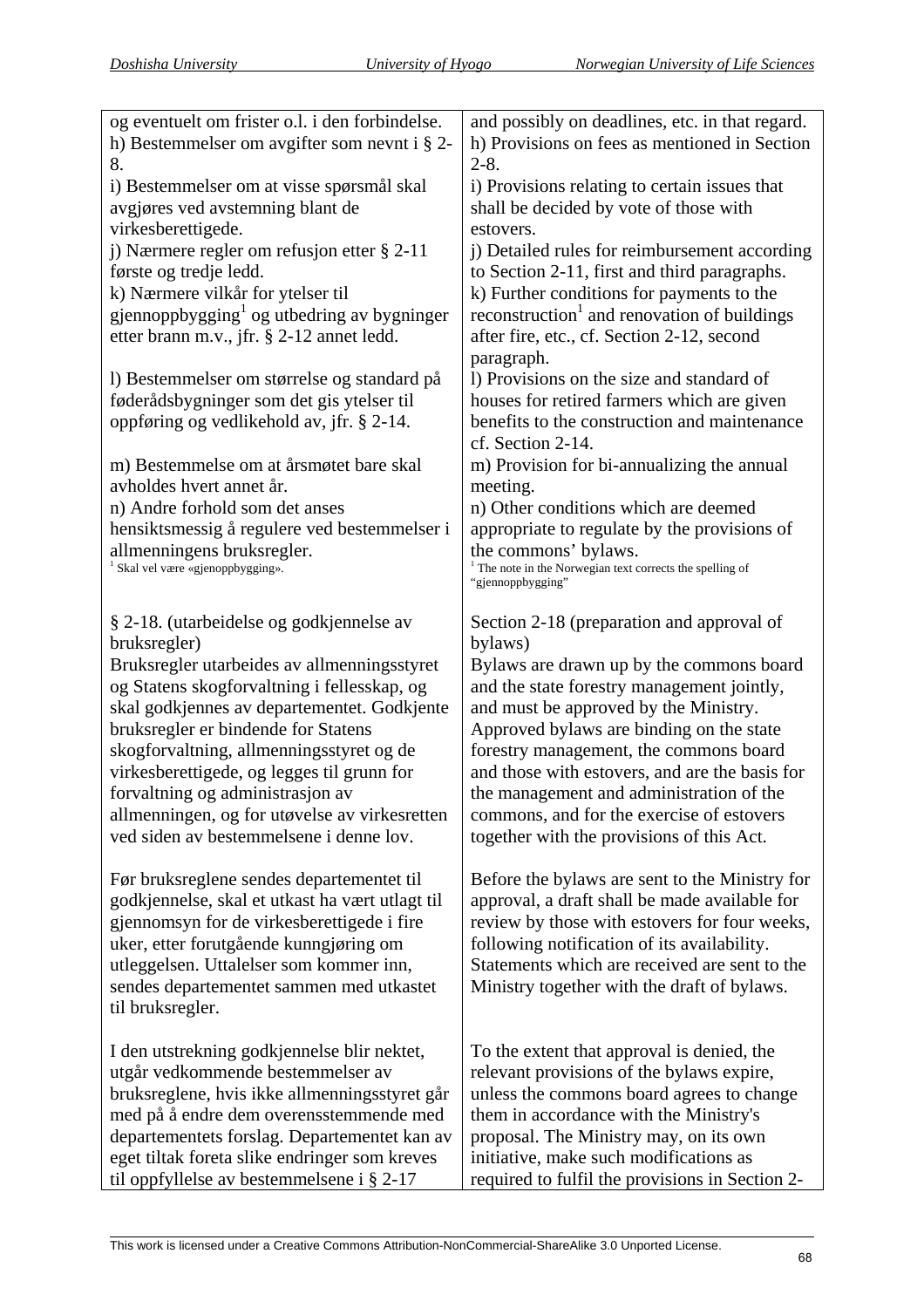| annet ledd bokstav a til e.                                                                                                                                                                                                                                                                                                                                                                                                                                                                                                                                                                                                                                                                                                                                                                                                                                         | 17 second paragraph letters a to e.                                                                                                                                                                                                                                                                                                                                                                                                                                                                                                                                                                                                                                                                                                                                                                                                                                                                                                                                                                                                       |
|---------------------------------------------------------------------------------------------------------------------------------------------------------------------------------------------------------------------------------------------------------------------------------------------------------------------------------------------------------------------------------------------------------------------------------------------------------------------------------------------------------------------------------------------------------------------------------------------------------------------------------------------------------------------------------------------------------------------------------------------------------------------------------------------------------------------------------------------------------------------|-------------------------------------------------------------------------------------------------------------------------------------------------------------------------------------------------------------------------------------------------------------------------------------------------------------------------------------------------------------------------------------------------------------------------------------------------------------------------------------------------------------------------------------------------------------------------------------------------------------------------------------------------------------------------------------------------------------------------------------------------------------------------------------------------------------------------------------------------------------------------------------------------------------------------------------------------------------------------------------------------------------------------------------------|
| For statsallmenninger som ikke har<br>allmenningsstyre, jfr. § 1-2 første ledd, kan<br>departementet fastsette bruksregler etter at et<br>utkast har vært utlagt til gjennomsyn for de<br>virkesberettigede i fire uker etter forutgående<br>kunngjøring om utleggelsen. Det samme<br>gjelder også ellers for bruksregler til<br>oppfyllelse av bestemmelsene i § 2-17<br>bokstavene a til e, for så vidt pålegg om å<br>utarbeide utkast overensstemmende med<br>første og annet ledd ikke blir etterkommet<br>innen en fastsatt frist.                                                                                                                                                                                                                                                                                                                            | For state commons which do not have a<br>commons board, cf. Section 1-2 first<br>paragraph, the Ministry may establish bylaws<br>after a draft has been laid out for review to<br>those with estovers, four weeks following<br>notification of its issuance. The same applies<br>elsewhere for bylaws in compliance with the<br>provisions in Section 2-17 letters a to e, to the<br>extent that an order to draft in accordance<br>with first and second paragraphs are not<br>complied with within a prescribed time limit.                                                                                                                                                                                                                                                                                                                                                                                                                                                                                                             |
| § 2-19. (forholdet mellom bruksregler og<br>vedtekter etter fjellovens § 14)<br>Allmenningsstyret, Statens skogforvaltning<br>og departementet skal påse at bruksregler<br>ikke kommer i strid med vedtekter for<br>allmenningen fastsatt etter lov av 6. juni 1975<br>nr. 31 om utnytting av rettar og lunnende<br>m.m. i statsallmenningane (fjellova) § 14.<br>Spørsmål som berører forholdet til slike<br>vedtekter, eller som ellers har betydning for<br>utøvelse av rettigheter etter fjelloven, skal<br>søkes avklaret med fjellstyret før utkast til<br>bruksregler legges ut til gjennomsyn for de<br>virkesberettigede etter § 2-18 annet ledd. Er<br>det uenighet mellom allmenningsstyret og<br>fjellstyret om et spørsmål skal reguleres av<br>vedtekter etter fjelloven eller av bruksregler<br>etter denne lov, avgjøres dette av<br>departementet. | Section 2-19 (the relation between bylaws<br>and regulations according to Section 14 of the<br>Mountain Act)<br>The commons board, the state forestry<br>management and the Ministry shall ensure<br>that bylaws are not contrary to regulations<br>provided for the commons according to Act<br>of 6 June 1975 No. 31 relating to the<br>exploitation of rights and entitlements in the<br>state commons (the Mountain Act) Section<br>14. Questions concerning the relationship of<br>such statutes, or that otherwise affect the<br>exercise of rights according to the Mountain<br>Act, should be sought clarification with the<br>mountain board before the draft rules of use<br>are published for review for those with<br>estovers according to Section 2-18 second<br>paragraph. If there is disagreement between<br>the commons board and the mountain board<br>whether a question shall be governed<br>according to regulations in the Mountain Act<br>or by bylaws according to this Act, will be<br>decided by the Ministry. |
| § 2-20. (kunngjøring, ikrafttredelse og<br>endring av bruksregler)<br>Bruksregler som er utarbeidet og godkjent<br>overensstemmende med § 2-18 skal<br>allmenningsstyret besørge kunngjort for de<br>virkesberettigede. Bruksreglene trer i kraft<br>fire uker etter at de er kunngjort.                                                                                                                                                                                                                                                                                                                                                                                                                                                                                                                                                                            | Section 2-20 (announcement, entry into force<br>and amendment of bylaws)<br>The commons board shall ensure that bylaws<br>which are drafted and approved in accordance<br>with Section 2-18 will be made known by<br>those with estovers. The bylaws enter into<br>force four weeks after they are announced.                                                                                                                                                                                                                                                                                                                                                                                                                                                                                                                                                                                                                                                                                                                             |
| Bestemmelsene i §§ 2-18 og 2-19 og i denne<br>paragrafs første ledd gjelder tilsvarende ved<br>endring av bruksregler.                                                                                                                                                                                                                                                                                                                                                                                                                                                                                                                                                                                                                                                                                                                                              | The provisions in Sections 2-18 and 2-19 and<br>in this section's first paragraph apply<br>correspondingly when usage rules are                                                                                                                                                                                                                                                                                                                                                                                                                                                                                                                                                                                                                                                                                                                                                                                                                                                                                                           |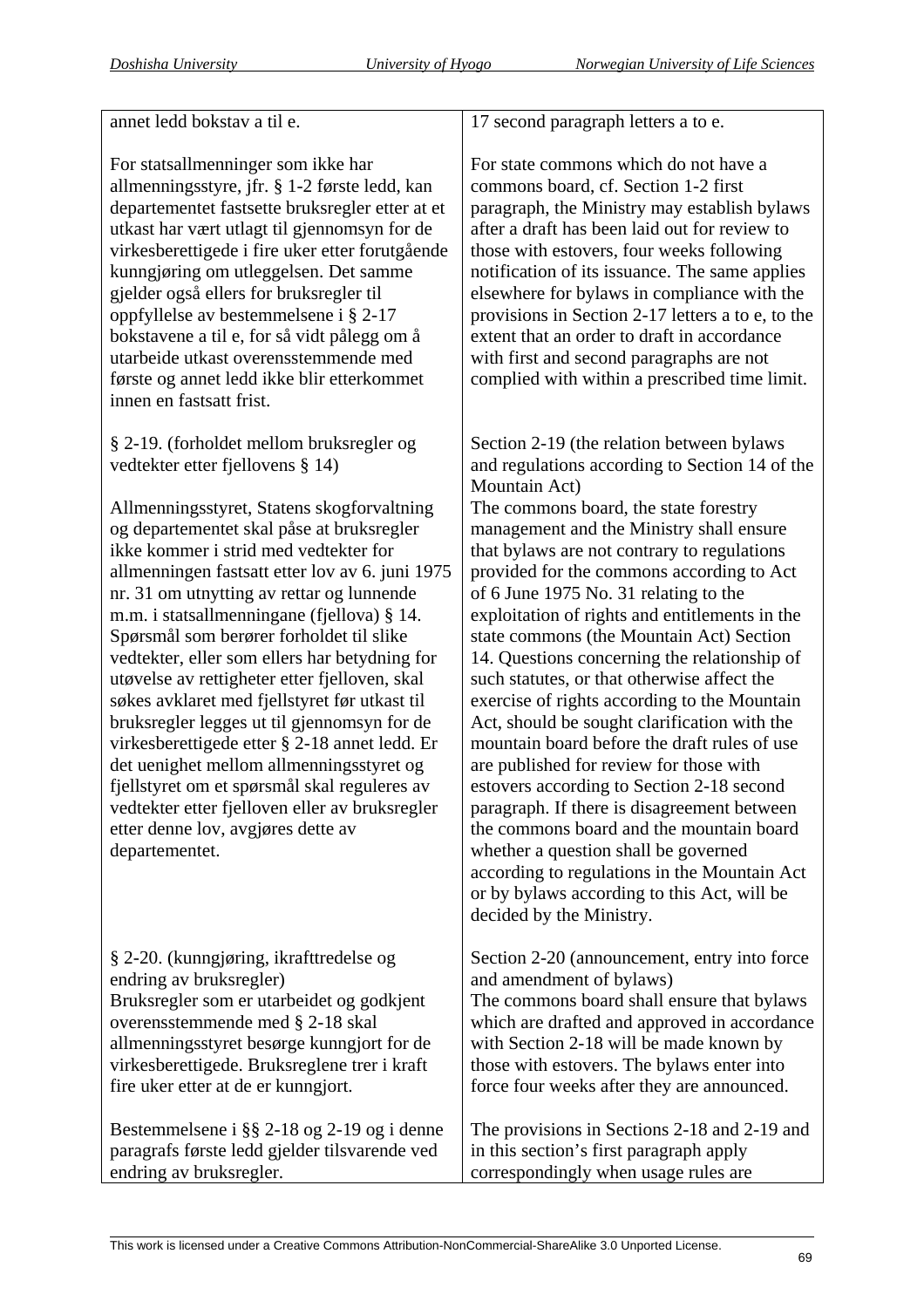|                                                                                                                                                                                                                                               | amended.                                                                                                                                                                                                                                                                                         |
|-----------------------------------------------------------------------------------------------------------------------------------------------------------------------------------------------------------------------------------------------|--------------------------------------------------------------------------------------------------------------------------------------------------------------------------------------------------------------------------------------------------------------------------------------------------|
| Bruksreglene skal gjennomgås og eventuelt                                                                                                                                                                                                     | The bylaws shall be reviewed and possibly                                                                                                                                                                                                                                                        |
| endres minst hvert 20. år.                                                                                                                                                                                                                    | amended at least every 20 years.                                                                                                                                                                                                                                                                 |
| § 2-21. (behandling av spørsmål om                                                                                                                                                                                                            | Section 2-21 (treatment of questions                                                                                                                                                                                                                                                             |
| virkesrett)                                                                                                                                                                                                                                   | concerning estovers)                                                                                                                                                                                                                                                                             |
| Spørsmål om tilståelse av virkesrett etter § 2-                                                                                                                                                                                               | Questions concerning grants of estovers                                                                                                                                                                                                                                                          |
| 1 og om bortfall av virkesrett etter § 2-6                                                                                                                                                                                                    | according to Section 2-1 and concerning loss                                                                                                                                                                                                                                                     |
| avgjøres av departementet og                                                                                                                                                                                                                  | of estovers according to Section 2-6 are                                                                                                                                                                                                                                                         |
| allmenningsstyret i fellesskap. For avgjørelse                                                                                                                                                                                                | determined by the Ministry and the commons                                                                                                                                                                                                                                                       |
| kreves det enighet mellom departementet og                                                                                                                                                                                                    | board jointly. Decisions require agreement                                                                                                                                                                                                                                                       |
| allmenningsstyret. Avgjørelsen kan ikke                                                                                                                                                                                                       | between the Ministry and the commons                                                                                                                                                                                                                                                             |
| påklages.                                                                                                                                                                                                                                     | board. The decision cannot be appealed.                                                                                                                                                                                                                                                          |
| Er det uenighet mellom departementet og<br>allmenningsstyret om en eiendoms tilliggende<br>virkesrett skal anses bortfalt etter § 2-6, kan<br>så vel departementet som allmenningsstyret<br>kreve avgjort ved dom om vilkårene<br>foreligger. | If there is disagreement between the Ministry<br>and the commons board whether a holding's<br>estovers appendant shall be deemed forfeited<br>according to Section 2-6, the Ministry as well<br>as the commons board may demand the claim<br>be settled by judgement if the conditions<br>exist. |
| Bortfall av virkesrett etter § 2-6 inntrer først                                                                                                                                                                                              | Loss of estovers according to Section 2-6 can                                                                                                                                                                                                                                                    |
| når departementet og allmenningsstyret har                                                                                                                                                                                                    | only occur following decisions by the                                                                                                                                                                                                                                                            |
| truffet avgjørelse om det og eieren av                                                                                                                                                                                                        | Ministry and the commons board and the                                                                                                                                                                                                                                                           |
| vedkommende eiendom er underrettet om                                                                                                                                                                                                         | owner of the holding in question is notified of                                                                                                                                                                                                                                                  |
| avgjørelsen. Dette gjelder også når                                                                                                                                                                                                           | the decision. This also applies when the                                                                                                                                                                                                                                                         |
| spørsmålet om vilkårene for bortfall                                                                                                                                                                                                          | question of whether the conditions for loss                                                                                                                                                                                                                                                      |
| foreligger er avgjort ved dom uten noen                                                                                                                                                                                                       | are fulfilled is decided by judgement without                                                                                                                                                                                                                                                    |
| forutgående avgjørelse. Blir det reist søksmål                                                                                                                                                                                                | any preceding decision. If legal proceedings                                                                                                                                                                                                                                                     |
| om avgjørelsen kan departementet i samråd                                                                                                                                                                                                     | on the decision are initiated, the Ministry may                                                                                                                                                                                                                                                  |
| med allmenningsstyret bestemme at                                                                                                                                                                                                             | in consultation with the commons board                                                                                                                                                                                                                                                           |
| virkesretten skal bestå inntil spørsmålet er                                                                                                                                                                                                  | decide that the estovers will continue until the                                                                                                                                                                                                                                                 |
| rettskraftig avgjort.                                                                                                                                                                                                                         | issue is settled by final legal decision.                                                                                                                                                                                                                                                        |
| § 2-22. (betaling for ytelser)                                                                                                                                                                                                                | Section 2-22 (payment for benefits)                                                                                                                                                                                                                                                              |
| Den som utøver virkesretten er ansvarlig                                                                                                                                                                                                      | The person exercising estovers is responsible                                                                                                                                                                                                                                                    |
| overfor allmenningen for riktig betaling av                                                                                                                                                                                                   | to the commons for proper payment of                                                                                                                                                                                                                                                             |
| allmenningsytelsene. Ytelsene kan om                                                                                                                                                                                                          | benefits from the commons. The benefits                                                                                                                                                                                                                                                          |
| nødvendig gjøres betinget av at det stilles                                                                                                                                                                                                   | may, if necessary, be made conditional on the                                                                                                                                                                                                                                                    |
| betryggende sikkerhet for riktig betaling.                                                                                                                                                                                                    | adequate security of proper payment.                                                                                                                                                                                                                                                             |
| Kapittel 3. Valg av allmenningsstyre.                                                                                                                                                                                                         | <b>Chapter 3 Election of the commons board</b>                                                                                                                                                                                                                                                   |
| § 3-1. (alminnelige regler om stemmerett)                                                                                                                                                                                                     | Section 3-1 (general rules regarding voting<br>rights)                                                                                                                                                                                                                                           |
| Allmenningsstyre velges av og blant de                                                                                                                                                                                                        | The commons board is elected by and from                                                                                                                                                                                                                                                         |
| virkesberettigede i allmenningen. Virkesrett                                                                                                                                                                                                  | amongst those with estovers in the commons.                                                                                                                                                                                                                                                      |
| begrenset til spesielle behov i forbindelse                                                                                                                                                                                                   | Estovers limited to specific needs associated                                                                                                                                                                                                                                                    |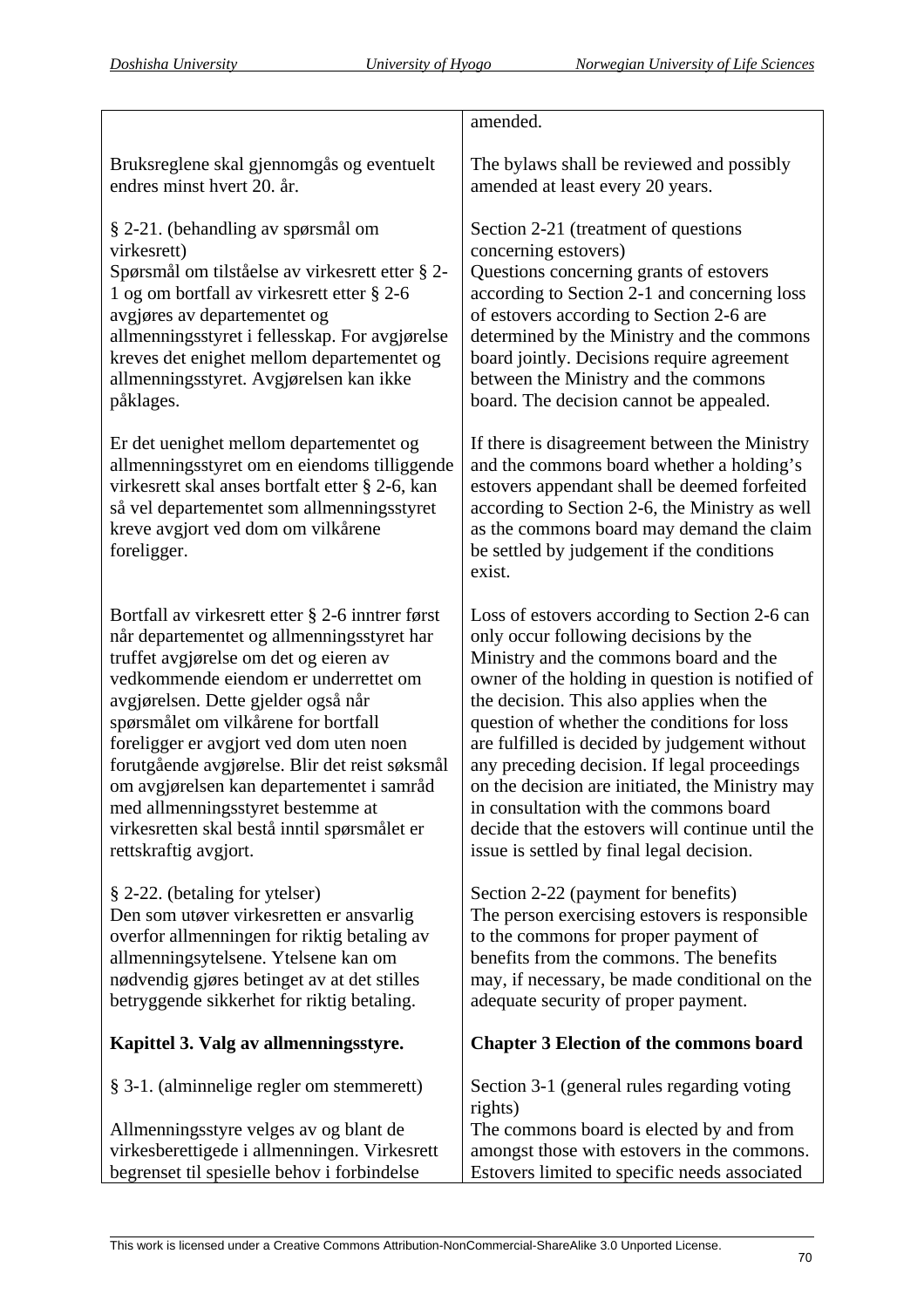| med seterdrift o.l., gir ikke den berettigede     | with dairy farming on mountain pastures,        |
|---------------------------------------------------|-------------------------------------------------|
| stemmerett med mindre departementet               | etc., do not entitle the person to vote unless  |
| bestemmer noe annet.                              | the Ministry decides otherwise.                 |
|                                                   |                                                 |
| § 3-2. (stemmerettens innhold,                    | Section 3-2 (content of the voting rights,      |
| stemmegivning og fullmakt til å avgi              | voting and proxy to vote)                       |
| stemme)                                           |                                                 |
| Det kan avgis to stemmer for hver eiendom         | Two votes may be cast for each holding with     |
| bruksrett ligger til, enten slik at den som       | rights of common, either so that the person     |
| alene har stemmerett kan avgi to stemmer,         | that alone is entitled to vote may cast two     |
| eller slik at to som begge har stemmerett kan     | votes, or so that two who both have the right   |
| avgi hver sin stemme ved fremmøte.                | to vote may each cast their vote in person.     |
| Følgende regler gjelder for utøvelse av           | The following rules apply to the exercise of    |
| stemmeretten:                                     | voting rights:                                  |
| 1. Ektefeller har begge stemmerett ved            | 1. Spouses both have the right to vote in       |
| fremmøte. Det samme gjelder samboere hvor         | person. The same applies to cohabiting          |
| begge har undertegnet erklæring til               | couples where both have signed the              |
| allmenningsstyret om at begge skal stå i          | declaration to the commons board that both      |
| manntallet som stemmeberettigede.                 | should be in the register as voters.            |
| 2. Eies den eiendom bruksretten ligger til i      | 2. If the holding with rights of common         |
| sameie mellom to personer, har hver én            | appendant is held in joint ownership between    |
| stemme ved fremmøte. Ellers kan                   | two persons, each has one vote in person.       |
| stemmeretten utøves av en eller to av             | Otherwise, the voting rights may be exercised   |
| sameierne som fremlegger skriftlig fullmakt       | by one or two of the co-owners who submit       |
| gitt i henhold til reglene i lov av 18. juni 1965 | written authorization given pursuant to the     |
| nr. 6 om sameige §§ 4 til 7. For ektefeller       | provisions of Act of 18 June 1965 No. 6 on      |
| som er sameiere gjelder nr. 1 ovenfor.            | co-ownership Sections 4 to 7. For spouses       |
|                                                   | who are co-owners, No. 1 above applies.         |
| 3. For eiendom som eies av en                     | 3. For a holding owned by a county, a           |
| fylkeskommune, en kommune, et selskap, et         | municipality, a corporation, a cooperative, a   |
| samvirkeforetak, en stiftelse, en forening, et    | foundation, an association, an estate or        |
| bo eller lignende, utøves stemmeretten ved        | similar, voting rights are exercised by written |
| skriftlig fullmakt undertegnet av rette           | authorization signed by the appropriate         |
| vedkommende.                                      | person.                                         |
| 4. For eiendom som er forpaktet tilligger         | 4. For a holding that is leased, the right to   |
| stemmeretten eieren, med mindre det               | vote rests with the owner, unless if, in        |
| overensstemmende med § 2-4 er avtalt at           | accordance with Section 2-4, it is agreed that  |
| virkesretten skal utøves av forpakteren, og       | estovers shall be exercised by the leaseholder, |
| det på valgdagen gjenstår minst to år av          | and that by election day there remains at least |
| forpaktningstiden. Når stemmeretten tilligger     | two years of the lease period. When the         |
| forpakteren har også dennes ektefelle             | voting power rests with the leaseholder, his or |
| stemmerett i samsvar med nr. 1 ovenfor.           | her spouse has the right to vote in accordance  |
|                                                   | with No. 1 above.                               |
| Stemmegivningen kan bare skje skriftlig på        | Voting can only be exercised by writing on      |
| stemmesedler som utleveres under årsmøtet.        | ballots distributed at the annual meeting.      |
| Stemmegivning ved fullmakt kan bare skje i        | Voting by proxy can happen only in the cases    |
| de tilfelle som er nevnt i første ledd nr. 2 og   | which are mentioned in first paragraph No. 2    |
| 3.                                                | and 3.                                          |
|                                                   |                                                 |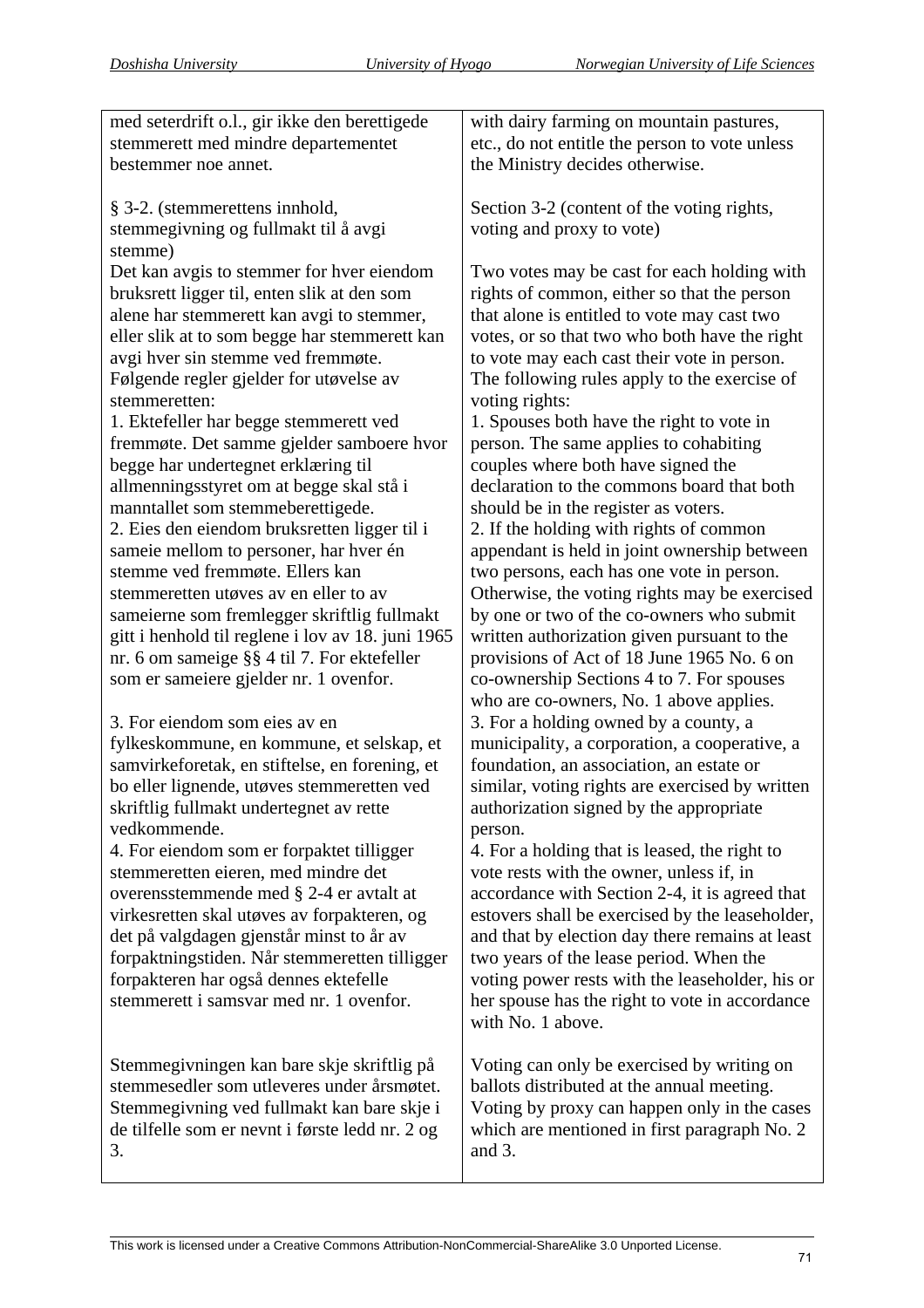| For umyndige personer utøves stemmeretten                                                                                                                            | For minors, the right to vote is exercised by                                                                                                                                                |
|----------------------------------------------------------------------------------------------------------------------------------------------------------------------|----------------------------------------------------------------------------------------------------------------------------------------------------------------------------------------------|
| av vergen.                                                                                                                                                           | the guardian.                                                                                                                                                                                |
| Ingen kan avgi mer enn to stemmer. I tilfelle<br>hvor både vergen og den umyndige har<br>stemmerett, kan likevel vergen stemme både<br>for seg selv og den umyndige. | No one may cast more than two votes. In<br>cases where both the guardian and the minor<br>are entitled to vote, the guardian may<br>nevertheless vote both for his/herself and the<br>minor. |
| Endret ved lov 29 juni 2007 nr. 81 (ikr. 1 jan<br>2008 iflg. res. 23 nov 2007 nr. 1287).                                                                             | Amended by Act of 29 June 2007 No. 81<br>(entered into force 1 January 2008 according<br>to resolution 23 November 2007 No. 1287).                                                           |
| $§$ 3-3. (valgbarhet)                                                                                                                                                | Section 3-3 (eligibility)                                                                                                                                                                    |
| Valgbare som medlemmer og                                                                                                                                            | Eligible as members and alternate members                                                                                                                                                    |
| varamedlemmer av allmenningsstyret er                                                                                                                                | of the commons board are legally competent                                                                                                                                                   |
| myndige personer som har stemmerett etter                                                                                                                            | persons who are entitled to vote according to                                                                                                                                                |
| §§ 3-1 og 3-2, eller som er sameiere i                                                                                                                               | Sections 3-1 and 3-2, or who are co-owners                                                                                                                                                   |
| eiendom med tilliggende virkesrett i                                                                                                                                 | of a holding with estovers appendant in the                                                                                                                                                  |
| allmenningen, med følgende begrensninger:                                                                                                                            | commons, with the following limitations:                                                                                                                                                     |
| 1. Av flere personer som har stemmerett for                                                                                                                          | 1. Among several persons who have voting                                                                                                                                                     |
| en og samme eiendom, er bare én valgbar.                                                                                                                             | rights for one holding, only one is eligible.                                                                                                                                                |
| 2. En verge er ikke valgbar i egenskap av                                                                                                                            | 2. A guardian is not eligible in the capacity of                                                                                                                                             |
| verge.                                                                                                                                                               | guardian.                                                                                                                                                                                    |
| 3. En forpakter med forpaktningsavtale som                                                                                                                           | 3. A tenant with a lease agreement that                                                                                                                                                      |
| utløper i perioden er ikke valgbar.                                                                                                                                  | expires during the period is not eligible.                                                                                                                                                   |
| 4. Stemmeberettigede som er fast bosatte                                                                                                                             | 4. Persons with the right to vote who are                                                                                                                                                    |
| utenfor allmenningsbygdelaget er ikke                                                                                                                                | permanent residents outside of the                                                                                                                                                           |
| valgbare.                                                                                                                                                            | community are not eligible.                                                                                                                                                                  |
| § 3-4. (bortfall av valgbarhet i valgperioden,                                                                                                                       | Section 3-4 (loss of eligibility in the election                                                                                                                                             |
| innkalling av varamedlem)                                                                                                                                            | period, notice of alternate members)                                                                                                                                                         |
| Hvis et medlem eller varamedlem av                                                                                                                                   | If a member or alternate member of the                                                                                                                                                       |
| allmenningsstyret i løpet av valgperioden                                                                                                                            | commons board during the election period no                                                                                                                                                  |
| ikke lenger oppfyller vilkårene for                                                                                                                                  | longer meets the criteria for eligibility, the                                                                                                                                               |
| valgbarhet, trer vedkommende ut.                                                                                                                                     | person resigns.                                                                                                                                                                              |
| Varamedlem skal fortrinnsvis innkalles som                                                                                                                           | Alternates shall preferably be summoned as                                                                                                                                                   |
| stedfortreder for styremedlem valgt for                                                                                                                              | proxy for board members elected for the                                                                                                                                                      |
| samme valgperiode som varamedlemmet                                                                                                                                  | same term as the alternate member                                                                                                                                                            |
| selv, og bare subsidiært for medlem valgt for                                                                                                                        | him/herself, and only secondarily for a                                                                                                                                                      |
| en annen valgperiode.                                                                                                                                                | member elected for another term.                                                                                                                                                             |
| § 3-5. (tidspunkt for valget, antall som skal                                                                                                                        | Section 3-5 (scheduling of the election, the                                                                                                                                                 |
| velges, funksjonstid)                                                                                                                                                | number to be elected, term of office)                                                                                                                                                        |
| Valg av allmenningsstyre holdes hvert annet                                                                                                                          | Election to the commons board is held every                                                                                                                                                  |
| år på årsmøtet. Funksjonstiden for styrets                                                                                                                           | other year at the annual meeting. The term of                                                                                                                                                |
| medlemmer er fire år.                                                                                                                                                | office for the board's members is four years.                                                                                                                                                |
| Det velges halvparten av det antall                                                                                                                                  | Half of the members of the board which is                                                                                                                                                    |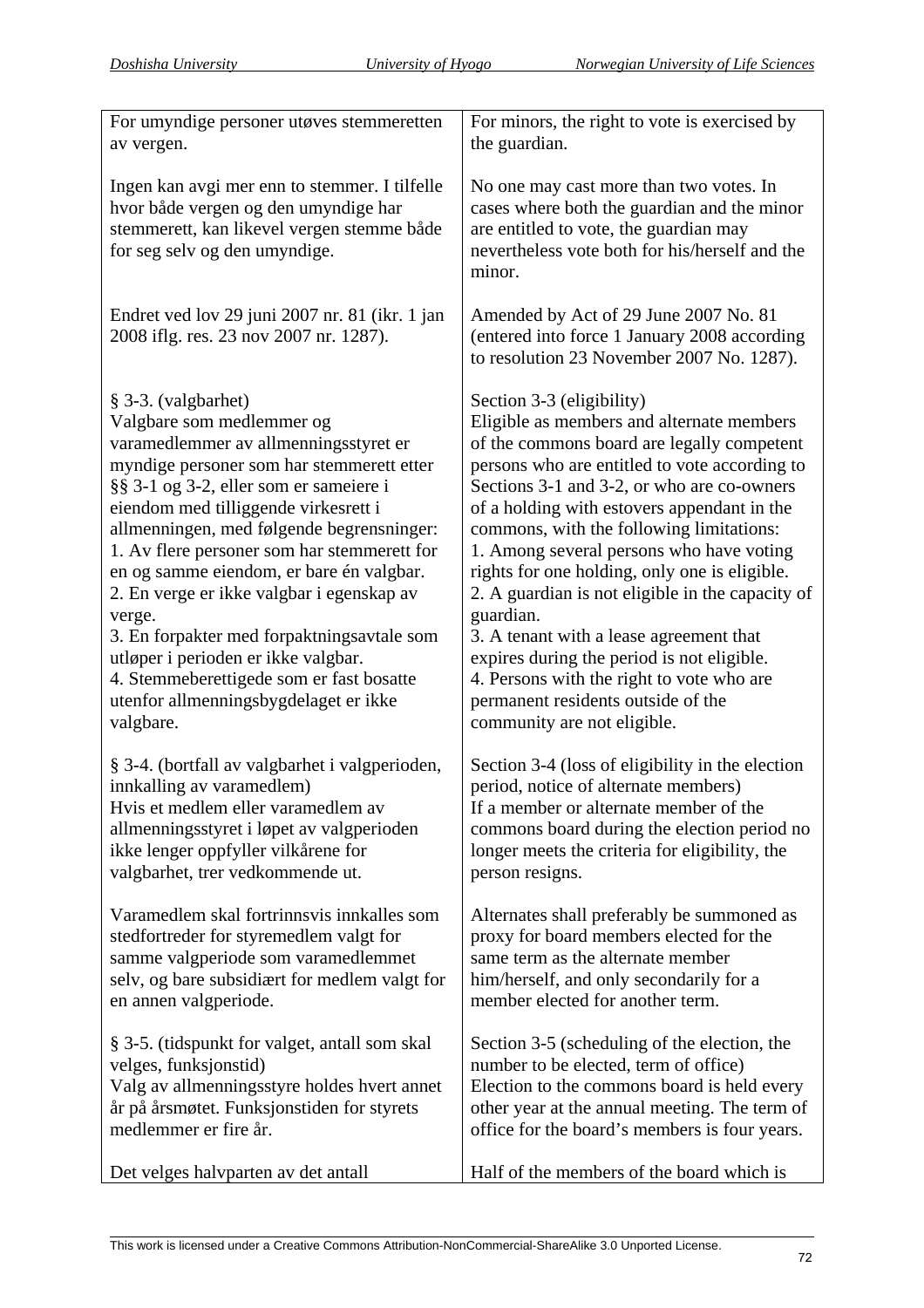| styremedlemmer som er fastsatt, jfr. § 2-17<br>annet ledd bokstav b, og minst et tilsvarende<br>antall varamedlemmer, i det halvparten av de<br>valgte trer ut hvert annet år. Ved første gangs<br>valg etter lovens ikrafttredelse, og når det<br>skal velges et større antall styremedlemmer<br>og/eller varamedlemmer enn tidligere,<br>avgjøres det ved loddtrekning hvem av de<br>nyvalgte som skal tre ut etter to år. Er antallet<br>et ulikt tall, trer den minste del ut etter to år. | determined cf. Section 2-17 second paragraph<br>letter b, and at least the corresponding<br>number of alternates are elected, since half of<br>those elected leave the board every second<br>year. At the first time's election, after to the<br>Act's entry into force, and when a larger<br>number of board members and/or alternates<br>than previously shall be elected, it is<br>determined by lot which of those newly<br>elected shall leave the board after two years.<br>If the number is an odd number, the smallest<br>part leaves after two years. |
|------------------------------------------------------------------------------------------------------------------------------------------------------------------------------------------------------------------------------------------------------------------------------------------------------------------------------------------------------------------------------------------------------------------------------------------------------------------------------------------------|----------------------------------------------------------------------------------------------------------------------------------------------------------------------------------------------------------------------------------------------------------------------------------------------------------------------------------------------------------------------------------------------------------------------------------------------------------------------------------------------------------------------------------------------------------------|
| § 3-6. (plikt til å motta valg, fritak)<br>Personer som er valgbare etter § 3-3 plikter å<br>motta valg, med mindre vedkommende enten<br>vil være fylt 65 år på valgdagen, eller ved<br>utløpet av inneværende valgperiode vil ha<br>fungert som medlem av allmenningsstyret i<br>fire år. Den som vil kreve seg fritatt, må<br>melde fra om dette til valgkomiteen innen tre<br>uker fra utleggelsen av manntallet.                                                                           | Section 3-6 (obligation to accept election,<br>exemptions)<br>Persons who are eligible according to Section<br>3-3 are obliged to accept election, unless they<br>either will be age 65 on election day, or at the<br>end of this term will have served as a member<br>of the commons board for four years. Those<br>who want to claim exemption must report this<br>to the election committee within three weeks<br>from when the electoral register is made<br>available.                                                                                    |
| § 3-7. (valgkomité, forslag på<br>styremedlemmer og varamedlemmer,<br>motforslag)<br>Valget tilrettelegges og ledes av en<br>valgkomité på tre til fem medlemmer som<br>velges av de stemmeberettigede i forbindelse<br>med styrevalget, jfr. § 1-6 første ledd nr. 2.<br>Valgkomiteen velger selv sin leder.                                                                                                                                                                                  | Section 3-7 (election committee, suggestions<br>for board members and alternates, counter-<br>proposals)<br>The election is planned and led by an election<br>committee of three to five members who are<br>elected by those eligible to vote in connection<br>with the board election, cf. Section 1-6 first<br>paragraph No. 2. The election committee<br>elects its own chair.                                                                                                                                                                              |
| Valgkomiteen skal fremme forslag på<br>styremedlemmer og varamedlemmer i det<br>antall som skal velges, og forslag til<br>medlemmer i valgkomiteen.                                                                                                                                                                                                                                                                                                                                            | The election committee shall make proposals<br>on board members and alternates for the<br>number which shall be elected, and propose<br>members for the election committee.                                                                                                                                                                                                                                                                                                                                                                                    |
| Valgkomiteens forslag skal legges ut til<br>gjennomsyn sammen med de øvrige<br>årsmøtedokumenter, jfr. § 1-5 annet ledd.<br>Eventuelle motforslag kan innleveres<br>valgkomiteen av enhver stemmeberettiget<br>innen to uker før valget avholdes, og skal<br>være tilgjengelige for gjennomsyn senest en<br>uke før årsmøtet.                                                                                                                                                                  | The election committee's proposal shall be<br>posted for review along with other meeting<br>documents, cf. Section 1-5 second paragraph.<br>Any counter-proposal may be submitted to<br>the election committee by any person with<br>the right to vote within two weeks before the<br>election is held and shall be available for<br>review at least one week before the annual<br>meeting.                                                                                                                                                                    |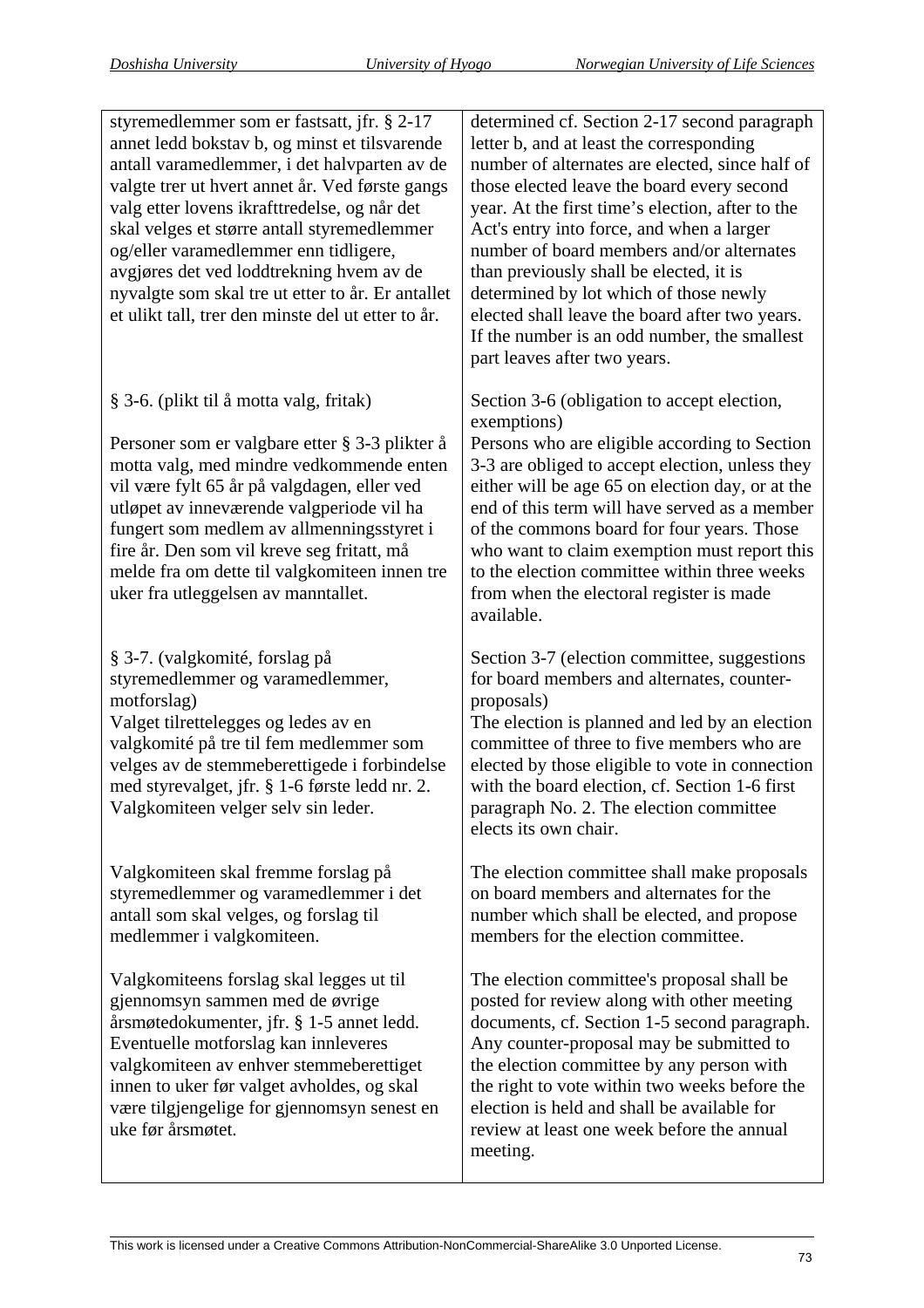| $§$ 3-8. (manntall)                                                                                                                                                                                                                                                                                                                                                                                                                                                                                                                                                                                                                                                              | Section 3-8 (electoral register)                                                                                                                                                                                                                                                                                                                                                                                                                                                                                                                                                                                                                                                                  |
|----------------------------------------------------------------------------------------------------------------------------------------------------------------------------------------------------------------------------------------------------------------------------------------------------------------------------------------------------------------------------------------------------------------------------------------------------------------------------------------------------------------------------------------------------------------------------------------------------------------------------------------------------------------------------------|---------------------------------------------------------------------------------------------------------------------------------------------------------------------------------------------------------------------------------------------------------------------------------------------------------------------------------------------------------------------------------------------------------------------------------------------------------------------------------------------------------------------------------------------------------------------------------------------------------------------------------------------------------------------------------------------------|
| Manntall over de stemmeberettigede                                                                                                                                                                                                                                                                                                                                                                                                                                                                                                                                                                                                                                               | The electoral register of the persons with the                                                                                                                                                                                                                                                                                                                                                                                                                                                                                                                                                                                                                                                    |
| utarbeides av allmenningsstyret.                                                                                                                                                                                                                                                                                                                                                                                                                                                                                                                                                                                                                                                 | right to vote are compiled by the commons                                                                                                                                                                                                                                                                                                                                                                                                                                                                                                                                                                                                                                                         |
| Allmenningsstyret skal sørge for at                                                                                                                                                                                                                                                                                                                                                                                                                                                                                                                                                                                                                                              | board. The commons board shall ensure that                                                                                                                                                                                                                                                                                                                                                                                                                                                                                                                                                                                                                                                        |
| manntallet legges ut til gjennomsyn innen                                                                                                                                                                                                                                                                                                                                                                                                                                                                                                                                                                                                                                        | the register is posted for review by the end of                                                                                                                                                                                                                                                                                                                                                                                                                                                                                                                                                                                                                                                   |
| utgangen av januar måned i valgåret, og skal                                                                                                                                                                                                                                                                                                                                                                                                                                                                                                                                                                                                                                     | January of the election year, and shall also                                                                                                                                                                                                                                                                                                                                                                                                                                                                                                                                                                                                                                                      |
| samtidig kunngjøre utleggelsen.                                                                                                                                                                                                                                                                                                                                                                                                                                                                                                                                                                                                                                                  | announce its availability.                                                                                                                                                                                                                                                                                                                                                                                                                                                                                                                                                                                                                                                                        |
| § 3-9. (klage over manntallet)<br>Klage over manntallet må fremsettes skriftlig<br>overfor allmenningsstyret senest tre uker etter<br>kunngjøringen. Allmenningsstyret skal<br>behandle klagen snarest mulig, og senest<br>innen én uke før valget. Klageren, og i tilfelle<br>de hvis stemmerett ellers berøres, gis skriftlig<br>underretning så snart avgjørelsen foreligger.                                                                                                                                                                                                                                                                                                 | Section 3-9 (complaints concerning the<br>electoral register)<br>Complaints concerning the electoral register<br>must be submitted in writing to the commons<br>board no later than three weeks after the<br>announcement. The commons board shall<br>treat the complaint as soon as possible and no<br>later than one week before the election. The<br>complainant, and when relevant those whose<br>voting right are otherwise affected, are given<br>written notification as soon as the decision is<br>available.                                                                                                                                                                             |
| § 3-10. (gjennomføring av valget)<br>Valg av allmenningsstyre foregår på følgende<br>måte:<br>1. Det stemmes ved en og samme<br>stemmeseddel på styremedlemmer og<br>varamedlemmer i det antall som skal velges.<br>Alle stemmesedler hvor minst én valgbar<br>person står oppført, telles med.<br>2. Stemmer på personer som ikke er valgbare,<br>settes ut av betraktning ved valgoppgjøret. Er<br>et navn ført opp flere ganger, regnes det som<br>oppført bare én gang. Er det på en<br>stemmeseddel oppført navn på flere valgbare<br>personer enn det antall styremedlemmer og<br>varamedlemmer som skal velges, anses de<br>overskytende navn som står sist i rekkefølgen | Section 3-10 (implementation of the election)<br>Election of commons board takes place in the<br>following way:<br>1. The vote is held with the same ballot for<br>board members and alternates in the number<br>to be elected. All ballots where at least one<br>eligible person is listed are counted.<br>2. Votes on persons who are not eligible are<br>disregarded in the election results. If a name<br>is listed several times, it is considered as<br>listed only once. If a ballot contains names of<br>more eligible persons than the number of<br>board members and alternates who shall be<br>elected, the surplus names that are last in the<br>sequence are regarded as not listed. |
| som ikke oppført.<br>3. Ved valgoppgjøret telles samtlige stemmer.<br>De som har fått flest stemmer er valgt til<br>styremedlemmer. De som deretter har fått<br>flest stemmer er valgt til varamedlemmer.<br>4. I tilfelle av stemmelikhet avgjøres valget<br>ved loddtrekning.                                                                                                                                                                                                                                                                                                                                                                                                  | 3. All votes are counted. Those who received<br>the most votes are elected board members.<br>Those who received the most votes thereafter<br>are elected as alternates.<br>4. In the case of a tie, the vote is decided by<br>lot.                                                                                                                                                                                                                                                                                                                                                                                                                                                                |
| § 3-11. (protokollføring)<br>Valgresultatet og de beslutninger som treffes<br>i forbindelse med valget, skal av<br>valgkomiteens leder føres inn i<br>årsmøteprotokollen, jfr. § 1-5 siste ledd.                                                                                                                                                                                                                                                                                                                                                                                                                                                                                 | Section 3-11 (record-keeping)<br>The election results and the decisions taken in<br>connection with the election shall be recorded<br>by the leader of the election committee in the<br>minutes of the annual meeting, cf. Section 1-                                                                                                                                                                                                                                                                                                                                                                                                                                                             |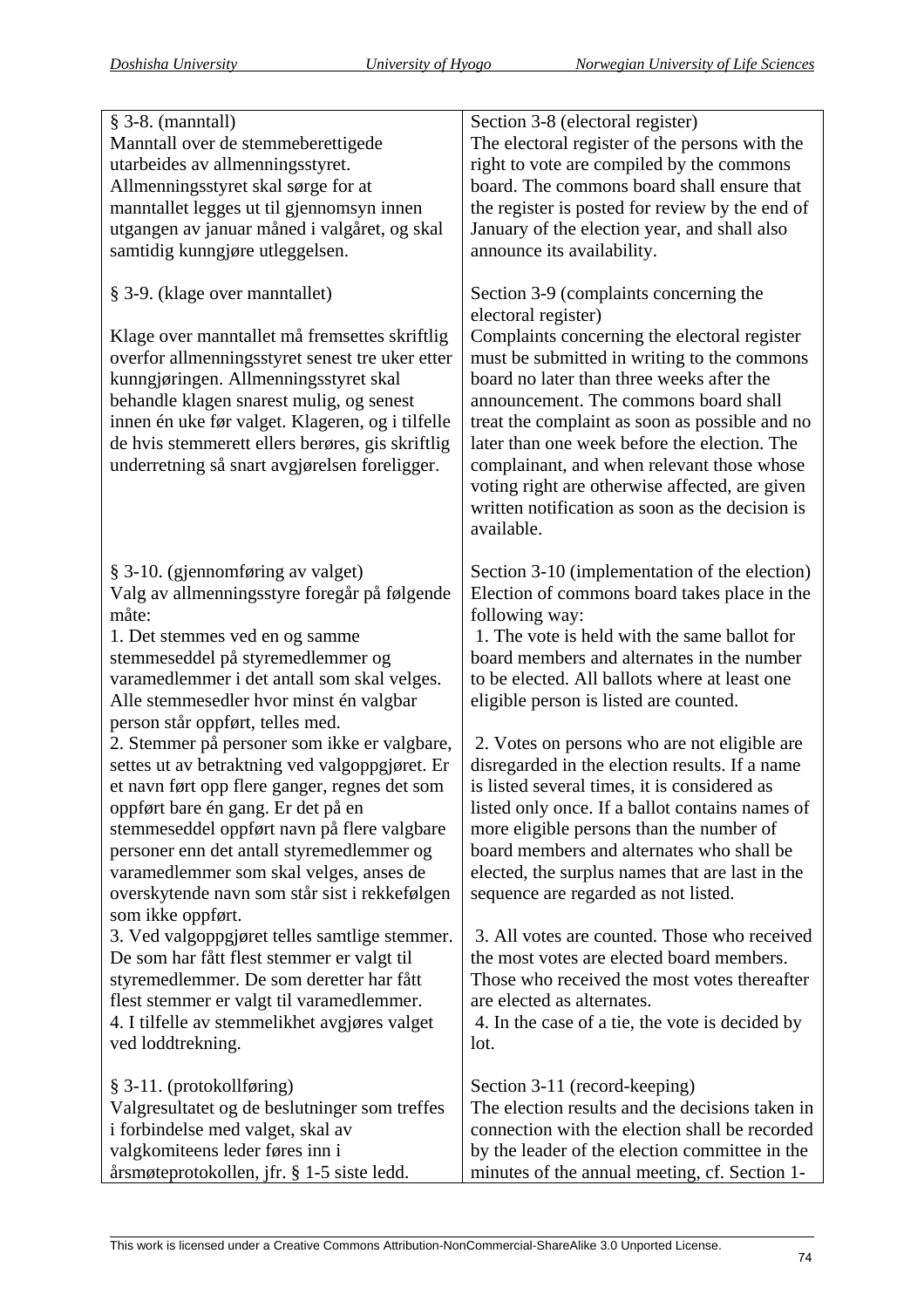|                                                                                                                                                                                                                                                                                                                                                                                                                             | 5 last paragraph.                                                                                                                                                                                                                                                                                                                                                                                                                                                                                                  |
|-----------------------------------------------------------------------------------------------------------------------------------------------------------------------------------------------------------------------------------------------------------------------------------------------------------------------------------------------------------------------------------------------------------------------------|--------------------------------------------------------------------------------------------------------------------------------------------------------------------------------------------------------------------------------------------------------------------------------------------------------------------------------------------------------------------------------------------------------------------------------------------------------------------------------------------------------------------|
| § 3-12. (omkostningene ved valget)                                                                                                                                                                                                                                                                                                                                                                                          | Section 3-12 (the costs in connection with the<br>election)                                                                                                                                                                                                                                                                                                                                                                                                                                                        |
| Samtlige omkostninger i forbindelse med<br>valget dekkes av allmenningskassen.                                                                                                                                                                                                                                                                                                                                              | All costs in connection with the election are<br>covered by the commons account.                                                                                                                                                                                                                                                                                                                                                                                                                                   |
| Kapittel 4. Forskjellige bestemmelser.                                                                                                                                                                                                                                                                                                                                                                                      | <b>Chapter 4 Miscellaneous provisions</b>                                                                                                                                                                                                                                                                                                                                                                                                                                                                          |
| § 4-1. (begrensninger i utøvelsen av<br>bruksrettene)<br>Virkesrett etter kapittel 2 eller annen<br>bruksrett i statsallmenning skal ikke være til<br>hinder for at Statens skogforvaltning, med<br>samtykke fra allmenningsstyret og/eller i<br>tilfelle fra fjellstyret, beslutter og iverksetter<br>slike begrensninger i utøvelsen av<br>bruksrettene som anses nødvendige for å<br>opprettholde allmenningens yteevne. | Section 4-1 (limitations in the exercise of the<br>usage rights)<br>Estovers according to Chapter 2 or other<br>rights of common in state commons shall not<br>preclude the state forestry management, with<br>the consent of the commons board and/or the<br>mountain board, decide and implement such<br>limitations in the exercise of rights of<br>common that are deemed necessary to<br>maintain the commons' productivity.                                                                                  |
| Begrensninger som nevnt i første ledd kan<br>også gå ut på fredning av deler av<br>allmenningen mot bestemte slags bruk, eller<br>begrensninger i utøvelsen av bruksrettene av<br>hensyn til naturmiljø og friluftsliv.                                                                                                                                                                                                     | Limitations, as mentioned in the first<br>paragraph may also concern the preservation<br>of parts of the commons against certain types<br>of use or limitations in the exercise of rights<br>of common for the sake of the natural<br>environment and outdoor recreational<br>activities.                                                                                                                                                                                                                          |
| Begrensninger i utøvelsen av bruksrettene<br>etter første og annet ledd kan gjelde for et<br>angitt tidsrom eller inntil videre.                                                                                                                                                                                                                                                                                            | Limitations in the exercise of rights of<br>common according to the first and second<br>paragraphs may apply for a specified period<br>or until further notice.                                                                                                                                                                                                                                                                                                                                                    |
| Er det uenighet mellom skogforvaltningen og<br>allmenningsstyret og/eller fjellstyret om<br>nødvendigheten av tiltak som nevnt i første<br>og annet ledd, eller om hvilket omfang de bør<br>gis eller på hvilken måte de bør iverksettes,<br>avgjøres spørsmålet av departementet. For<br>øvrig kan enhver bruksberettiget påklage<br>fastsatte begrensninger i utøvelsen av<br>bruksrettene til departementet.             | If there is disagreement between the forestry<br>management and the commons board and/or<br>the mountain board concerning the necessity<br>of measures as mentioned in the first and<br>second paragraphs, or the extent to which<br>they should be given or how they should be<br>implemented, the question is decided by the<br>Ministry. Otherwise any persons with rights<br>of common may be entitled to appeal to the<br>Ministry against any restrictions specified in<br>the exercise of rights of common. |
| Skogforvaltningen skal besørge<br>begrensninger i utøvelsen av bruksrettene<br>kunngjort for de bruksberettigede på<br>hensiktsmessig måte. Begrensningene trer i<br>kraft fire uker etter at de er kunngjort, hvis                                                                                                                                                                                                         | The forestry management shall provide<br>limitations in the exercise of the rights of<br>common announced for those with rights of<br>common in an appropriate manner. The<br>limitations enter into force four weeks after                                                                                                                                                                                                                                                                                        |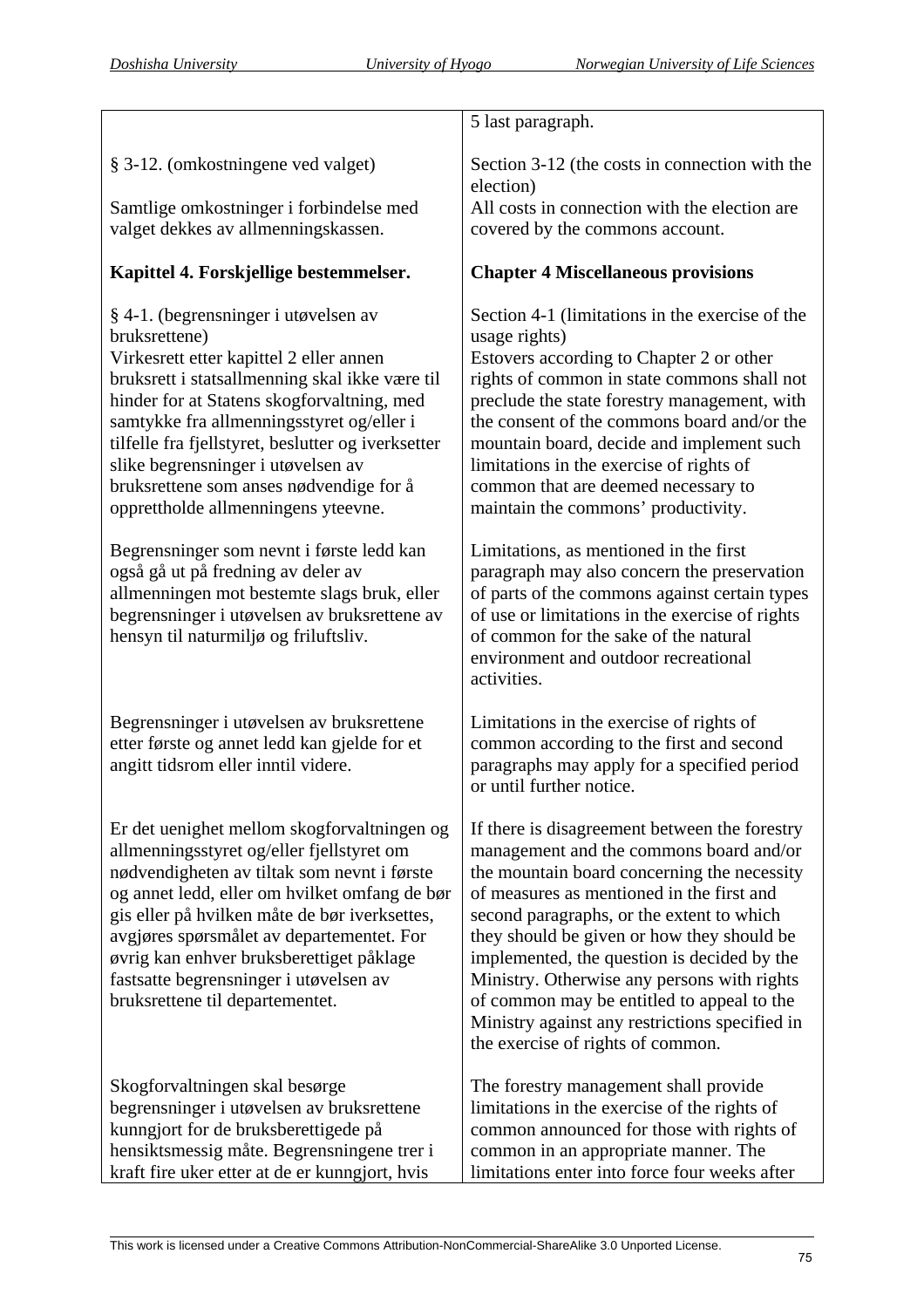| ikke et senere ikrafttredelsestidspunkt er                                                                                                                                                                                                                                                                                                | they are announced, unless a later entry into                                                                                                                                                                                                                                                                                                                                                                          |
|-------------------------------------------------------------------------------------------------------------------------------------------------------------------------------------------------------------------------------------------------------------------------------------------------------------------------------------------|------------------------------------------------------------------------------------------------------------------------------------------------------------------------------------------------------------------------------------------------------------------------------------------------------------------------------------------------------------------------------------------------------------------------|
| angitt i kunngjøringen. Klage har ikke                                                                                                                                                                                                                                                                                                    | force time is specified in the notice. Appeals                                                                                                                                                                                                                                                                                                                                                                         |
| oppsettende virkning, med mindre                                                                                                                                                                                                                                                                                                          | do not suspend entry into force, unless the                                                                                                                                                                                                                                                                                                                                                                            |
| departementet bestemmer det.                                                                                                                                                                                                                                                                                                              | Ministry so decides.                                                                                                                                                                                                                                                                                                                                                                                                   |
| $§$ 4-2. (jordskifte)                                                                                                                                                                                                                                                                                                                     | Section 4-2 (land consolidation)                                                                                                                                                                                                                                                                                                                                                                                       |
| Statsallmenning kan inngå i slikt jordskifte                                                                                                                                                                                                                                                                                              | State commons can be part of such land                                                                                                                                                                                                                                                                                                                                                                                 |
| som omhandlet i lov av 21. desember 1979                                                                                                                                                                                                                                                                                                  | consolidation as referred to in the Act of 21                                                                                                                                                                                                                                                                                                                                                                          |
| nr. 77 om jordskifte o.a. § 2 første ledd                                                                                                                                                                                                                                                                                                 | December 1979 No. 77 on land consolidation,                                                                                                                                                                                                                                                                                                                                                                            |
| bokstavene b og e.                                                                                                                                                                                                                                                                                                                        | etc. Section 2 first paragraph letters b and e.                                                                                                                                                                                                                                                                                                                                                                        |
| Grenser mellom statsallmenning og                                                                                                                                                                                                                                                                                                         | Boundaries between state commons and bygd                                                                                                                                                                                                                                                                                                                                                                              |
| bygdeallmenning, mellom statsallmenninger,                                                                                                                                                                                                                                                                                                | commons, between state commons, and                                                                                                                                                                                                                                                                                                                                                                                    |
| og mellom statsallmenning og annen                                                                                                                                                                                                                                                                                                        | between state commons and other adjacent                                                                                                                                                                                                                                                                                                                                                                               |
| tilstøtende eiendom, kan klarlegges,                                                                                                                                                                                                                                                                                                      | lands, may be established, marked and                                                                                                                                                                                                                                                                                                                                                                                  |
| oppmerkes og beskrives etter reglene i                                                                                                                                                                                                                                                                                                    | described according to the provisions in the                                                                                                                                                                                                                                                                                                                                                                           |
| jordskiftelovens §§ 88 og 89.                                                                                                                                                                                                                                                                                                             | Land Consolidation Act's Sections 88 and 89.                                                                                                                                                                                                                                                                                                                                                                           |
| For øvrig får jordskiftelovens bestemmelser<br>ikke anvendelse på statsallmenninger, bortsett<br>fra § 33 annet ledd om beiteordning.                                                                                                                                                                                                     | Otherwise the provisions of the Land<br>Consolidation Act do not apply to state<br>commons, except Section 33, second<br>paragraph of the grazing arrangement.                                                                                                                                                                                                                                                         |
| Krav om jordskifte som nevnt i første ledd,<br>eller om grensegang etter annet ledd, kan<br>fremsettes av departementet, av<br>allmenningsstyret og av fjellstyret.                                                                                                                                                                       | Demand for land consolidation as mentioned<br>in the first paragraph, or boundaries<br>according to the second paragraph may be<br>submitted by the Ministry, by the commons<br>board and by the mountain board.                                                                                                                                                                                                       |
| § 4-3. (skogbruksplan)<br>Det skal til enhver tid foreligge en<br>skogbruksplan for drift og skjøtsel av skogen<br>i en statsallmenning. Skogbruksplanen skal<br>inneholde nødvendige opplysninger om<br>skogen, og en plan for avvirkning og<br>investeringer. Hensynet til naturmiljø og<br>friluftsliv skal være innarbeidet i planen. | Section 4-3 (forestry plan)<br>There shall at any time be a forest<br>management plan for the management and<br>care of the forest in a state commons. The<br>forest management plan shall contain the<br>necessary information about the forest, and a<br>plan for logging and investments.<br>Consideration for the natural environment<br>and outdoor recreational activities shall be<br>incorporated in the plan. |
| Statens skogforvaltning er ansvarlig for at                                                                                                                                                                                                                                                                                               | State forestry management is responsible for                                                                                                                                                                                                                                                                                                                                                                           |
| skogbruksplan blir utarbeidet, og at dette                                                                                                                                                                                                                                                                                                | the development of the forest management                                                                                                                                                                                                                                                                                                                                                                               |
| skjer i samråd med allmenningsstyret og                                                                                                                                                                                                                                                                                                   | plan, and that this occurs in consultation with                                                                                                                                                                                                                                                                                                                                                                        |
| fjellstyret.                                                                                                                                                                                                                                                                                                                              | the commons board and the mountain board.                                                                                                                                                                                                                                                                                                                                                                              |
| § 4-4. (fordeling av inntekter etter fjelloven)                                                                                                                                                                                                                                                                                           | Section 4-4 (distribution of income according<br>to the Mountain Act)                                                                                                                                                                                                                                                                                                                                                  |
| Når inntekter som etter lov av 6. juni 1975 nr.                                                                                                                                                                                                                                                                                           | When income which according to the Act of                                                                                                                                                                                                                                                                                                                                                                              |
| 31 om utnytting av rettar og lunnende m.m. i                                                                                                                                                                                                                                                                                              | 6 June 1975 No. 31 relating to the                                                                                                                                                                                                                                                                                                                                                                                     |
| statsallmenningane (fjellova) skal tilfalle                                                                                                                                                                                                                                                                                               | exploitation of rights and entitlements in the                                                                                                                                                                                                                                                                                                                                                                         |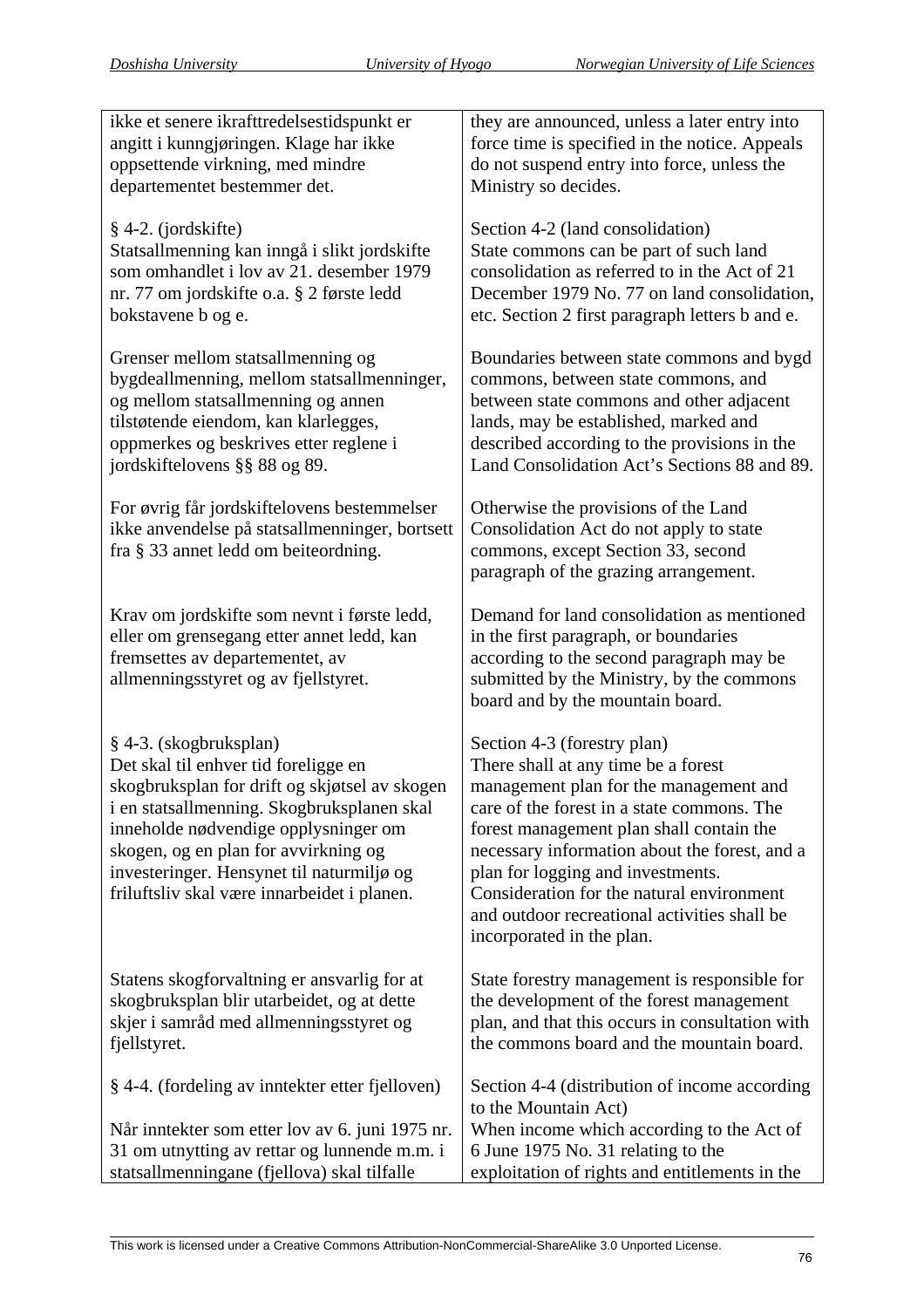| fjellkassen må anses innvunnet på bekostning<br>av virkesretten i allmenningen, kan<br>allmenningsstyret kreve å få disponere en<br>forholdsmessig del av slike inntekter til<br>skogfremmende tiltak.                                                                                                                                                                                          | state commons (the Mountain Act) shall<br>accrue to the mountain account must be<br>considered earned at the expense of the<br>estovers in the commons, the commons board<br>may require to allocate a proportionate share<br>of such income to forestry-promoting<br>measures.                                                                                                                 |
|-------------------------------------------------------------------------------------------------------------------------------------------------------------------------------------------------------------------------------------------------------------------------------------------------------------------------------------------------------------------------------------------------|-------------------------------------------------------------------------------------------------------------------------------------------------------------------------------------------------------------------------------------------------------------------------------------------------------------------------------------------------------------------------------------------------|
| Spørsmål om inntektsfordeling etter første<br>ledd skal drøftes mellom allmenningsstyret,<br>fjellstyret og Statens skogforvaltning. Oppnås<br>ikke enighet, avgjøres spørsmålet av<br>departementet.                                                                                                                                                                                           | Questions concerning income distribution<br>according to first paragraph shall be<br>discussed between the commons board, the<br>mountain board and the state forestry<br>management. If agreement is not reached, the<br>matter will be determined by the Ministry.                                                                                                                            |
| § 4-5. (overføring av statsallmenning til<br>administrasjon som bygdeallmenning hva<br>skogsdrift og virkesrett angår)<br>Departementet kan bestemme at<br>statsallmenning med hensyn til skogsdrift og<br>utøvelse av virkesrett skal forvaltes og<br>administreres etter de regler som gjelder for<br>bygdeallmenninger, jfr. lov av 19. juni 1992<br>nr. 59 om bygdeallmenninger kapittel 5. | Section 4-5 (transfer of state commons to<br>administration as bygd commons concerning<br>forestry and estovers)<br>The Ministry may decide that state commons<br>as concerns forestry operations and exercise<br>of estovers shall be managed and<br>administered according to the rules that apply<br>for bygd commons, cf. Act of 19 June 1992<br>No. 59 relating to bygd commons Chapter 5. |
| Før departementet treffer bestemmelse etter<br>første ledd, må de virkesberettigede ved<br>avstemning ha sluttet seg til ordningen med<br>to tredjedels flertall av de avgitte stemmer.                                                                                                                                                                                                         | Before the Ministry makes decisions<br>according to the first paragraph, those with<br>timber rights must through a vote have<br>consented to the arrangement with two-thirds<br>majority of the votes cast.                                                                                                                                                                                    |
| Ved avstemning gjelder bestemmelsene i §§<br>3-1 og 3-2 vedrørende stemmerett,<br>stemmegivning og fullmakt til å avgi stemme.                                                                                                                                                                                                                                                                  | With voting, the provisions in Sections 3-1<br>and 3-2 regarding voting rights, voting and<br>proxy to vote apply.                                                                                                                                                                                                                                                                              |
| § 4-6. (forkynnelse, forliksklage, stevning<br>$m.v.$ )<br>Om forkynnelse, forliksklage og stevning<br>m.v. rettet til et større eller et ubestemt antall<br>bruksberettigede i statsallmenning, gjelder<br>bestemmelsene i lov av 19. juni 1992 nr. 59<br>om bygdeallmenninger §§ 1-7 og 1-8<br>tilsvarende.                                                                                   | Section 4-6 (promulgation, conciliation<br>proceedings, subpoenas, etc.)<br>Concerning promulgation, conciliation<br>proceedings, and subpoenas, etc., directed to<br>a larger or an undecided number of those with<br>rights of commons in the state commons, the<br>provisions in the Act of 19 June 1992 No. 59<br>relating to bygd commons Sections 1-7 and<br>1-8 apply correspondingly.   |
| $§$ 4-7. (forskrifter)<br>Departementet kan fastsette nærmere<br>forskrifter til gjennomføring av denne lov.                                                                                                                                                                                                                                                                                    | Section 4-7 (regulations)<br>The Ministry may establish specific<br>regulations for the implementation of this Act.                                                                                                                                                                                                                                                                             |
| § 4-8. (departementets                                                                                                                                                                                                                                                                                                                                                                          | Section 4-8 (the Ministry's approval authority                                                                                                                                                                                                                                                                                                                                                  |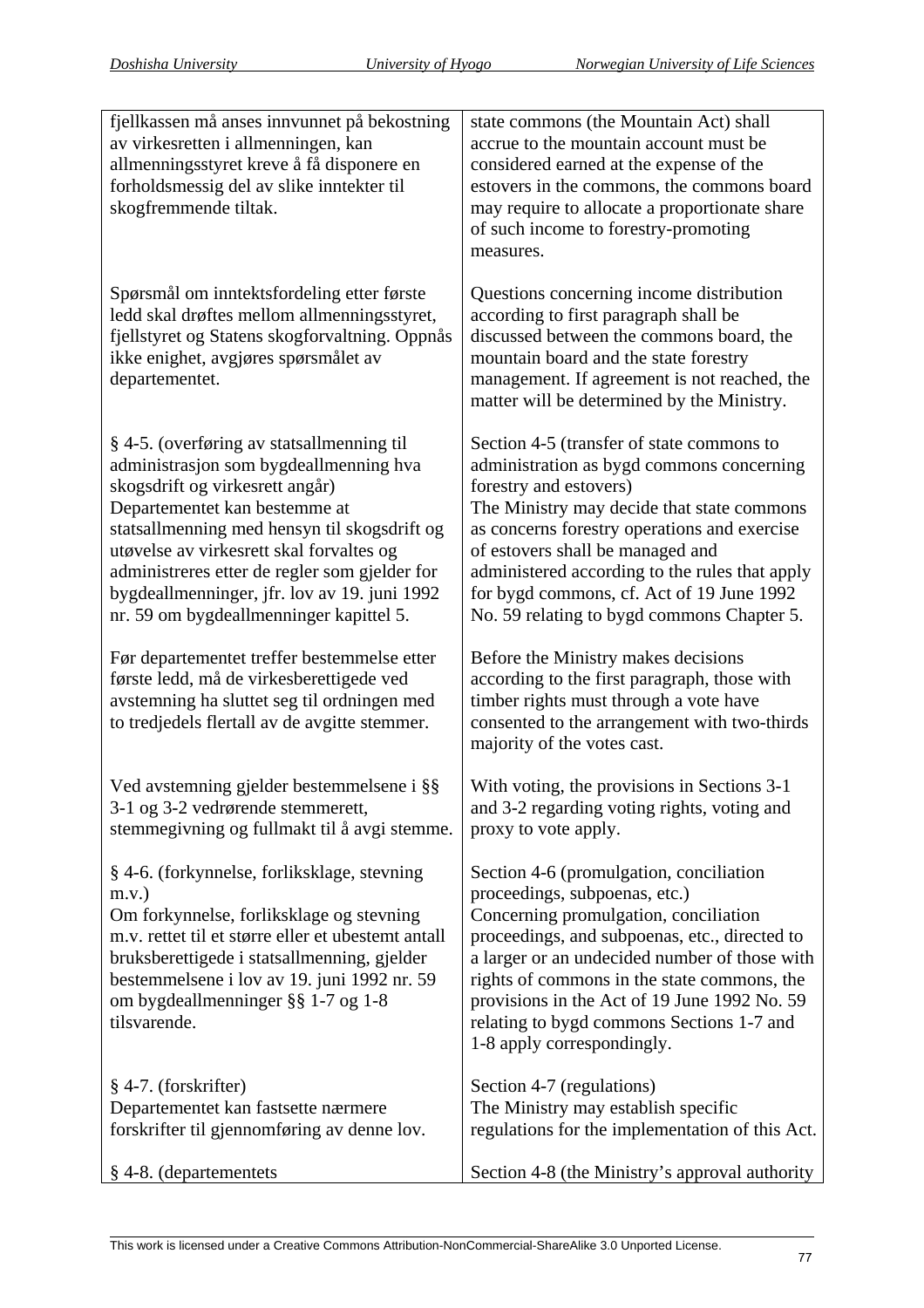| godkjennelsesmyndighet og avgjørelser)<br>Med mindre annet er bestemt kan ikke<br>avgjørelser truffet av departementet i<br>medhold av denne lov påklages.                                                                                                                                                                    | and decisions)<br>Unless otherwise provided, decisions made<br>by the Ministry under this Act cannot be<br>appealed.                                                                                                                                                                                                                |
|-------------------------------------------------------------------------------------------------------------------------------------------------------------------------------------------------------------------------------------------------------------------------------------------------------------------------------|-------------------------------------------------------------------------------------------------------------------------------------------------------------------------------------------------------------------------------------------------------------------------------------------------------------------------------------|
| § 4-9. (straff og påtale)<br>Overtredelse av bestemmelsene i denne lov,<br>av bruksregler godkjent av departementet,<br>eller av påbud eller forbud gitt av<br>departementet, Statens skogforvaltning eller<br>allmenningsstyret med hjemmel i denne lov,<br>straffes med bøter.                                              | Section 4-9 (penalties and prosecution)<br>Violations of the provisions of this Act,<br>bylaws, approved by the Ministry, or by<br>orders or prohibitions issued by the Ministry,<br>state forestry management or the commons<br>board pursuant to this Act, are punishable<br>with fines.                                          |
| Både departementet og allmenningsstyret er<br>påtaleberettiget.                                                                                                                                                                                                                                                               | Both the Ministry and the commons board are<br>entitled to prosecute.                                                                                                                                                                                                                                                               |
| Endres ved lov 20 mai 2005 nr. 28 (ikr. fra<br>den tid som fastsettes ved lov) som endret<br>ved lov 19 juni 2009 nr. 74.                                                                                                                                                                                                     | Is amended by Act of 20 May 2005 No. 28<br>(entered into force from the time stipulated<br>by law) as amended by Act of 19 June 2009<br>No. 74.                                                                                                                                                                                     |
| § 4-10. (ikrafttredelse)<br>Loven trer i kraft fra den tid Kongen<br>bestemmer.                                                                                                                                                                                                                                               | Section 4-10 (entry into force)<br>The Act enters into force on the date decided<br>by the King.                                                                                                                                                                                                                                    |
| § 4-11. (overgangsregler)<br>For statsallmenninger hvor det ved lovens<br>ikrafttredelse ikke er allmenningsstyre,<br>vedblir denne ordning å bestå inntil<br>departementet bestemmer noe annet, eller til<br>et flertall av de virkesberettigede har krevd at<br>et allmenningsstyre blir opprettet.                         | Section 4-11 (transition rules)<br>For state commons who do not have a<br>commons board at the time of entry into force<br>of this act, this arrangement remains in effect<br>until the Ministry decides otherwise, or if a<br>majority of those with estovers have<br>demanded that a commons board is<br>established.             |
| Eldre bruksregler blir fortsatt gjeldende inntil<br>nye bruksregler er kunngjort og trådt i kraft<br>overensstemmende med § 2-20 første ledd.<br>Innen fem år etter lovens ikrafttredelse skal<br>det enkelte allmenningsstyre og Statens<br>skogforvaltning ha utarbeidet et utkast til nye<br>bruksregler for allmenningen. | Older by laws are still applicable until new<br>bylaws are promulgated and entered into<br>force in accordance with Section 2-20 first<br>paragraph. Within five years of the Act's<br>entry into force, every commons board and<br>the state forestry management shall have<br>prepared a draft for new bylaws for the<br>commons. |
| For statsallmenninger hvor ordning som<br>nevnt i § 4-5 allerede er gjeldende ved lovens<br>ikrafttredelse vedblir ordningen å bestå inntil<br>departementet i tilfelle bestemmer noe annet.                                                                                                                                  | For state commons where the arrangement as<br>mentioned in Section 4-5 is already<br>applicable by the Act's entry into force the<br>arrangement continues to apply until the<br>Ministry decides otherwise.                                                                                                                        |
| Departementet kan for øvrig fastsette                                                                                                                                                                                                                                                                                         | The Ministry can also provide further                                                                                                                                                                                                                                                                                               |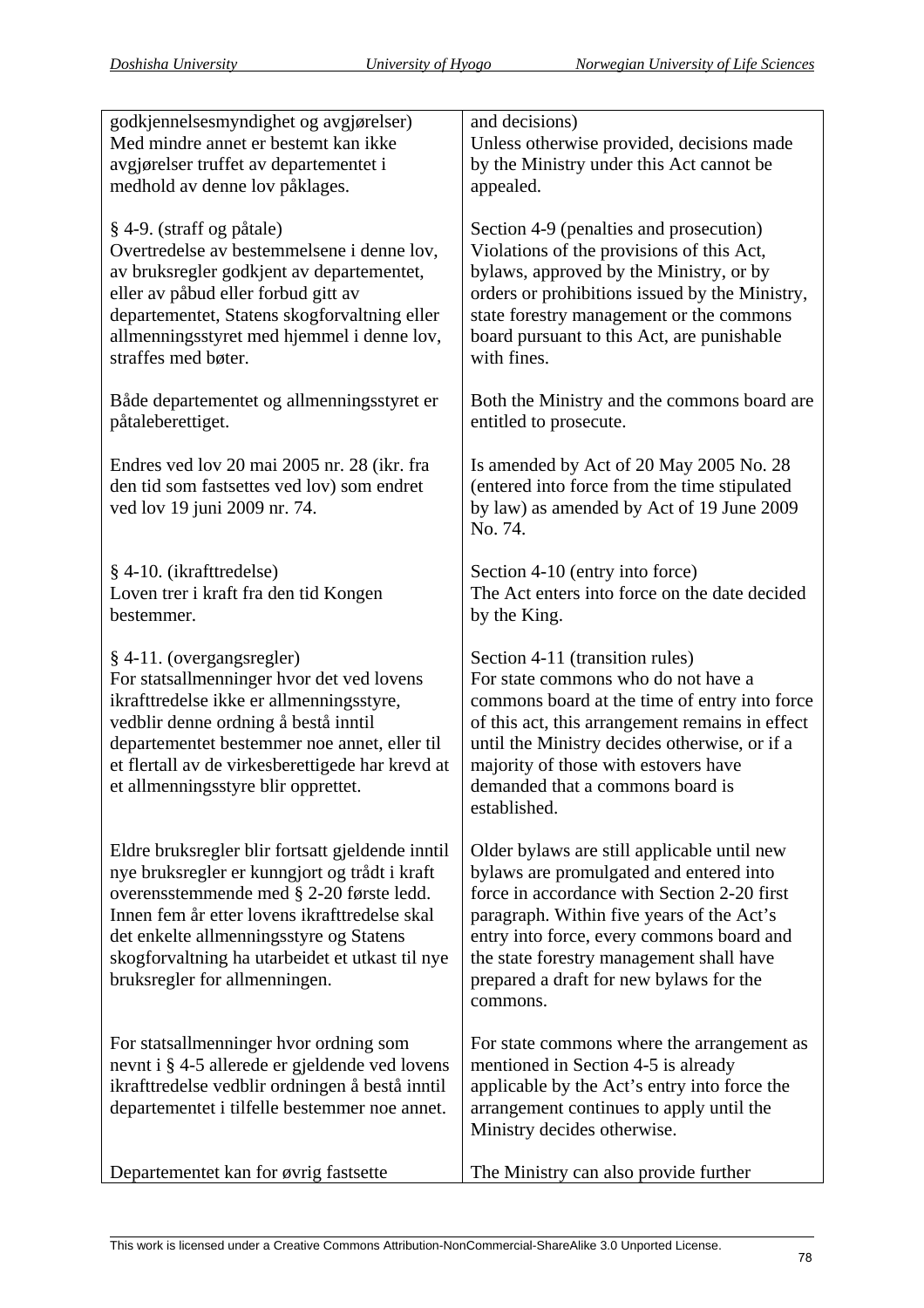| nærmere overgangsbestemmelser i        | transitional provisions in connection with the |
|----------------------------------------|------------------------------------------------|
| forbindelse med lovens ikrafttredelse. | Act's entry into force.                        |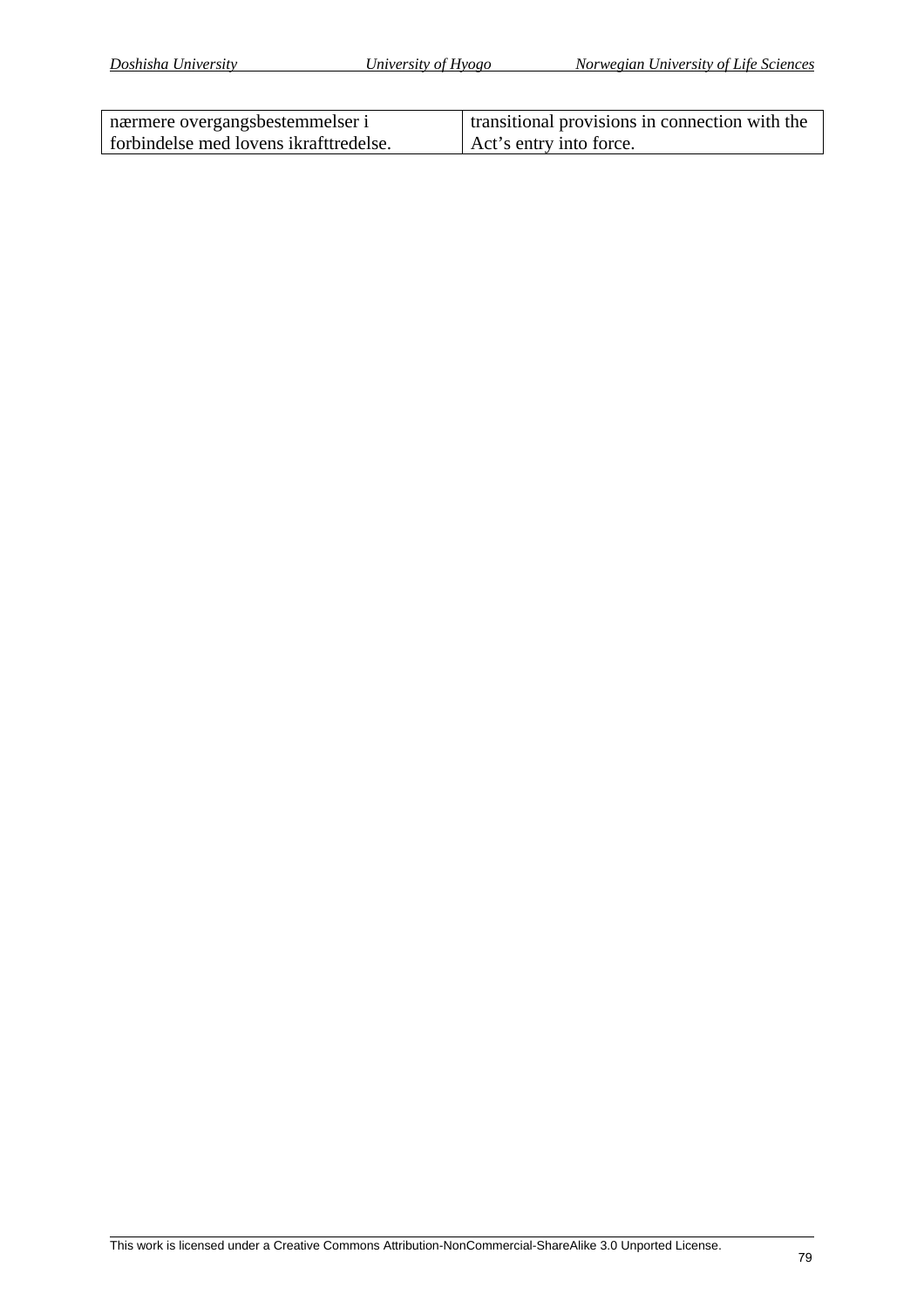## Endnotes

<u>in de la componenta de la componenta de la componenta de la componenta de la componenta de la componenta de la</u><br>Estado de la componenta de la componenta de la componenta de la componenta de la componenta de la componenta

<sup>i</sup> See introduction on the company *Statskog*'s role.<br><sup>ii</sup> **A right "appendant**" to an agricultural holding is inalienable and established by prescription and not by any grant. It means in this case that the rights of common, including the fraction of the ground, are inalienably attached to a cadastral farm unit.

iii The Norwegian word "*utvisning*" means a physical demarcation of the trees or the area where logging is allowed.

iv "*Føderåd*" – a provision made for a retiring farmer on handing over the farm to his heir or successor. The previous farmer is still allowed to live on the farm, but in another building than the main house.

v Benefits from a bygd commons go to the farm, to the house, etc; not to the farmer or to any other person except as holder of the farm with rights of common appendant.

<sup>vi</sup> "*bygd*" is translated as community. In Norwegian the word signifies a particular type of rural community. In most cases it will refer to a predominantly small-scale agricultural community with an identity tied to landscape features.

"*bygdeallmenninger*" (singular *bygdeallmenning*) is here translated as bygd commons. They are community-owned commons (as opposed to state-owned) where farmers living in a "*bygd*" have certain use rights (profits) tied to their cadastral farm units (rights of common appendant) such as fishing, grazing, logging, etc. The rights of common are held jointly by the commoners. By definition in a "bygd commons" between 50 and 100 percent of the commoners hold the land of the commons in common. This definition was introduced by acts from 1857 and 1863. Even though the word "*bygdeallmenning*" (bygd commons) was used for a long time before that, it is today reasonable to say that bygd commons is nothing else than exactly what the Act on bygd commons declares (see the Act on bygd commons). Benefits from a bygd commons, like those from a stat commons, go to the farm, to the house, etc; not to the farmer or to any other person except as holder of a farm with rights of common appendant.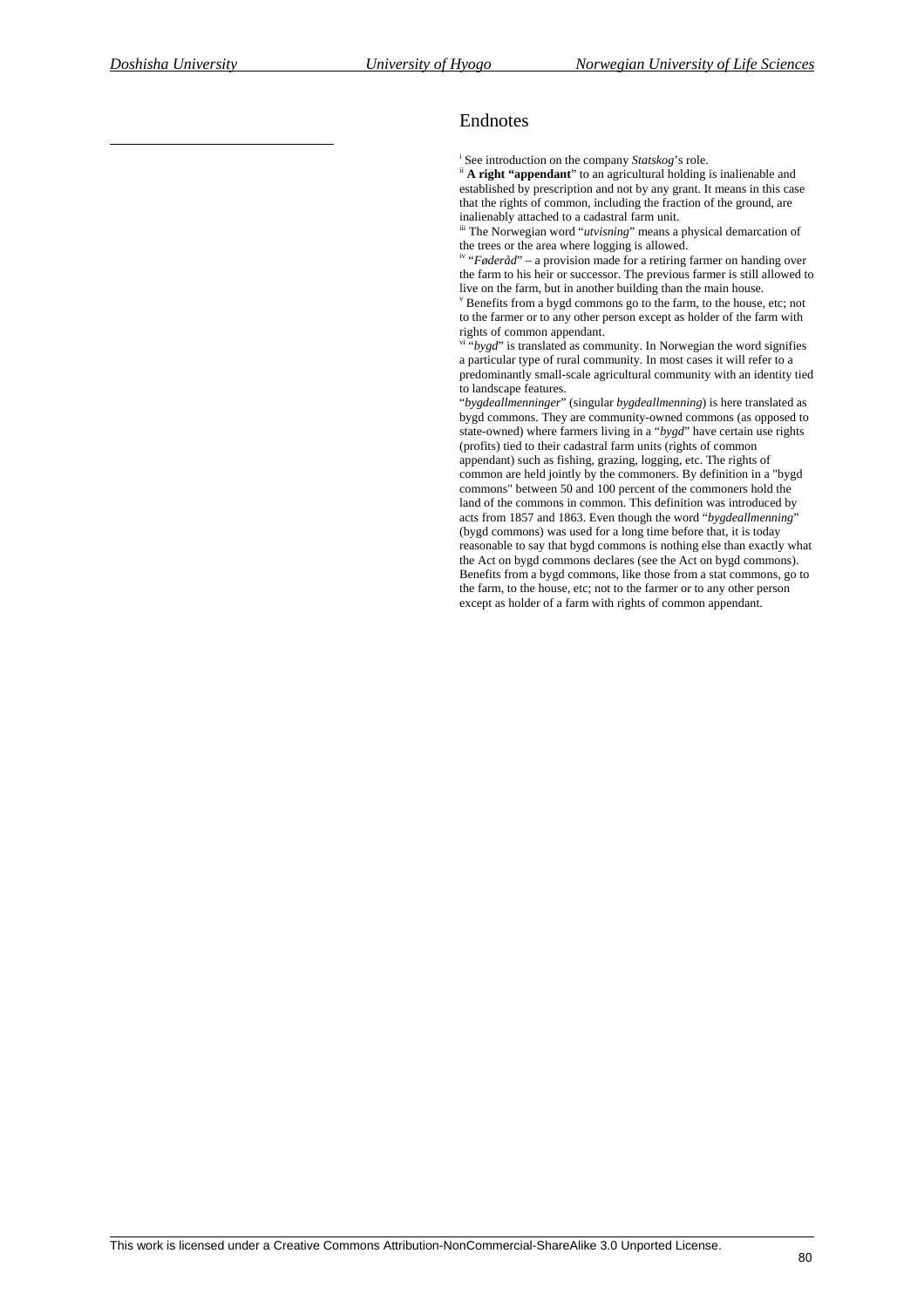## **TABLE 4 Act on the abolition of and amendments to current legislation on the commons, etc. (LOV 1992-06-19 No. 61)**

| LOV 1992-06-19 nr 61                                                                                                                                                                                                                                                                                                                                                                                                    | LOV 1992-06-19 No. 61                                                                                                                                                                                                                                                                                                                                                                                                                                                                              |
|-------------------------------------------------------------------------------------------------------------------------------------------------------------------------------------------------------------------------------------------------------------------------------------------------------------------------------------------------------------------------------------------------------------------------|----------------------------------------------------------------------------------------------------------------------------------------------------------------------------------------------------------------------------------------------------------------------------------------------------------------------------------------------------------------------------------------------------------------------------------------------------------------------------------------------------|
| Lov om opphevelse av og endringer i                                                                                                                                                                                                                                                                                                                                                                                     | Act on the abolition of and amendments to                                                                                                                                                                                                                                                                                                                                                                                                                                                          |
| gjeldende lovgivning om allmenninger m.v.                                                                                                                                                                                                                                                                                                                                                                               | current legislation on the commons, etc.                                                                                                                                                                                                                                                                                                                                                                                                                                                           |
| DATO: 1992-06-19                                                                                                                                                                                                                                                                                                                                                                                                        | DATE: 1992-06-19                                                                                                                                                                                                                                                                                                                                                                                                                                                                                   |
| PUBLISERT: INr. 12                                                                                                                                                                                                                                                                                                                                                                                                      | PUBLISHED: In no 12                                                                                                                                                                                                                                                                                                                                                                                                                                                                                |
| IKRAFTTREDELSE: 1993-01-01                                                                                                                                                                                                                                                                                                                                                                                              | <b>ENTRY INTO FORCE: 1993-01-01</b>                                                                                                                                                                                                                                                                                                                                                                                                                                                                |
| <b>SIST-ENDRET:</b>                                                                                                                                                                                                                                                                                                                                                                                                     | <b>LAST CHANGED:</b>                                                                                                                                                                                                                                                                                                                                                                                                                                                                               |
| Databasen sist oppdatert 3. mars 2011                                                                                                                                                                                                                                                                                                                                                                                   | The data base last updated 3. March 2011                                                                                                                                                                                                                                                                                                                                                                                                                                                           |
| http://www.lovdata.no/all/index.html                                                                                                                                                                                                                                                                                                                                                                                    | http://www.lovdata.no/all/index.html                                                                                                                                                                                                                                                                                                                                                                                                                                                               |
|                                                                                                                                                                                                                                                                                                                                                                                                                         | (Norwegian source)                                                                                                                                                                                                                                                                                                                                                                                                                                                                                 |
| Lov om opphevelse av og endringer i                                                                                                                                                                                                                                                                                                                                                                                     | Act on the abolition of and amendments to                                                                                                                                                                                                                                                                                                                                                                                                                                                          |
| gjeldende lovgivning om allmenninger m.v.                                                                                                                                                                                                                                                                                                                                                                               | current legislation on the commons, etc.                                                                                                                                                                                                                                                                                                                                                                                                                                                           |
|                                                                                                                                                                                                                                                                                                                                                                                                                         |                                                                                                                                                                                                                                                                                                                                                                                                                                                                                                    |
| <b>II. Privatallmenninger</b>                                                                                                                                                                                                                                                                                                                                                                                           | <b>II. Private commons</b>                                                                                                                                                                                                                                                                                                                                                                                                                                                                         |
| I forbindelse med lovens ikrafttredelse<br>eller senere kan departementet gi nødvendige<br>bestemmelser om valg av styreorgan for<br>bruksrett i privatallmenning, og om hvilke<br>funksjoner og myndighet slike styreorgan<br>skal ha. Med privatallmenning menes<br>allmenning hvor eiendomsretten tilligger<br>færre enn halvparten av de<br>jordbrukseiendommer som fra gammel tid har<br>bruksrett i allmenningen. | In connection with the entry into force of<br>the Act or later, the Ministry may provide the<br>necessary provisions for the election of the<br>governing body for the rights of common in<br>private commons, and about which functions<br>and authority such a governing body shall<br>have. With private commons, it is meant<br>commons where the property rights vest in<br>fewer than half of the agricultural holdings<br>which from ancient times have rights of<br>common in the commons. |
| <b>III.</b> Ikrafttredelse                                                                                                                                                                                                                                                                                                                                                                                              | <b>III.</b> Entry into force                                                                                                                                                                                                                                                                                                                                                                                                                                                                       |
| Loven trer i kraft fra den tid Kongen<br>bestemmer. $1$                                                                                                                                                                                                                                                                                                                                                                 | The Act enters into force from the date<br>decided by the King. <sup>1</sup>                                                                                                                                                                                                                                                                                                                                                                                                                       |
| <sup>1</sup> Fra 1 jan 1993 iflg. res. 13 nov 1992 nr. 797.                                                                                                                                                                                                                                                                                                                                                             | <sup>1</sup> From 1 January 1993 according to resolution 13 November 1992<br>No. 797.                                                                                                                                                                                                                                                                                                                                                                                                              |